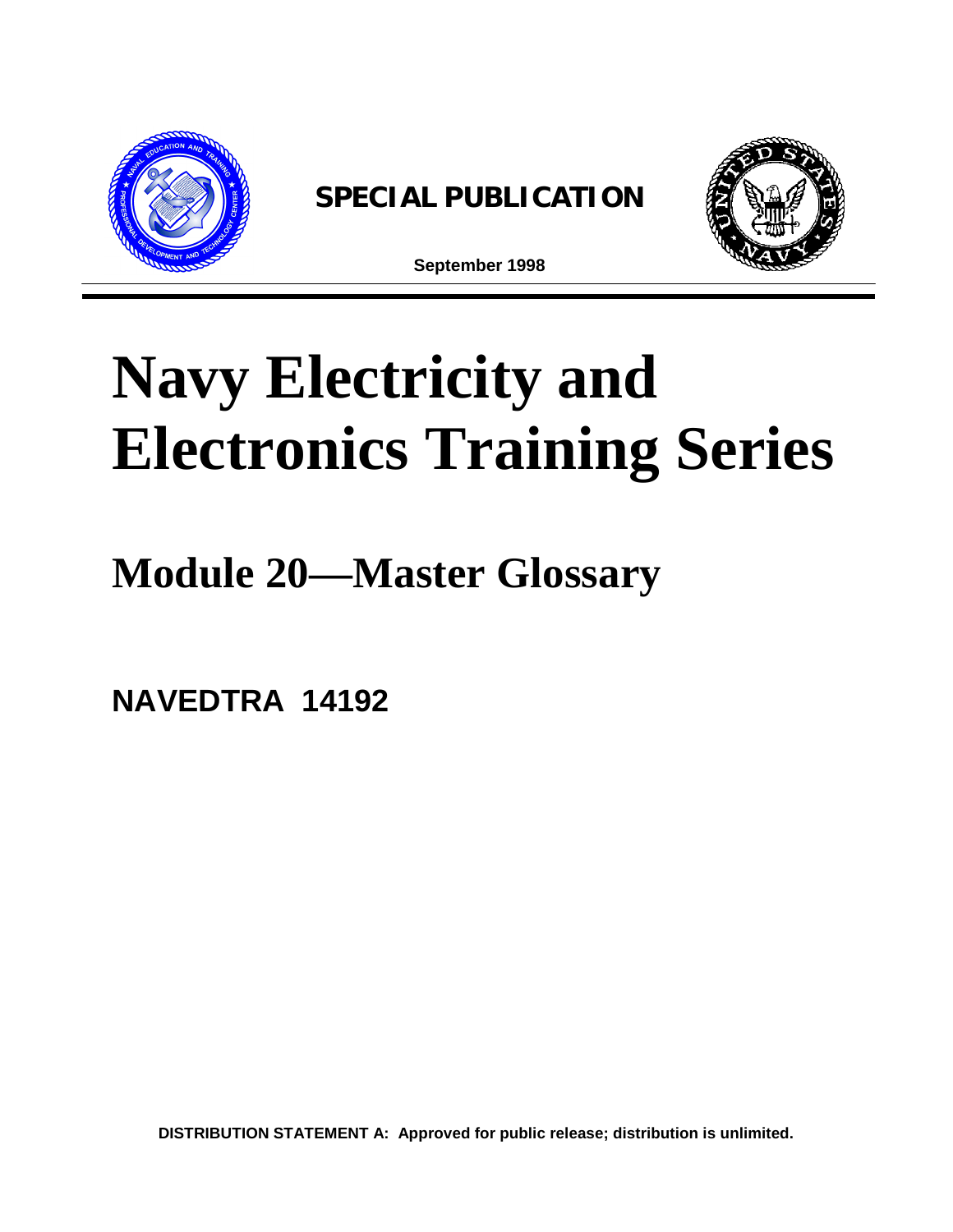**Although the words "he," "him," and "his" are used sparingly in this course to enhance communication, they are not intended to be gender driven or to affront or discriminate against anyone.** 

**DISTRIBUTION STATEMENT A: Approved for public release; distribution is unlimited.**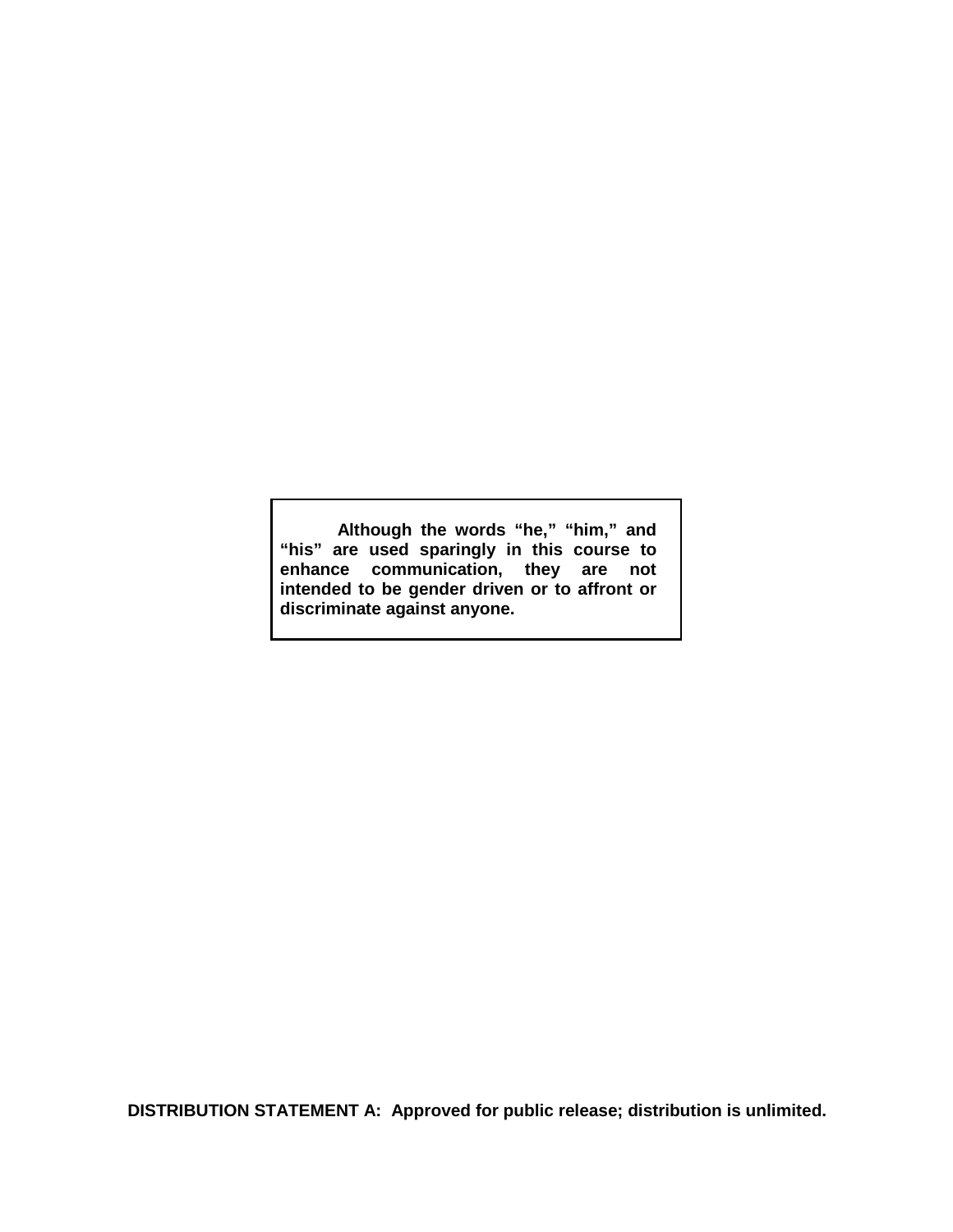## **PREFACE**

Special Publications (SPs) are manuals or catalogs that provide information of general benefit and career development. SPs have **no** associated assignments or tests.

*NEETS Module 20—Master Glossary* presents the combined glossaries from modules 1-18, the primary texts in the NEETS series. Definitions of terms used in NEETS are presented. Numbers in parenthesis ( ) indicate more than one definition for the same term. Numbers in brackets [ ] indicate the module number in which more information about the term may be found.

This SP is available ONLY in electronic Portable Document Format from the following web site: http://www.advancement.cnet.navy.mil

Refer questions about this SP to:

- E-mail: n315.products@cnet.navy.mil Phone: Comm: (850) 452-1001, ext. 1728 DSN: 922-1001, ext. 1728/1809 FAX: (850) 452-1370
- Address: COMMANDING OFFICER NETPDTC N315 6490 SAUFLEY FIELD ROAD PENSACOLA FL 32509-5237

*1998 Edition Prepared by FTCM Gilbert J. Cote'* 

*Reissued November 2001 to correct minor discrepancies or update information. No significant changes have been made to content.*

Published by NAVAL EDUCATION AND TRAINING PROFESSIONAL DEVELOPMENT AND TECHNOLOGY CENTER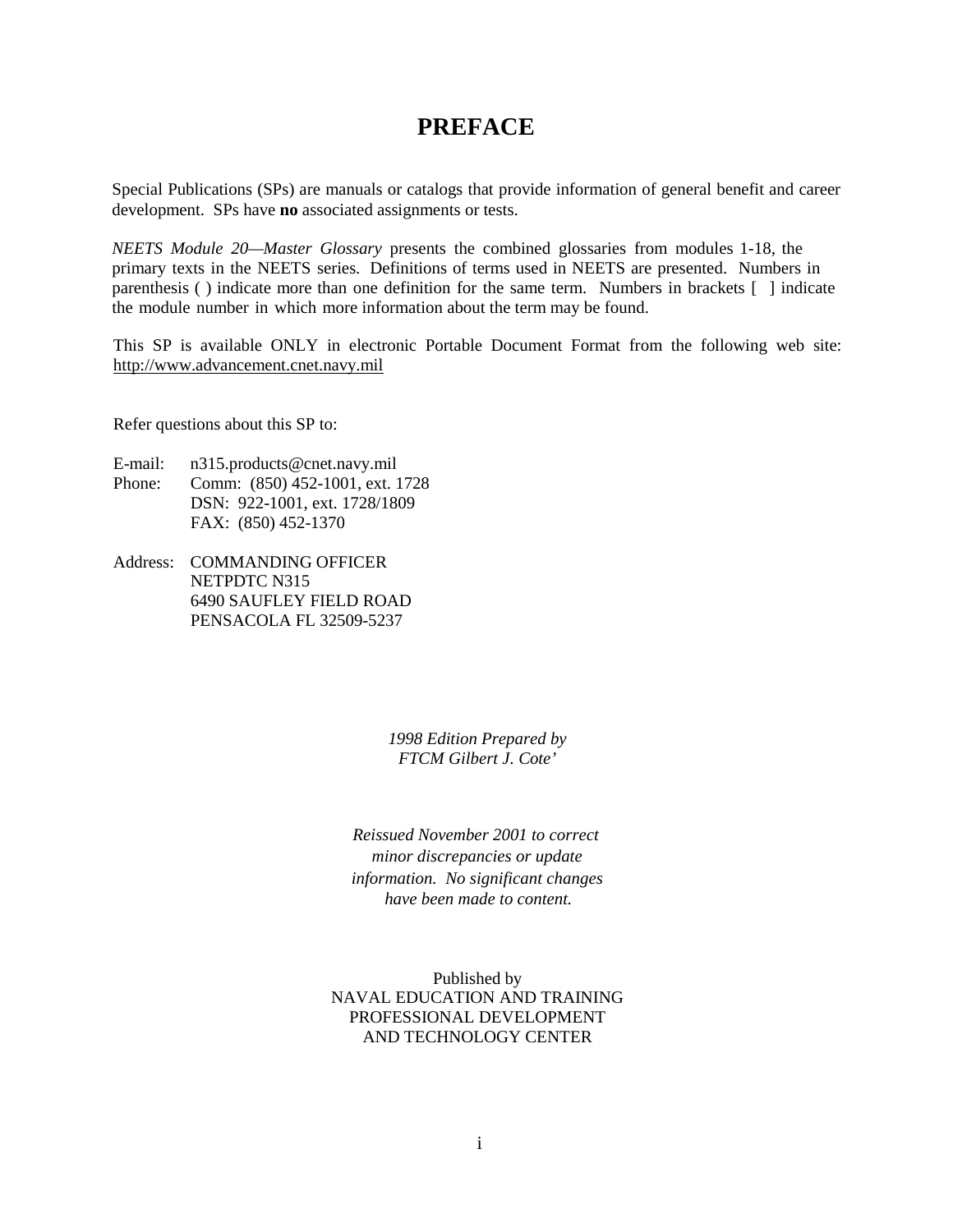# **Sailor's Creed**

**"**I am a United States Sailor.

I will support and defend the Constitution of the United States of America and I will obey the orders of those appointed over me.

I represent the fighting spirit of the Navy and those who have gone before me to defend freedom and democracy around the world.

I proudly serve my country's Navy combat team with honor, courage and commitment.

I am committed to excellence and the fair treatment of all."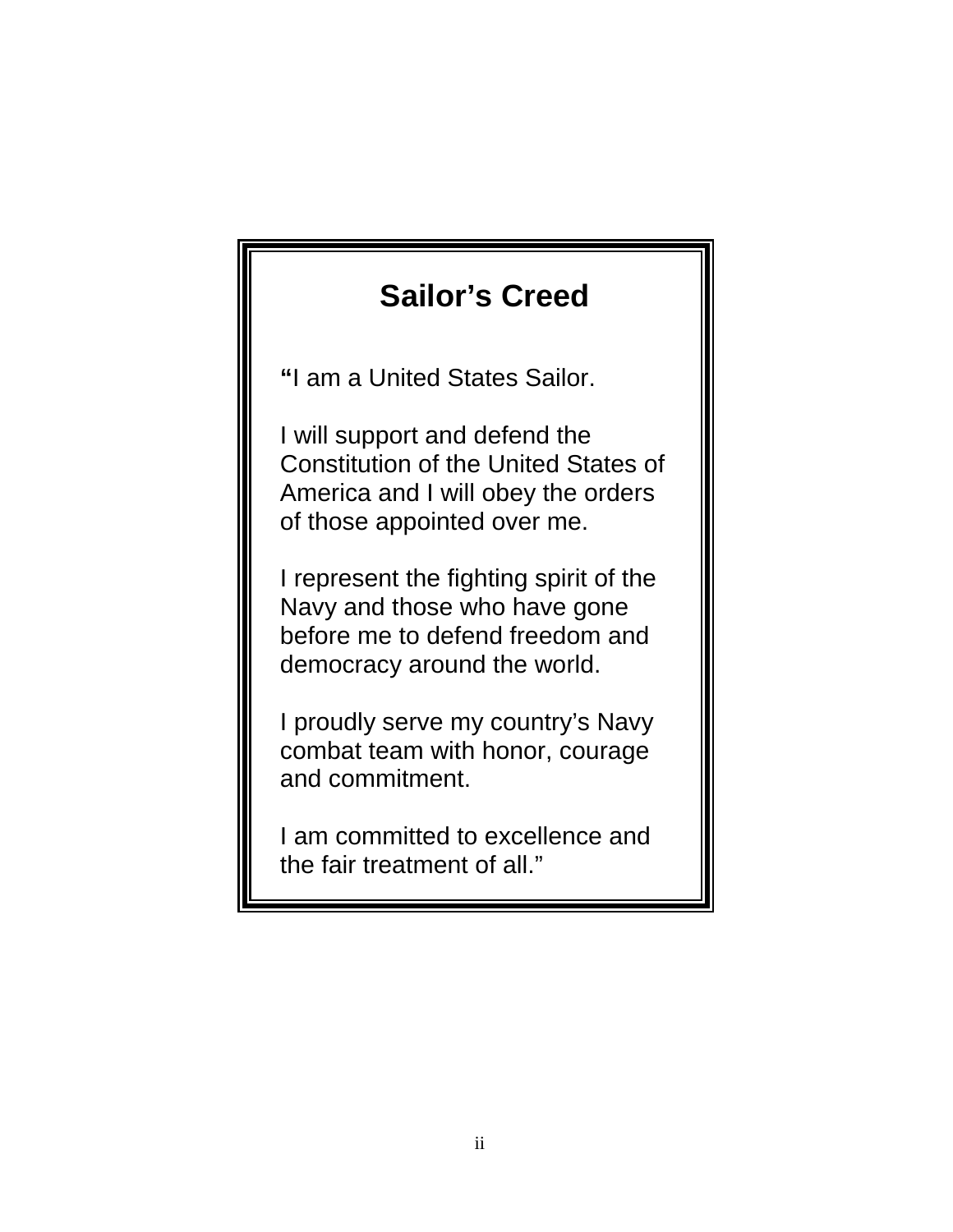# **TABLE OF CONTENTS**

### **CHAPTER PAGE**

| 1. Master Glossary of Terms |
|-----------------------------|
|-----------------------------|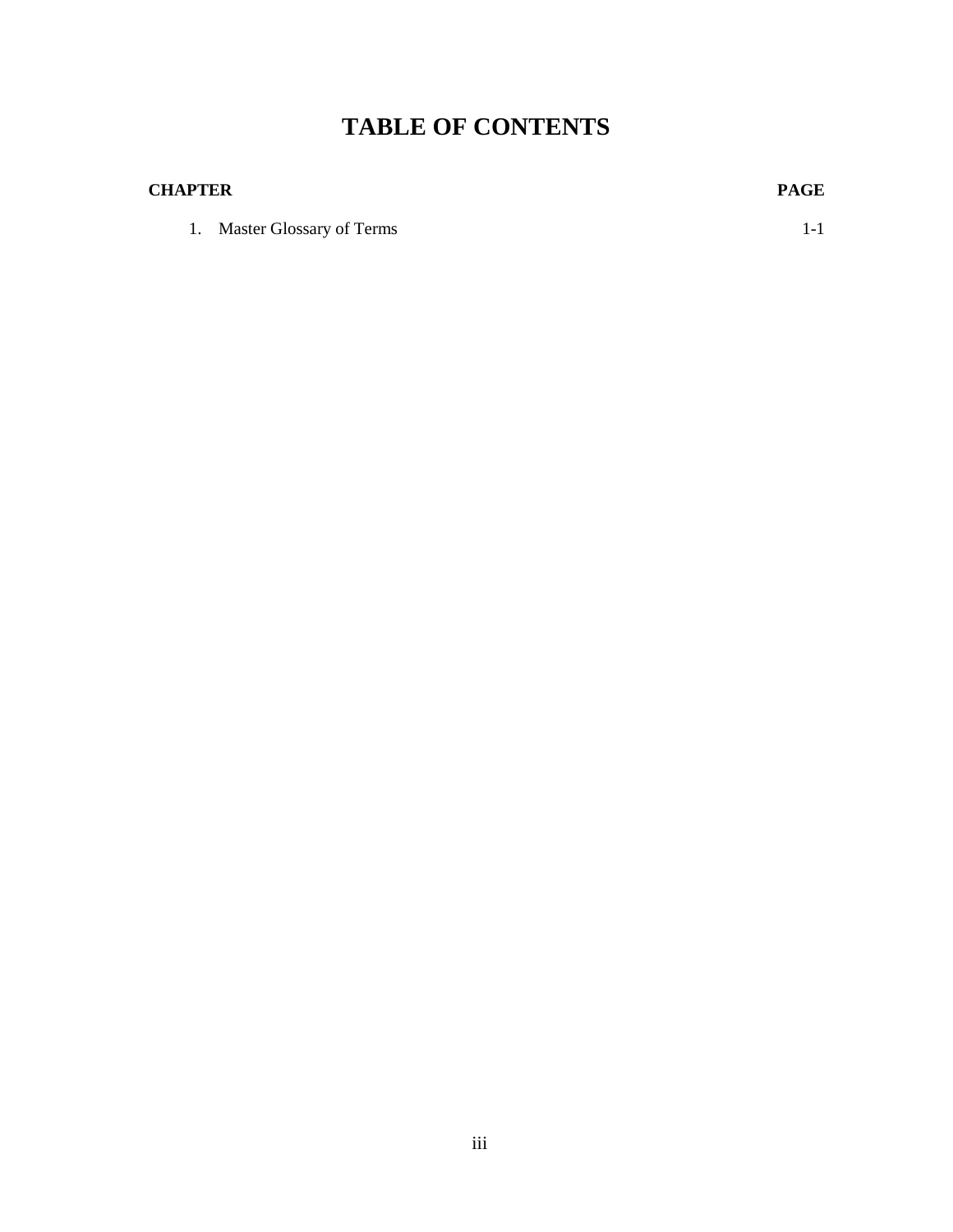# **NAVY ELECTRICITY AND ELECTRONICS TRAINING SERIES**

The Navy Electricity and Electronics Training Series (NEETS) was developed for use by personnel in many electrical- and electronic-related Navy ratings. Written by, and with the advice of, senior technicians in these ratings, this series provides beginners with fundamental electrical and electronic concepts through self-study. The presentation of this series is not oriented to any specific rating structure, but is divided into modules containing related information organized into traditional paths of instruction.

The series is designed to give small amounts of information that can be easily digested before advancing further into the more complex material. For a student just becoming acquainted with electricity or electronics, it is highly recommended that the modules be studied in their suggested sequence. While there is a listing of NEETS by module title, the following brief descriptions give a quick overview of how the individual modules flow together.

**Module 1,** *Introduction to Matter, Energy, and Direct Current*, introduces the course with a short history of electricity and electronics and proceeds into the characteristics of matter, energy, and direct current (dc). It also describes some of the general safety precautions and first-aid procedures that should be common knowledge for a person working in the field of electricity. Related safety hints are located throughout the rest of the series, as well.

**Module 2,** *Introduction to Alternating Current and Transformers,* is an introduction to alternating current (ac) and transformers, including basic ac theory and fundamentals of electromagnetism, inductance, capacitance, impedance, and transformers.

**Module 3,** *Introduction to Circuit Protection, Control, and Measurement,* encompasses circuit breakers, fuses, and current limiters used in circuit protection, as well as the theory and use of meters as electrical measuring devices.

**Module 4,** *Introduction to Electrical Conductors, Wiring Techniques, and Schematic Reading,* presents conductor usage, insulation used as wire covering, splicing, termination of wiring, soldering, and reading electrical wiring diagrams.

**Module 5,** *Introduction to Generators and Motors,* is an introduction to generators and motors, and covers the uses of ac and dc generators and motors in the conversion of electrical and mechanical energies.

**Module 6,** *Introduction to Electronic Emission, Tubes, and Power Supplies,* ties the first five modules together in an introduction to vacuum tubes and vacuum-tube power supplies.

**Module 7**, *Introduction to Solid-State Devices and Power Supplies,* is similar to module 6, but it is in reference to solid-state devices.

**Module 8,** *Introduction to Amplifiers,* covers amplifiers.

**Module 9,** *Introduction to Wave-Generation and Wave-Shaping Circuits,* discusses wave generation and wave-shaping circuits.

**Module 10,** *Introduction to Wave Propagation, Transmission Lines, and Antennas,* presents the characteristics of wave propagation, transmission lines, and antennas.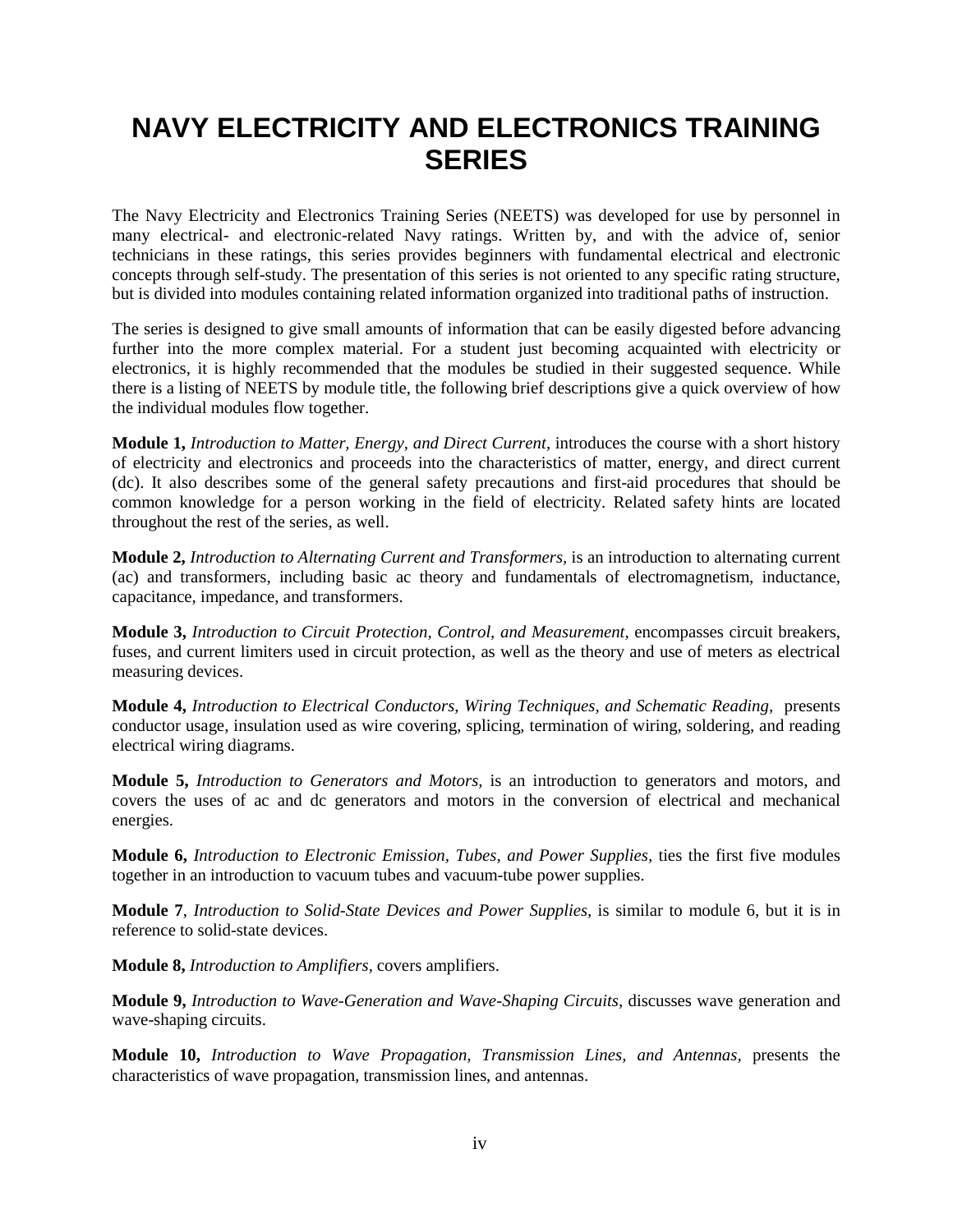**Module 11,** *Microwave Principles,* explains microwave oscillators, amplifiers, and waveguides.

**Module 12,** *Modulation Principles,* discusses the principles of modulation.

**Module 13,** *Introduction to Number Systems and Logic Circuits,* presents the fundamental concepts of number systems, Boolean algebra, and logic circuits, all of which pertain to digital computers.

**Module 14,** *Introduction to Microelectronics,* covers microelectronics technology and miniature and microminiature circuit repair.

**Module 15,** *Principles of Synchros, Servos, and Gyros,* provides the basic principles, operations, functions, and applications of synchro, servo, and gyro mechanisms.

**Module 16,** *Introduction to Test Equipment,* is an introduction to some of the more commonly used test equipments and their applications.

**Module 17,** *Radio-Frequency Communications Principles,* presents the fundamentals of a radiofrequency communications system.

**Module 18,** *Radar Principles,* covers the fundamentals of a radar system.

**Module 19,** *The Technician's Handbook,* is a handy reference of commonly used general information, such as electrical and electronic formulas, color coding, and naval supply system data.

**Module 20,** *Master Glossary,* is the glossary of terms for the series.

**Module 21,** *Test Methods and Practices,* describes basic test methods and practices.

**Module 22,** *Introduction to Digital Computers,* is an introduction to digital computers.

**Module 23,** *Magnetic Recording,* is an introduction to the use and maintenance of magnetic recorders and the concepts of recording on magnetic tape and disks.

**Module 24,** *Introduction to Fiber Optics,* is an introduction to fiber optics.

Embedded questions are inserted throughout each module, except for modules 19 and 20, which are reference books. If you have any difficulty in answering any of the questions, restudy the applicable section.

Although an attempt has been made to use simple language, various technical words and phrases have necessarily been included. Specific terms are defined in Module 20, *Master Glossary*.

Considerable emphasis has been placed on illustrations to provide a maximum amount of information. In some instances, a knowledge of basic algebra may be required.

Assignments are provided for each module, with the exceptions of Module 19, *The Technician's Handbook*; and Module 20, *Master Glossary*. Course descriptions and ordering information are in NAVEDTRA 12061, *Catalog of Nonresident Training Courses*.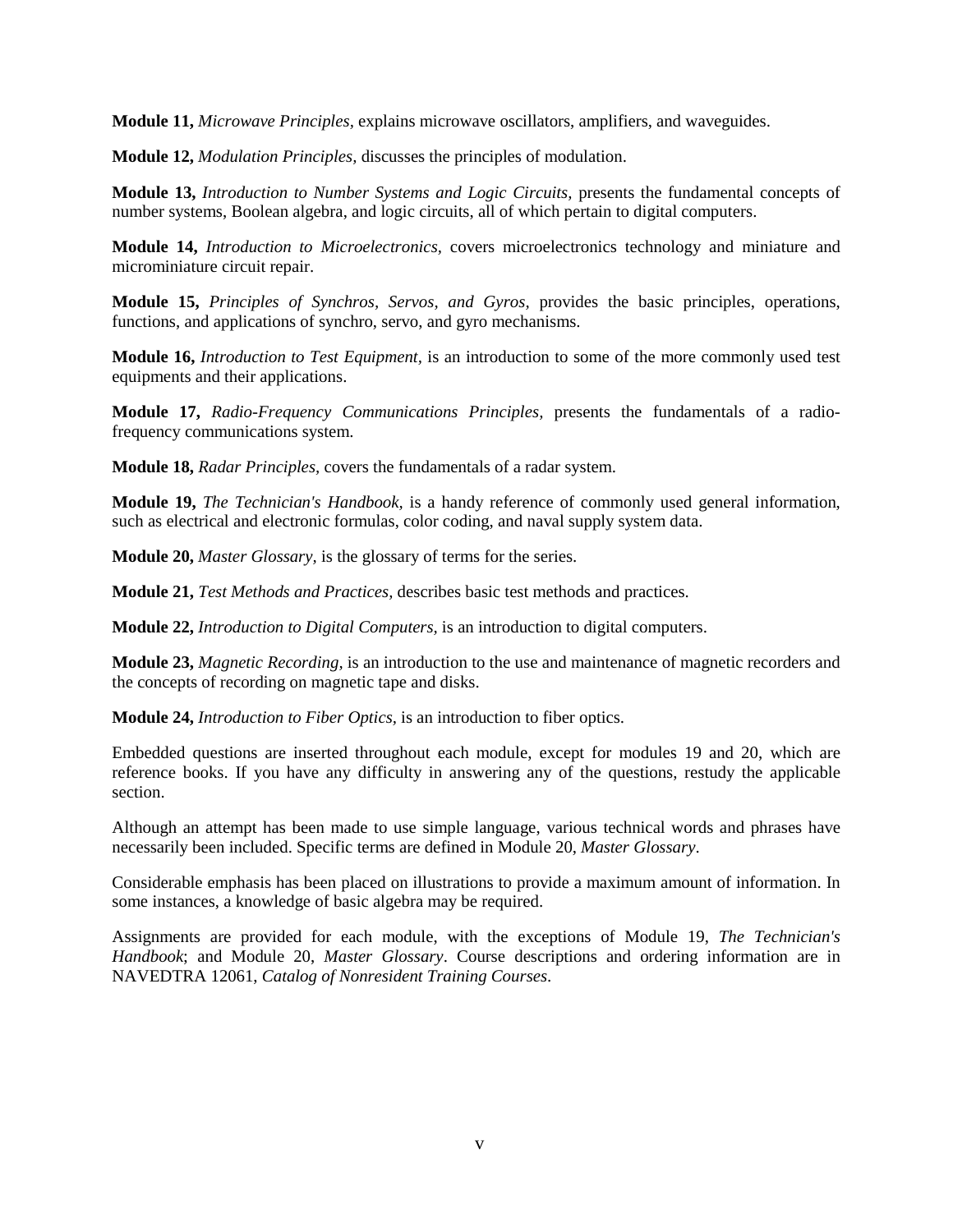Throughout the text of this course and while using technical manuals associated with the equipment you will be working on, you will find the below notations at the end of some paragraphs. The notations are used to emphasize that safety hazards exist and care must be taken or observed.

#### **WARNING**

AN OPERATING PROCEDURE, PRACTICE, OR CONDITION, ETC., WHICH MAY RESULT IN INJURY OR DEATH IF NOT CAREFULLY OBSERVED OR FOLLOWED.

#### **CAUTION**

AN OPERATING PROCEDURE, PRACTICE, OR CONDITION, ETC., WHICH MAY RESULT IN DAMAGE TO EQUIPMENT IF NOT CAREFULLY OBSERVED OR FOLLOWED.

#### **NOTE**

An operating procedure, practice, or condition, etc., which is essential to emphasize.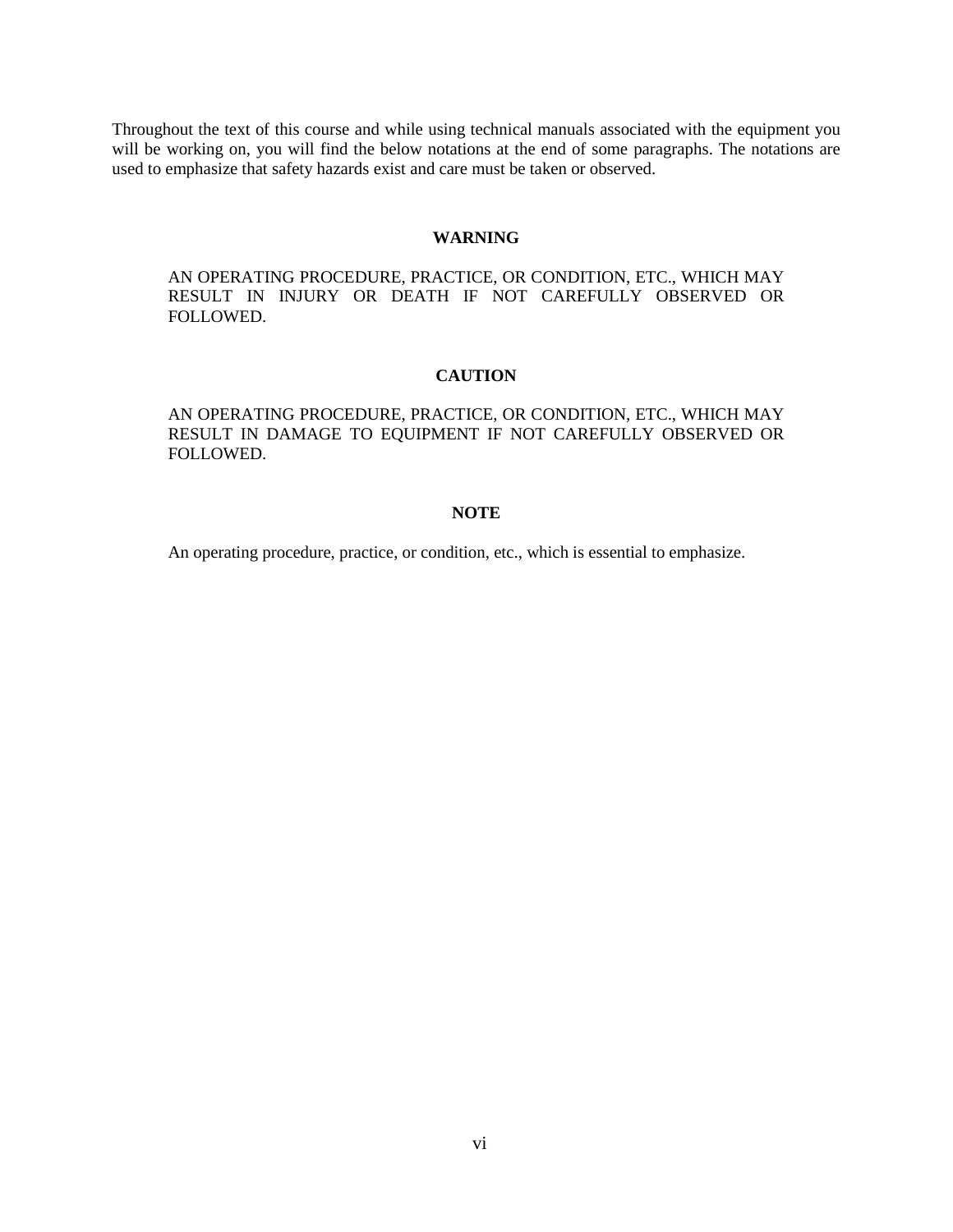## **Student Comments**

| <b>Course Title:</b>                                                                                                                          | <b>NEETS Module 20---Master Glossary</b> |       |              |     |
|-----------------------------------------------------------------------------------------------------------------------------------------------|------------------------------------------|-------|--------------|-----|
| <b>NAVEDTRA:</b>                                                                                                                              | 14192                                    |       | Date:        |     |
|                                                                                                                                               | We need some information about you:      |       |              |     |
| Rate/Rank and Name:<br><u> 1980 - Jan Barbara Barat, prima popular popular popular popular popular popular popular popular popular popula</u> |                                          | SSN:  | Command/Unit |     |
| <b>Street Address:</b>                                                                                                                        |                                          | City: | State/FPO:   | Zip |
|                                                                                                                                               |                                          |       |              |     |

**Your comments, suggestions, etc**.:

Privacy Act Statement: Under authority of Title 5, USC 301, information regarding your military status is requested in processing your comments and in preparing a reply. This information will not be divulged without written authorization to anyone other than those within DOD for official use in determining performance.

NETPDTC 1550/41 (Rev 4-00)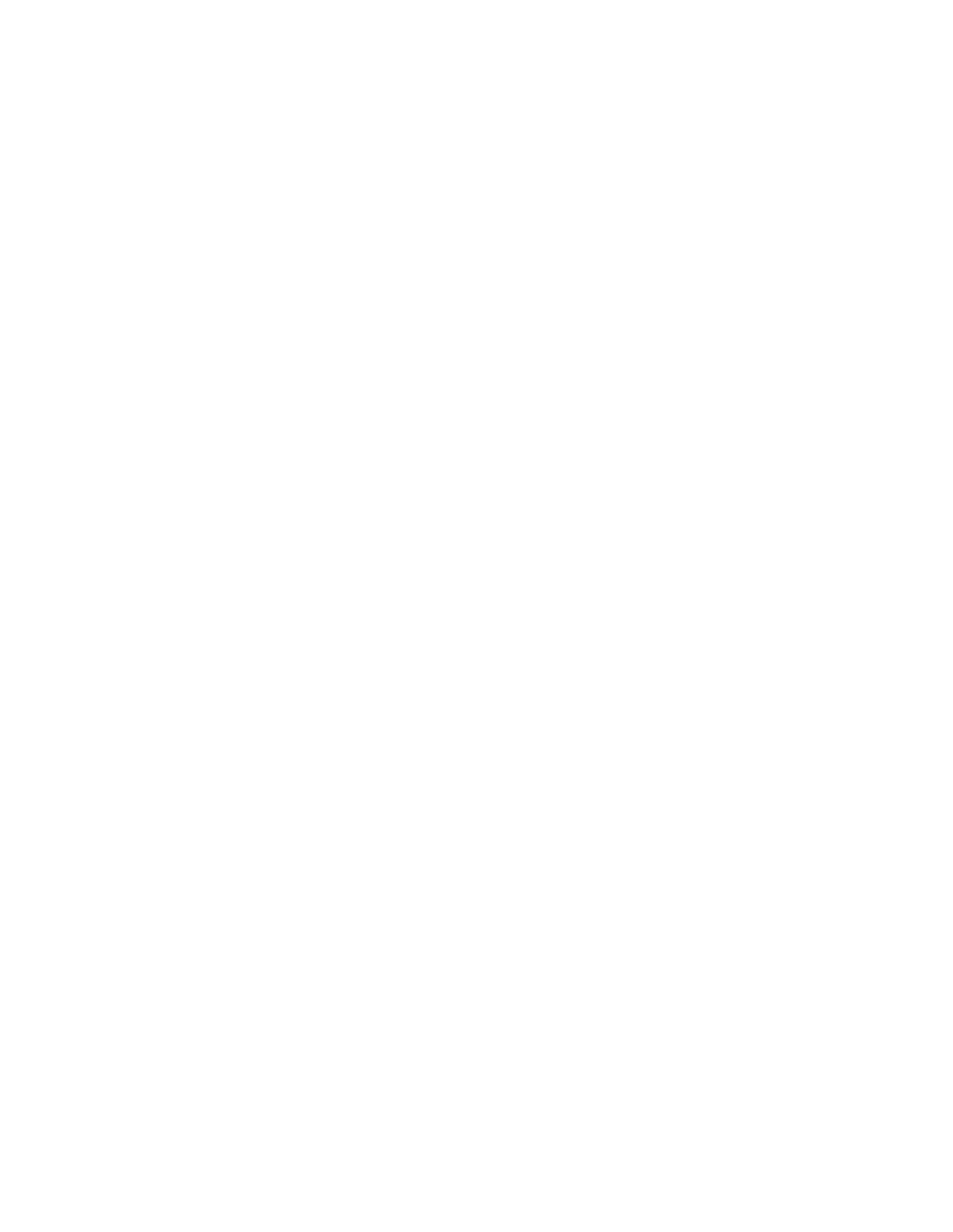## **CHAPTER 1**

## **MASTER GLOSSARY OF TERMS**

#### **INTRODUCTION**

This module presents the combined glossaries from modules 1 through 18, the primary texts in the NEETS series. Definitions of terms used in NEETS are presented in an alphabetical glossary. Numbers in parenthesis ( ) indicate more than one definition for the same term. Numbers in brackets [ ] indicate the module number in which more information about the term may be found.

- **ABSORPTION** $\rightarrow$ (1) Dissipation of radio or sound waves as they interact with matter. (2) The absorbing of light waves without reflection or refraction [10].
- **ABSORPTION, LAW OF**—In Boolean algebra, the law which states that the odd term will be absorbed when a term is combined by logical multiplication with the logical sum of that term and another term, or when a term is combined by logical addition with the logical product of one term and another term (for example,  $A(A + B) = A + AB = A$ ) [13].
- **ABSORPTION WAVEMETER—An instrument used to measure audio frequencies [16].**
- ACCELERATING ANODE—An electrode charged several thousand volts positive and used to accelerate electrons toward the front of a cathode-ray tube [6].
- **ACCELERATION SERVOSYSTEM—A** servosystem that controls the acceleration (rate of change in velocity) of a load [15].
- **ACCELEROMETER**—A device that measures the acceleration to which it is subjected and develops a signal proportional to it [15].
- **ACCEPTOR IMPURITY**—An impurity which, when added to a semiconductor, accepts one electron from a neighboring atom and creates a hole in the lattice structure of the crystal. Also called TRIVALENT IMPURITY [7].
- **ACORN TUBE**—A very small tube with closely spaced electrodes and no base. The tube is connected to its circuits by short wire pins that are sealed in a glass or ceramic envelope. The acorn tube is used in lowpower uhf circuits [6].
- **ACOUSTICS**—The science of sound [10].
- **ACQUISITION—Operational phase of a fire-control or track radar during which the radar system searches** a small volume of space in a prearranged pattern [18].
- **ACTIVE SATELLITE—A** satellite that amplifies the received signal and retransmits it back to earth [17].
- **ACTUATOR**—The part of a switch that is acted upon to cause the switch to change contact connections; for example, toggle, pushbutton, and rocker [3].
- **AFDS**—An abbreviation for the amphibious flagship data system [17].
- **AIR-CONTROL PANEL—Panel that monitors the dry-air input at each user equipment [18].**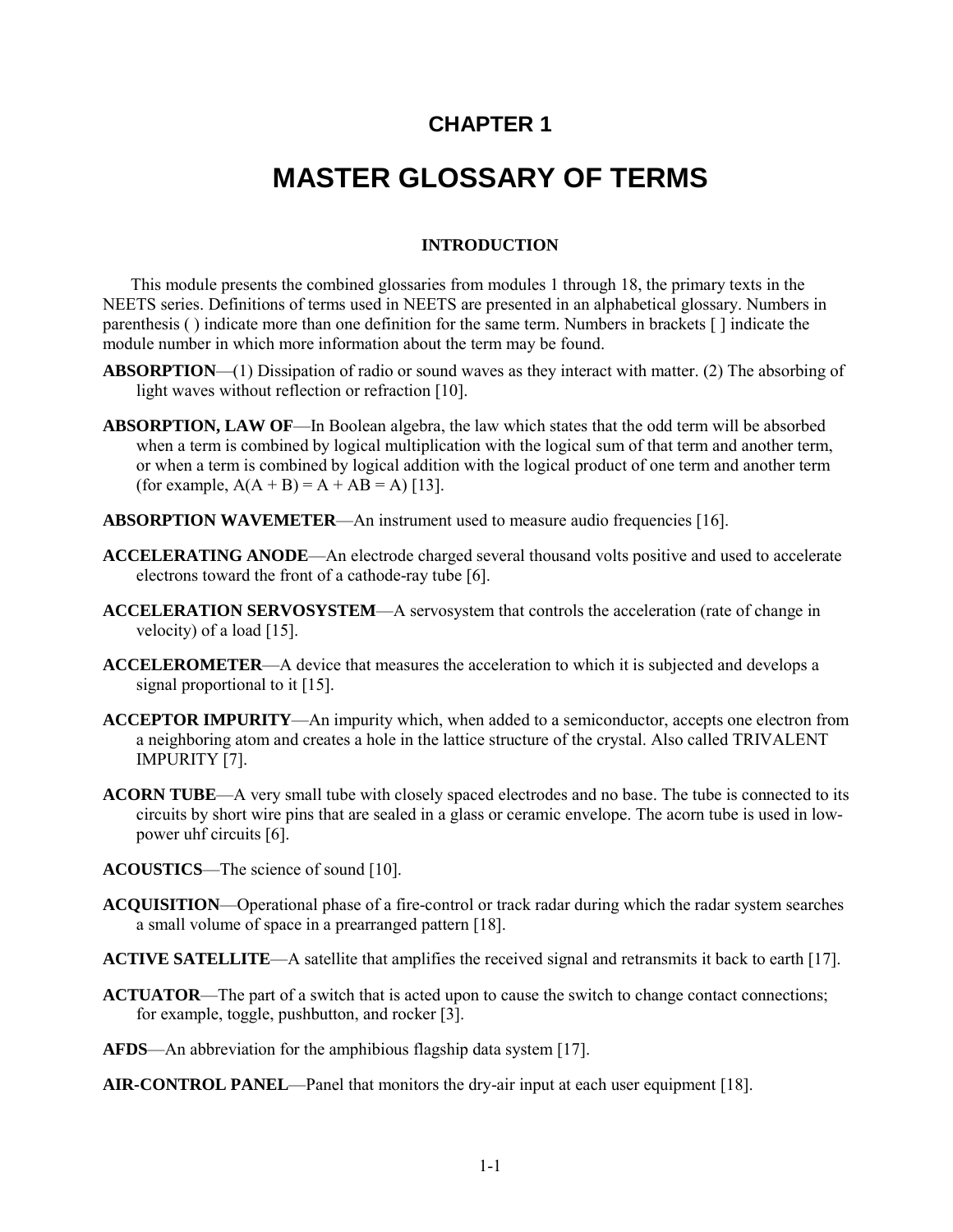- **AIR-CORE TRANSFORMER—A** transformer composed of two or more coils that are wound around a nonmetallic core [2].
- **ALLOWANCE PARTS LIST (APL)—Repair parts required for units having the equipment/ component** listed [14].
- **ALLOYED JUNCTION—A** junction formed by recrystallization of a molten region of P-type material on an N-type substrate, or vice versa [7].
- **ALPHA**—The emitter-to-collector current gain in a common-base circuit [7].
- **ALTERNATING CURRENT—An electrical current that constantly changes amplitude and changes** polarity at regular intervals [2].
- **ALTITUDE**—The vertical distance of an aircraft or object above a given reference, such as ground or sea level [18].
- **ALUMINUM CREEP** $(i)$  The movement of aluminum wire from a point where pressure is applied. (2) The "retreat" of heated aluminum wire as it cools [4].
- **AMBIENT TEMPERATURE**—The surrounding temperature such as the temperature of air surrounding a conductor in a compartment or within a piece of equipment [4].
- **AMBIGUOUS RETURNS**—Echoes that exceed the prt of a radar and appear at incorrect ranges [18].
- **AMERICAN WIRE GAUGE (AWG)—The standards adopted in the United States for the measurement of** wire sizes [4].
- **AMMETER**—An instrument for measuring the amount of electron flow (in amperes) [1] [3] [6].
- **AMPERE**—The basic unit of electrical current [1].
- **AMPERE-TURN—The magnetomotive force developed by 1 ampere of current flowing through a coil of** one turn [8].
- **AMPERITE (BALLAST) TUBE**—A current-controlling resistance device designed to maintain substantially constant current over a specified range of variation in applied voltage or resistance of a series circuit [6].
- **AMPLIDYNE**—A special dc generator in which a small dc voltage applied to field windings controls a large output voltage from the generator. In effect, an amplidyne is a rotary amplifier that often times produces gain of approximately 10,000 [5].
- **AMPLIFICATION** $(1)$  The process of enlarging a signal in amplitude (as of voltage or current) [8]. (2) The ratio of output magnitude to input magnitude in a device that is intended to produce an output that is an enlarged reproduction of its input [6] [7].
- **AMPLIFICATION FACTOR—The voltage gain of an amplifier with no load on the output [6] [7].**
- AMPLIFIER—The device that provides amplification (the increase in current, voltage, or power of a signal) without appreciably altering the original signal [7] [8].

AMPLITRON-See CROSS-FIELD AMPLIFIER [18].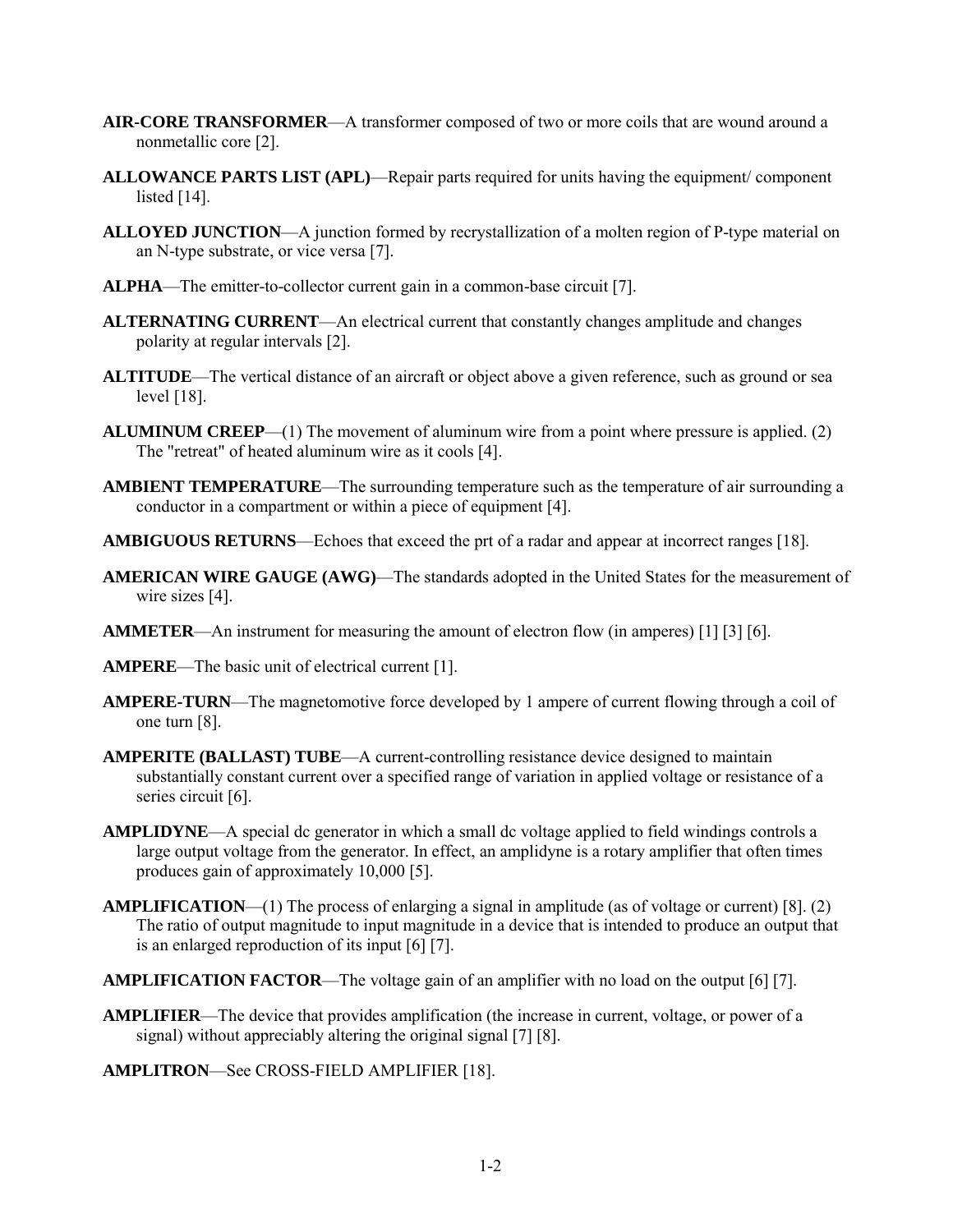- **AMPLITUDE**—The size of a signal as measured from a reference line to a maximum value above or below the line. Generally used to describe voltage, current, or power [8] [12].
- **AMPLITUDE DISTORTION—Distortion that is present in an amplifier when the amplitude of the output** signal fails to follow exactly any increase or decrease in the amplitude of the input signal [6] [7].
- **AMPLITUDE MODULATION—Any method of varying the amplitude of an electromagnetic carrier** frequency in accordance with the intelligence to be transmitted [12].
- **AMPLITUDE STABILITY—Amplitude stability refers to the ability of the oscillator to maintain a** constant amplitude in the output waveform [9].
- **AND CIRCUIT—See AND GATE [13].**
- **AND GATE** $(1)$  An electronic gate whose output is energized only when every input is in its prescribed state. An AND gate performs the function of the logical "AND"; also called an AND circuit. (2) A binary circuit, with two or more inputs and a single output, in which the output is a logic 1 *only* when all inputs are a logic 1 and the output is a logic 0 when *any* one of the inputs is a logic 0 [13].
- **ANGLE MODULATION—Modulation in which the angle of a sine-wave carrier is varied by a modulating** wave [12].
- **ANGLE OF INCIDENCE**—The angle between the incident wave and the normal [10].
- **ANGLE OF INCLINATION—The angular difference between the equatorial plane of the earth and the** plane of orbit of the satellite [17].
- **ANGLE OF REFLECTION—The angle between the reflected wave and the normal [10].**
- **ANGLE OF REFRACTION—The angle between the normal and the path of a wave through the second** medium [10].
- **ANGSTROM UNIT—The unit used to define the wavelength of light waves [10].**
- **ANISOTROPIC—The property of a radiator that allows it to emit strong radiation in one direction [10].**
- $(1)$  **A positive electrode of an electrochemical device (such as a primary or secondary electric** cell) toward which the negative ions are drawn [1] [6) [7]. (2) The semiconductor-diode terminal that is positive with respect to the other terminal when the diode is biased in the forward direction [13].
- **ANTENNA—A** conductor or set of conductors used to radiate RF energy into space or to collect RF energy from space or to do both [10].
- **ANTENNA BEAM WIDTH—Width of a radar beam measured between half-power points [18].**
- **ANTENNA COUPLER**—A device used for impedance matching between an antenna and a transmitter or receiver [17].
- **ANTENNA SYSTEM—Routes RF energy from the transmitter, radiates the energy into space, receives** echoes, and routes the echoes to the receiver [18].
- **ANTIJAMMING CIRCUIT**—An electronic circuit used to minimize the effects of enemy countermeasures, thereby permitting radar echoes to be visible on the indicator [18].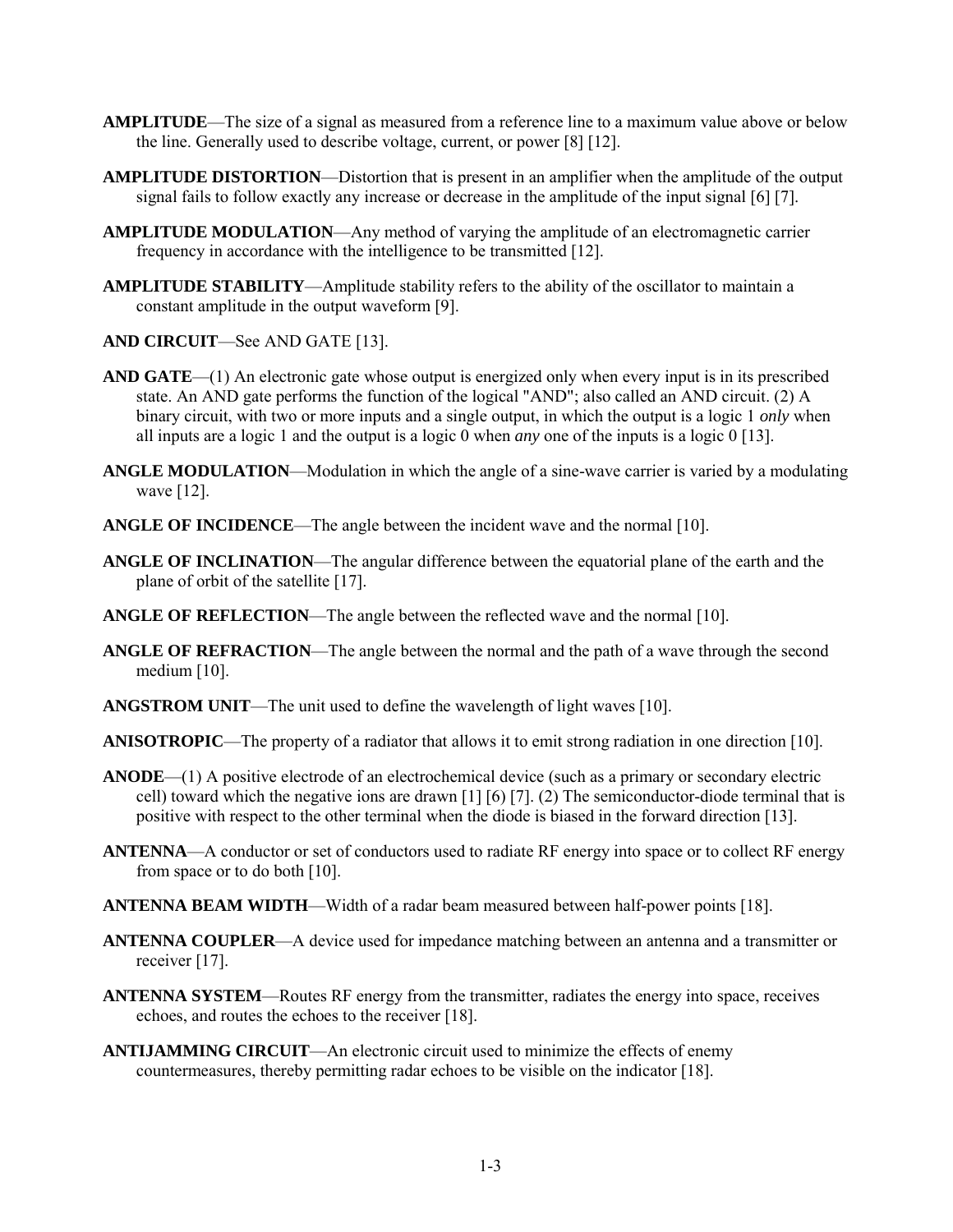- **ANTISEIZE COMPOUND—A** silicon-based, high-temperature lubricant applied to threaded components to aid in their removal after they have been subjected to rapid heating and cooling [4].
- **ANTITRANSMIT-RECEIVE TUBE (atr)—A tube that isolates the transmitter from the antenna and** receiver. Used in conjunction with a tr tube [18].

**APERTURE-See SLOT** [11].

- **APOGEE**—The point in the orbit of a satellite the greatest distance from the earth [17].
- **APPARENT DRIFT—The effect of the earth's rotation on a gyro that causes the spinning axis to appear to** make one complete rotation in one day. Also called APPARENT PRECESSION or APPARENT ROTATION [15].
- **APPARENT POWER—That power apparently available for use in an ac circuit containing a reactive** element. It is the product of effective voltage times effective current expressed in volt-amperes. It must be multiplied by the power factor to obtain true power available [2].
- **APPARENT PRECESSION—See APPARENT DRIFT [15].**
- **APPARENT ROTATION-See APPARENT DRIFT [15].**
- ARC EXTINGUISHER—The part of a circuit breaker that confines and divides the arc which occurs when the contact of the circuit breaker opens [3].
- **ARMATURE** $(1)$  In a relay, the movable portion of the relay [3]. (2) The windings in which the output voltage is generated in a generator or in which input current creates a magnetic field that interacts with the main field in a motor [5].
- **ARMATURE LOSSES—Copper losses, eddy current losses, and hysteresis losses that act to decrease the** efficiency of armatures [5].
- **ARMATURE REACTION—The effect in a dc generator of current in the armature creating a magnetic** field that distorts the main field and causes a shift in the neutral plane [5].
- **ARRAY OF ARRAYS**—Same as COMBINATION ARRAY [10].
- **ARTIFICIAL TRANSMISSION LINE—An LC network that is designed to simulate characteristics of a** transmission line [18].
- **ASBESTOS**—A noncombustible, nonconductive, fiber-like mineral used as an insulating material [4].
- **ASBESTOSIS**—Fibrosis of the lungs caused by inhalation of asbestos fibers [4].
- **A-SCOPE**—A radar display on which slant range is shown as the distance along a horizontal trace [18].
- **ASSEMBLY**—A number of parts or subassemblies, or any combination thereof, joined together to perform a specific function [17].
- **ASTABLE MULTIVIBRATOR—A** multivibrator that has no stable state. Also called free-running because it alternates between two different output voltage levels during the time it is on. The frequency is determined by the RC time constant of the coupling circuit [9].
- **ASWTDS**—An abbreviation for the antisubmarine warfare tactical data system [17].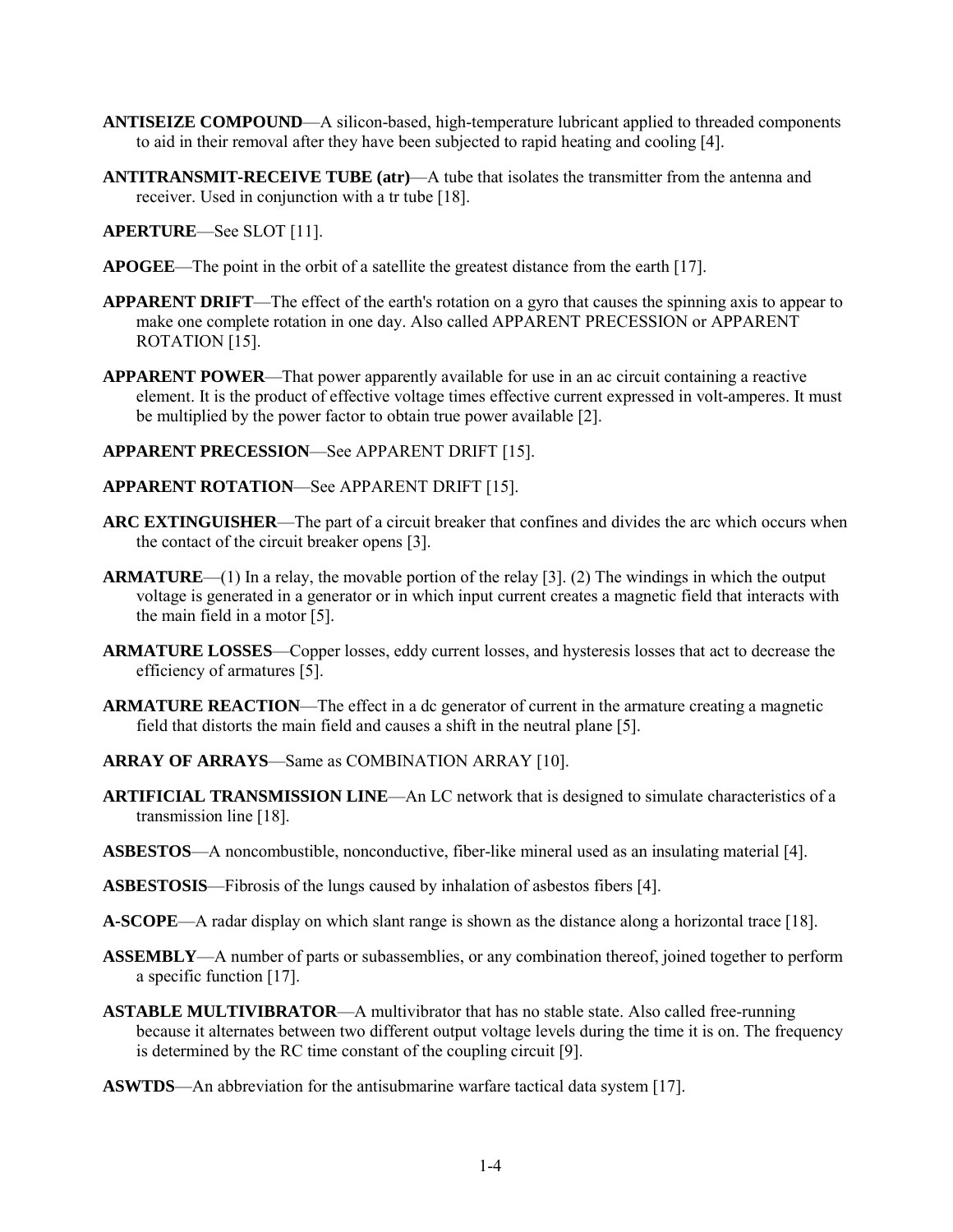- **ASYMMETRICAL MULTIVIBRATOR—A** multivibrator that generates rectangular waves [18].
- **ASYNCHRONOUS—The teletypewriter operation where the transmitter and receiver do not operate** continuously [17].
- **ASYNCHRONOUS ORBIT—One** where the satellite does not rotate or move at the same speed as the earth [17].
- **ATDS**—An abbreviation for the airborne tactical data system [17].
- **ATTENUATION—The ability of a filter circuit to reduce the amplitude of unwanted frequencies to a level** below that of the desired output frequency [9].
- **ATTRACTION—The force that tends to make two objects approach each other. Attraction exists between** two unlike magnetic poles (north and south) or between two unlike static charges [1].
- **AUDIO AMPLIFIER**—An amplifier designed to amplify frequencies between 15 hertz (15 Hz) and 20 kilohertz (20 kHz) [8].
- **AUDIO-FREQUENCY-TONE SHIFT**—A system that uses amplitude modulation to change dc mark and space impulses into audio impulses [17].
- **AUTOMATIC GAIN CONTROL—A** circuit used to vary radar receiver gain for best reception of signals that have widely varying amplitudes [18].
- **AUTOMATIC TRACKING—Tracking done by equipment that compares the direction of the antenna axis** and the direction of the received signal and uses the difference (error) signal to reposition the antenna [17].
- **AUTOMATIC VOLUME/GAIN CONTROL—A** circuit used to limit variations in the output signal strength of a receiver [17].
- **AVALANCHE EFFECT—A** reverse breakdown effect in diodes that occurs at reverse voltages beyond 5 volts. The released electrons are accelerated by the electric field, which results in a release of more electrons in a chain or "avalanche" effect [7].
- **AVERAGE POWER** $(1)$  The peak power value averaged over the pulse-repetition time [12]. (2) Output power of a transmitter as measured from the start of one pulse to the start of the next pulse [18].
- **AVERAGE VALUE (OF AC)—The average of all the instantaneous values of one-half cycle of alternating** current [2].
- **AXIS**—A straight line, either real or imaginary, passing through a body around which the body revolves  $[15]$ .
- **AZIMUTH—Angular measurement in the horizontal plane in a clockwise direction [18].**
- **BACK RESISTANCE—The larger resistance value observed when you are checking the resistance of a** semiconductor [16].
- **BALANCED MIXER**—A waveguide arrangement that resembles a T and uses crystals for coupling the output to a balanced transformer [18].
- **BALANCED PHASE DETECTOR—A** circuit that controls the oscillator frequency (afc) [17].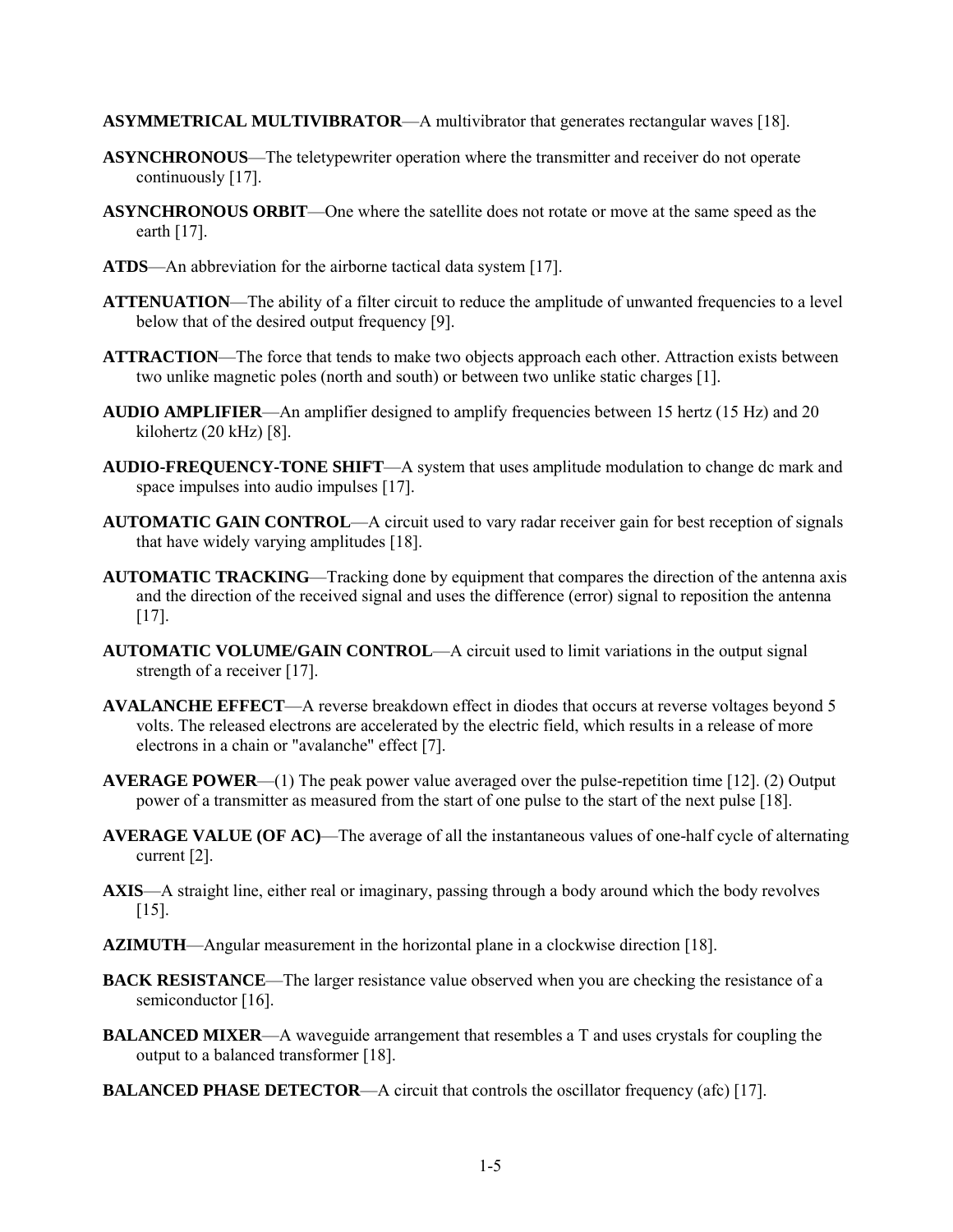- **BANDPASS FILTER—A** filter that allows a narrow band of frequencies to pass through the circuit. Rejects or attenuates frequencies that are either higher or lower than the desired band of frequencies [9] [16].
- **BAND-REJECT FILTER—A** tuned circuit that does not pass a specified band of frequencies [9] [16].
- **BANDWIDTH**—The difference between the highest usable frequency of a device (upper frequency limit) and the lowest usable frequency of the device (lower frequency limit) - measured at the half-power points [8] [9] [12] [15].
- **BARRETTER—A** type of bolometer characterized by an increase in resistance as the dissipated power rises [16].
- **BASE**—The element in a transistor that controls the flow of current carriers [7].
- **BASE** $\rightarrow$ (1) A reference value. (2) A number that is multiplied by itself as many times as indicated by an exponent. (3) Same as radix. (4) The region between the emitter and collector of a transistor that receives minority carriers injected from the emitter. It is the element that corresponds to the control grid of an electron tube [13].
- **BASE-INJECTION MODULATOR—Similar to a control-grid modulator. The gain of a transistor is** varied by changing the bias on its base [12].
- **BATTERY**—A device for converting chemical energy into electrical energy [1].
- **BATTERY CAPACITY**—The amount of energy available from a battery. Battery capacity is expressed in ampere-hours [1].
- **BAUD**—A measurement of speed based on the number of code elements or units per second [17].

**BAY—Part of an antenna array [10].** 

**BEAM**—See LOBE [18].

- **BEAM-LEAD CHIP—Semiconductor chip with electrodes (leads) extended beyond the wafer [14].**
- **BEAM-POWER TUBE—An electron tube in which the grids are aligned with the control grid. Special** beam-forming plates are used to concentrate the electron stream into a beam. Because of this action, the beam-power tube has high power-handling capabilities [6].
- **BEARING**—An angular measurement of the direction of an object from a reference direction, such as true north [11].
- **BEARING RESOLUTION—Ability of a radar to distinguish between targets that are close together in** bearing [18].
- **BEAT FREQUENCIES**—Difference and sum frequencies, which result from the combination of two separate frequencies [18].
- **BEAT FREQUENCY—The difference between the oscillator frequency and the unknown audio frequency** [16].
- **BEAT-FREQUENCY OSCILLATOR—An additional oscillator used in a receiver when it is receiving a** cw signal. It provides an audible tone [17].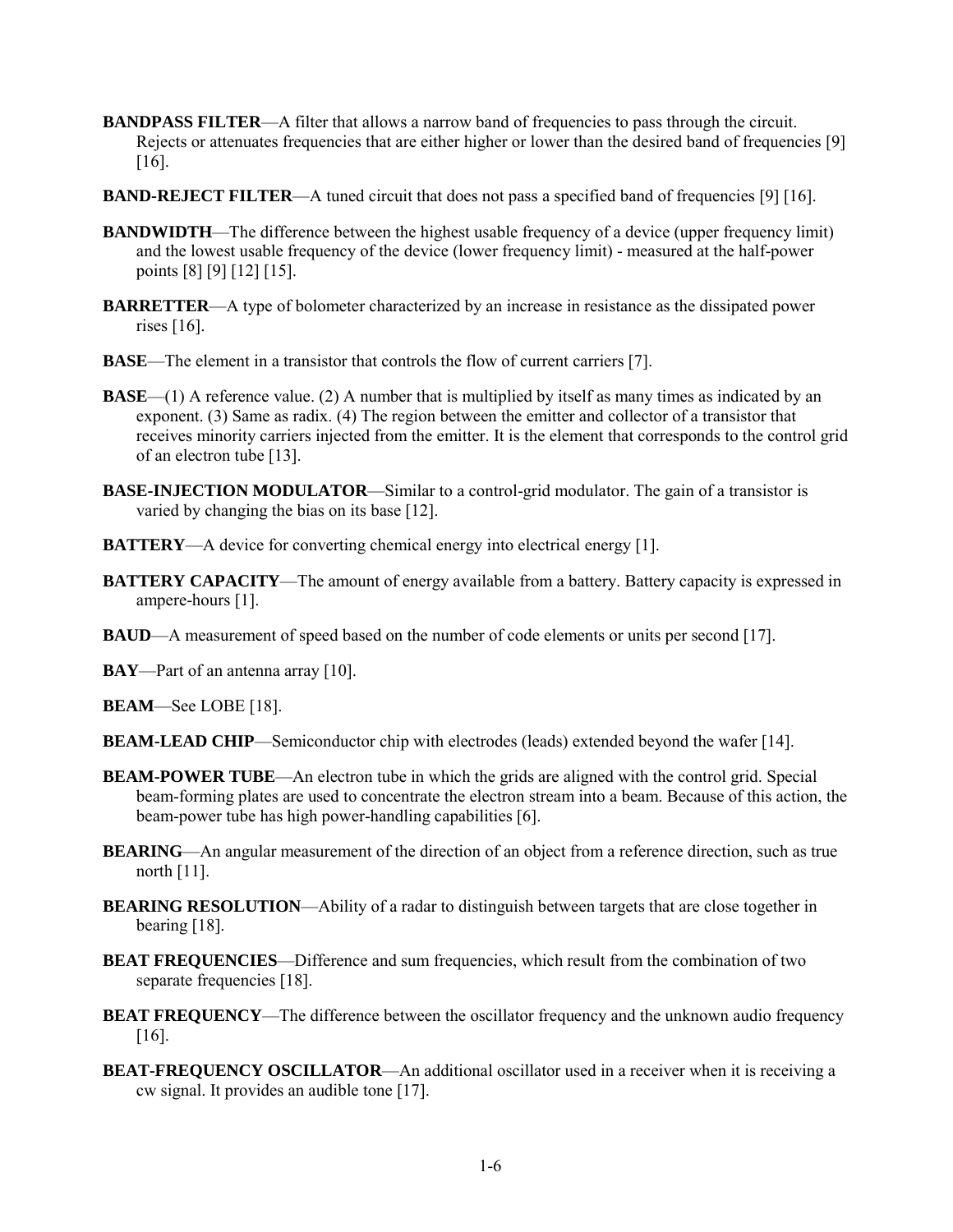- **BEL—The unit that expresses the logarithmic ratio between the input and output of any given component,** circuit, or system [16].
- **BETA**—The ratio of a change in collector current to a corresponding change in base current when the collector voltage is constant in a common-emitter circuit [7].
- **BEVERAGE ANTENNA—A** horizontal, long-wire antenna designed for reception and transmission of low-frequency, vertically polarized ground waves [10].
- **BIAS**—Difference of potential applied to a vacuum tube or transistor to establish a reference operating level [13].
- **BIAS CURRENT**—Current that flows through the base-emitter junction of a transistor and is adjusted to set the operating point of the transistor [13].
- **BIDIRECTIONAL ARRAY—An array that radiates in opposite directions along the line of maximum** radiation [10].
- **BINARY**—(1) A number system that uses a base, or radix, of 2. Two digits (1 and 0) are used in the binary system. (2) Pertaining to a characteristic that involves the selection, choice, or condition in which there are only two possibilities. (3) A bistable multivibrator (flip-flop) is one example of a binary device [13].
- **BINARY CODE**—A method of representing two possible conditions (*on* or *off*, high or low, one or zero, the presence of a signal or absence of a signal). Electronic circuits designed to work in such a way that only two conditions are possible [13].
- **BINARY-CODED**—The state in which conditions are expressed by a series of binary digits (0's and 1's) [13].
- **BINARY DIGIT—(1)** A character that represents one of the two digits in the number system that has a radix of two. (2) Either of the digits 0 or 1 that may be used to represent the binary conditions of *on* or *off* [13].
- **BINARY NOTATION—See BINARY NUMBER SYSTEM [13].**
- **BINARY NUMBER SYSTEM—A** number system using two digits, symbols, or characters (usually 1 and 0) [13].
- **BINARY POINT**—The radix point that separates powers of two and fractional powers of two in a binary number [13].
- **BISTABLE—A** device that is capable of assuming either one of two stable states [13].
- **BISTABLE MULTIVIBRATOR—A** multivibrator that has two stable states. It remains in one of the states until a trigger is applied. It then flips to the other stable state and remains there until another trigger is applied. Also referred to as a FLIP-FLOP [9] [13].
- **BLACK**—The reference color of equipment that passes unclassified information. It normally refers to patch panels [17].
- **BLEEDER CURRENT—The current through a bleeder resistor. In a voltage divider, bleeder current is** usually determined by the 10 percent rule of thumb [1].
- **BLEEDER RESISTOR**—A resistor used to draw a fixed current [1].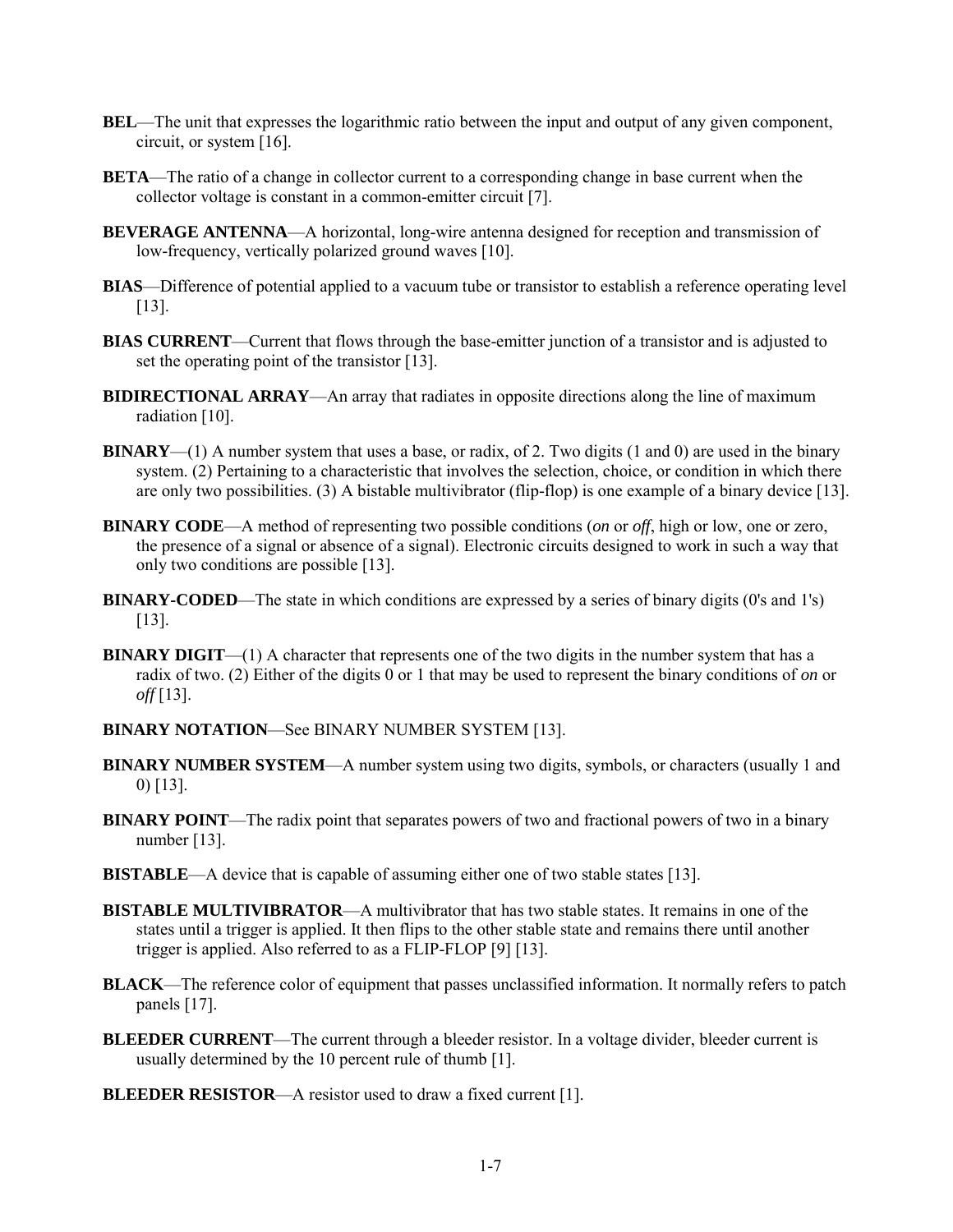#### **BLIP**—See PIP [18].

- **BLOCK DIAGRAM**—A diagram in which the major components of an equipment or a system are represented by squares, rectangles, or other geometric figures, and the normal order of progression of a signal or current flow is represented by lines [4].
- **BLOCKED-GRID KEYING—A** method of keying in which the bias is varied to turn plate current on and off [12].
- **BLOCKING**—A condition in an amplifier, caused by overdriving one or more stages, in which the amplifier is insensitive to small signals immediately after reception of a large signal [18].
- **BOLOMETER**—A loading device that undergoes changes in resistance as changes in dissipated power occur  $[16]$ .
- **BONDING WIRES**—Fine wires connecting the bonding pads of the chip to the external leads of the package [14].
- **BOOLEAN**—(1) Pertaining to the process used in the algebra formulated by George Boole. (2) Pertaining to the operations of formal logic [13].
- **BOOLEAN ALGEBRA—A** system of logic dealing with on-off circuit elements associated by such operators as the AND, OR, NAND, NOR, and NOT functions [13].
- **BOOLEAN LOGIC—See BOOLEAN ALGEBRA [13].**
- **BOUNDARY CONDITIONS—The two conditions that the E-field and H-field within a waveguide must** meet before energy will travel down the waveguide. The E-field must be perpendicular to the walls and the H-field must be in closed loops, parallel to the walls, and perpendicular to the E-field [11].
- **BRANCH**—An individual current path in a parallel circuit [1] [4].
- **BREAK**—In a switch, the number of breaks refers to the number of points at which the switch opens the circuit; for example, single break and double break [3].
- **BREAKDOWN**—The phenomenon occurring in a reverse-biased semiconductor diode. The start of the phenomenon is observed as a transition from a high dynamic resistance to one of substantially lower dynamic resistance. This is done to boost the reverse current [7].
- **BRIGHTNESS CONTROL—The name given to the potentiometer used to vary the potential applied to the** control grid of a CRT [6].
- **BROADSIDE ARRAY—An array in which the direction of maximum radiation is perpendicular to the** plane containing the elements [10] [18].
- **BRUSHES—Sliding contacts, usually carbon, that make electrical connection to the rotating part of a motor** or generator [5].
- **BUFFER**—A voltage amplifier used between the oscillator and power amplifier [12].
- **BUFFER AMPLIFIER—An amplifier that isolates one circuit from another. It decreases the loading effect** on an oscillator by reducing the interaction between the load and the oscillator [9] [18].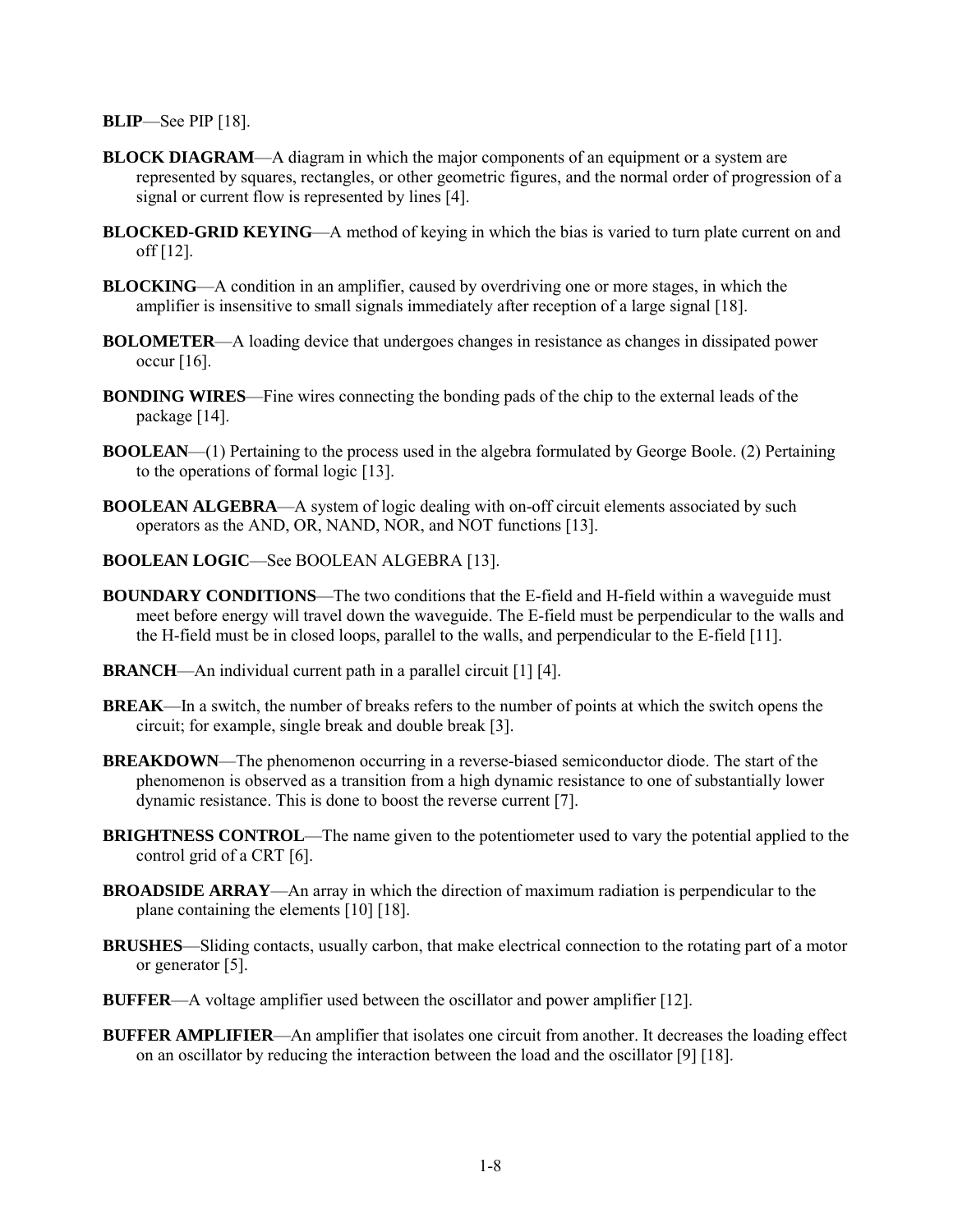- **BUILT-IN TEST EQUIPMENT (BITE)—A permanently mounted device that is used expressly for** testing an equipment or system [14].
- **BUNCHER CAVITY—The input resonant cavity in a conventional klystron oscillator [11].**
- **BUNCHER GRID—In a velocity-modulated tube, the grid that concentrates the electrons in the electron** beam into bunches [11].
- **BURNISHING TOOL—A** tool used to clean and polish contacts on a relay [3].
- **BUS BAR—A** heavy copper strap or bar used to connect several circuits together when a large currentcarrying capacity is required [4].
- **BYPASS CAPACITOR—A** capacitor used to transfer unwanted signals out of a circuit; for example, coupling an unwanted signal to ground. Also called a DECOUPLING CAPACITOR [8].
- **CABLE**—Either a stranded conductor (single-conductor cable) or a combination of conductors insulated from one another (multiple conductor cable). Small sizes are commonly referred to as stranded wire or as cords [4].
- **CABLE HARNESS**—A group of wires or ribbons of wiring used to interconnect electronic systems and subsystems [14].
- **CAPACITANCE**—The property of an electrical circuit that opposes changes in voltage [2].
- **CAPACITIVE REACTANCE**—The opposition, expressed in ohms, offered to the flow of an alternating current by capacitance. The symbol for capacitive reactance is  $X_C$  [2] [9].
- **CAPACITOR**—An electrical device capable of storing electrical energy in an electrostatic field [2].
- **CAPACITOR FILTER—This filter is used on extremely high-voltage, low-current power supplies and** also where the ripple frequency is not critical [7].
- **CAPACITOR-START MOTOR—A** type of single-phase, ac induction motor in which a starting winding and a capacitor are placed in series to start the motor. The values of  $X_c$  and R are such that the main-winding and starting-winding currents are nearly 90 degrees apart and the starting torque is produced as in a two-phase motor [5].
- **CARBON MICROPHONE—A** microphone in which sound waves vary the resistance of a pile of carbon granules. May be single-button or double-button [12].
- **CARDIOPULMONARY RESUSCITATION—Procedure designed to restore breathing after cardiac** arrest. Includes clearing air passages to lungs and heart massage [1].
- **CARRIER FREQUENCY—The frequency of an unmodulated transmitter output [12] [18].**
- **CARRIER-CONTROLLED APPROACH**—A shipboard radar system used to guide aircraft to safe landings in poor visibility conditions [18].
- **CARRY** $(1)$  One or more digits, produced in connection with an arithmetic operation, that is/are forwarded to another digit place for processing there. (2) The number represented by the digit or digits in (1) above [13].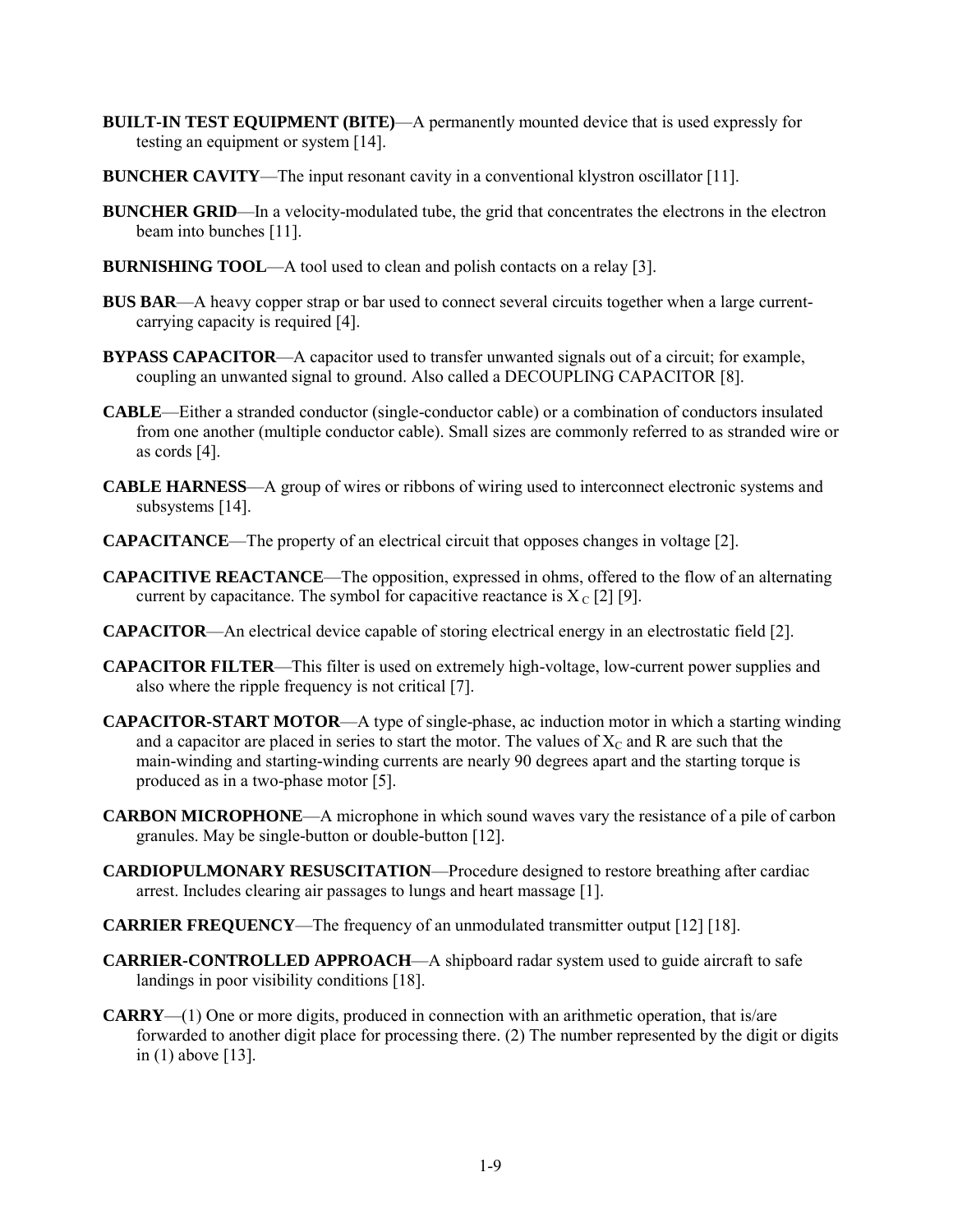- **CATCHER GRID—In a velocity-modulated tube, a grid on which the spaced electron groups induce a** signal. The output of the tube is taken from the catcher grid [11].
- **CATHODE** $(1)$  In an electron tube the electrode that is the source of current flow [6]. (2) The general name for any negative electrode [1]. (3) The negative terminal of a forward-biased semiconductor diode, which is the source of the electrons [7].
- **CATHODE BIAS**—The method of biasing a vacuum tube in which the biasing resistor is placed in the common-cathode return circuit, thereby making the cathode more positive with respect to ground [6].
- **CATHODE KEYING—A** system in which the cathode circuit is interrupted so that neither grid current nor plate current can flow [12].
- **CATHODE MODULATOR—Voltage on the cathode is varied to produce the modulation envelope [12].**
- **CATHODE-RAY TUBE (CRT)—An electron tube that has an electron gun, a deflection system, and a** screen. This tube is used to display visual electronic signals [6].
- **CATHODE SPUTTERING—A** process of producing thin film components [14].
- **CAVITY RESONATOR**—A space totally enclosed by a metallic conductor and supplied with energy in such a way that it becomes a source of electromagnetic oscillations. The size and shape of the enclosure determine the resonant frequency [11].
- **CAVITY WAVEMETER—An instrument used to measure microwave frequencies [16].**
- **CELL**—A single unit that transforms chemical energy into electrical energy. Batteries are made up of cells [1].
- **CENTER-FEED METHOD**—Connecting the center of an antenna to a transmission line which is then connected to the final (output) stage of the transmitter [10].
- **CENTIMETER CUBE—A** unit of volume of large rectangular or square conductors. The cross-sectional area equals 1 square centimeter with a length of 1 centimeter [4].
- **CHANNEL**—A carrier frequency assignment, usually with a fixed bandwidth [12].
- **CHARACTER**—A letter, digit, or other symbol that is used as part of the organization, control, or representation of information [13].
- **CHARACTERISTIC IMPEDANCE—The ratio of voltage to current at any given point on a transmission** line represented by a value of impedance [10].
- **CHARGE**—Represents electrical energy. A material having an excess of electrons is said to have a negative charge. A material having a shortage of electrons is said to have a positive charge [1].
- **CHARGE CYCLE—The period of time that a capacitor in an electrical circuit is storing a charge [2].**
- **CHOKE**—An inductor used to impede the flow of pulsating dc or ac by means of self-inductance [6] [7].
- **CHOKE JOINT**—A joint between two sections of waveguide that provides a good electrical connection without power losses or reflections [11].
- **CIRCUIT**—The complete path of an electric current [1].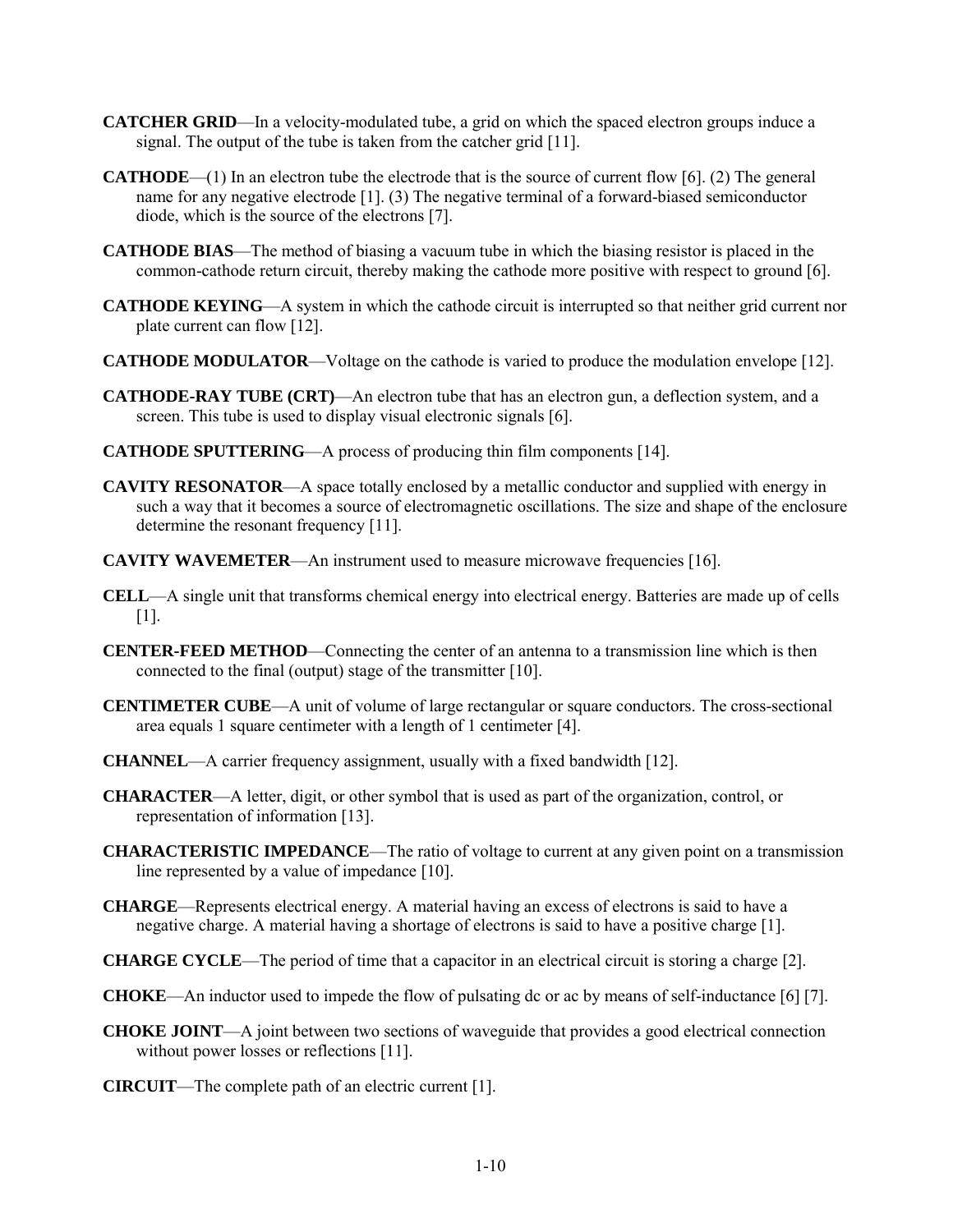- **CIRCULAR MIL—An area equal to that of a circle with a diameter of 0.001 inch. It is used for measuring** the cross-sectional area of wires [1].
- **CIRCULAR MIL-FOOT—A** unit of volume of a conductor having a cross-sectional area of 1 circular mil and a length of 1 foot [4].
- **CLAMPER—A** circuit in which either the upper or lower extremity of a waveform is fixed at a desired value [9].
- **CLASS A AMPLIFIER OPERATION—The type of operation in which the amplifier is biased so that** variations in input signal polarities occur within the limits of cutoff and saturation [7].
- **CLASS AB AMPLIFIER OPERATION—The type of operation in which the amplifier is biased so that** collector current is cut off for a portion of the alternation of the input signal [7].
- **CLASS B AMPLIFIER OPERATION—The type of operation in which the amplifier is biased so that** collector current is cut off for one-half of the input signal [7].
- **CLASS C AMPLIFIER OPERATION—The type of operation in which the amplifier is biased so that** collector current is cut off for more than one-half of the input signal [7] [13].
- **CLUTTER—Confusing, unwanted echoes that interfere with the observation of desired signals on a radar** indicator [18].
- **COAXIAL CABLE—Cable in which the center conductor is separated from an outer conductor by a** dielectric material; used in RF transmission [4].
- **COAXIAL LINE**—A type of transmission line that contains two concentric conductors [10].
- **CODE**—In teletypewriter operation, code is a combination of mark and space conditions representing symbols, figures, or letters [17].
- **COEFFICIENT OF COUPLING—An expression of the extent to which two inductors are coupled by** magnetic lines of force. This is expressed as a decimal or percentage of maximum possible coupling and represented by the letter K [2].
- **COHERENCE**—A definite phase relationship between two energy waves, such as transmitted frequency and reference frequency [18].
- **COHERENT—Radiation on one frequency [17].**
- **COHERENT OSCILLATOR—In cw radar an oscillator that supplies phase references to provide coherent** video from target returns [18].
- **COIL**—An inductive device made by looping turns of wire around a core [2].
- **COLD-CATHODE TUBE**—A gas-filled electron tube that conducts without the use of filaments. Coldcathode tubes are used as voltage regulators [6].
- **COLLECTOR**—The element in a transistor that collects the current carriers [7].
- **COLLECTOR-INJECTION MODULATOR—The transistor equivalent of a plate modulator.** Modulating voltage is applied to a collector circuit [12].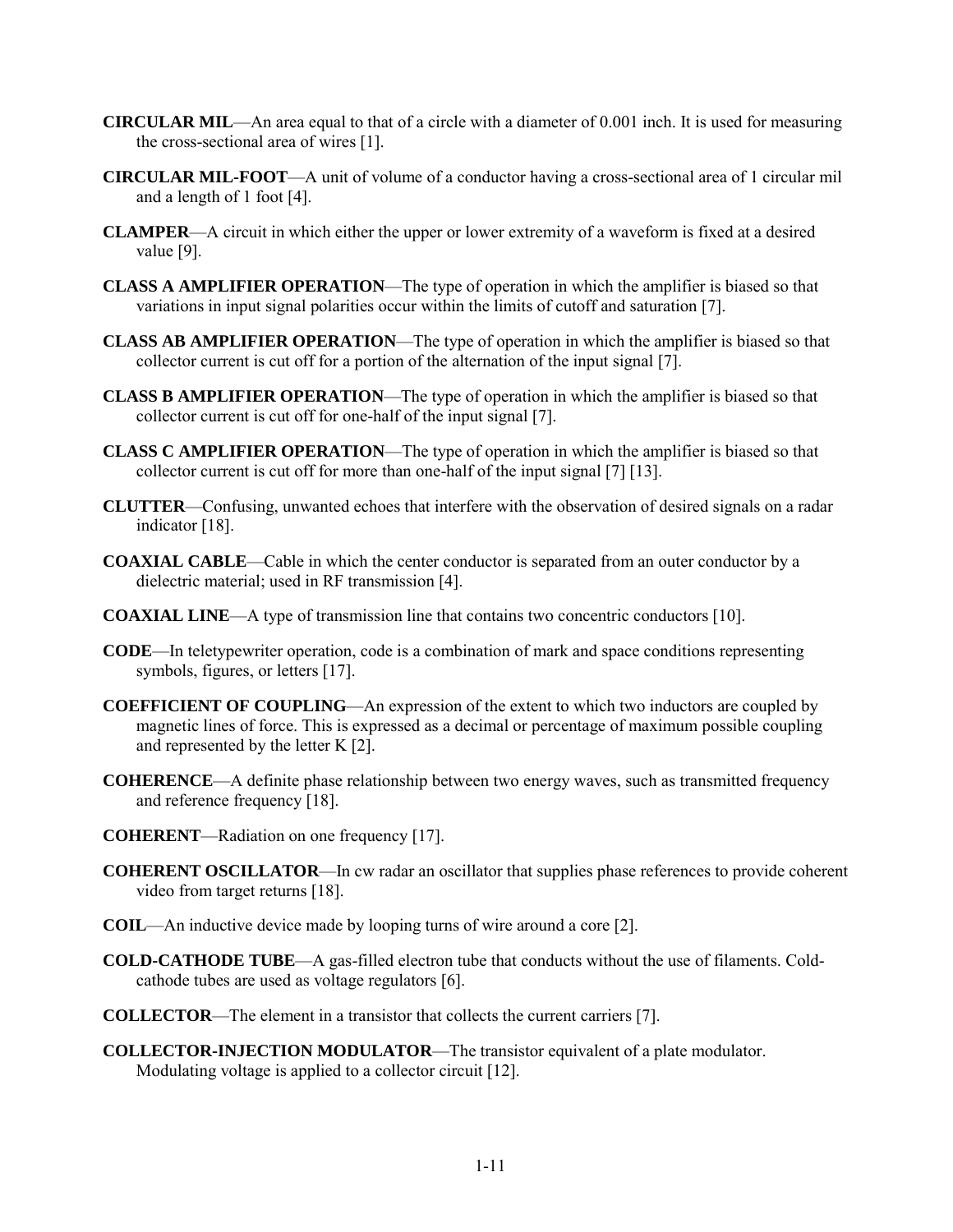- **COLLINEAR ARRAY—An array with all the elements in a straight line. Maximum radiation is** perpendicular to the axis of the elements [10].
- **COMBINATION ARRAY—An array system that uses the characteristics of more than one array [10].**
- **COMBINATION CIRCUIT**—A series-parallel circuit [1].
- **COMBINATION PEAKING**—A technique in which a combination of peaking coils in series and parallel (shunt) with the output signal path is used to improve high-frequency response [8].
- **COMMON BASE—A** transistor circuit in which the base electrode is the common element to both input and output circuits [7].
- **COMMON-BASE DETECTOR—An amplifying detector in which detection occurs in the emitter-base** junction and amplification occurs at the output of the collector junction [12].
- **COMMON COLLECTOR—A** transistor circuit configuration in which the collector is the element common to both the input and the output circuits [7].
- **COMMON EMITTER—A** circuit configuration in which the emitter is the element common to both the input and the output circuits [7].
- **COMMON-EMITTER DETECTOR**—Often used in receivers to supply detected and amplified output. The emitter-base junction acts as the detector [12].
- **COMMON IDENTITIES LAW**—In Boolean algebra this law states that anytime the expression  $A(A + B)$  $= AB$  or  $A + AB = A + B$  appears, it can immediately be simplified to AB without going through the process of using the distributive law, complementary law, or the law of union to simplify [13].
- **COMMUTATION—The act of a commutator in converting generator output from an ac voltage to a dc** voltage [5].
- **COMMUTATIVE LAW—In Boolean algebra this law states that changing the order of the terms in an** equation will not affect the value of the equation. Example:  $A + B = B + A$ ;  $A \bullet B = B \bullet A$  [13].
- **COMMUTATOR**—A mechanical device that reverses armature connections in motors and generators at the proper instant so that current continues to flow in only one direction. In effect, the commutator changes ac to dc [5].
- **COMPARATOR**—An equipment that compares incoming signals and selects the strongest to be fed to a teletypewriter through a patch panel. This is used in diversity operation [17].
- **COMPENSATING WINDINGS—Windings embedded in slots in pole pieces, connected in series with the** armature, whose magnetic field opposes the armature field and cancels armature reaction [5].
- **COMPENSATION**—The process of overcoming the problems associated with high frequencies in an amplifier [8].
- **COMPLEMENT**—A number or state that is the opposite of a specified number or state. The negative of a number is often represented by its complement [13].
- **COMPLEMENTARY (SECONDARY) COLORS OF LIGHT**—The colors of light produced when two of the primaries are mixed in overlapping beams of light. The complementary colors of light are magenta, yellow, and cyan [10].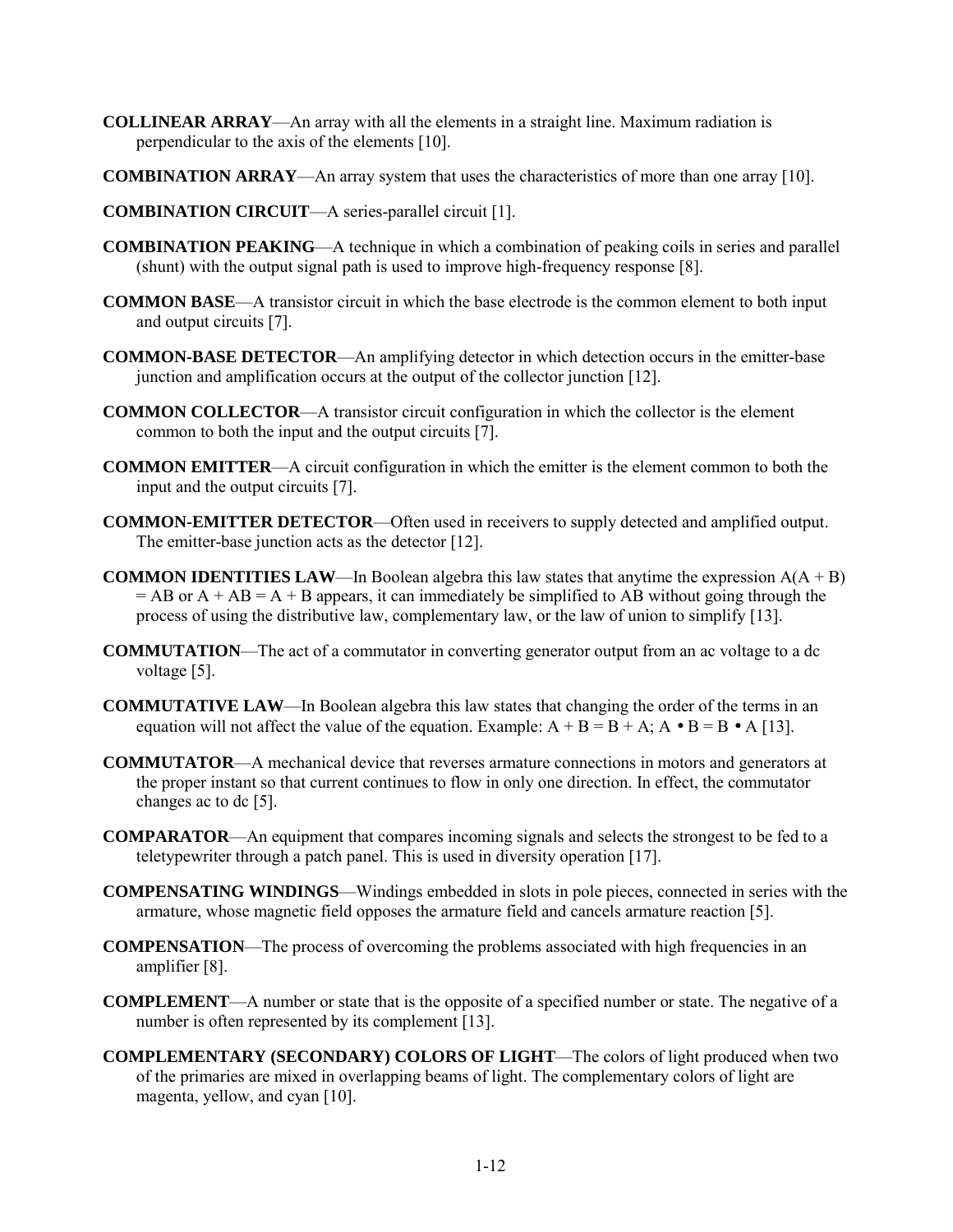- **COMPLEMENTARY LAW—In Boolean algebra this law states that the logical addition of a quantity and** its complement will result in 1 and the logical multiplication of a quantity and its complement will result in a product of 0 [13].
- **COMPLEMENT NUMBER**—A number that when added to another number gives a sum equal to the base of the number system of operation. For example, in the decimal number system, the complement of 1 is 9 [13].
- **COMPLEX WAVE**—(1) A waveform other than a sine wave [9]. (2) A wave that is produced by combining two or more pure tones at the same time [10] [12].
- **COMPOUND-WOUND MOTORS AND GENERATORS—Machines that have a series field in addition** to a shunt field. Such machines have characteristics of both series- and shunt-wound machines [5].
- **COMPRESSION WAVES—Longitudinal waves that have been compressed (made more dense) as they** move away from the source [10].
- **COMPUTER—A** data processor that can perform substantial computation, including numerous arithmetic or logic operations, without intervention by a human operator during the run [13].
- **CONCURRENT**—Pertaining to the occurrence of two or more events or activities within the same specified interval of time [13].
- **CONDUCTANCE—The ability of a material to conduct or carry an electric current. It is the reciprocal of** the resistance of the material and is expressed in mhos or siemens [1] [4] [10].
- **CONDUCTION BAND—A** partially filled energy band in which electrons can move freely [7].
- **CONDUCTIVITY—**The ease with which a substance transmits electricity [1].
- **CONDUCTOR** $\rightarrow$ (1) A material with a large number of free electrons. (2) A material that easily permits electric current to flow [1].
- **CONDUIT**—A tubular raceway, usually metal or plastic, for holding wires or cables [4].
- **CONICAL SCANNING**—Scanning in which the movement of the beam describes a cone, the axis of which coincides with that of the reflector [18].
- **CONNECTED ARRAY—Another term for DRIVEN ARRAY [10].**
- **CONTACT—In radar, an object that reflects RF energy; target [18].**
- **CONTINUITY—An uninterrupted, complete path for current flow [3] [16].**
- **CONTINUOUS-WAVE KEYING—The on-off keying of a carrier [12].**
- **CONTROL DIFFERENTIAL TRANSMITTER (CDX)—A type of synchro that transmits angular** information equal to the algebraic sum or difference of the electrical input supplied to its stator, the mechanical input supplied to its stator, and the mechanical input supplied to its rotor. The output is an electrical voltage taken from the rotor windings [15].
- **CONTROL GRID**—The electrode of a vacuum tube, other than a diode, upon which a signal voltage is impressed to regulate the plate current [6].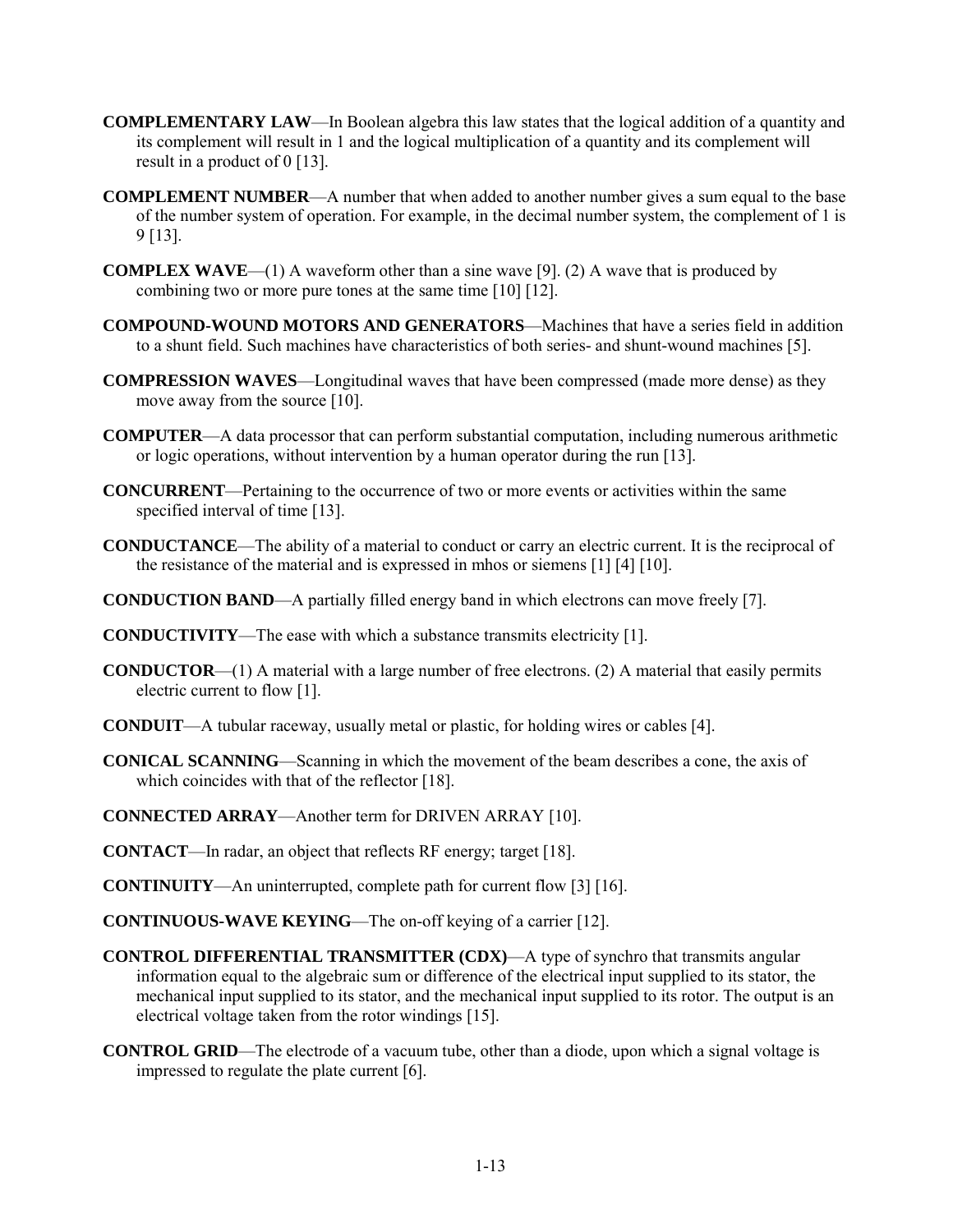- **CONTROL-GRID MODULATOR—Uses a variation of grid bias to vary the instantaneous plate voltage** and current. The modulating signal is applied to the control grid [12].
- **CONTROL SYNCHRO SYSTEMS**—Synchro systems that contain control synchros and are used to control large amounts of power with a high degree of accuracy. The electrical outputs of these systems control servosystems, which in turn generate the required power to move heavy loads [15].
- **CONTROL SYSTEM—A** group of components systematically organized to perform a specific control purpose. These systems are categorized as either closed- or open-loop systems. The main difference between the two is that the closed-loop system contains some form of feedback [15].
- **CONTROL TRANSFORMER (CT)—A** type of synchro that compares two signals: the electrical signal applied to its stator and the mechanical signal applied to its rotor. The output is an electrical voltage, which is taken from the rotor winding and is used to control a power-amplifying device. The phase and amplitude of the output voltage depends on the angular position of the rotor with respect to the magnetic field of the stator [15].
- **CONTROL TRANSMITTER (CX)—A** type of synchro that converts a mechanical input, which is the angular position of its rotor, into an electrical output signal. The output is taken from the stator windings and is used to drive either a CDX or CT [15].
- **CONVERTER—In communications, equipment that changes the audio output of a receiver to dc pulses.** These pulses are fed to a tty to indicate marks and spaces [17].
- **COOKIE-CUTTER TUNER—A** mechanical magnetron tuning device that changes the frequency by changing the capacitance of the anode cavities [11].
- **COPPER LOSS (** $I^2R$  **LOSS)—The power lost because of the resistance of the conductors. In transformers** the power lost because of current flow  $(I)$  through the resistance  $(R)$  of the windings  $[2]$   $[10]$   $[11]$ .
- **CORDWOOD MODULE**—A method of increasing the number of discrete components in a given space. Resembles wood stacked for a fireplace [14].
- **CORE**—Any material that affords a path for magnetic flux lines in a coil [2].
- **CORNER-REFLECTOR ANTENNA—A half-wave antenna with a reflector consisting of two flat metal** surfaces meeting at an angle behind the radiator [10] [18].
- **CORONA**—The discharge of electricity from a conductor with a high potential [4].
- **CORRECTIVE MAINTENANCE—Includes location and repair of equipment failures [16].**
- **CORRESPONDENCE**—The term given to the positions of the rotors of a synchro transmitter and a synchro receiver when both rotors are on 0 degree or displaced from 0 degree by the same angle [15].
- **COULOMB**—A measure of the quantity of electricity. One coulomb is equal to 6.28 x  $10^{18}$  electrons [1].
- **COULOMB'S LAW**—Also called the LAW OF ELECTRIC CHARGES or the LAW OF ELECTROSTATIC ATTRACTION. Coulomb's Law states that charged bodies attract or repel each other with a force that is directly proportional to the product of their individual charges and inversely proportional to the square of the distance between them [1].
- **COUNTER**—A circuit that counts input pulses [9].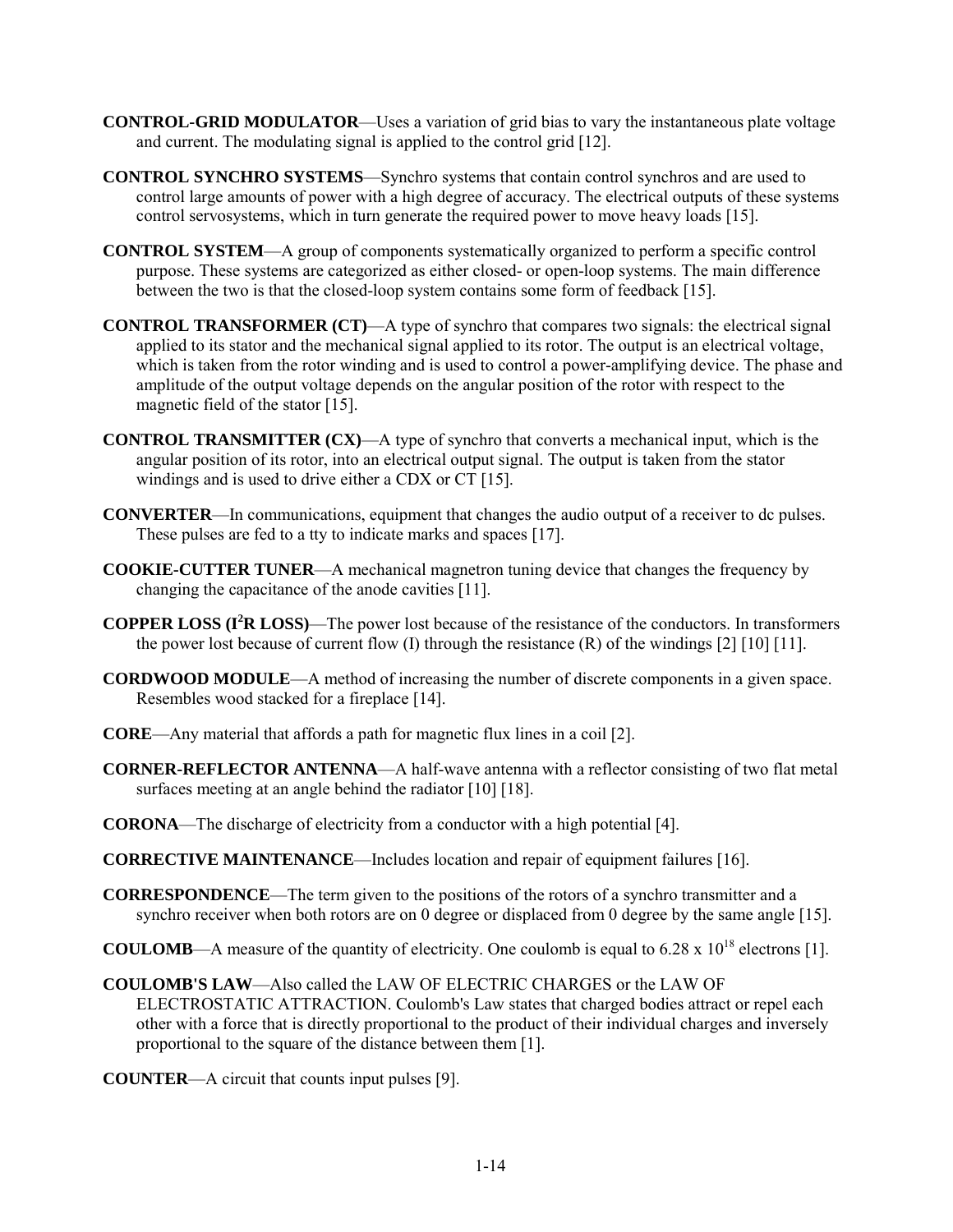- **COUNTER EMF**—The voltage generated within a coil by a moving magnetic field cutting across the coil itself. This voltage is in opposition (counter) to the moving field that created it. Counter emf is present in every motor, generator, transformer, or other inductance winding whenever an alternating current flows [2] [5].
- **COUNTERPOISE**—A network of wire connected to a quarter-wave antenna at one end. The network provides the equivalent of an additional one-fourth wavelength [10].
- **COUPLING**—The process of transferring energy from one point in a circuit to another point, or from one circuit to another [8].
- **COUPLING CAPACITOR—A** capacitor used to couple signals [8].
- **COUPLING DEVICE—A** coupling coil that connects the transmitter to the feeder [10].
- **COVALENT BOND—A** type of linkage between atoms in which the atoms share valence electrons [7].
- **CPR**—Cardiopulmonary Resuscitation [1].
- **CREST (TOP)**—The peak of the positive alternation (maximum value above the line) of a wave [10].
- **CRITICAL ANGLE**—The maximum angle at which radio waves can be transmitted and still be refracted back to earth [10].
- **CRITICAL FREQUENCY—The maximum frequency at which a radio wave can be transmitted vertically** and still be refracted back to earth [10].
- **CROSSED-FIELD AMPLIFIER—A** high-power electron tube that converts dc to microwave power by a combination of crossed electric and magnetic fields [18].
- **CROSS-SECTIONAL AREA—The area of a "slice" of an object. When applied to electrical conductors it** is usually expressed in circular mils [1].
- **CROWN-OF-THORNS TUNER—See SPROCKET TUNER [11].**
- **CRYSTAL**—A natural substance, such as quartz or tourmaline, that is capable of producing a voltage when under physical stress or of producing physical movement when a voltage is applied [9].
- **CRYSTAL FURNACE**—A device for artificially growing cylindrical crystals to be used in the production of semiconductor substrates [14].
- **CRYSTAL MICROPHONE—A** microphone that uses the piezoelectric effect of crystalline matter to generate a voltage from sound waves [12].
- **CRYSTAL OVEN—A** closed oven maintained at a constant temperature in which a crystal and its holder are enclosed to reduce frequency drift [9].
- **CURRENT**—The movement of electrons past a reference point. The passage of electrons through a conductor. Measured in amperes [1].
- **CURRENT-FEED METHOD—Same as CENTER-FEED METHOD [10].**
- **CURRENT RATING—The safe current-carrying capacity of a wire or cable on a continuous basis [4].**
- **CURRENT REGULATOR—A** circuit that provides a constant current output [7].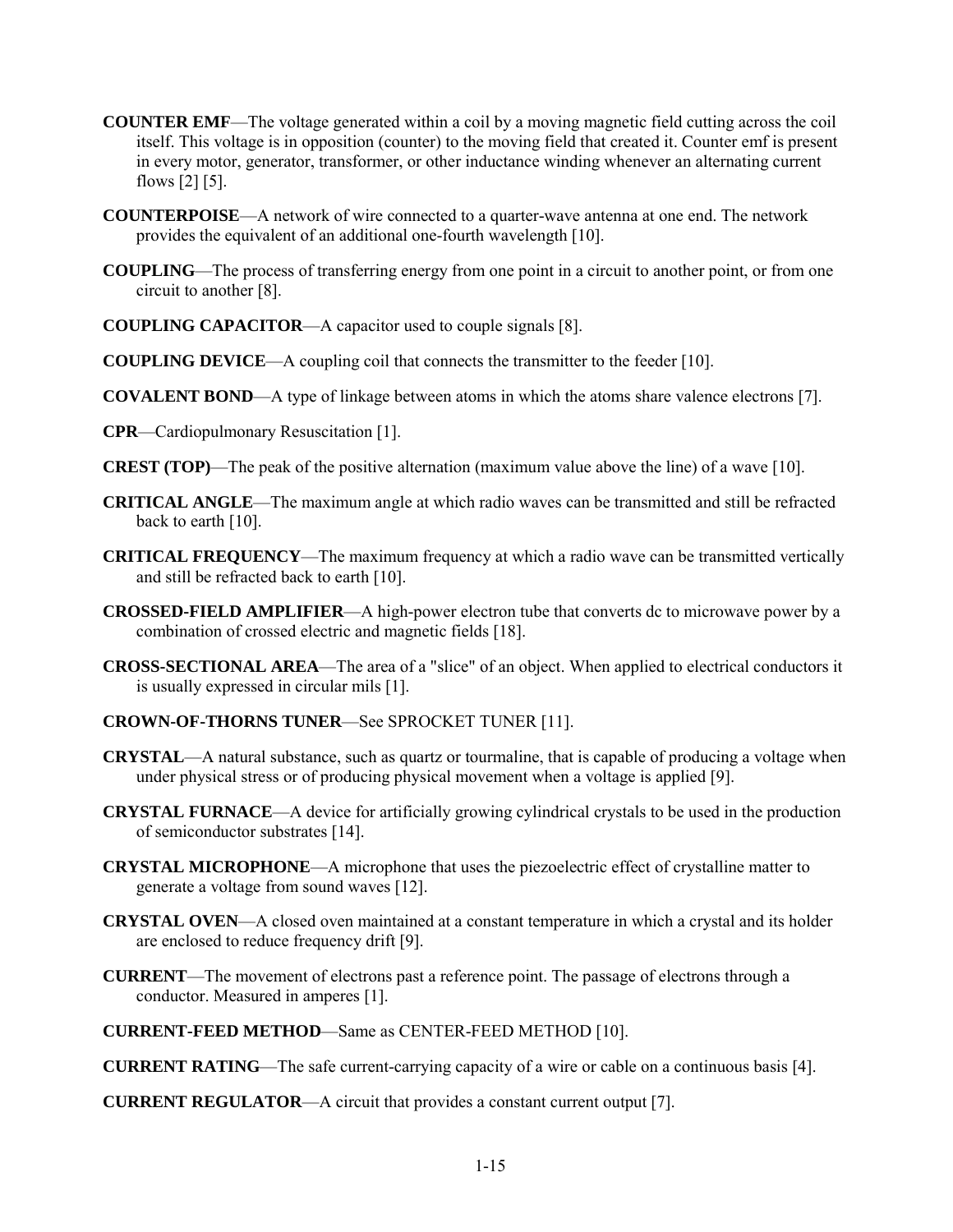- **CURRENT STANDING-WAVE RATIO (ISWR)—The ratio of maximum to minimum current along a** transmission line [10].
- **CUSPS**—Sharp phase reversals [12].
- **CUTOFF**—The condition in a tube or transistor whereby the reverse bias prevents current flow [13].
- **CUTOFF FREQUENCY—The frequency at which the attenuation of a waveguide increases sharply and** below which a traveling wave in a given mode cannot be maintained. A frequency with a halfwavelength that is greater than the wide dimension of a waveguide [11].
- **CW DEMODULATOR—A** circuit that detects the presence of RF oscillations and converts them into a useful form [12].
- **CYCLE** $(1)$  One complete positive and one complete negative alternation of a current or voltage [2] [10]. (2) A 360-degree rotation of a vector generating a sine wave [12].
- **CYLINDRICAL PARABOLIC REFLECTOR—A parabolically shaped reflector that resembles part of a** cylinder [18].
- **DAMPED WAVE**—A sinusoidal wave in which the amplitude steadily decreases with time. Often associated with energy loss [9].
- **DAMPING** $(1)$  The process of smoothing out oscillations. (2) In a meter, this process is used to keep the pointer of the meter from overshooting the correct reading [3]. (3) A mechanical or electrical technique used in synchro receivers to prevent the rotor from oscillating or spinning. Damping is also used in servosystems to minimize overshoot of the load [15] [16].
- **D'ARSONVAL METER MOVEMENT—The permanent-magnet moving-coil movement used in most** meters [3] [16].
- **DATA PROCESSING**—The execution of a systematic sequence of operations performed upon data. Synonymous with information processing [13].
- **DATA TRANSMISSION—The transfer of information from one place to another or from one part of a** system to another [15].
- **dBm—An abbreviation used to represent power levels above or below a 1-milliwatt reference [16].**
- **DEAD SHORT—A** short circuit having minimum resistance [1].
- **DECIMAL**—Pertaining to the number representation system with a radix of ten [13].
- **DECIMAL DIGIT**—In decimal notation, one of the characters 0 through 9 [13].
- **DECIMAL NOTATION—A** fixed radix notation where the radix is ten [13].
- **DECIMAL NUMERAL—A** decimal representation of a number [13].
- **DECIMAL POINT—The radix point in decimal representation [13].**
- **DECOUPLING CAPACITOR—A** capacitor used to transfer unwanted signals out of a circuit; for example, coupling an unwanted signal to ground. Also called a BYPASS CAPACITOR [8].

**DEFLECTION COILS—In a cathode-ray tube, coils used to bend an electron beam a desired amount [18].**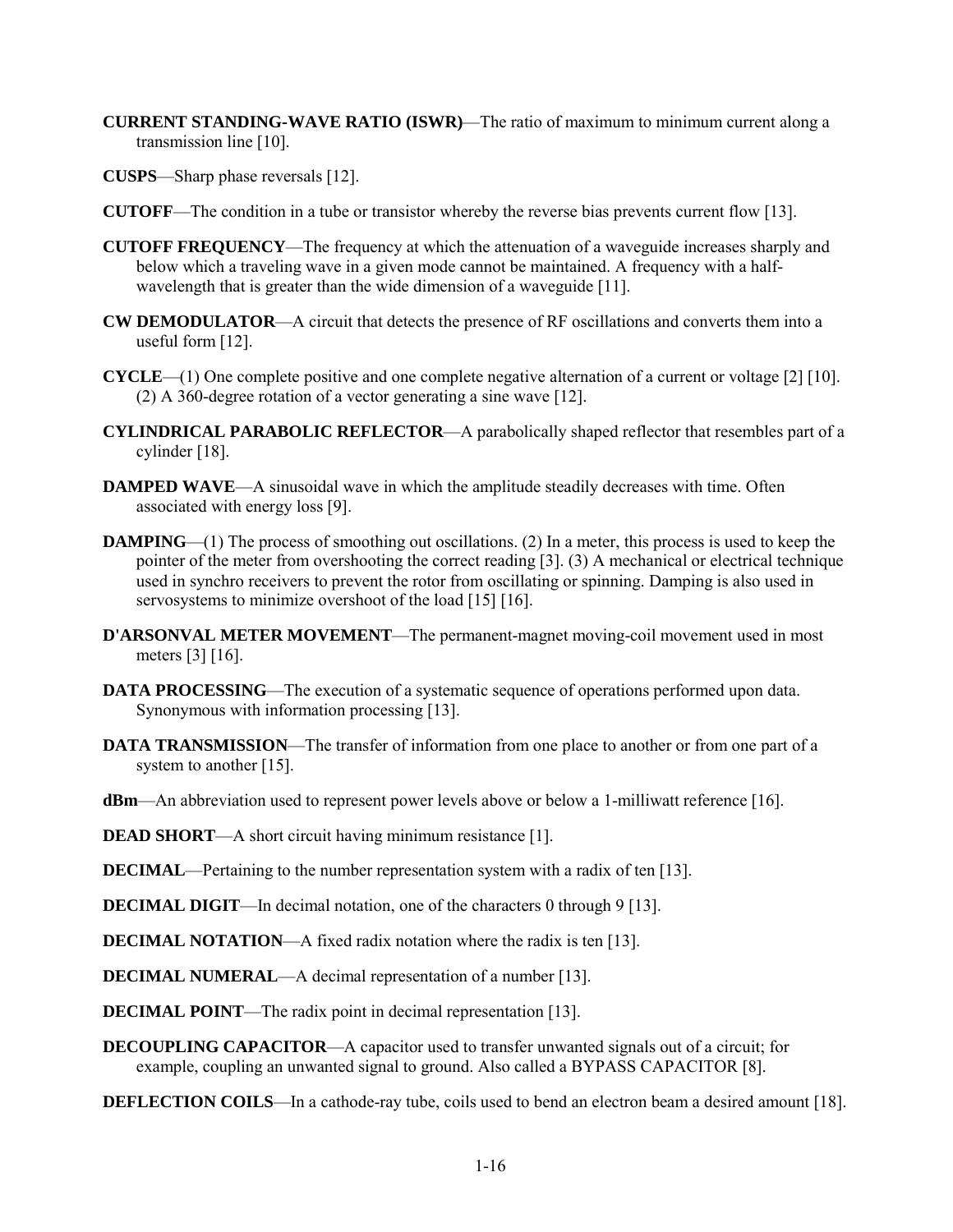- **DEFLECTION PLATES—Two pairs of parallel electrodes, one pair set forward of the other and at right** angles to each other, parallel to the axis of the electron stream within an electrostatic cathode-ray tube [6].
- **DEGENERATION—The process whereby a part of the output signal of an amplifying device is returned to** its input circuit in such a manner that it tends to cancel part of the input [7].
- **DEGENERATIVE FEEDBACK—Feedback in which the feedback signal is out of phase with the input** signal; also called NEGATIVE FEEDBACK [8].
- **DEGREE-OF-FREEDOM**—The number of axes about which a gyro is free to precess [15].
- **DEIONIZATION POTENTIAL—The potential at which ionization of the gas within a gas-filled tube** ceases and conduction stops; also referred to as extinction potential [6].
- **DEIONIZATION TIME**—In a spark gap, the time required for ionized gas to return to its neutral state after the spark is removed [18].
- **DELTA**—A three-phase connection in which windings are connected end-to-end, forming a closed loop that resembles the Greek letter delta. A separate phase wire is then connected to each of the three junctions [5].
- **DEMODULATION—The removal of intelligence from a transmission medium [12].**
- **DEMODULATOR**—A circuit used in servosystems to convert an ac signal to a dc signal. The magnitude of the dc output is determined by the magnitude of the ac input signal, and its polarity is determined by whether the ac input signal is in or out of phase with the ac reference voltage [15].
- **DeMORGAN'S THEOREM—A** theorem which states that the inversion of a series of AND applications is equal to the same series of inverted OR applications, or the inversion of a series of OR applications is equal to the same series of inverted AND applications. In symbols,

 $\overline{A \cdot B \cdot C} = \overline{A} + \overline{B} + \overline{C}$  or<br> $\overline{A + B + C} = \overline{A} \cdot \overline{B} \cdot \overline{C}$  [13].

- **DENSITY**—(1) The compactness of a substance. (2) Mass per unit volume [10].
- **DEPLETION REGION—**The region in a semiconductor where essentially all free electrons and holes have been swept out by the electrostatic field which exists there [7].
- **DEPOT-LEVEL MAINTENANCE (SM&R CODE D)—Supports SM&R Code I and SM&R Code O** activities through extensive shop facilities and equipment and highly skilled personnel [14].
- **DESIGNATION—Operational phase of a fire-control or track radar during which the radar is directed to** the general direction of a desired target [18].
- **DETECTION—The separation of low-frequency (audio) intelligence from the high-frequency carrier [17].**
- **DETECTOR**—A mixer or converter in a superheterodyne receiver [18].

**DICE**—Uncased chips [14].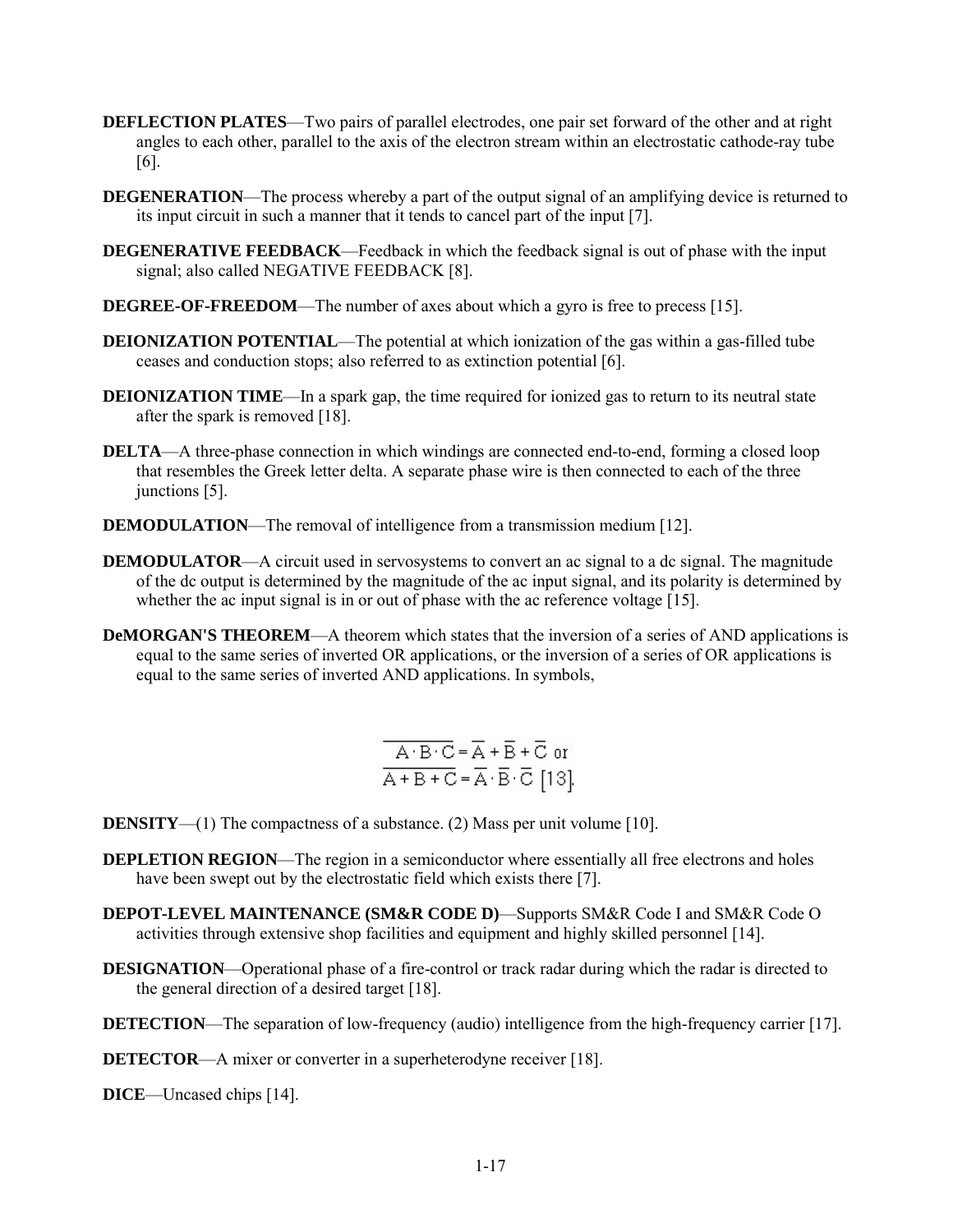**DIE BONDING—Process of mounting a chip to a package [14].** 

- **DIELECTRIC—An** insulator; a term applied to the insulating material between the plates of a capacitor [2].
- **DIELECTRIC CONSTANT—The ratio of a given dielectric to the dielectric value of air [2] [11].**
- **DIELECTRIC FIELD**—The space between and around charged bodies in which their influence is felt. Also called ELECTRIC FIELD OF FORCE or an ELECTROSTATIC FIELD [1].
- **DIELECTRIC HEATING—The heating of an insulating material by a high-frequency electric field [10].**
- **DIELECTRIC HYSTERESIS LOSS—Power loss of a capacitor because of the changes in orientation of** electron orbits in the dielectric; the changes in orientation are caused by rapid reversal in polarity of line voltage. The higher the frequency, the greater the loss [2].
- **DIELECTRIC LEAKAGE—Power loss of a capacitor because of the leakage of current through the** dielectric. Also relates to leakage resistance; the higher the leakage resistance, the lower the dielectric leakage [2].
- **DIELECTRIC LOSSES**—The losses resulting from the heating effect on the dielectric material between conductors [10] [11].
- **DIELECTRIC STRENGTH—The ability of an insulator to withstand a potential difference without** breaking down (usually expressed in terms of voltage) [4].
- **DIFFERENCE FREQUENCY—See BEAT FREQUENCY [18].**
- **DIFFERENCE OF POTENTIAL—A** voltage between two points [6].
- **DIFFERENTIAL AMPLIFIER—A** circuit that amplifies the difference between two input signals [8].
- **DIFFRACTION—**The bending of waves (as light or RF) when the waves are met with some form of obstruction [10].
- **DIFFUSION** $\rightarrow$ (1) The scattering of reflected light waves from an object, such as white paper [10]. (2) Controlled application of impurity atoms to a semiconductor substrate [14].
- **DIGIT**—A symbol that represents one of the nonnegative integers smaller than the radix. For example, in decimal notation a digit is one of the characters from 0 through 9 [13].
- **DIGITAL COMPUTER** $(1)$  A computer in which discrete representation of data is used. (2) A computer that operates on discrete data by performing arithmetic and logic processes on these data [13].
- **DIODE**—An electron tube containing two electrodes: a cathode and a plate [6]. (2) A two element, solidstate device made of either germanium or silicon; it is primarily used as a switching device [7] [13].
- **DIODE DETECTOR**—A demodulator that uses one or more diodes to provide a rectified output with an average value that is proportional to the original modulation [12] [18].
- **DIPOLE—A** common type of half-wave antenna made from a straight piece of wire cut in half. Each half operates at a quarter wavelength of the output [10].
- **DIRECT CURRENT**—An electric current that flows in one direction only [1].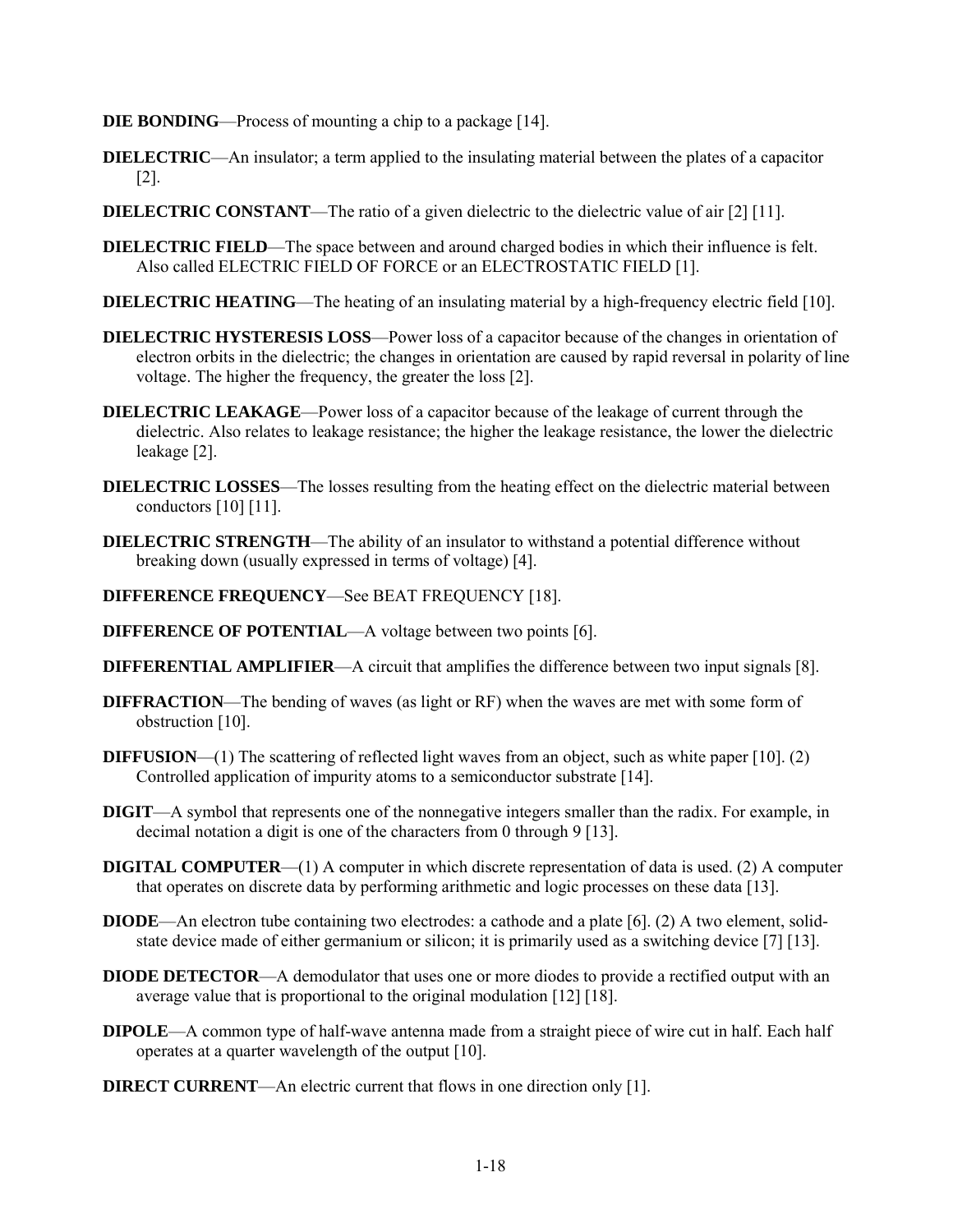**DIRECTIONAL ANTENNA—An antenna that radiates most effectively in only one direction [18].** 

- **DIRECTIONAL COUPLER—A** device that samples the energy traveling in a waveguide in one direction only [11].
- **DIRECTIVITY—The ability of an antenna to radiate or receive more energy in some directions than in** others. The degree of sharpness of the antenna beam [10] [11] [18].
- **DIRECTLY HEATED CATHODE—A** wire, or filament, designed to emit the electrons that flow from cathode to plate. The filament is designed so that a current is passed through it; the current heats the filament to the point where electrons are emitted [6].
- **DIRECTOR**—The parasitic element of an array that reinforces energy coming from the driver element [10].
- **DIRECT SHORT—Same as SHORT CIRCUIT [3].**
- **DISCRETE COMPONENTS—Individual transistors, diodes, resistors, capacitors, and inductors [14].**
- **DISCRIMINATOR**—A circuit in which amplitude variations are derived in response to phase or frequency variations [18].
- **DISPERSION—The refraction of light waves that causes the different frequencies to bend at slightly** different angles [10].
- **DISPLACEMENT CURRENT—The current that appears to flow through a capacitor [2].**
- **DISTILLED WATER—Water that has been purified through a process of evaporation and condensation** [18].
- **DISTORTION**—Any unwanted change between an input signal and output signal [6] [8].
- **DISTRIBUTED CONSTANTS—The constants of inductance, capacitance, and resistance in a** transmission line. They are spread along the entire length of the line and cannot be distinguished separately [10].
- **DISTRIBUTIVE LAW—In** Boolean algebra the law which states that if a group of terms connected by like operators contains the same variable, the variable may be removed from the terms and associated with them by the appropriate sign of operation (for example,  $A(B+C) = AB + AC$ ) [13].
- **DOMAIN THEORY—A** theory of magnetism based upon the electron-spin principle. Spinning electrons have a magnetic field. If more electrons spin in one direction than another, the atom is magnetized [1].
- **DOMINANT MODE—The easiest mode to produce in a waveguide, and the most efficient mode in terms** of energy transfer [11].
- **DONOR**—An impurity that can make a semiconductor material an N-type by donating extra "free" electrons to the conduction band [7].
- **DONOR IMPURITY—See PENTAVALENT IMPURITY [7].**
- **DOORKNOB TUBE—An electron tube that is similar to the acorn tube but larger. The doorknob tube is** designed to operate, at high power, in the uhf frequencies [6].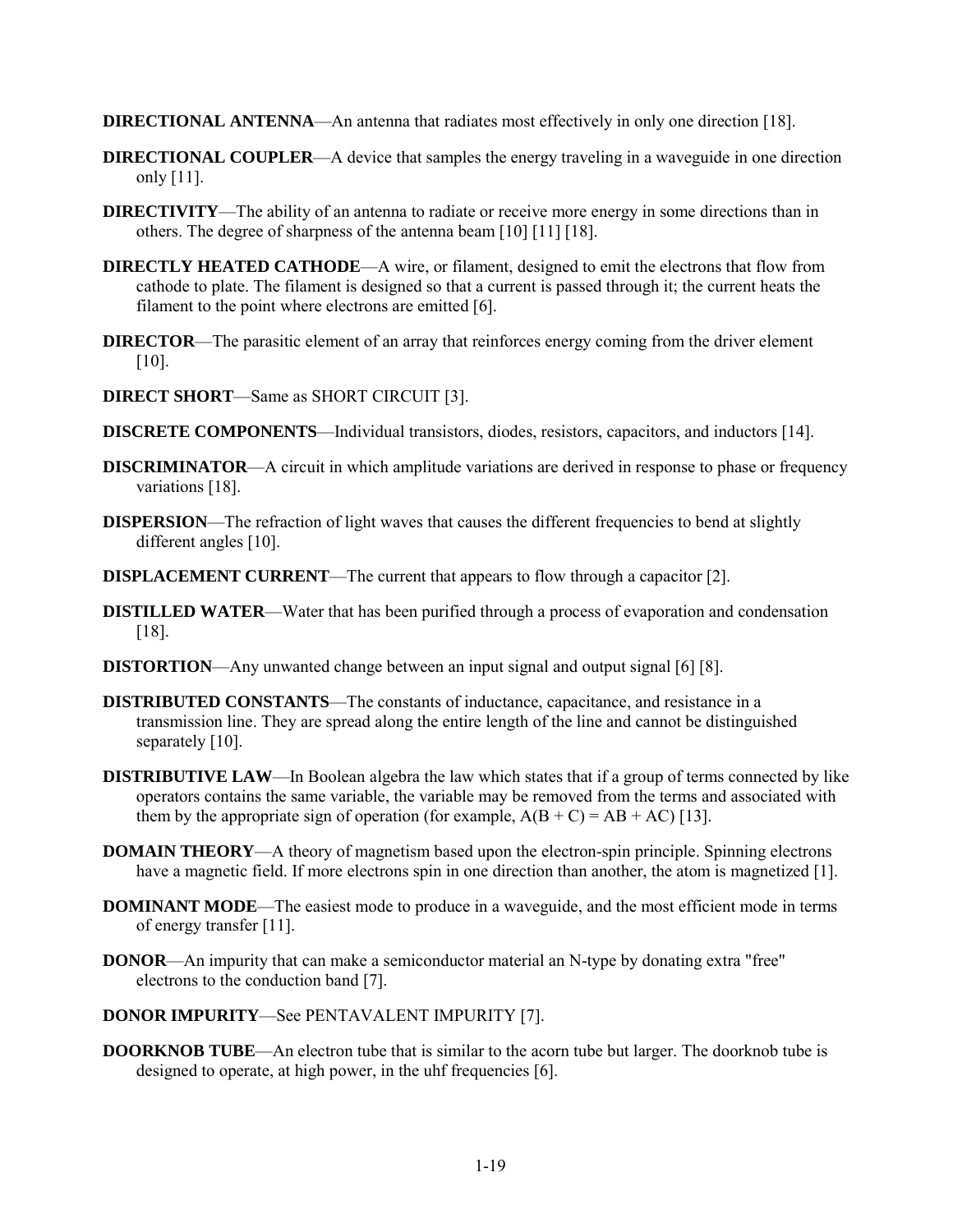- **DOPING**—The process of adding impurities to semiconductor crystals to increase the number of free charges that can be moved by an external, applied voltage. Doping produces N-type or P-type material [7] [14].
- **DOPPLER EFFECT**—(1) The apparent change in frequency or pitch when a sound source moves either toward or away from a listener [10]. (2) In radar, the change in frequency of a received signal caused by the relative motion between the radar and the target [18].
- **DOPPLER FREQUENCY**—The difference between transmitted and reflected frequencies; caused by the Doppler effect [18].
- **DOUBLE-MODING—In a transmitter output tube, the abrupt and random change from one frequency to** another [18].
- **DOUBLE NEGATIVE LAW—In Boolean algebra, the law which states that the complement of a** complement is the equivalent of the original term [13].
- **DOUBLE RECEIVER—A** fine and coarse synchro receiver enclosed in a common housing with a twoshaft output (one shaft inside the other) [15].
- **DOUBLET**—Another name for the dipole antenna [10].
- **DOUBLING UP—This is a type of two-equipment installation where one unit can be substituted for** another in the event of failure [17].
- **DOWN LINK**—The frequency used to transmit an amplified signal from a satellite or other craft back to earth [17].
- **DRIFT SPACE—In an electron, a region free of external fields in which relative electron position depends** on velocity [11].
- **DRIVEN ARRAY—An array in which all of the elements are driven [10].**
- **DRIVEN ELEMENT**—The element of an antenna connected directly to the transmission line [10].
- **DRIVER**—The final stage of amplification [8].
- **DRUM-TYPE ARMATURE—An efficient, popular type of armature designed so that the entire length of** the winding is cutting the field at all times. Most wound armatures are of this type [5].
- **DRY-AIR SYSTEM—Provides dehumidified air for electronic equipment that is moisture critical [18].**
- **DRY CELL**—An electrical cell in which the electrolyte is not a liquid. In most dry cells the electrolyte is in the form of a paste [1].
- **DUAL-GATE MOSFET**—A two-gate MOSFET in which either gate can control the conductor independently, a fact which makes this MOSFET very versatile [7].
- **DUAL IN-LINE PACKAGE (DIP)**—IC package having two parallel rows of preformed leads [14].
- **DUCTILE**—Easily drawn out (as to form filaments or wires) [4].
- **DUCTING**—Trapping of an RF wave between two layers of the earth's atmosphere or between an atmospheric layer and the earth [18].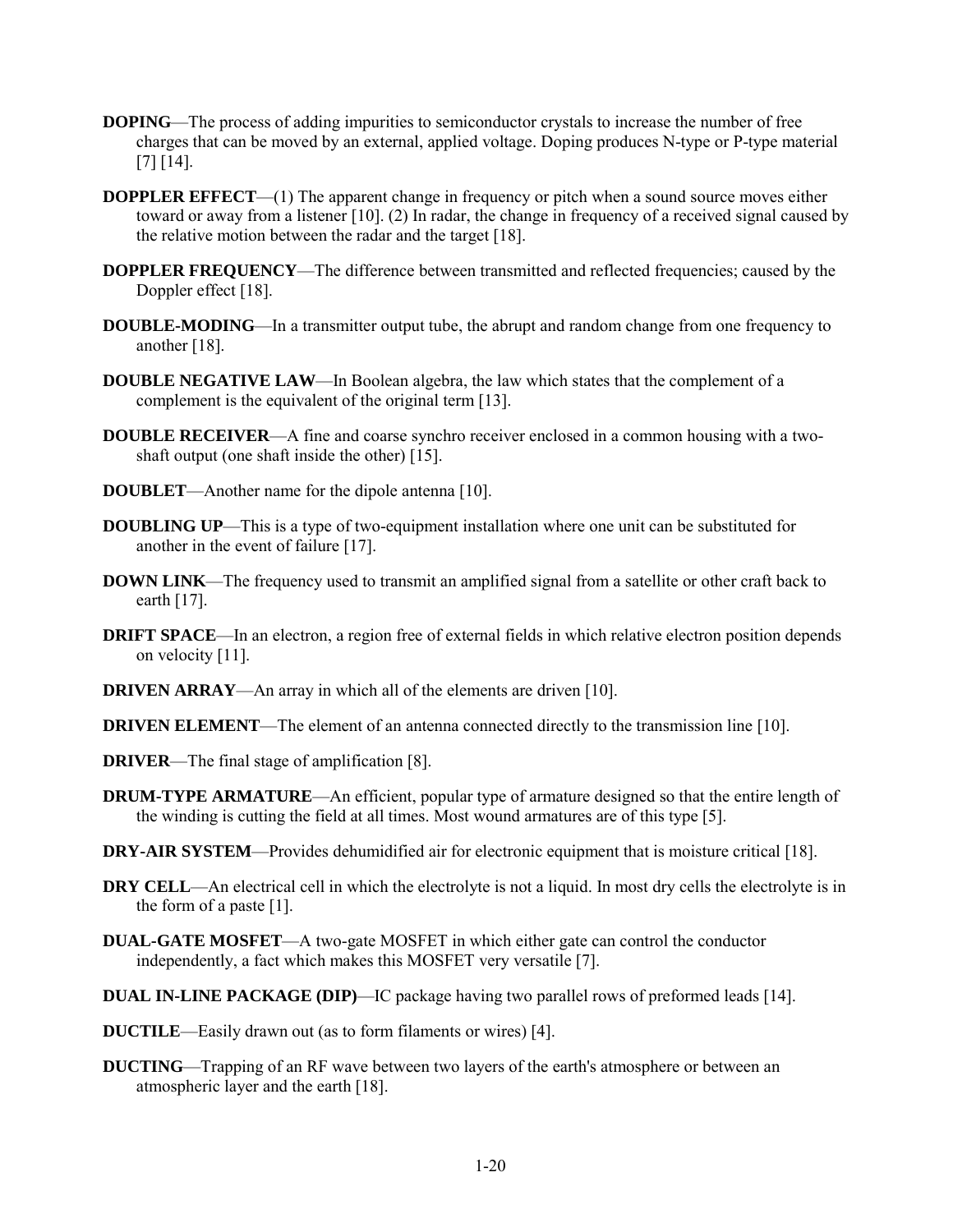**DUMMY ANTENNA—See DUMMY LOAD [16].** 

- **DUMMY LOAD**—A dissipative but nonradiating device that has the impedance characteristics of an antenna or transmission line. Also called ARTIFICIAL LOAD [11] [16] [17].
- **DUPLEXER**—A radar device that switches the antenna from the transmitter to the receiver and vice versa [18].
- **DUTY CYCLE—In a transmitter, ratio of time on to time off [12] [18].**
- **DYNAMIC MICROPHONE**—A device in which sound waves move a coil of fine wire that is mounted on the back of a diaphragm and located in the magnetic field of a permanent magnet [12].
- **ECHO** $-$ (1) The reflection of the original sound wave as it bounces off a distant surface [10]. (2) The RF signal reflected back from a radar target [18].
- **ECHO BOX—A** resonant cavity device that is used to check the overall performance of a radar system. It receives a portion of the transmitted pulse and retransmits it back to the receiver as a slowly decaying transient [18].
- **ECLIPSE**—A condition in which the satellite is not in view or in direct line of sight with the sun. This happens when the earth is between them [17].
- **EDDY CURRENT**—Induced circulating currents in a conducting material that are caused by a varying magnetic field [2] [5].
- **EDDY CURRENT LOSS—Losses caused by random current flowing in the core of a transformer. Power** is lost in the form of heat [2].
- **EDISON EFFECT—Also called RICHARDSON EFFECT. The phenomenon wherein electrons emitted** from a heated element within a vacuum tube will flow to a second element that is connected to a positive potential [6].
- **EFFECTIVE VALUE**—Same as ROOT-MEAN-SQUARE [2].
- **EFFICIENCY—The ratio of output-signal power compared to the total input power, generally expressed as** a percentage [1] [7].
- **E-FIELD**—Electric field that exists when a difference in electrical potential causes a stress in the dielectric between two points [11].
- **ELASTICITY**—The ability of a substance to return to its original state [10].
- **ELECTRIC CURRENT—The flow of electrons [1].**
- **ELECTRIC (E) FIELD—The field of force that is produced as a result of a voltage charge on a conductor** or antenna [10] [11].
- **ELECTRICAL CHARGE**—Symbol **Q, q**. Electric energy stored on or in an object. The negative charge is caused by an excess of electrons; the positive charge is caused by a deficiency of electrons [1].
- **ELECTRICAL CHEMICAL**—The action of converting chemical energy into electrical energy [1].
- **ELECTRICAL-LOCK**—A synchro zeroing method. This method is used only when the rotors of the synchros to be zeroed are free to turn and their leads are accessible [15].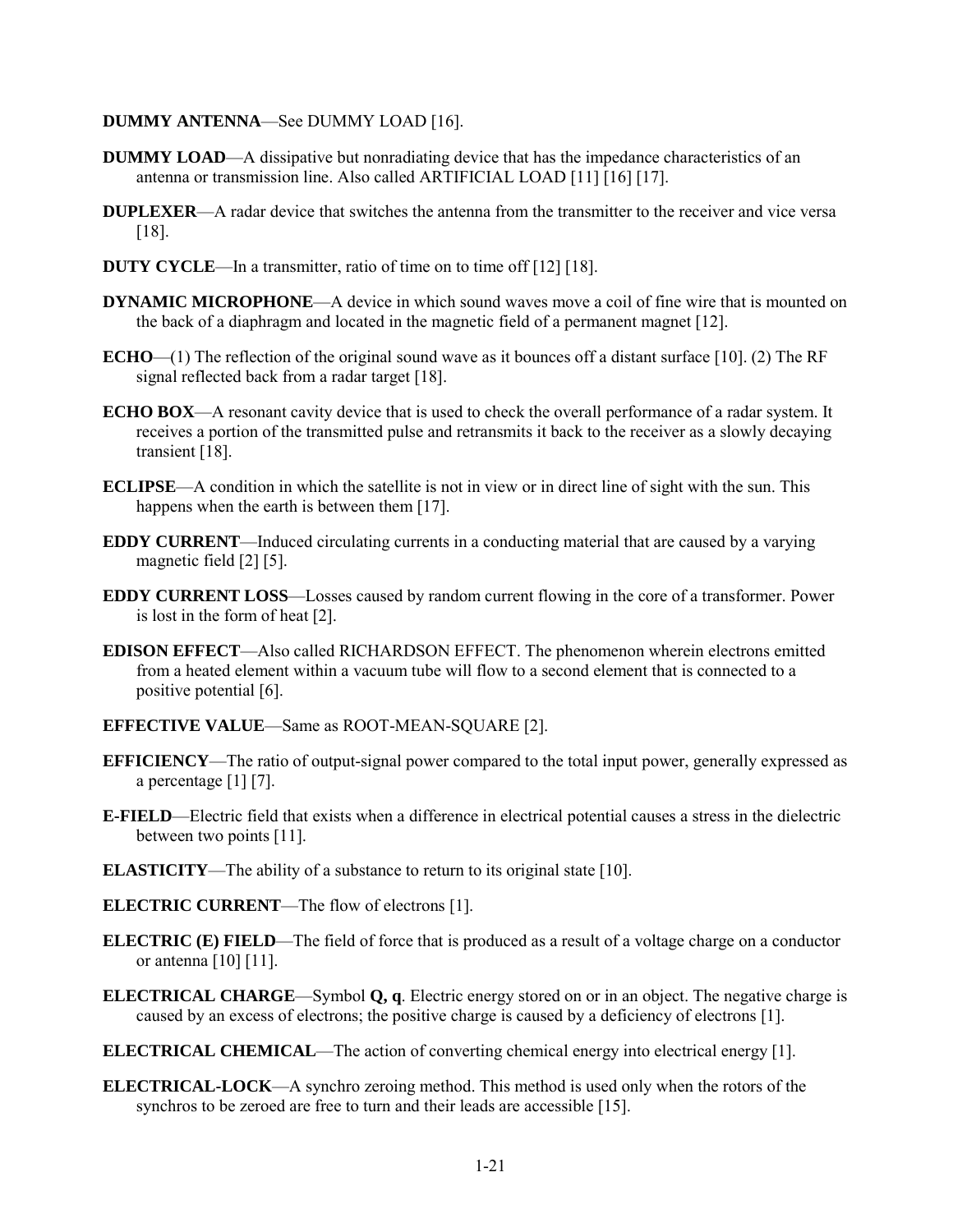#### **ELECTRICAL POWER SYSTEM—Provides the necessary input power [18].**

- **ELECTRICAL SYMBOLS—Graphic symbols used to illustrate the various electrical or electronic** components of a circuit [4].
- **ELECTRICAL ZERO—A** standard synchro position, with a definite set of stator voltages, that is used as the reference point for alignment of all synchro units [15].
- **ELECTRODE**—The terminal at which electricity passes from one medium into another, such as in an electrical cell where the current leaves or returns to the electrolyte [1].
- **ELECTRODYNAMIC METER MOVEMENT—A** meter movement using fixed field coils and a moving coil; usually used in ammeters and wattmeters [3].
- **ELECTRODYNAMOMETER—A** meter using an electrodynamic movement to measure an electric current  $[16]$ .
- **ELECTROLYSIS**—The process of changing the chemical composition of a material by passing an electric current through it [4] [11].
- **ELECTROLYTE**—A solution of a substance that is capable of conducting electricity. An electrolyte may be in the form of either a liquid or a paste [1].
- **ELECTROMAGNET—An electrically excited magnet capable of exerting mechanical force or of** performing mechanical work [1].
- **ELECTROMAGNETIC—**The term describing the relationship between electricity and magnetism. A quality that combines both magnetic and electric properties [1].
- **ELECTROMAGNETIC FIELD—The combination of an electric (E) field and a magnetic (H) field [10].**
- **ELECTROMAGNETIC INDUCTION—The production of a voltage in a coil because of a change in the** number of magnetic lines of force (flux linkages) passing through the coil [1] [2].
- **ELECTROMAGNETIC INTERFERENCE**—Man-made or natural interference that degrades the quality of reception of radio waves [10] [17].
- **ELECTROMAGNETIC RADIATION—The radiation of radio waves into space [10].**
- **ELECTROMAGNETISM**—The generation of a magnetic field around a current-carrying conductor  $[2]$ [3].
- **ELECTROMOTIVE FORCE (emf)—The force (voltage) that produces an electric current in a circuit [2].**
- **ELECTRON**—The elementary negative charge that revolves around the nucleus of an atom [1].
- **ELECTRON GUN—An electrode of a CRT that is equivalent to the cathode and control grid of** conventional tubes. The electron gun produces a highly concentrated stream of electrons [6].
- **ELECTRON ORBITAL MOVEMENT—The movement of an electron around the nucleus of an atom** [11].
- **ELECTRON SHELL**—A group of electrons which have a common energy level that forms part of the outer structure (shell) of an atom [1].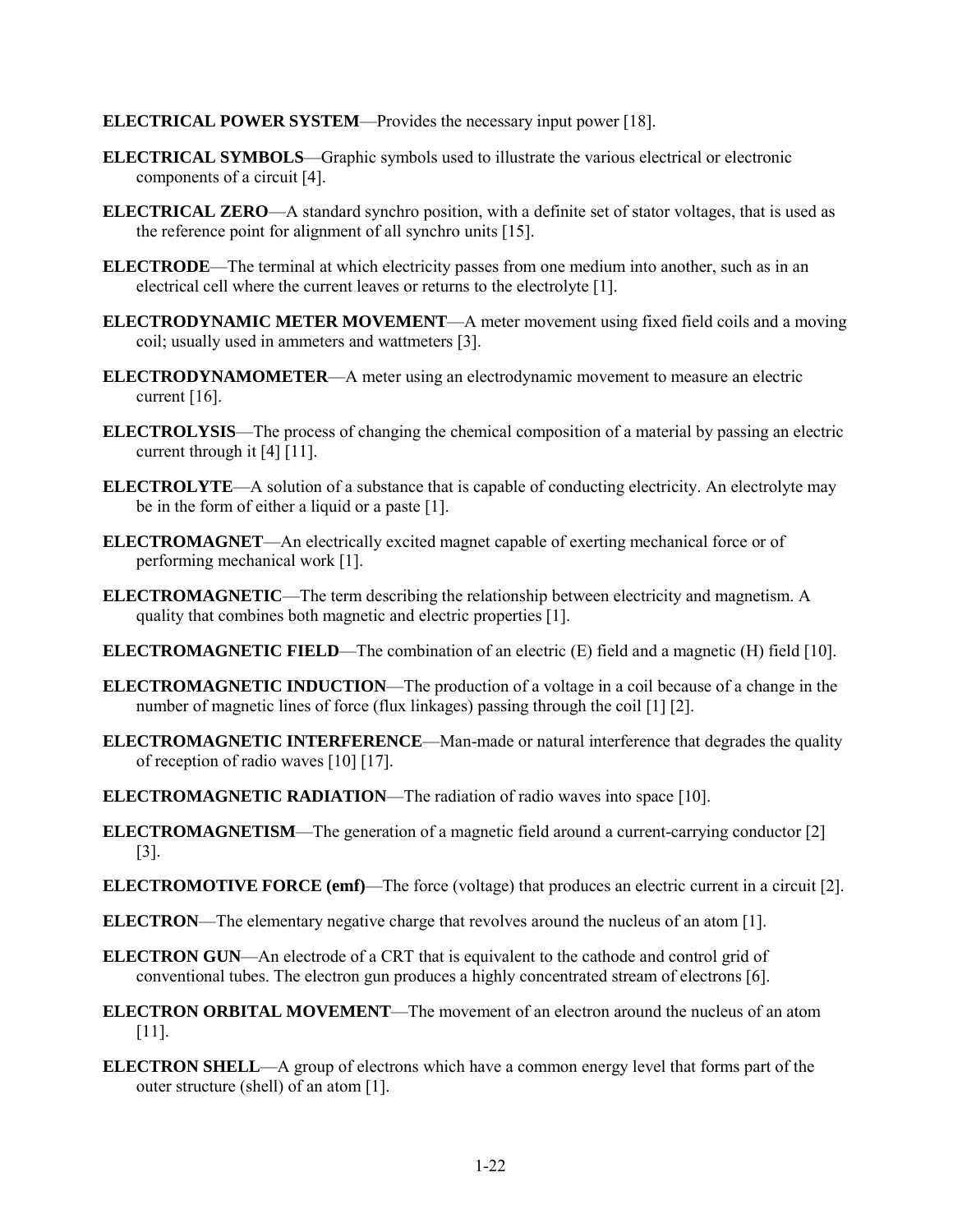#### **ELECTRONIC COUNTER-COUNTERMEASURES (ECCM) CIRCUITS—See ANTIJAMMING** CIRCUITS [18].

- **ELECTRONIC-EQUIPMENT DEHYDRATOR—A** device that provides an alternate dry-air input in the event of failure of the central dry-air system. It may include a compressor [18].
- **ELECTRONIC FREQUENCY COUNTER—An instrument that counts the number of cycles (pulses)** occurring during a precise time interval [18].
- **ELECTRONIC SCANNING—Scanning in which the axis of the beam is moved, relative to the antenna** axis, in a desired pattern [18].
- **ELECTRONIC SWITCH**—A circuit that causes a start-and-stop switching action by electronic means [13].
- **ELECTRONICS DRY-AIR BRANCH—A** common line for providing dry air to various electronic equipment, such as search radar, fire-control radar, and repeaters [18].
- **ELECTRONIC TUNING—In a reflex klystron, changing the frequency and output power of the tube by** altering the repeller voltage [11].
- **ELECTRON SPIN—The movement of an electron around its axis [11].**
- **ELECTROSTATIC—Pertaining to electricity at rest, such as charges on an object (static electricity) [1].**
- **ELECTROSTATIC DEFLECTION—The method of deflecting an electron beam by passing it between** parallel charged plates mounted inside a cathode-ray tube [6].
- **ELECTROSTATIC FIELD—The field of influence between two differently charged bodies [2].**
- **ELECTROSTATIC METER MOVEMENT—A** meter movement that uses the electrostatic repulsion of two sets of charged plates (one fixed and the other movable). This meter movement reacts to voltage rather than to current and is used to measure high voltage [3].
- **ELECTROSTATIC STRESS—** The force exerted on an insulator by the voltage in a conductor [4].
- **ELEMENT** $(1)$  A substance, in chemistry, that cannot be divided into simpler substances by any means ordinarily available [1]. (2) A part of an antenna that can be either an active radiator or a parasitic radiator [10].
- **ELEPHANT TRUNK—Ducting used for ventilation purposes [4].**
- **ELEVATION ANGLE**—The angle between the horizontal plane and the line of sight to a target or object [11] [18].
- **EMERGENCY POWER**—Temporary source of limited electrical power used upon the loss of the normal power source [18].
- **EMF (ELECTROMOTIVE FORCE)—The force that causes electricity to flow between two points with** different electrical charges or when there is a difference of potential between the two points. The unit of measurement is volts [1].
- **EMITTER**—The element in a transistor that emits current carriers (electrons or holes) [7] [13].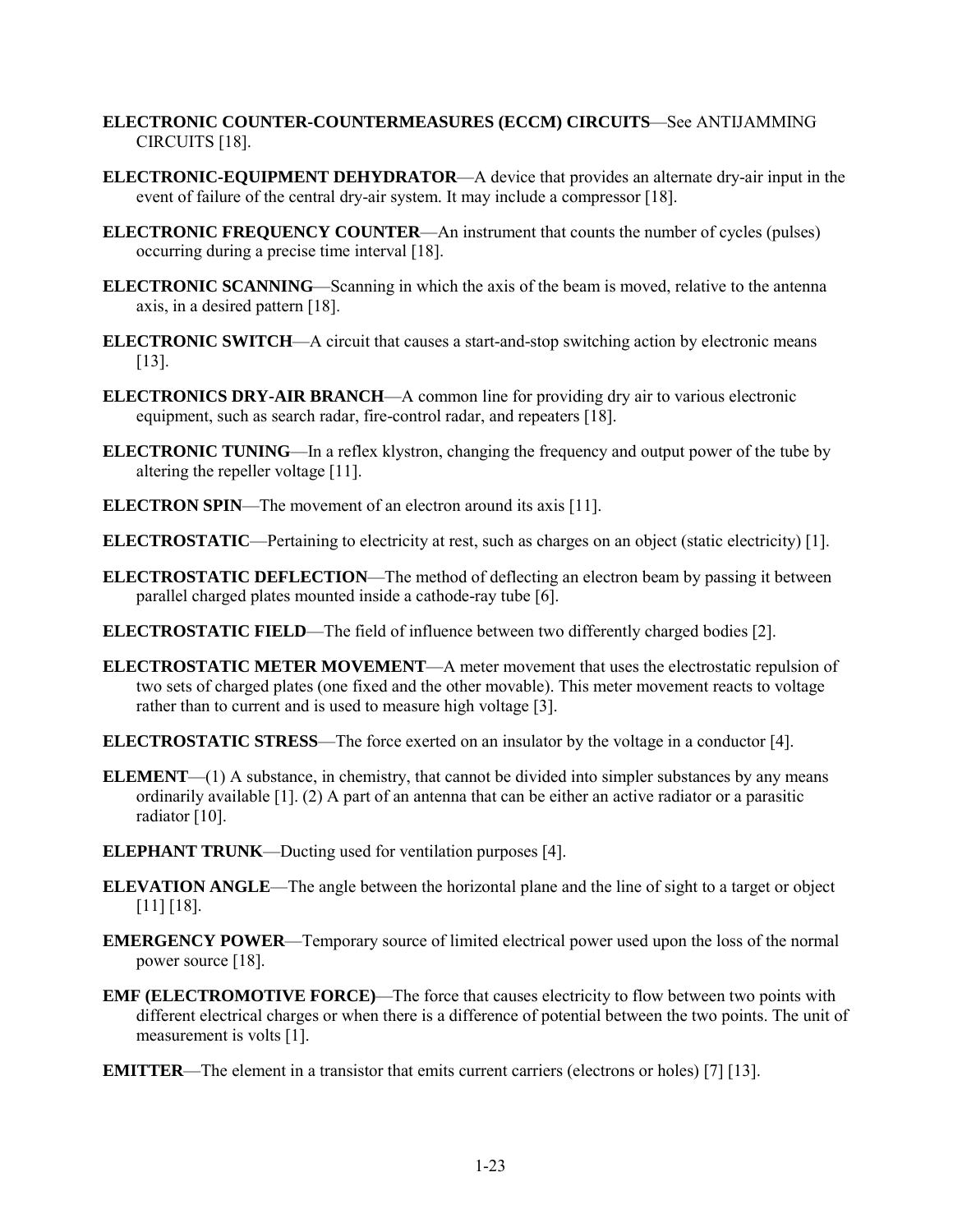- **EMITTER-INJECTION MODULATOR—The transistor equivalent of the cathode modulator. The gain** is varied by changing the voltage on the emitter [12].
- **ENAMEL**—A synthetic compound of cellulose acetate (wood pulp and magnesium). Used to insulate wire in meters, relays, and motor windings [4].
- **ENCAPSULATED**—Imbedded in solid material or enclosed in glass or metal [14].
- **END-FEED METHOD—A** method in which one end of an antenna is connected through a capacitor to the final output stage of a transmitter [10].
- **END-FIRE ARRAY—An array in which the direction of radiation is parallel to the axis of the array [10].**
- **ENERGY**—The ability or capacity to do work [1].
- **EPHEMERIS**—A table showing the precalculated position of a satellite at any given time [17].
- $\mathbf{E_p-I_p}$  **CURVE**—The characteristic curve of an electron tube used to graphically depict the relationship between plate voltage  $(E_p)$  and plate current  $(I_p)$  [6].
- **EPITAXIAL PROCESS—A** method of depositing a thin, uniformly doped crystalline region (layer) on a substrate [14].
- **EQUATORIAL ORBIT—An** orbit that occurs when the plane of a satellite coincides with the plane of the earth at the equator [17].
- **EQUIVALENT RESISTANCE**  $(R_{eq})$ —A resistance that represents the total ohmic values of a circuit component or group of circuit components. Usually drawn as a single resistor in a simplified circuit [1].
- **ERECTING (A GYRO)—The positioning of a gyro into a desired position and the maintaining of that** position [15].
- **ERROR DETECTOR—**The component in a servosystem that determines when the load has deviated from its ordered position, velocity, and so forth [15].
- **ERROR REDUCER—**The name commonly given to the servomotor in a servosystem. So named because it reduces the error signal by providing feedback to the error detector [15].
- **ERROR SIGNAL**—(1) In servosystems, the signal whose amplitude and polarity or phase are used to correct the alignment between the controlling and the controlled elements. (2) The name given to the electrical output of a control transformer [15].
- **E-TRANSFORMER—A** special form of differential transformer employing an E-shaped core. The secondaries of the transformer are wound on the outer legs of the E, and the primary is wound on the center leg. An output voltage is developed across the secondary coils when its armature is displaced from its neutral position. This device is used as an error detector in servosystems that have limited load movements [15].
- **E-TYPE T-JUNCTION—A** waveguide junction in which the junction arm extends from the main waveguide in the same direction as the E-field in the waveguide [11].
- **EUTECTIC ALLOY—An alloy that changes directly from a solid to a liquid with no plastic or semiliquid** state [14].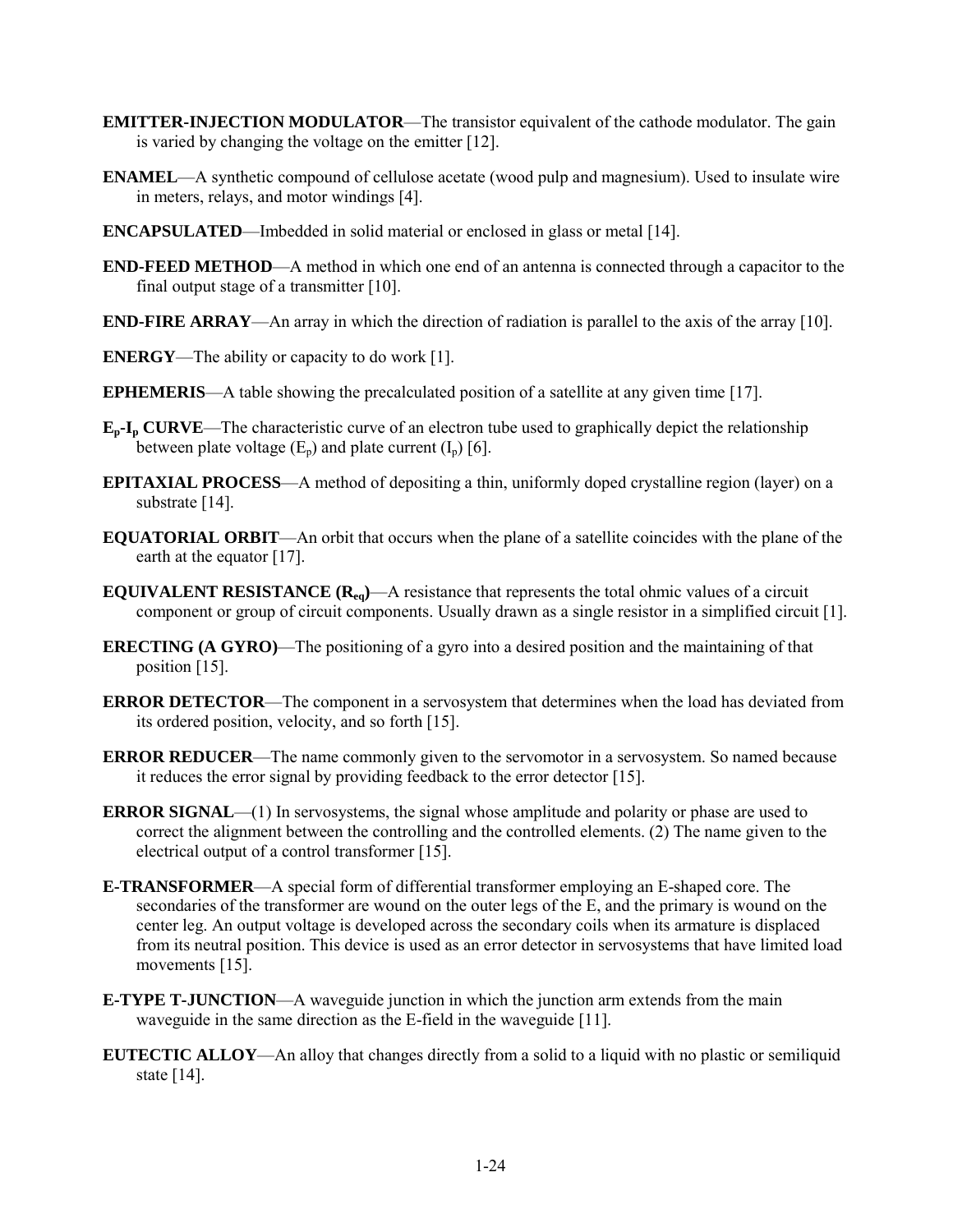- **EUTECTIC SOLDER—An alloy of 63 percent tin and 37 percent lead. Melts at**  $361^\circ$  **F [14].**
- **EXCITATION VOLTAGE—The supply voltage required to activate a circuit [15].**
- **EXCITING CURRENT**—The current that flows in the primary winding of a transformer when the secondary is open-circuited; it produces a magnetic flux field. Also called magnetizing current [2].
- **EXCLUSIVE OR—A** function whose output is a 1 if one and only one of the input variables is a 1 [13].
- **EXCLUSIVE-OR GATE**—A gate that produces a logic 1 output when the inputs are different, but not when they are the same [13].
- **EXPONENT**—The numeral written in superscript  $(10^2)$  which indicates the power to which the base is to be raised [13].
- **EXPRESSION**—A validated series of variables, constants, and functions that can be connected by operating symbols to describe a desired computation [13].
- **EXTERNALLY EXCITED METER—A** term used to describe meters that get their power from the circuit to which they are connected [16].
- **EXTERNALLY SYNCHRONIZED RADAR—A** radar system in which timing pulses are generated by a master oscillator external to the transmitter [18].
- **EXTREMELY HIGH FREQUENCY—The band of frequencies from 30 gigahertz to 300 gigahertz [17].**
- **EXTREMELY LOW FREQUENCY—The band of frequencies up to 300 hertz [17].**
- **EXTRINSIC**—A semiconductor in which impurities have been added to create certain charge carrier concentrations [7].
- **FACSIMILE**—The method for transmitting and receiving still images. These images can be maps, photographs, and handwritten or printed text [17].
- **FACTOR**—Any of the elements, quantities, or symbols that, when multiplied together, form a product [13].
- **FADING—Variations in signal strength by atmospheric conditions [101 [17].**
- **FARAD**—The basic unit of capacitance. A capacitor has a capacitance of 1 farad when a voltage potential of 1 volt across it produces a charge of 1 coulomb [2].
- **FARADAY ROTATION—The rotation of the plane of polarization of electromagnetic energy when it** passes a substance influenced by a magnetic field that has a component in the direction of propagation [11].
- FAST-TIME-CONSTANT CIRCUIT—Differentiator circuit in the first video amplifier that allows only the leading edges of target returns, no matter how small or large, to be used [18].
- **FEEDBACK**—The return of a portion of the output of a circuit to its input [8] [18].
- **FEEDER**—A transmission line that carries energy to the antenna [10].
- **FEEDHORN—A** horn radiator used to feed a reflector [18].
- **FEP**—A synthetic type of insulation (fluorinated ethylene propylene) [4].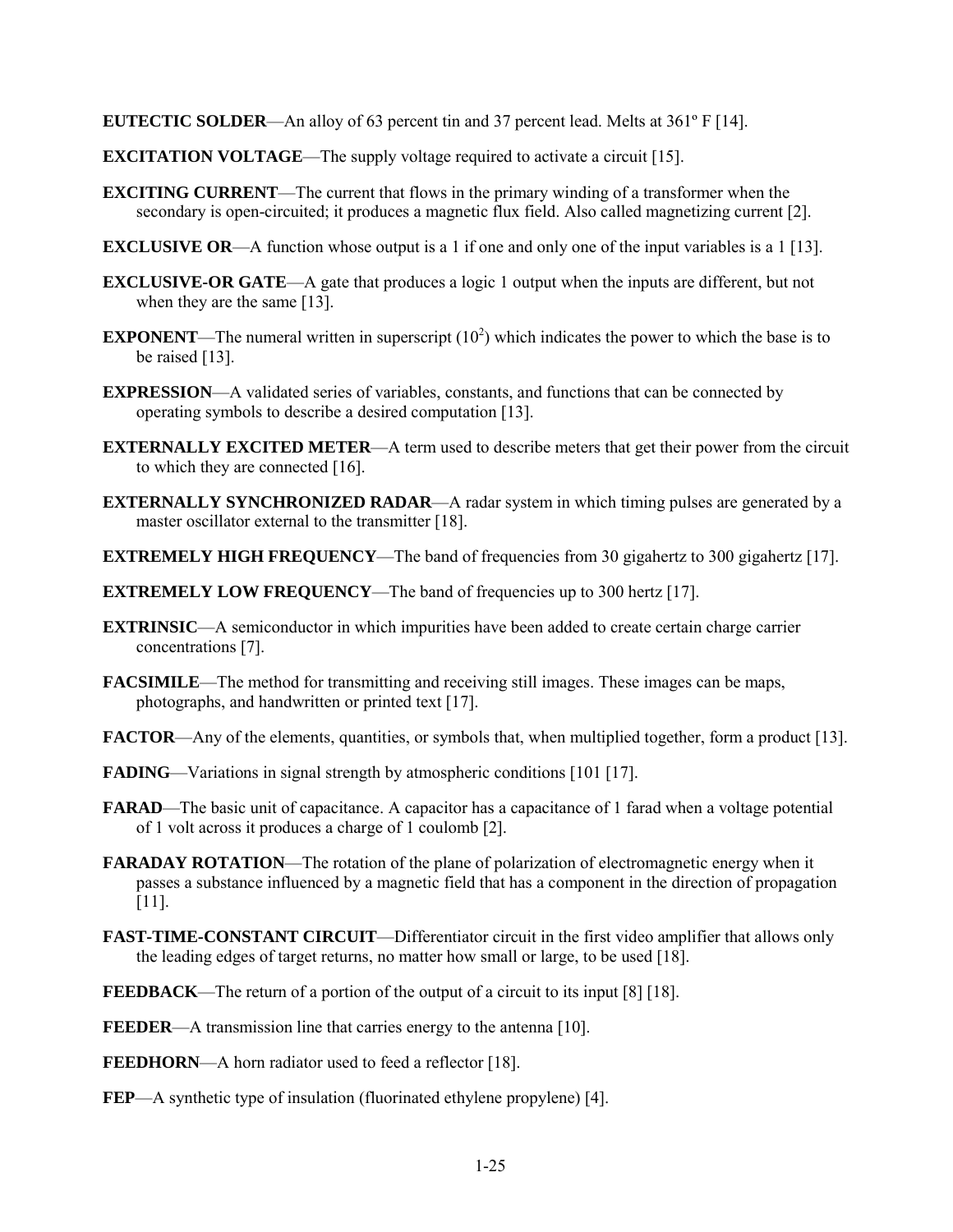- **FERRITE**—A powdered and compressed ferric oxide material that has both magnetic properties and light resistance to current flow [11].
- **FERRITE SWITCH**—A ferrite device that blocks the flow of energy through a waveguide by rotating the electric field 90 degrees. The rotated energy is then reflected or absorbed [11].
- **FERROMAGNETIC MATERIAL—A** highly magnetic material, such as iron, cobalt, nickel, or their alloys [1].
- **FERRULES**—The cylindrical metallic ends of a cartridge fuse [3].
- **FIBER OPTICS**—Conductors or optical waveguides that readily pass light [17].
- **FIBROUS BRAID**—An outer covering used to protect a conductor's insulating material. Commonly made from cotton, linen, silk, rayon, or fiberglass [4].
- **FIDELITY**—(1) The faithful reproduction of a signal. (2) The accuracy with which a system reproduces a signal at its output that faithfully maintains the essential characteristics of the input signal [7] [8] [12] [17].
- **FIELD**—The electromagnet which furnishes the magnetic field that interacts with the armature in motors and generators [5].
- **FIELD-EFFECT TRANSISTOR (FET)—A transistor consisting of a source, a gate, and a drain. Current** flow is controlled by the transverse electric field under the gate [7].
- FIELD EXCITATION—The creation of a steady magnetic field within the field windings by the application of a dc voltage either from the generator itself or from an external source [5].
- **FIELD OF FORCE**—A term used to describe the total force exerted by an action-at-a-distance phenomenon such as gravity upon matter, electric charges acting upon electric charges, and magnetic forces acting upon other magnets or magnetic materials [1].
- **FILAMENT**—The cathode of a thermionic tube, usually a wire or ribbon, which is heated by current passing through it [6].
- **FILM ICs—Conductive or nonconductive material deposited on a glass or ceramic substrate. Used for** passive circuit components, resistors, and capacitors [14].
- **FILTER**—A selective network of resistors, capacitors, and inductors that offers comparatively little opposition to certain frequencies, while blocking or attenuating other frequencies [6] [9].
- **FINAL POWER AMPLIFIER (FPA)—The final stage of amplification in a transmitter [12].**
- **FIRST DETECTOR—See MIXER [18].**
- **FIXED BIAS—A** constant value of bias voltage [6] [7] [13].
- **FIXED RESISTOR—A** resistor having a definite resistance value that cannot be adjusted [1].
- **FIXED SPARK GAP—A** device used to discharge the pulse-forming network. A trigger pulse ionizes the air between two contacts to initiate the discharge [12].
- **FLAT LINE—A** transmission line that has no standing waves. This line requires no special timing devices to transfer maximum power [10].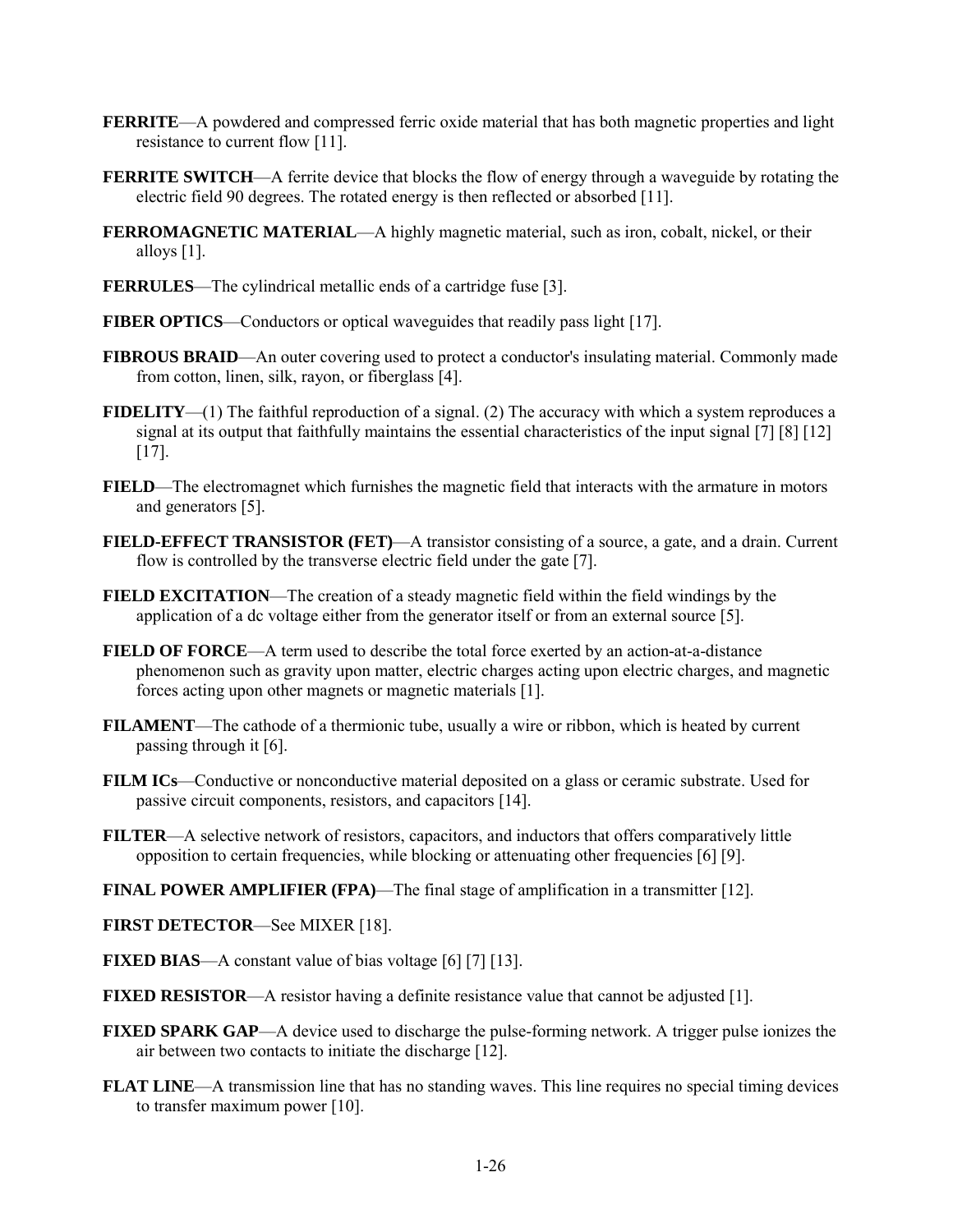- **FLAT PACK—An IC package [14].**
- **FLEMING VALVE**—An earlier name for a diode, or a two-electrode vacuum tube used as a detector [6].
- **FLEXIBLE COAXIAL LINE—A** line made with an inner conductor that consists of flexible wire insulated from the outer conductor by a solid, continuous insulating material [10].
- **FLIP CHIP—A** monolithic IC packaging technique that eliminates the need for bonding wires [14].
- **FLIP-FLOP—A** device having two stable states and two input terminals (or types of input signals), each of which corresponds with one of the two states. The circuit remains in either state until caused to change to the other state by application of a voltage pulse. A similar bistable device with an input that allows it to act as a single-stage binary counter [13].
- **FLUX**—(1) In electrical or electromagnetic devices, a general term used to designate collectively all the electric or magnetic lines of force in a region [1]. (2) A solution that removes surface oxides from metals being soldered [2] [14].
- **FLUX DENSITY**—The number of magnetic lines of force passing through a given area [1].
- **FLYWHEEL EFFECT—The ability of a resonant circuit to operate continuously because of stored energy** or energy pulses [9].
- **FOCUSING ANODE**—An electrode of a CRT that is used to focus the electrons into a tight beam [6].
- **FOLDED DIPOLE**—An ordinary half-wave antenna (dipole) that has one or more additional conductors connected across the ends parallel to each other [10].
- **FORBIDDEN BAND—The energy band in an atom lying between the conduction band and the valence** band. Electrons are never found in the forbidden band but may travel back and forth through it. The forbidden band determines whether a solid material will act as a conductor, a semi-conductor, or an insulator [7].
- **FORWARD AGC—The type of AGC that causes an amplifier to be driven towards saturation [17].**
- **FORWARD BIAS—An external voltage that is applied to a PN junction in the conducting direction so that** the junction offers only minimum resistance to the flow of current. Conduction is accomplished by majority current carriers (holes in P-type material; electrons in N-type material) [7] [13] [14].
- **FORWARD RESISTANCE—The smaller resistance value observed when you are checking the resistance** of a semiconductor [16].
- **FOSTER-SEELEY DISCRIMINATOR—A circuit that uses a double-tuned RF transformer to convert** frequency variations in the received FM signal to amplitude variations. Also known as a phase-shift discriminator [12].
- **FOUR-ELEMENT ARRAY—An antenna array with three parasitic elements and one driven element [10].**
- **FRAMING**—The process of synchronizing a facsimile receiver to a transmitter. This allows proper picture reproduction [17].
- **FREE CHARGES**—Those electrons that can be moved by an externally applied voltage [7].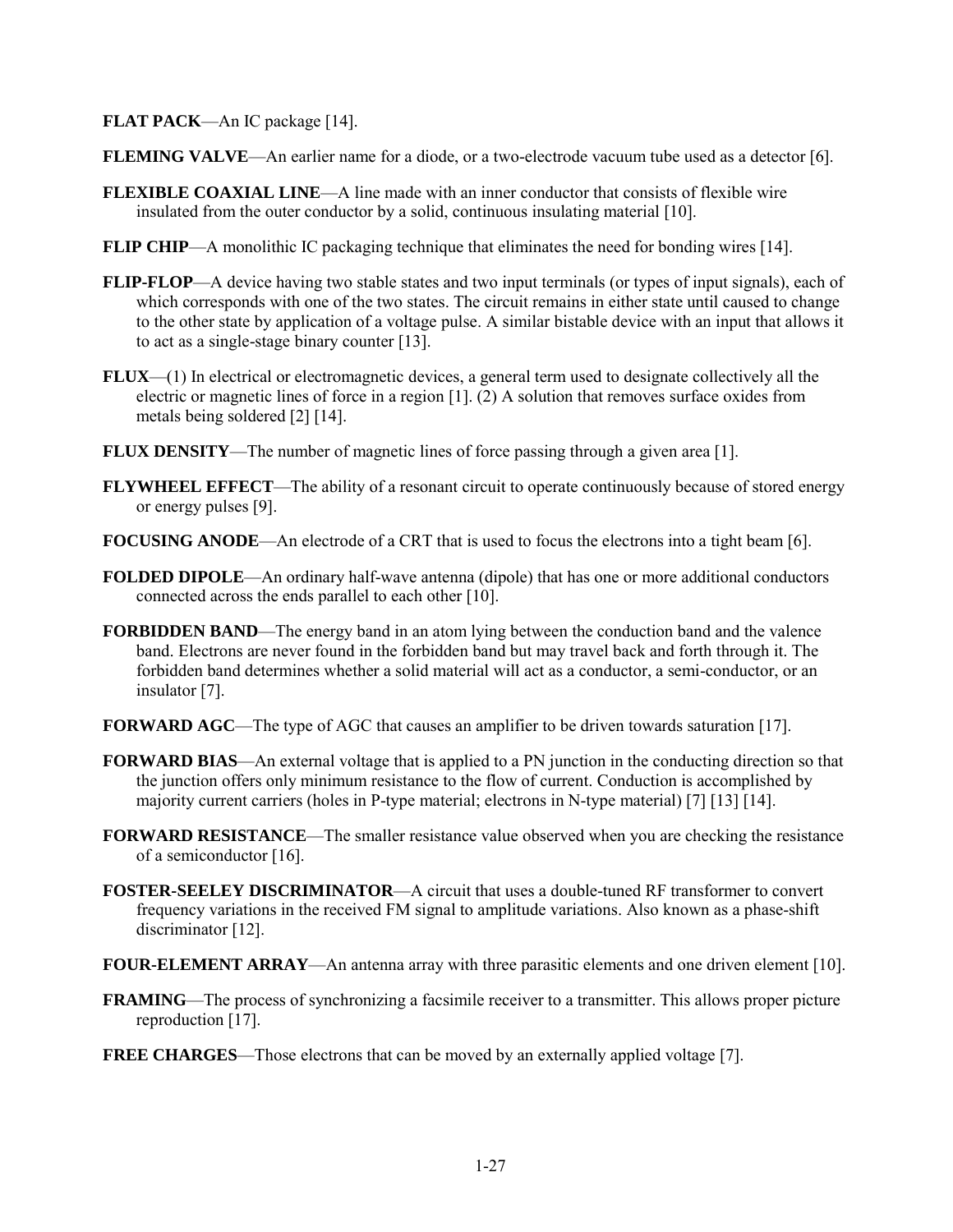- **FREE-SPACE LOSS—The loss of energy of radio waves caused by the spreading of the wavefront as it** travels from the transmitter [10].
- **FREQUENCY** (f)—(1) The number of complete cycles per second existing in any form of wave motion, such as the number of cycles per second of an alternating current [2] [10]. (2) The rate at which the vector that generates a sine wave rotates [12].
- **FREQUENCY COMPENSATION NETWORK—Circuit modification used to improve or broaden the** linearity of its frequency response [18].
- **FREQUENCY CUTOFF**—The frequency at which the filter circuit changes from an action of rejecting the unwanted frequencies to an action of passing the desired frequencies. Conversely, the point at which the filter circuit changes from an action in which it passes the desired frequencies to an action in which it rejects the undesired frequencies [9].
- **FREQUENCY-DETERMINING NETWORK—A circuit that provides the desired response (maximum** or minimum impedance) at a specific frequency [8].
- **FREQUENCY DEVIATION—The amount the frequency varies from the carrier frequency [12].**
- **FREQUENCY DIVERSITY—Transmitting (and receiving) of radio waves on two different frequencies** simultaneously [10].
- **FREQUENCY-DIVISION MULTIPLEXING—Multiplexing that transmits and receives the full 360** degrees of each sine wave [17].
- **FREQUENCY METER—A** meter used to measure the frequency of an ac signal [3] [16].
- **FREQUENCY MODULATION (fm)—Angle modulation in which the modulating signal causes the** carrier frequency to vary. The amplitude of the modulating signal determines how far the frequency changes, and the frequency of the modulating signal determines how fast the frequency changes [12].
- **FREQUENCY MULTIPLIERS—Special RF power amplifiers that multiply the input frequency [12].**
- **FREQUENCY RESPONSE**—The measure of a servo's ability to respond to various input frequencies [15].
- **FREQUENCY-RESPONSE CURVE—A** curve showing the output of an amplifier (or any other device) in terms of voltage or current plotted against frequency with a fixed-amplitude input signal [8].
- **FREQUENCY SCANNING—Varying the output frequency to achieve electronic scanning [18].**
- **FREQUENCY-SHIFT KEYING (fsk)—Frequency modulation somewhat similar to continuous-wave** (cw) keying in AM transmitters. The carrier is shifted between two differing frequencies by opening and closing a key [12].
- **FREQUENCY SPECTRUM—In a radar, the entire range of frequencies contained in an RF pulse or signal** [18].
- **FREQUENCY STABILITY—Refers to the ability of an oscillator to accurately maintain its operating** frequency [9].
- **FREQUENCY SYNTHESIS**—A process that uses hetrodyning and frequency selection to produce a signal [17].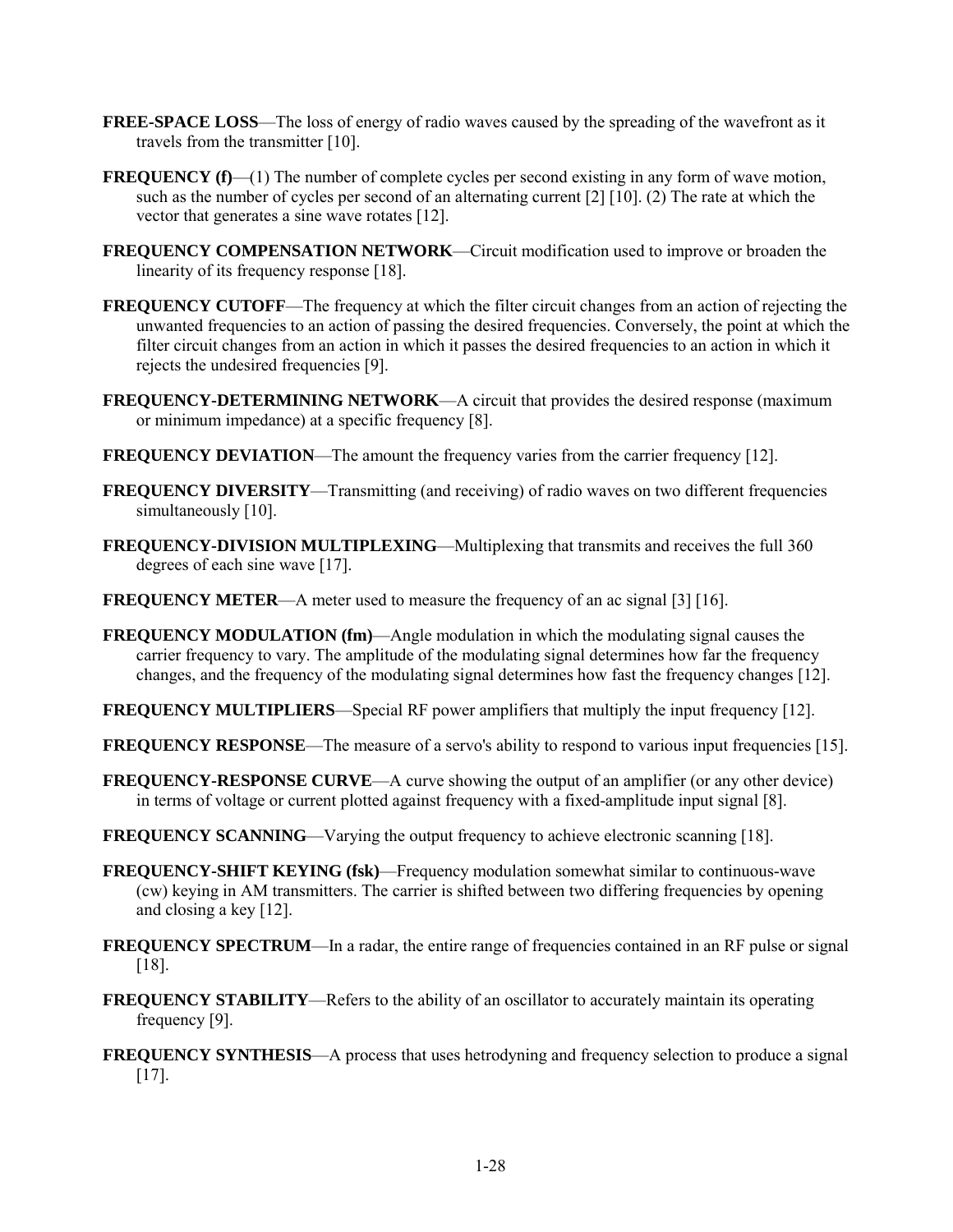- **FREQUENCY SYNTHESIZER—(1)** A frequency source of high accuracy [17]. (2) A bank of oscillators in which the outputs can be mixed in various combinations to produce a wide range of frequencies [18].
- **FRONT-TO-BACK RATIO—The ratio of the energy radiated in the principal direction compared to the** energy radiated in the opposite direction [10].
- **FULL-WAVE RECTIFIER—A** circuit that uses both positive and negative alternations in an alternating current to produce direct current [6] [7].
- FULL-WAVE VOLTAGE DOUBLER—Consists of two half-wave voltage rectifiers and is used to reduce the output ripple amplitude [7].
- **FUNCTION—A** specific purpose of an entity; its characteristic action [13].
- **FUNDAMENTAL FREQUENCY—The basic frequency or first harmonic frequency [10].**
- FUSED-ALLOY JUNCTION-See ALLOYED-JUNCTION [7].
- **GAIN** $\rightarrow$ (1) The ratio between the amount of energy propagated from an antenna that is directional compared to the energy from the same antenna that would be propagated if the antenna were not directional [10]. (2) Any increase in the strength of a signal [18].
- **GAIN-BANDWIDTH PRODUCT—** The number that results when the gain of a circuit is multiplied by the bandwidth of that circuit. For an operational amplifier, the gain-bandwidth product for one configuration will always equal the gain-bandwidth product for any other configuration of the same amplifier [8].
- **GALENA**—A crystalline form of lead sulfide used in early radio receivers [7].
- **GALVANOMETER**—A meter used to measure small values of current by electromagnetic or electrodynamic means [3] [4] [16].
- **GAMMA** ( $\gamma$ )—The emitter-to-base current ratio in a common-collector configuration [7].
- **GANGED TUNING—** The process used to tune two or more circuits with a single control [17].
- GAS—One of the three states of matter; it has no fixed form or volume [1].
- **GATE**—As applied to logic circuitry, one of several different types of electronic devices that will provide a particular output when specified input conditions are satisfied. Also, a circuit in which a signal switches another signal on or off [13].
- **GATED AGC—Circuit that permits automatic gain control to function only during short time intervals** [18].
- **GATED-BEAM DETECTOR—An FM demodulator that uses a special gated-beam tube to limit, detect,** and amplify the received FM signal. Also known as a quadrature detector [12].
- **GATING**—The process of selecting those portions of a wave that exist during one or more selected time intervals or that have magnitudes between selected limits. Also, the application of a specific waveform to perform electronic switching [13].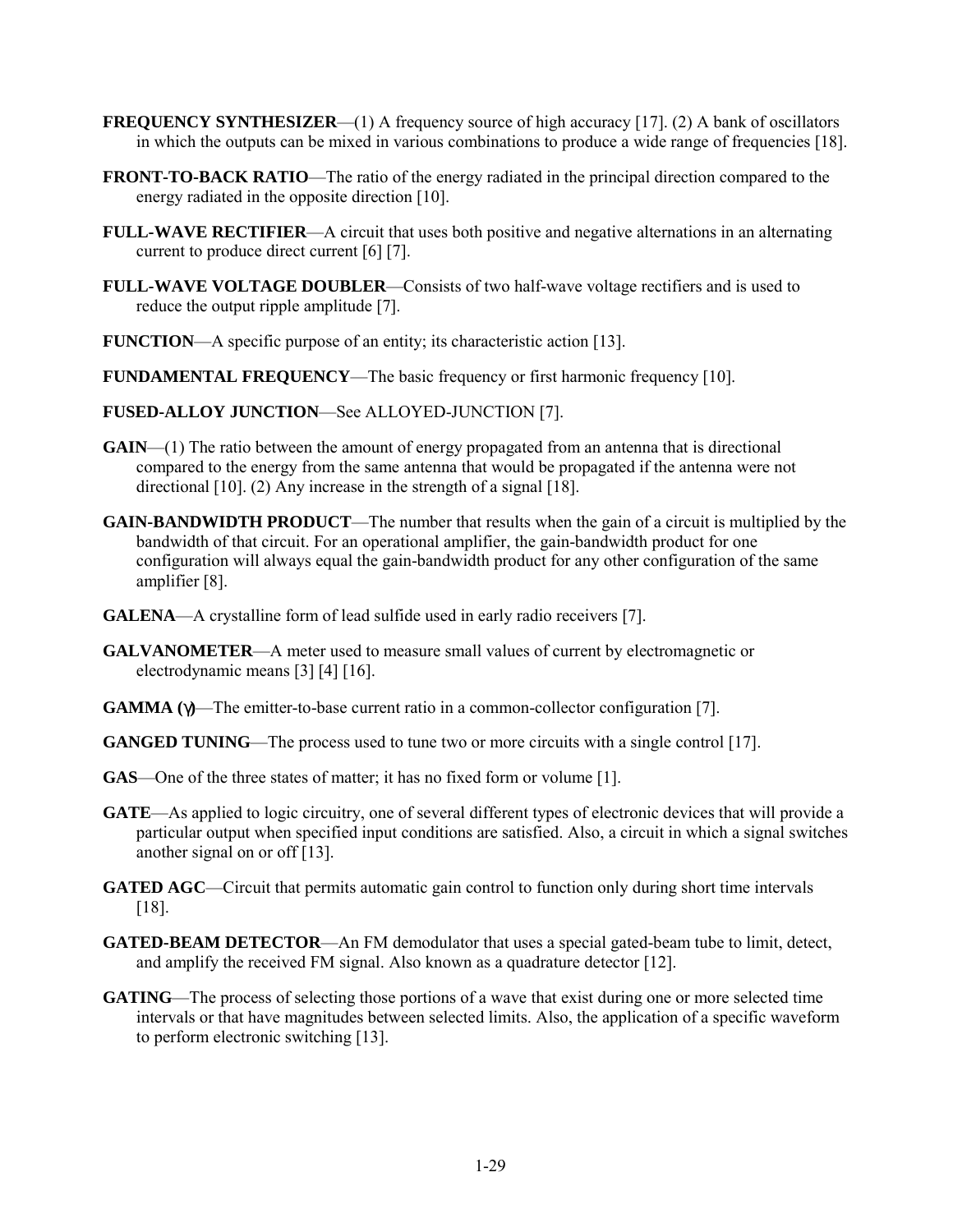- **GENERAL PURPOSE ELECTRONIC TEST EQUIPMENT (GPETE)—Test equipment that has the** capability, without modification, to generate, modify, or measure a range of electronic functions required to test several equipments or systems of basically different designs [14] [16].
- **GENERATOR**—A machine that converts mechanical energy to electrical energy by applying the principle of magnetic induction. A machine that produces ac or dc voltage, depending on the original design [5].
- **GENERATOR END**—See INPUT END [10].
- **GERMANIUM**—A gravish-white metal having semiconductor properties [7].
- **GETTER**—An alkali metal introduced into a vacuum tube during manufacture. It is fired after the tube has been evacuated to react chemically with (and eliminate) any remaining gases [6].
- **GIMBAL**—A mechanical frame, with two perpendicular intersecting axes of rotation, used to support and furnish a gyro wheel with the necessary freedom to tilt in any direction [15].
- **GLOW DISCHARGE—Discharge of electricity through a gas in an electron tube [18].**
- **GRAMME-RING ARMATURE**—An inefficient type of armature winding in which many of the turns are shielded from the field by its own iron ring [5].
- **GRAPH**—A pictorial presentation of the relation between two or more variable quantities, such as between an applied voltage and the current it produces in a circuit [1].
- **GRID BIAS**—A constant fixed potential applied between the grid and the cathode of a vacuum tube to establish an operating point [6].
- **GRID CURRENT**—The current that flows in the grid-to-cathode circuit of a vacuum tube [6].
- **GRID-GAP TUNING—A** method of changing the center frequency of a resonant cavity by physically changing the distance between the cavity grids [11].
- **GRID-LEAK BIAS—A** self-bias provided by a high resistance connected across the grid capacitor or between the grid and cathode [6].
- **GROUND** $(1)$  The point in a circuit used as a common reference point for measuring purposes. (2) To connect some point of an electrical circuit or some item of electrical equipment to earth or to the conducting medium used in lieu thereof [13].
- **GROUND CLUTTER—Unwanted echoes, from surrounding land masses, that appear on a radar indicator** [18].
- **GROUND-CONTROLLED APPROACH**—A radar system used to guide aircraft to safe landings in poor visibility conditions [18].
- **GROUND PLANE**—The portion of a ground-plane antenna that acts as ground [10].
- **GROUND-PLANE ANTENNA—A** type of antenna that uses a ground plane as a simulated ground to produce low-angle radiation [10].
- **GROUND PLANES**—Copper planes used to minimize interference between circuits and from external sources [14].
- **GROUND POTENTIAL—Zero potential with respect to the ground or earth [1].**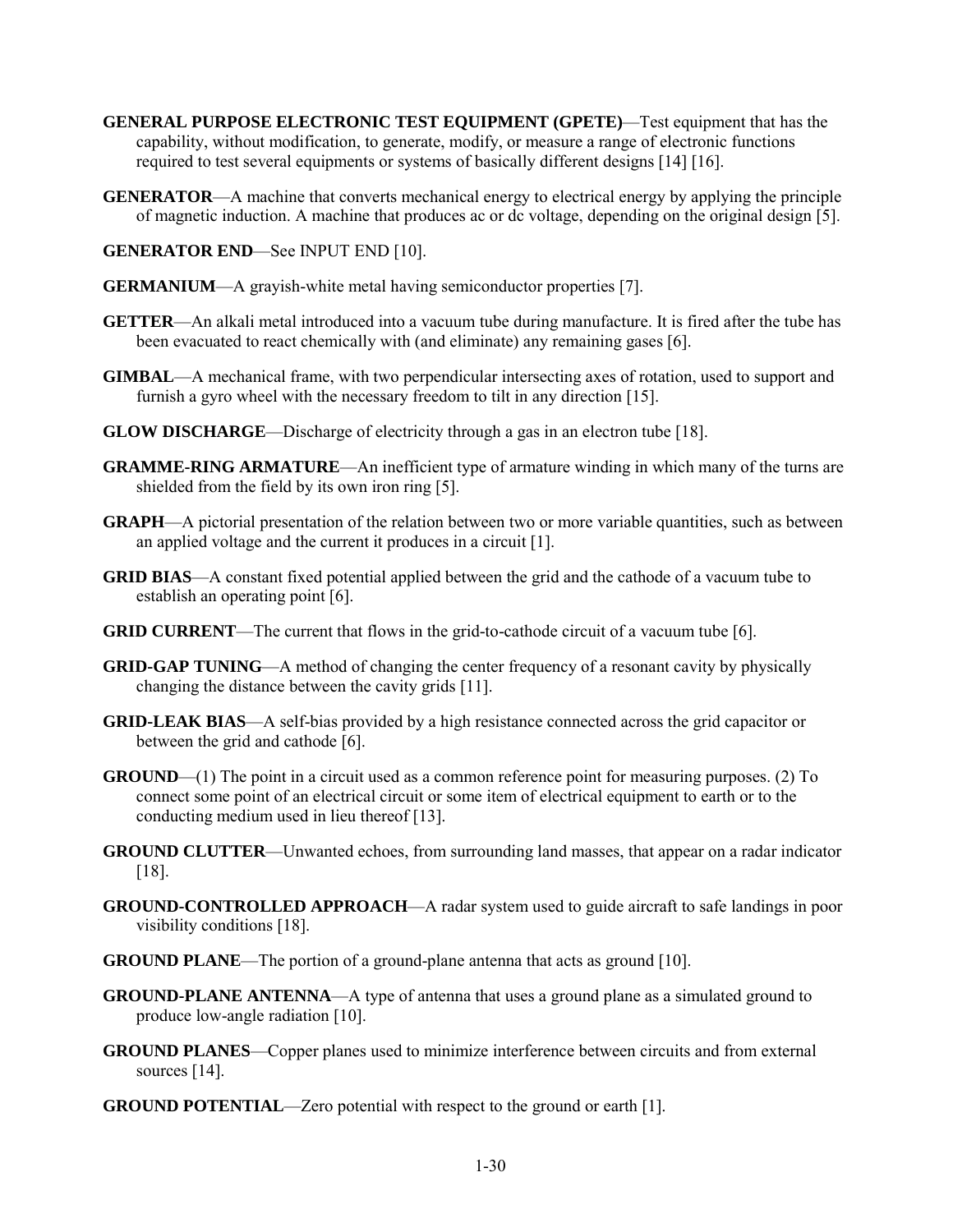- **GROUND RANGE**—The distance on the surface of the earth between a radar and its target. Equal to slant range only if both radar and target are at the same altitude [18].
- **GROUND REFLECTION LOSS—The loss of RF energy each time a radio wave is reflected from the** earth's surface [10].
- **GROUND SCREEN—A** series of conductors buried below the surface of the earth and arranged in a radial pattern. Used to reduce losses in the ground [10].
- **GROUND WAVES—Radio waves which travel near the surface of the earth [10].**
- **GROUP**—A collection of units, assemblies, subassemblies, and parts. It is a subdivision of a set or system but is not capable of performing a complete operational function [17].
- **GROUP VELOCITY**—The forward progress velocity of a wave front in a waveguide [11].
- **GROWN JUNCTION—A** method of mixing P-type and N-type impurities into a single crystal while the crystal is being grown [7].
- **GUIDANCE RADAR—A** system which provides information that is used to guide a missile to a target [18].
- **GYRO**—Abbreviation for gyroscope [15].
- **GYROSCOPE**—A mechanical device containing a spinning mass mounted so that it can assume any position in space [15].
- **HALF-POWER POINT—A** point on a waveform or radar beam that corresponds to half the power of the maximum power point [8] [9] [18].
- **HALF-WAVE DIPOLE ANTENNA—An antenna, consisting of two rods (1/4 wavelength each) in a** single line, that radiates electromagnetic energy [10].
- **HALF-WAVE RECTIFIER—A** rectifier using only one-half of each cycle to change ac to pulsating dc [61 [7].
- **HALF-WAVE VOLTAGE DOUBLER—Two half-wave voltage rectifiers connected to double the input** voltage [7].
- **HAND OVER—The operation where one earth terminal yields control to another as a satellite moves out of** its area of coverage [17].
- **HARD-TUBE MODULATOR—A** high-vacuum electron tube modulator that uses a driver for pulse forming [18].
- **HARMONIC**—A frequency that is a whole-number multiple of a smaller base frequency [9] [10] [12] [17].
- **HEATER—Same as a FILAMENT [6].**
- **HEAT SHUNT—A** device (preferably a clip-on type) used to absorb heat and protect heat-sensitive components during soldering [4].
- **HEIGHT-FINDING RADAR—A** radar that provides target altitude, range, and bearing data [18].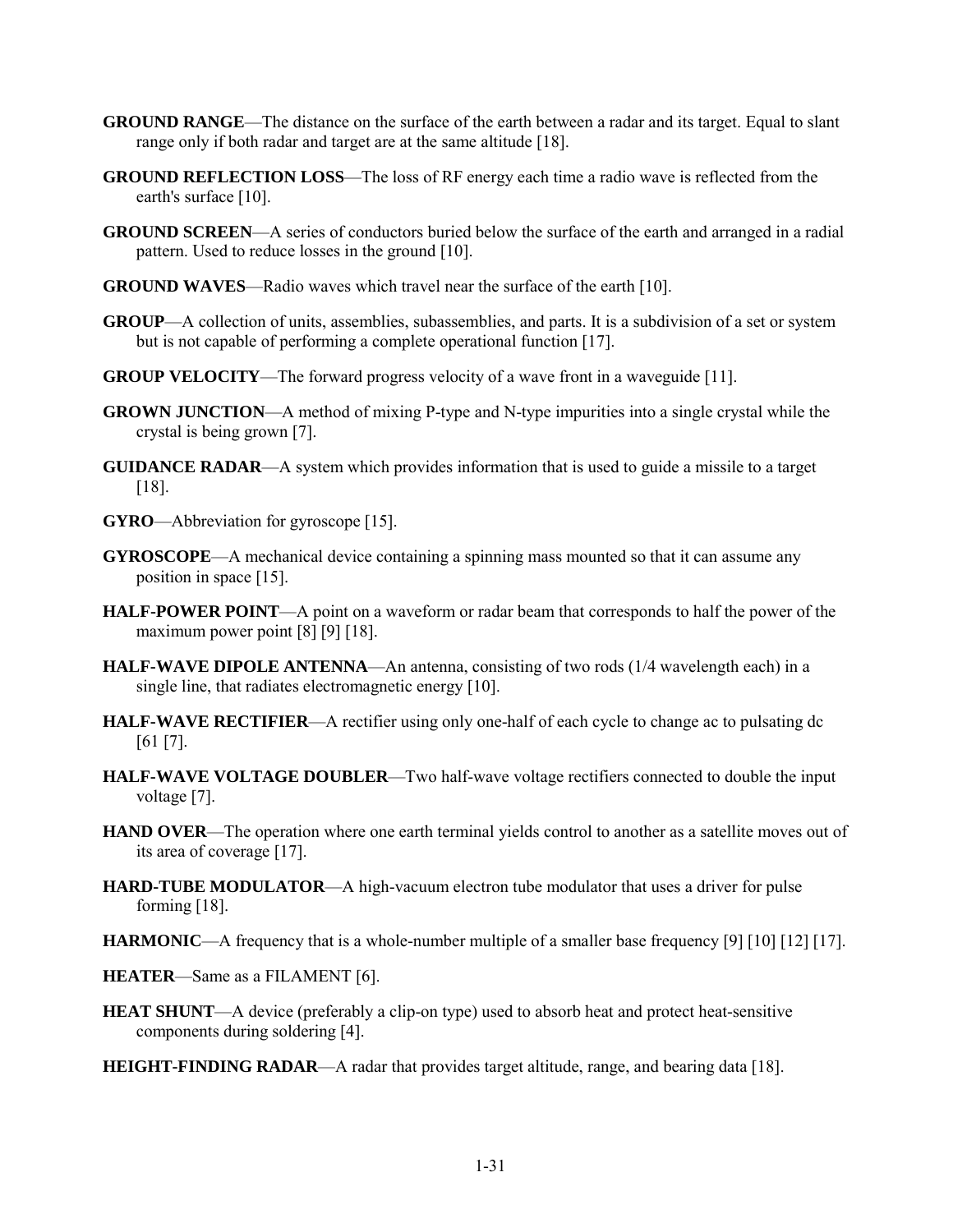- **HELIX**—(1) A spirally wound transmission line used in a traveling-wave tube to delay the forward progress of the input traveling wave [11]. (2) A large coil of wire. It acts as a coil and is used with variable inductors for impedance matching of high-power transmitters [17].
- **HELIX HOUSE**—A building at a transmitter site that contains antenna loading, coupling, and tuning circuits [17].
- **HENRY (H)—The electromagnetic unit of inductance or mutual inductance. The inductance of a circuit is 1** henry when a current variation of 1 ampere per second induces 1 volt. In electronics, smaller units are used, such as the millihenry (mH), which is one-thousandth of a henry  $(H)$ , and the microhenry ( $\mu$ H) which is one-millionth of a henry [2].
- **HERTZ (Hz)** $-A$  unit of frequency equal to one cycle per second [2].
- **HERTZ ANTENNA—A** half-wave antenna that is installed some distance above ground and positioned either vertically or horizontally [10].
- **HETERODYNE DETECTION—The use of an a.f. voltage to distinguish between available signals. The** incoming cw signal is mixed with locally generated oscillations to give an a.f. output [12].
- **HETERODYNING** $(1)$  The process of mixing two frequencies across a nonlinear impedance [12]. (2) The process of mixing the incoming signal with the local oscillator frequency. This produces the two fundamentals and the sum and difference frequencies [17].
- **HEXADECIMAL**—Same as SEXADECIMAL. A number system with a base of sixteen; also pertains to conditions, choices, or selections that have sixteen possible values or states [13].
- **HEXADECIMAL SYSTEM—Pertaining to the number system with a radix of sixteen. It uses the ten** digits of the decimal system and the first six letters of the English alphabet [13].
- **H-FIELD**—Any space or region in which a magnetic force is exerted. The magnetic field may be produced by a current-carrying coil or conductor, by a permanent magnet, or by the earth itself [11].
- **HIGH FREQUENCY—The band of frequencies from 3 megahertz to 30 megahertz [17].**
- **HIGH-FREQUENCY COMPENSATION—See PEAKING COIL [8].**
- **HIGH-LEVEL MODULATION—Modulation produced in the plate circuit of the last radio stage of the** system [12].
- **HIGH-PASS FILTER—A** filter that passes a majority of the high frequencies on to the next circuit and rejects, or attenuates, the lower frequencies. Also called a LOW-FREQUENCY DISCRIMINATOR [9].
- **HITS PER SCAN—**The number of times an RF beam strikes a target per antenna revolution [18].
- **HOLE FLOW**—In the valence band, a process of conduction in which electrons move into holes, thereby creating other holes that appear to move toward a negative potential. (The movement of holes is opposite the movement of electrons.) [7]
- **HORIZONTAL AXIS—On a graph, the straight line axis that is plotted from left to right [10].**
- **HORIZONTAL-DEFLECTION PLATES—A** pair of parallel electrodes that moves the electron beam from side to side in a CRT [6].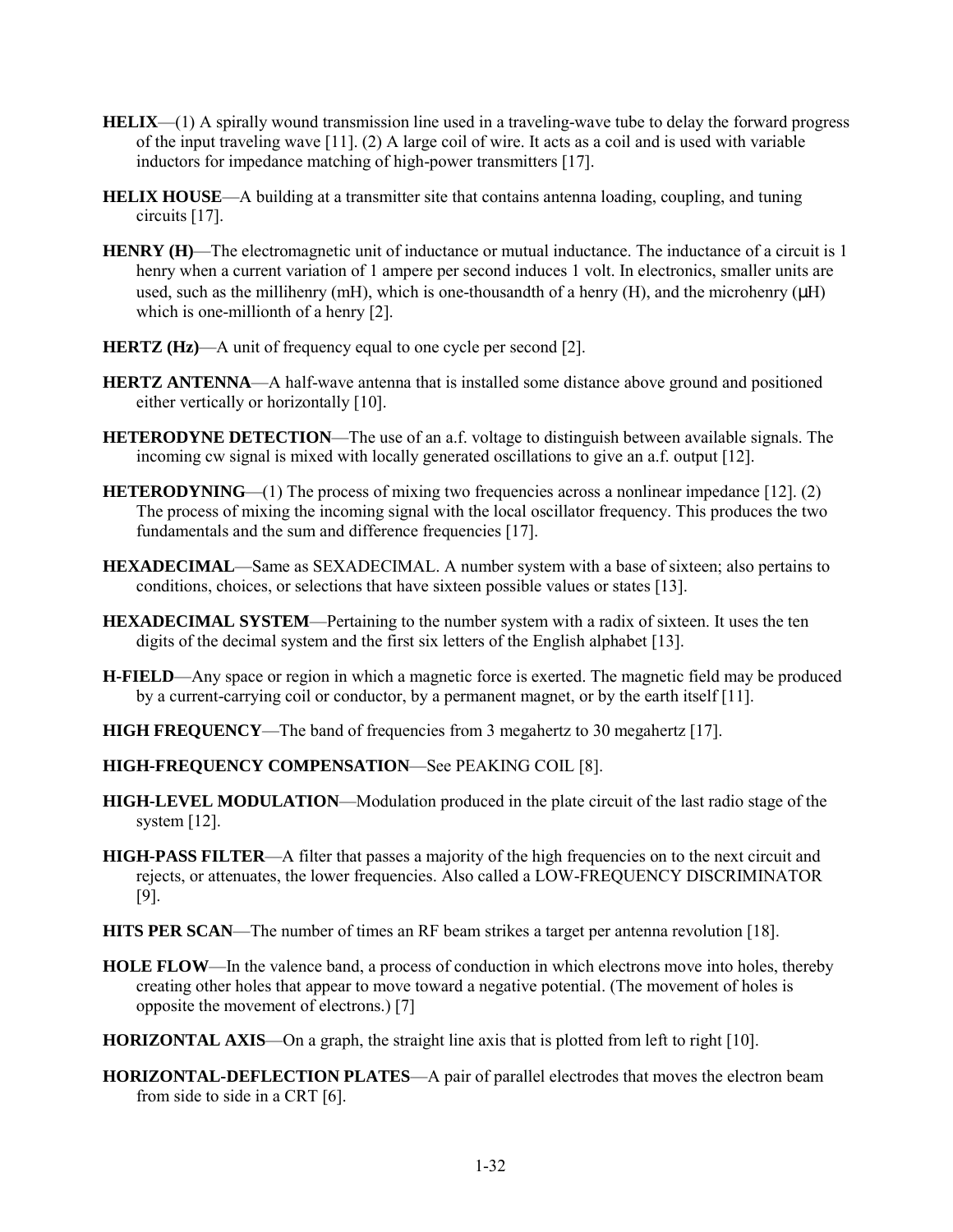- **HORIZONTALLY POLARIZED—Waves radiated with their E field component parallel to the earth's** surface [10].
- **HORIZONTAL PATTERN—The part of a radiation pattern that is radiated in all directions along the** horizontal plane [10].
- **HORIZONTAL PLANE—An** imaginary plane that is tangent (or parallel) to the earth's surface at a given location [11] [18].
- **HORN**—A funnel-shaped section of waveguide used as a termination device and as a radiating antenna [11].
- **HORN ANTENNA**—See HORN RADIATOR [18].
- **HORN RADIATOR—A** tapered, tubular or rectangular microwave antenna that is widest at the open end [18].
- **HORSEPOWER—**The English unit of power equal to work done at the rate of 550 foot-pounds per second; equal to 746 watts of electrical power [1].
- **HORSESHOE MAGNET—A permanent magnet or electromagnet bent into the shape of a horseshoe or** having a U-shape to bring the two poles near each other [1].
- **HOT CARRIER—**A carrier, which may be either a hole or an electron, that has relatively high energy with respect to the carriers normally found in majority-carrier devices [11].
- **HOT-CARRIER DIODE—A** semiconductor diode in which hot carriers are emitted from a semiconductor layer into the metal base. Also called HOT-ELECTRON DIODE. An example is the Schottky barrier diode [11].
- **HOT-WIRE METER MOVEMENT—A** meter movement that uses the expansion of a heated wire to move the pointer of a meter; measures dc or ac [3].
- **H-TYPE T-JUNCTION—A** waveguide junction in which the junction arm is parallel to the magnetic lines of force in the main waveguide [11].
- **HYBRID CIRCUIT—A** circuit where passive components (resistors, capacitors) are deposited onto a substrate made of glass, ceramic, or other insulating material. Then the active components (diodes, transistors) are attached to the substrate and connected to the passive components on the substrate with a very fine wire [7].
- **HYBRID ICs—Two or more integrated circuit types, or one or more integrated circuit types and discrete** components on a single substrate [14].
- **HYBRID JUNCTION—A** waveguide junction that combines two or more basic T-junctions [11].
- **HYBRID MIXER—See BALANCED MIXER [18].**
- **HYBRID RING—A** hybrid-waveguide junction that combines a series of E-type T-junctions in a ring configuration. When properly terminated, energy is transferred from any one branch into any two of the remaining three branches [11] [18].
- **HYDROMETER**—An instrument used to measure specific gravity. In batteries hydrometers are used to indicate the state of charge by the specific gravity of the electrolyte [1].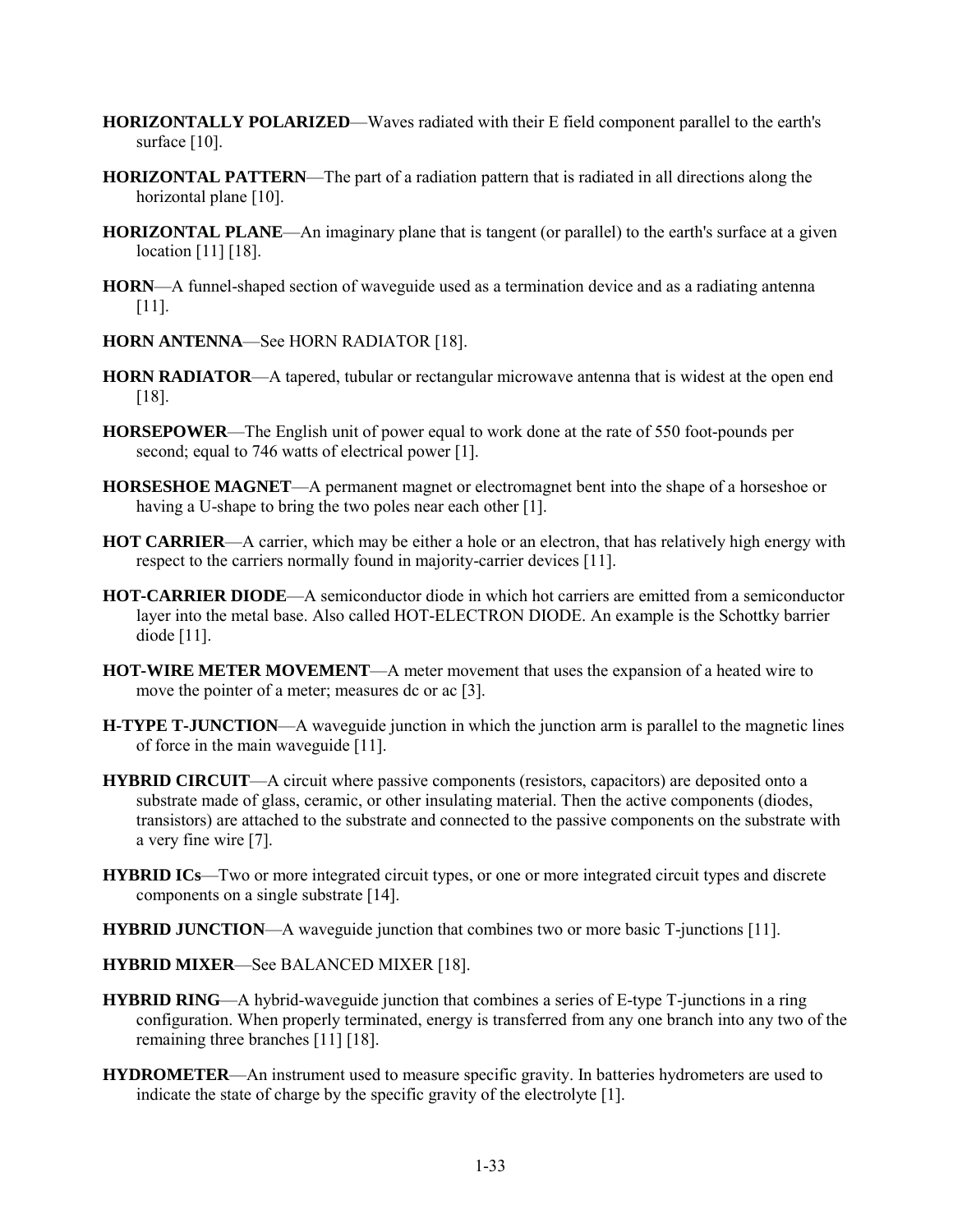- **HYSTERESIS**—The time lag of the magnetic flux in a magnetic material behind the magnetizing force producing it. Caused by the molecular friction of the molecules trying to align themselves with the magnetic force applied to the material [2].
- **HYSTERESIS LOSS**—The power loss in an iron-core transformer or other alternating-current device as a result of magnetic hysteresis [2].
- **IC SYNCHROS**—Obsolete synchros with reverse rotation and limited torque capabilities [15].
- **IDEMPOTENT LAW—In Boolean algebra, combining a quantity with itself either by logical addition or** logical multiplication will result in a logical sum or product that is the equivalent of the quantity (for example,  $A + A = A$ ;  $A \bullet A = A$  [13].
- **IDENTITY LAW—In Boolean algebra, the law which states that any expression is equal to itself (for** example,

$$
A = A, \text{ or } A = A [13].
$$

- **IDLER FREQUENCY—In a parametric amplifier, the difference between the input signal and the pump** signal frequency. Also called the LOWER-SIDEBAND FREQUENCY [11].
- **IF AMPLIFIER—Usually a narrow-bandwidth IF amplifier that is tuned to one of the output frequencies** produced by the mixer [18].
- **IGFET**—Any field-effect transistor that has an insulated gate [7].
- **IMAGE FREQUENCY—An undesired frequency capable of producing the desired frequency through** heterodyning [17].
- **IMPEDANCE**—The total opposition offered to the flow of an alternating current. It may consist of any combination of resistance, inductive reactance, and capacitive reactance. The symbol for impedance is Z [2] [9].
- **IMPLOSION—The inward bursting of a CRT because of high vacuum. The opposite of explosion [6].**
- **INCIDENT WAVE—(1)** The wave that strikes the surface of a medium. (2) The wave that travels from the sending end to the receiving end of a transmission line [10].
- **IN-CIRCUIT METER—A** meter permanently installed in a circuit; used to monitor circuit operation [3].
- **INCOHERENT**—Refers to radiation on a broad band of frequencies [17].
- **INDEX OF REFRACTION—The degree of bending of an RF wave when passing from one medium to** another [18].
- **INDICATOR—Equipment in radar that provides a visual presentation of target position information [18].**
- **INDIRECTLY HEATED CATHODE—Same as the directly heated cathode with one exception: The hot** filament raises the temperature of the sleeve around the filament; the sleeve then becomes the electron emitter [6].
- **INDUCED-CHANNEL MOSFET**—A MOSFET in which there is no actual channel between the source and the drain. This MOSFET is constructed by making the channel of the same type of material as the substrate [7].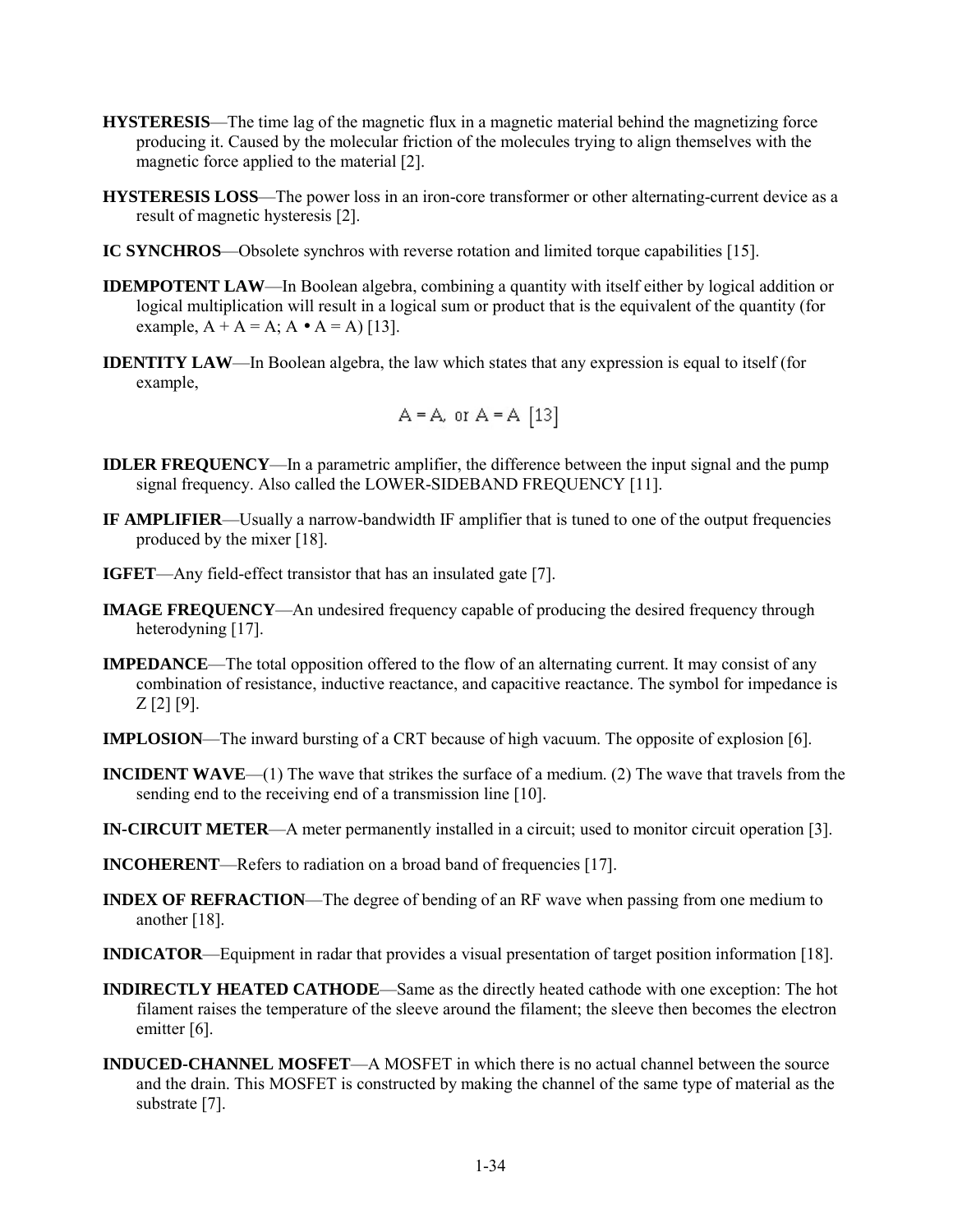- **INDUCED CHARGE**—An electrostatic charge produced on an object by the electric field that surrounds a nearby object [1].
- **INDUCED CURRENT—Current caused by the relative motion between a conductor and a magnetic field** [1].
- **INDUCED ELECTROMOTIVE FORCE**—The electromotive force induced in a conductor because of the relative motion between the conductor and a magnetic field [1].
- **INDUCED VOLTAGE—See INDUCED ELECTROMOTIVE FORCE [1].**
- **INDUCTANCE**—The property of a circuit that tends to oppose a change in the existing current flow. The symbol for inductance is L [2] [7].
- **INDUCTANCE BRIDGE**—An ac bridge circuit used to measure an unknown value of inductance [16].
- **INDUCTION—The act or process of producing voltage and current by the relative motion of a magnetic** field across a conductor [1].
- **INDUCTION FIELD—The electromagnetic field that is produced about an antenna when current and** voltage are present on the same antenna [10].
- **INDUCTION LOSSES—The losses that occur when the electromagnetic field around a conductor cuts** through nearby metallic objects and induces a current into that object [10].
- **INDUCTION MOTOR—A** simple, rugged, ac motor with desirable characteristics. The rotor is energized by transformer action (induction) from the stator. Induction motors are used more than any other type [5].
- **INDUCTIVE COUPLING—Coupling of two coils by means of magnetic lines of force. In transformers,** coupling applied through magnetic lines of force between the primary and secondary windings [2].
- **INDUCTIVE REACTANCE—**The opposition to the flow of an alternating current caused by the inductance of a circuit, expressed in ohms. Identified by the symbol  $X_L$  [2] [9].
- **INERTIA**—The physical tendency of a body in motion to remain in motion and a body at rest to remain at rest unless acted upon by an outside force (Newton's First Law of Motion) [15].
- **INFINITE** $(1)$  Extending indefinitely, endless. (2) Boundless, having no limits. (3) An incalculable number [1].
- **INFRALOW FREQUENCY—The band of frequencies from 300 Hz to 3,000 Hz [19].**
- **INFRASONIC (SUBSONIC)—Sounds below 15 Hz [10].**
- **IN PHASE**—Applied to the condition that exists when two waves of the same frequency pass through their maximum and minimum values of like polarity at the same instant [2].
- **INPUT**—The current, voltage, power, or driving force applied to a circuit or device [13].
- **INPUT END**—The end of a two-wire transmission line that is connected to a source [10].
- **INPUT IMPEDANCE—Impedance presented to the transmitter by the transmission line and its load [10].**
- **INPUT/OUTPUT—Pertaining to either input or output or both, especially in data processors [13].**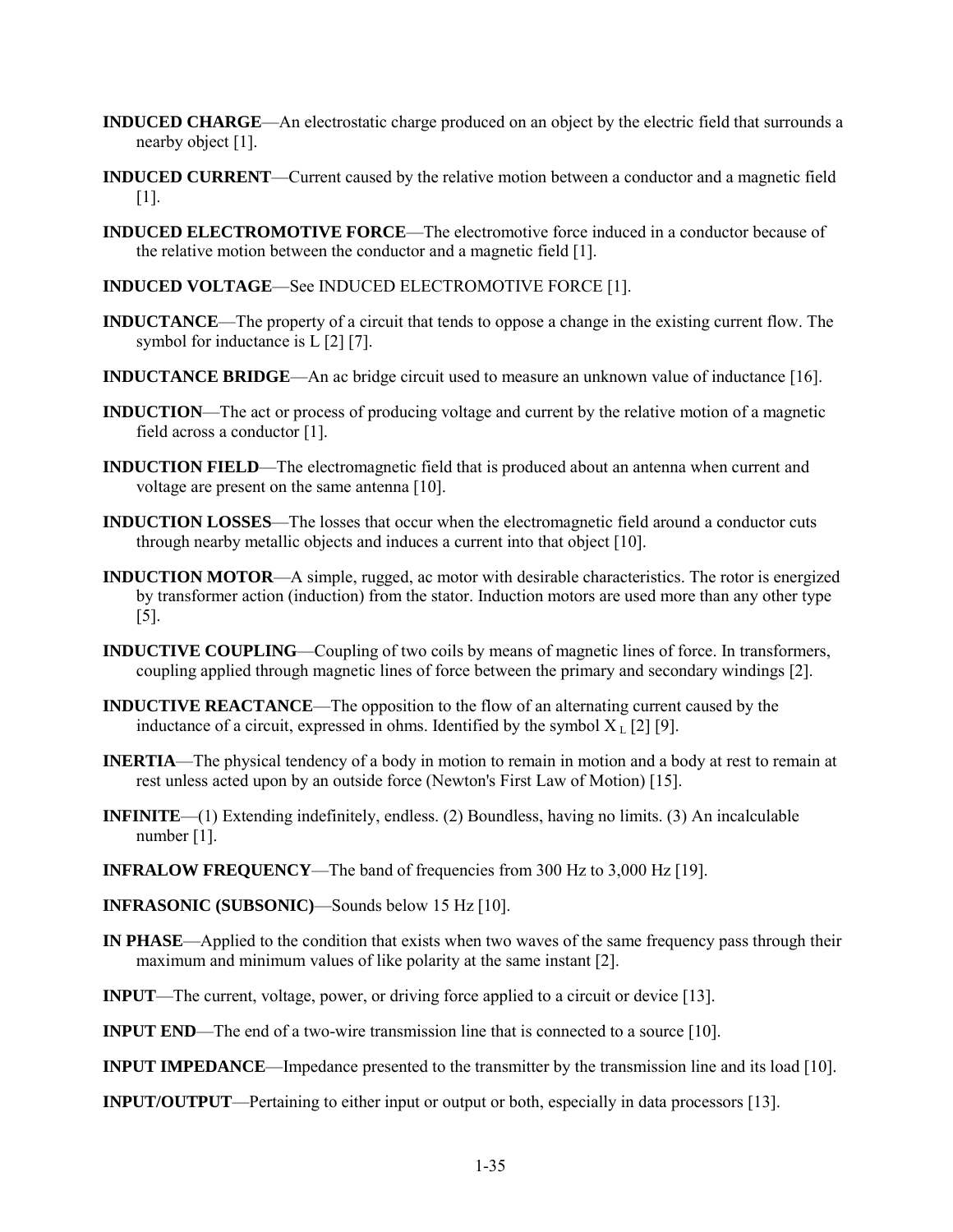- **INSTANTANEOUS AMPLITUDE—**The amplitude at any given point along a sine wave at a specific instant in time [12].
- **INSTANTANEOUS AUTOMATIC GAIN CONTROL (IAGC)—A circuit that can vary the gain of the** radar receiver with each input pulse to maintain a nearly constant output peak amplitude [18].
- **INSTANTANEOUS VALUE**—The magnitude at any particular instant when a value is continually varying with respect to time [2].
- **INSULATION**—A material used to prevent the leakage of electricity from a conductor and to provide mechanical spacing or support as protection against accidental contact with the conductor [1] [4].
- **INSULATION RESISTANCE**—The resistance offered by an insulating material to current leakage [4].
- **INSULATOR**<sup>(1)</sup> Material of such low conductivity that the flow of current through it can usually be neglected. (2) A device having high electrical resistance; used for supporting or separating conductors so as to prevent undesired flow of current from the conductors to other objects [1].
- **INTEGRATED CIRCUIT**  $(IC)$  $(1)$  A circuit in which many elements are fabricated and interconnected by a single process (into a single chip), as opposed to a "nonintegrated" circuit in which the transistors, diodes, resistors, and other components are fabricated separately and then assembled [7]. (2) Elements inseparably associated and formed on or within a single substrate [14].
- **INTELLIGENCE**—In communications any signal that conveys information (voice, teletypewriter, facsimile) [17].
- **INTENSITY (OF SOUND)—The measurement of the amplitude of sound energy. Generally synonymous** with loudness [10].
- **INTERACTION SPACE—The region in an electron tube where the electrons interact with an alternating** electromagnetic field [11].
- **INTERCEPT**—The point where two lines drawn on a graph cross each other [10].
- **INTERELECTRODE CAPACITANCE—The capacitance between the electrodes of an electron tube [6]** [11].
- **INTERFERENCE**—Any disturbance that produces an undesirable response or degrades a signal [10].
- **INTERMEDIATE FREQUENCY (IF)—A** lower frequency to which an RF echo is converted for ease of amplification [18].
- **INTERMEDIATE-LEVEL MAINTENANCE (SM&R Code I)—Direct support and technical assistance** to user organizations. Tenders and shore-based repair facilities [14].
- **INTERMEDIATE POWER AMPLIFIER—The amplifier between the oscillator and final power** amplifier [12].
- **INTERPOLES**—Small auxiliary poles, placed between main field poles, whose magnetic field opposes the armature field and cancels armature reaction. Interpoles accomplish the same thing as compensating windings [5].
- **INTERSECTION LAW—In Boolean algebra, the law which states that if one input to an AND gate is** already TRUE, then the output will depend upon the state of the other inputs only [13].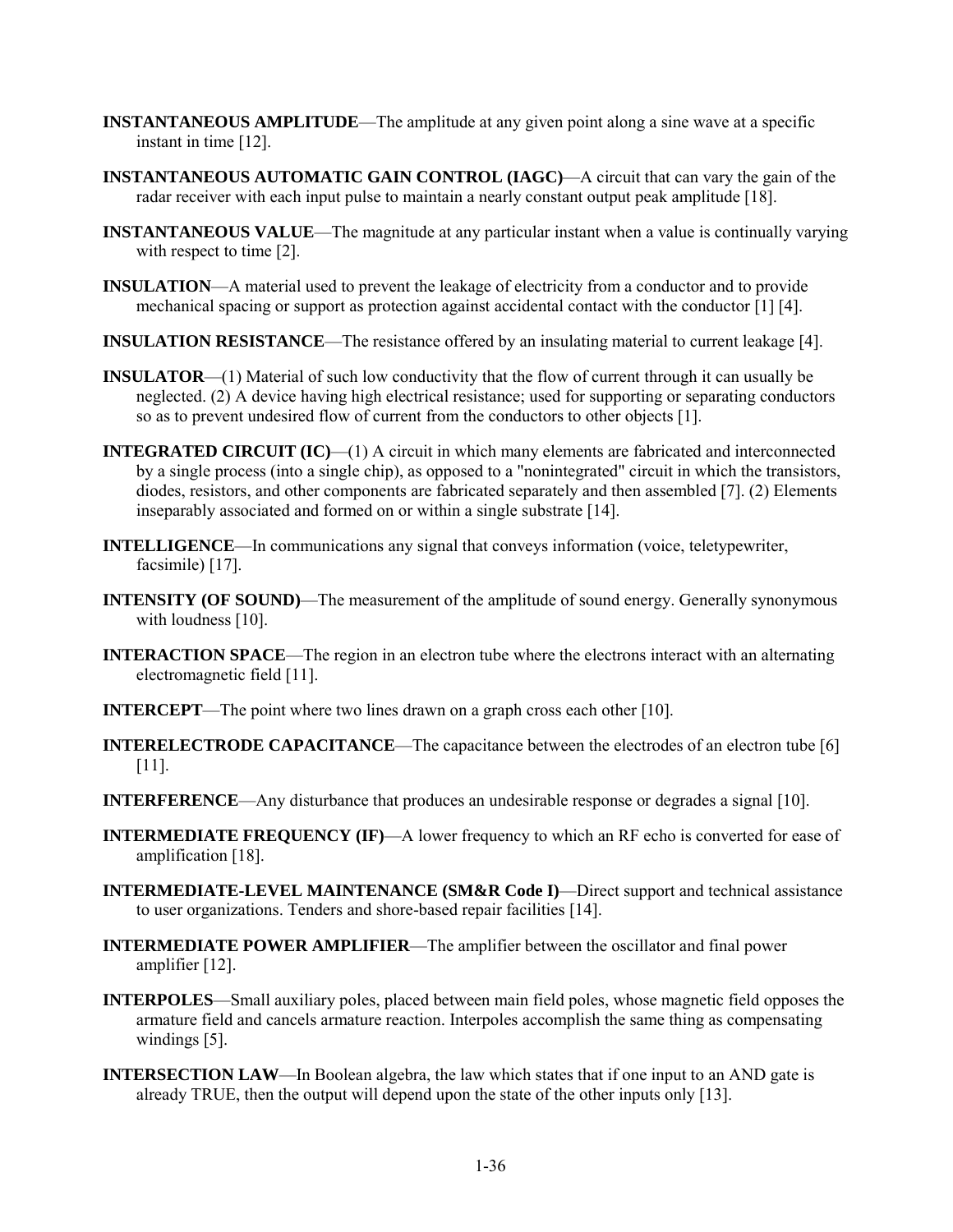**INVERSELY**—Inverted or reversed in position or relationship [1].

- **INVERT**—To change a physical or logical state to its opposite state [13].
- **INVERTER—A** circuit with one input and one output. Its function is to invert or reverse the input. When the input is high, the output is low, and vice versa. The inverter is sometimes called a NOT circuit, since it produces the reverse of the input [13].
- **ION**—An electrically charged atom or group of atoms. Negative ions have an excess of electrons; positive ions have a deficiency of electrons [1].
- **IONIZATION** $(1)$  The process of producing ions. (2) The electrically charged particles produced by highenergy radiation, such as light or ultraviolet rays, or by the collision of particles during thermal agitation [6] [10].
- **IONIZATION POINT—The potential required to ionize the gas of a gas-filled tube. Sometimes called** firing potential [6].
- **IONIZE**—To make an atom or molecule of an element lose an electron, as by X-ray bombardment, and thus be converted into a positive ion. The free electron may attach itself to a neutral atom or molecule to form a negative ion [1].
- **IONOSPHERE**—The most important region of the atmosphere extending from 31 miles to 250 miles above sea level. Contains four cloud-like layers that affect radio waves [10].
- **IONOSPHERIC STORMS**—Disturbances in the earth's magnetic field that make communications practical only at lower frequencies [10].
- **IRIS**—A metal plate with an opening through which electromagnetic waves may pass. Used as an impedance-matching device in waveguides [11].
- **I<sup>2</sup>R LOSS**—See COPPER LOSSES [11].
- **ISOLATION**—The prevention of unwanted interaction or leakage between components [14].
- **ISOMETRIC DIAGRAM**—A diagram showing the outline of a ship, aircraft, or equipment and the location of equipment and cable runs [4].
- **ISOTROPIC RADIATION—The radiation of energy equally in all directions [10].**
- **JUNCTION**—(1) The connection between two or more conductors. (2) The contact between two dissimilar metals or materials, as in a thermocouple [1].
- **JUNCTION BOX—A** box with a cover that serves the purpose of joining different runs of wire or cable and provides space for the connection and branching of the enclosed conductors [4].
- **JUNCTION DIODE—A** two-terminal device containing a single crystal of semiconducting material that ranges from P-type at one terminal to N-type at the other [7].
- **JUNCTION TRANSISTOR—A** bipolar transistor constructed from interacting PN junctions. The term is used to distinguish junction transistors from other types, such as field-effect and point-contact [7].

**KEEP-ALIVE CURRENT—See KEEP-ALIVE VOLTAGE [18].**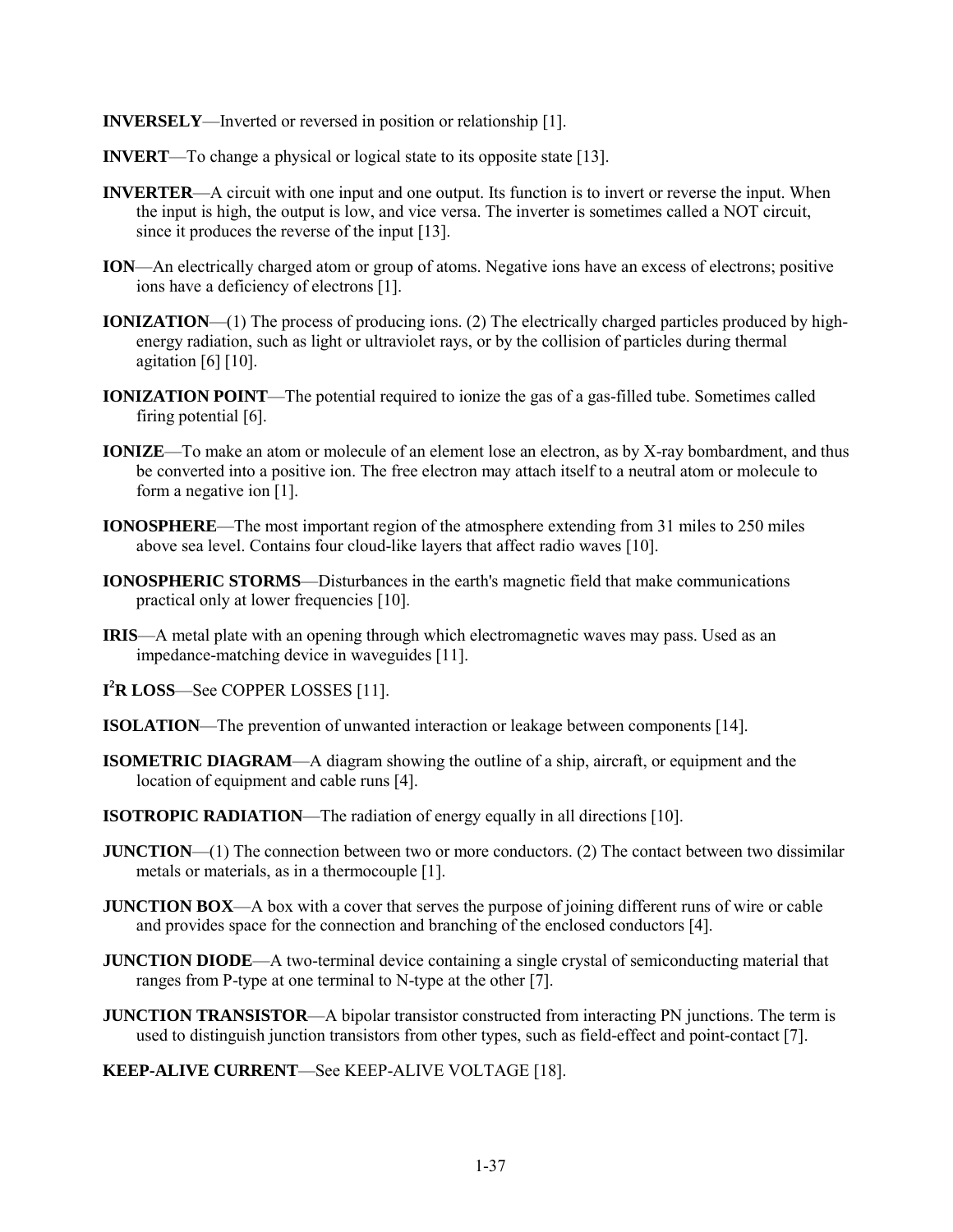- **KEEP-ALIVE VOLTAGE—DC** voltage applied to a tr gap electrode to produce a glow discharge that allows the tube to ionize faster when the transmitter fires [18].
- **KEY-CLICK FILTERS**—Filters used in keying systems to prevent key-click interference [12].
- **KEY CLICKS**—Interference in the form of "clicks" or "thumps" caused by the sudden application or removal of power [12].
- **KEYED-OSCILLATOR TRANSMITTER—A transmitter in which one stage is used to produce the RF** pulse [18].
- **KEYER** $(1)$  A device that changes dc pulses to mark and space modulation for teletypewriter transmissions [17]. (2) A synchronizer [18].
- **KEYING RELAYS**—Relays used in radio transmitters where the ordinary hand key cannot accommodate the plate current without excessive arcing [12].
- **KILO**—A prefix meaning one thousand [1].
- **KINETIC ENERGY—Energy that a body possesses by virtue of its motion [1].**
- **KIRCHHOFF'S LAWS**—(1) The algebraic sum of the current flowing toward any point in a circuit and the current flowing away from it is zero. (2) The algebraic sum of the products of the current and resistance in each of the conductors in any closed path in a network is equal to the algebraic sum of the electromotive forces in the path [1].
- **KLYSTRON POWER AMPLIFIER—A multicavity microwave electron tube that uses velocity** modulation [18].
- **KNEE OF THE CURVE—**The point of maximum curvature of a magnetization curve. (Shaped like the knee of a leg that is bent.) [8]
- **LACING SHUTTLE—A** device upon which lacing may be wound to prevent fouling the tape or cord and to aid the lacing process. (Usually made from brass, aluminum, fiber, or plastic) [4].
- **LAG**—The amount one wave is behind another in time; expressed in electrical degrees [2].
- **LAMINATED CORE**—A core built up from thin sheets of metal insulated from each other and used in transformers [2].
- **LANDS**—Conductors or runs on pcbs [14].
- **LAP WINDING—An armature winding in which opposite ends of each coil are connected to adjoining** segments of the commutator so that the windings overlap [5].
- **LARGE SCALE INTEGRATION (lsi)—An integrated circuit containing 1,000 to 2,000 logic gates or up** to 64,000 bits of memory [14].
- **LASER**—An acronym for light amplification by stimulated emission of radiation [17].
- **LAW OF MAGNETISM—Like poles repel; unlike poles attract [1].**
- **LC CAPACITOR-INPUT FILTER—This is the most common type of filter. It is used in a power supply** where output current is low and load current is relatively constant [7].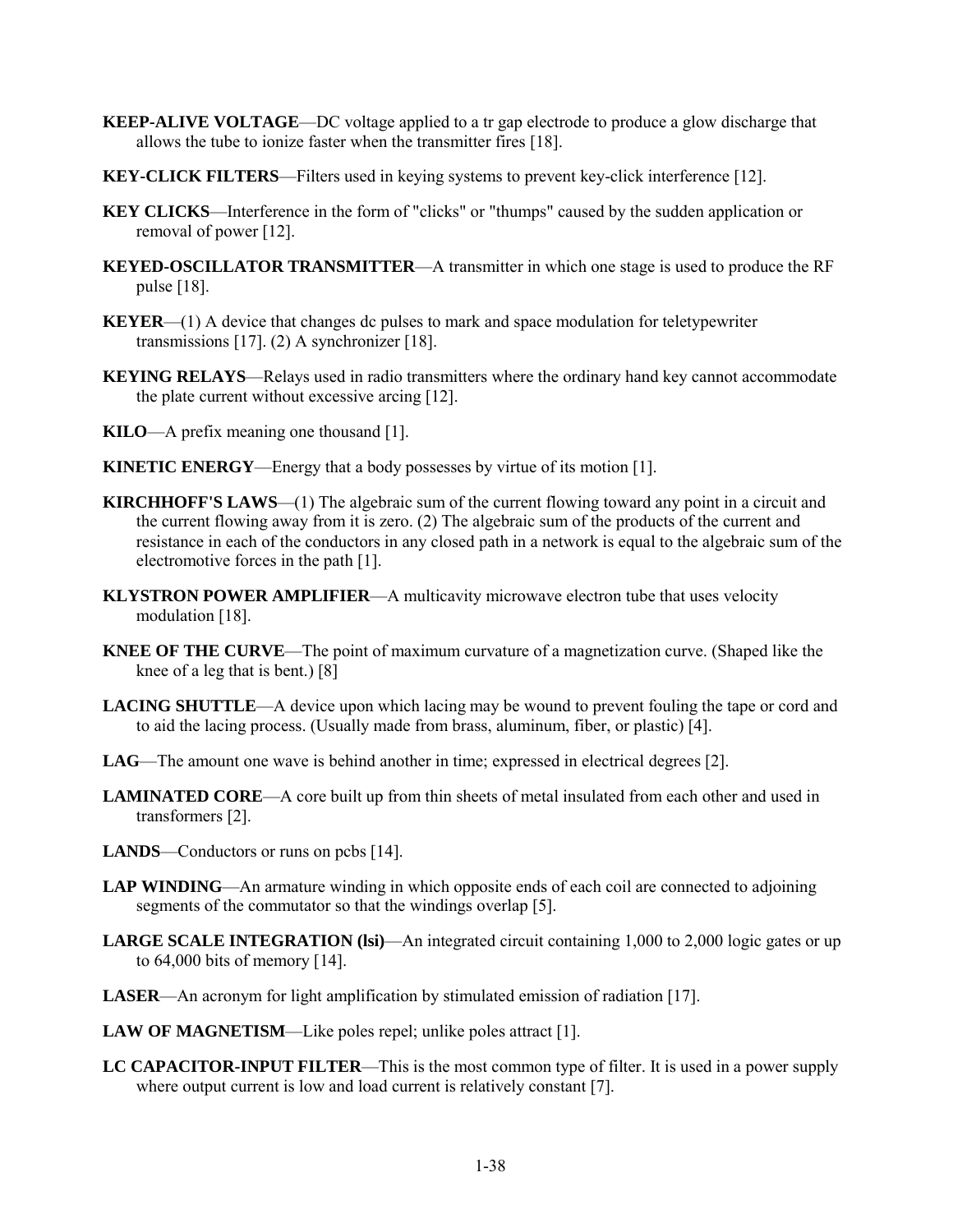- **LC CHOKE-INPUT FILTER—This filter is used in power supplies where voltage regulation is important** and where the output current is relatively high and subject to varying load conditions [7].
- **LEAD**—The opposite of lag. Also a WIRE or CONNECTION [2].
- **LEAD-ACID CELL—A cell in an ordinary storage battery in which electrodes are grids of lead containing** an active material consisting of certain lead oxides that change in composition during charging and discharging. The electrodes or plates are immersed in an electrolyte of diluted sulfuric acid [1].
- **LEAD INDUCTANCE**—The inductance of the lead wires connecting the internal components of an electron tube [11].
- **LEAD SHEATH**—A continuous jacket of lead molded around a single conductor or multiple conductor cable. Generally used to ensure conductors are protected from water or extensive moisture [4].
- **LEAKAGE CURRENT**—The small amount of current that flows through the dielectric between the conductors of a transmission line [10].
- **LEAKAGE FLUX—Magnetic flux lines produced by the primary winding that do not link the turns of the** secondary winding [2].
- **LEAKAGE RESISTANCE—The electrical resistance that opposes the flow of current through the** dielectric of a capacitor. The higher the leakage resistance, the slower the capacitor discharges or leaks across the dielectric [2].
- **LEAST SIGNIFICANT DIGIT (LSD)—The LSD is the digit whose position within a given number** expression has the least weighting power [13].
- **LEFT-HAND RULE FOR GENERATORS—A** rule or procedure used to determine the direction of current flow in a generator [2] [5].
- **LENZ'S LAW—The current induced in a circuit, caused by its motion in a magnetic field or a change in it's** magnetic flux, in such a direction as to exert a mechanical force opposing the motion or to oppose the change in flux [2].
- **LIGHT-EMITTING DIODE (LED)—A PN-junction diode that emits visible light when it is forward** biased. Depending on the material used to make the diode, the light may be red, green, or amber [7].
- **LIGHTHOUSE TUBE**—An electron tube shaped like a lighthouse that is designed to handle large amounts of power at uhf frequencies [6].
- **LIGHT RAYS—Light waves emitting from a source in straight lines [10].**
- **LIMITER**—A device that prevents (limits) a waveform from exceeding a specified value [9].
- **LINEAR**—Having an output that varies in direct proportion to the input [6].
- **LINEAR IMPEDANCE**—An impedance in which a change in current through a device changes in direct proportion to the voltage applied to the device [12].
- **LINE OF FORCE**—A line in an electric or magnetic field that shows the direction of the force [1].
- **LINE OF SIGHT**—Straight line from a radar antenna to a target [18].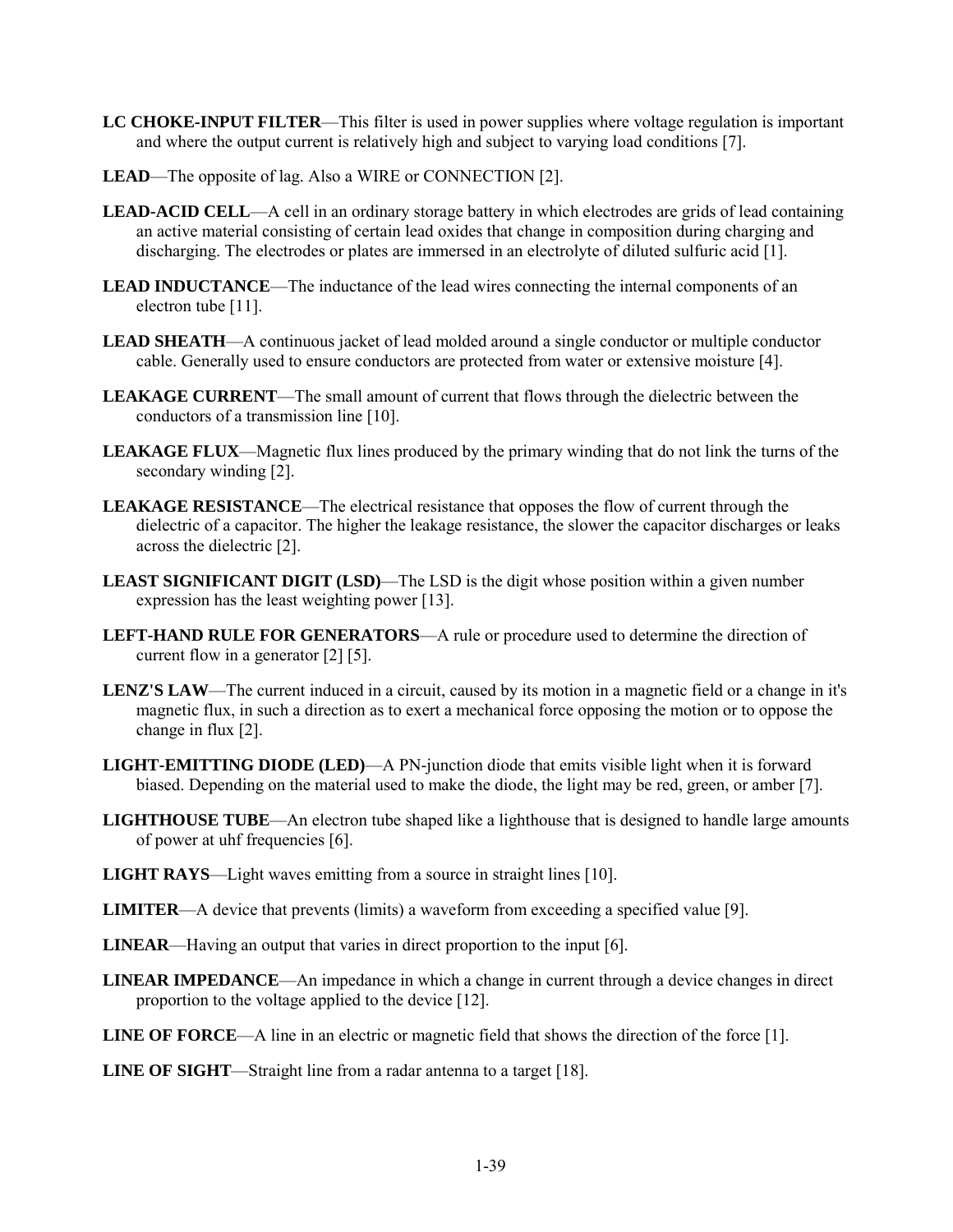- **LINE-PULSING MODULATOR—Circuit that stores energy and forms pulses in the same circuit element,** usually the pulse-forming network (pfn) [18].
- **LIN-LOG AMPLIFIER**—An amplifier in which the response is linear for weak signals and logarithmic for large signals [18].
- **LIQUID**—One of the three states of matter. It has a definite volume but no definite form (water is a liquid)  $[1]$ .
- LIQUID-COOLING SYSTEM—Source of cooling for high-heat producing equipments, such as microwave components, radar repeaters, and transmitters [18].
- **LISSAJOUS PATTERN**—A combined, simultaneous display of the amplitude and phase relationships of two input signals on a CRT [17].
- **LOAD** $-(1)$  A device through which an electric current flows and which changes electrical energy into another form. (2) Power consumed by a device or circuit in performing its function [1] [13].
- **LOAD END**—See OUTPUT END [10].
- LOADING-See LUMPED-IMPEDANCE TUNING [10].
- **LOADING EFFECT**—The effect of a voltmeter upon the circuit being measured that results in an inaccurate measurement. Loading effect is minimized by using a voltmeter with an internal resistance many times higher than the resistance of the circuit being measured [3].
- **LOAD ISOLATOR**—A passive attenuator in which the loss in one direction is much greater than that in the opposite direction. One example is a ferrite isolator for waveguides that allows energy to travel in only one direction [11].
- **LOBE**—An area of greater signal strength in the transmission pattern of an antenna  $[10]$  [18].
- **LOCAL ACTION—A** continuation of current flow within a battery cell when there is no external load. Caused by impurities in the electrode [1].
- **LOGARITHMIC RECEIVER—Receiver that uses a linear logarithmic amplifier (lin-log) instead of a** normal linear amplifier [18].
- **LOGIC**—The basic principles and applications of truth tables, interconnections of off-on circuit elements, and other factors involved in mathematical computation in automatic data processing systems and other devices [13].
- **LOGIC CIRCUIT**—The primary control information processor in digital equipment; made up of electronic gates and so named because their operation is described by simple equations of a specialized logic algebra [13].
- **LOGIC DIAGRAM**—In computers and data processing equipment, a diagram representing the logical elements and their interconnections without necessarily expressing construction or engineering details [13].
- **LOGIC ELEMENT—The smallest building blocks that can be represented by operators in an appropriate** system of symbolic logic. Typical logic elements are the AND-gate and the flip-flop, which can be represented as operators in a suitable symbolic logic. Also a device that performs the logic function [13].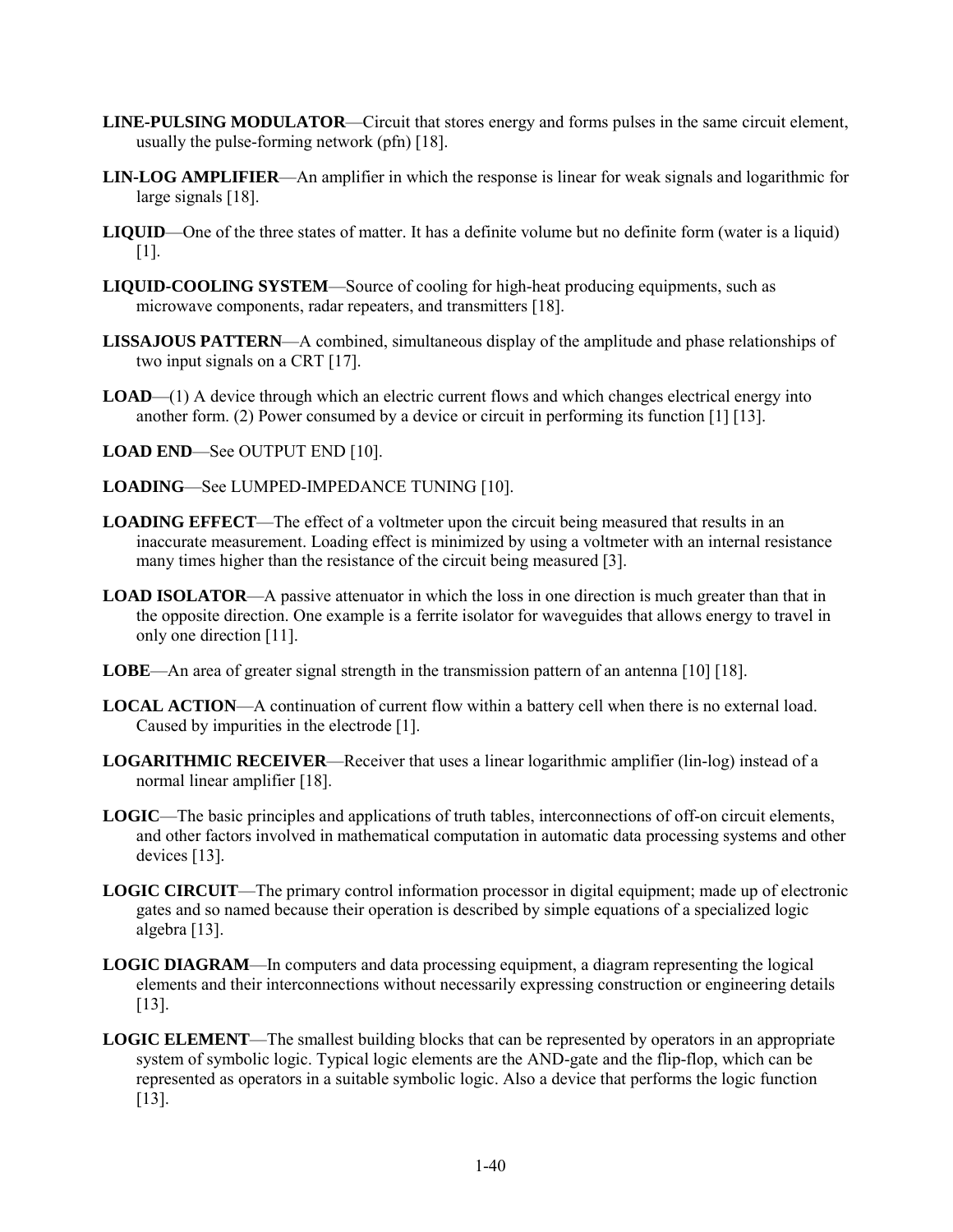- **LOGIC INSTRUCTION—Any instruction that executes a logic operation that is defined in symbolic** logic, such as AND, OR, NAND, or NOR [13].
- **LOGIC OPERATION—A** nonarithmetical operation in a computer, such as comparing, selecting, making references, matching, sorting, and merging, where the logical YES or NO quantities are involved [13].
- **LOGIC SWITCH—A** diode matrix (See MATRIX) or other switching arrangement that is capable of directing an input signal to one of several outputs [13].
- **LOGIC SYMBOL**—A symbol used to represent a logic element graphically. Also a symbol used to represent a logic operator [13].
- **LONGITUDINAL WAVES—Those waves in which the disturbance (back and forth motion) takes place in** the direction of propagation. Sometimes called compression waves [10].
- **LONG-WIRE ANTENNA—An antenna that is a wavelength or more long at its operating frequency [10].**
- **LOOP**—A curved conductor that connects the ends of a coaxial cable or other transmission line and projects into a waveguide or resonant cavity for the purpose of injecting or extracting energy [10] [11].
- **LOOSE COUPLING—Inefficient coupling of energy from one circuit to another that is desirable in some** applications. Also called weak coupling [11].
- **LOWER-FREQUENCY CUTOFF**—The lowest frequency a circuit will pass [9].
- **LOWER SIDEBAND—All difference frequencies below that of the carrier [12].**
- **LOWEST USABLE FREQUENCY—The minimum operating frequency that can be used for** communications between two points [10].
- **LOW FREQUENCY—The band of frequencies from 30 kHz to 300 kHz [17].**
- **LOW-LEVEL MODULATION—Modulation produced in an earlier stage than the final [12].**
- LOW-NOISE AMPLIFIER—See PREAMPLIFIER [18].
- **LOW-PASS FILTER—A** filter that passes a majority of the low frequencies on to the next circuit and rejects, or attenuates, the higher frequencies. Also called a high-frequency discriminator [9] [12].
- LSD-See LEAST SIGNIFICANT DIGIT [13].
- **LUMPED CONSTANTS**—The properties of inductance, capacitance, and resistance in a transmission line [10].
- **LUMPED IMPEDANCE TUNING—The insertion of an inductor or capacitor in series with an antenna to** electrically lengthen or shorten the antenna [10].
- **MACHINE KEYING—A** method of cw keying using punched tape or other mechanical means to key a transmitter [12].
- **MAGIC T**—See BALANCED MIXER [18].
- **MAGIC-T JUNCTION—A** combination of H-type and E-type T-junctions [11].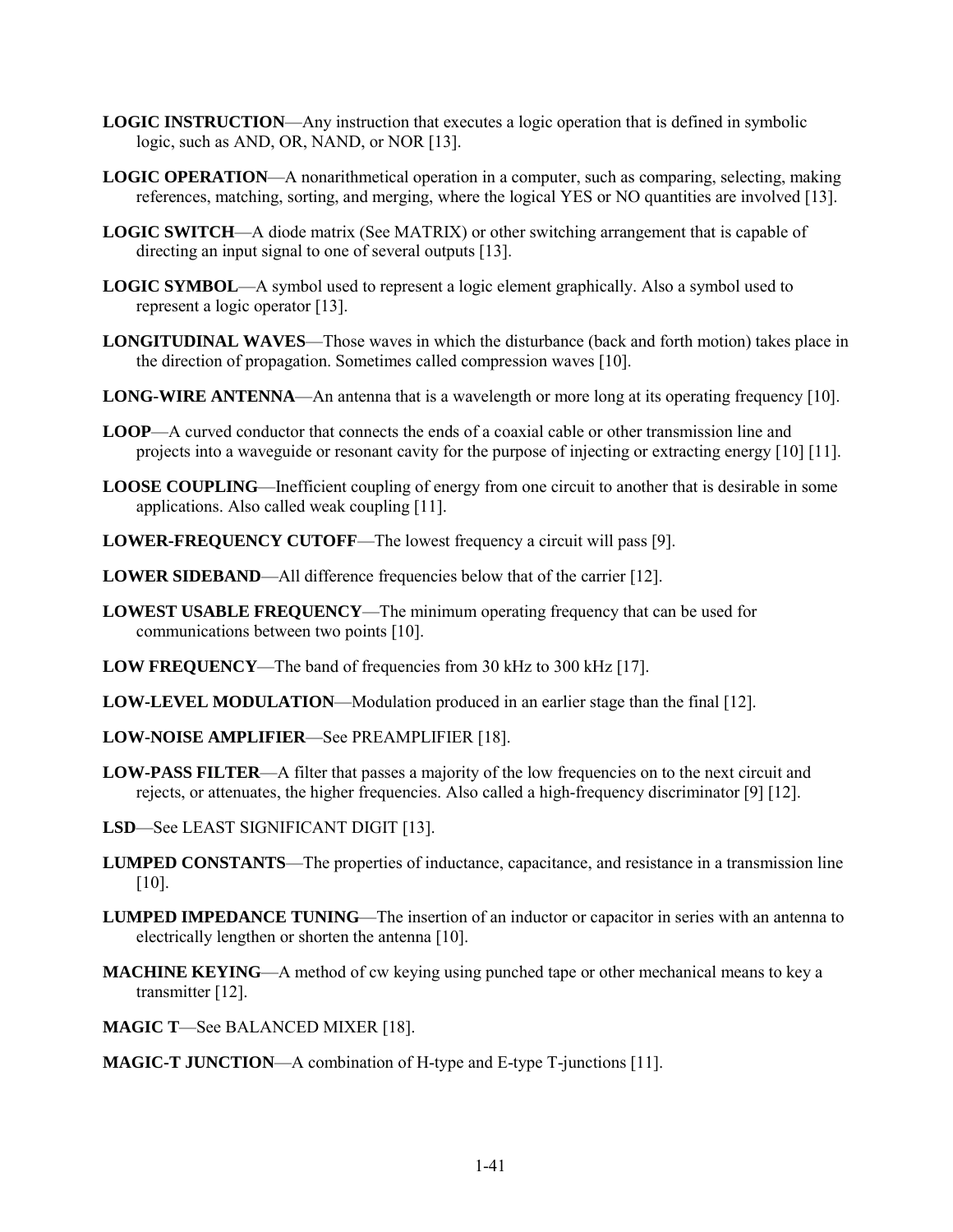- **MAGNET WIRE—Wire coated with an enamel insulation and used in coils, relays, transformers, motor** windings, and so forth [4].
- **MAGNETIC AMPLIFIER—An electromagnetic device that uses one or more saturable reactors to obtain** a large power gain. This device is used in servosystems requiring large amounts of power to move heavy loads [8] [15].
- **MAGNETIC FIELD**—(1) The region in which the magnetic forces created by a permanent magnet or by a current-carrying conductor or coil can be detected [1] [2]. (2) The field that is produced when current flows through a conductor or antenna [10] [11].
- **MAGNETIC INDUCTION—Generating a voltage in a circuit by the creation of relative motion between a** magnetic field and the circuit. The relative motion can be the result of physical movement or the rise and fall of a magnetic field created by a changing current [5].
- **MAGNETIC LINES OF FORCE—Imaginary lines used for convenience to designate the direction in** which magnetic forces are acting as a result of magnetomotive force [2].
- **MAGNETIC MICROPHONE—A** microphone in which the sound waves vibrate a moving armature. The armature consists of a coil wound on the armature and located between the pole pieces of a permanent magnet. The armature is mechanically linked to the diaphragm [12].
- **MAGNETIC POLES—The section of a magnet where the flux lines are concentrated; also where they** enter and leave the magnet [1].
- **MAGNETIC TRIP ELEMENT—A** circuit breaker trip element that uses the increasing magnetic attraction of a coil with increased current to open the circuit [3].
- **MAGNETISM**—The property possessed by certain materials by which these materials can exert mechanical force on neighboring masses of magnetic materials and can cause currents to be induced in conducting bodies moving relative to the magnetized bodies [1].
- **MAGNETRON OSCILLATOR—An electron tube that provides a high power output. Theory of operation** is based on interaction of electrons with the crossed electric and magnetic fields in a resonant cavity [18].
- **MAINTENANCE—Work done to correct, reduce, or counteract wear, failure, and damage to equipment** [16].
- **MAJOR LOBE**—The lobe in which the greatest amount of radiation occurs [10].
- **MAJORITY CARRIERS**—The mobile charge carriers (hole or electron) which are predominate in a semiconductor material; for example, electrons in an N-type region [7].
- **MARCONI ANTENNA**—A quarter-wave antenna that is operated with one end grounded and is positioned perpendicular to the earth [10].
- **MARK**—An interval during which a signal is present. Also the presence of an RF signal in cw keying. The key-closed condition (presence of data) in communications systems [12].
- **MARKING—The state where a circuit is closed and current flows in teletypewriter operation [17].**
- **MASK**—A device used to deposit materials on a substrate in the desired pattern [14].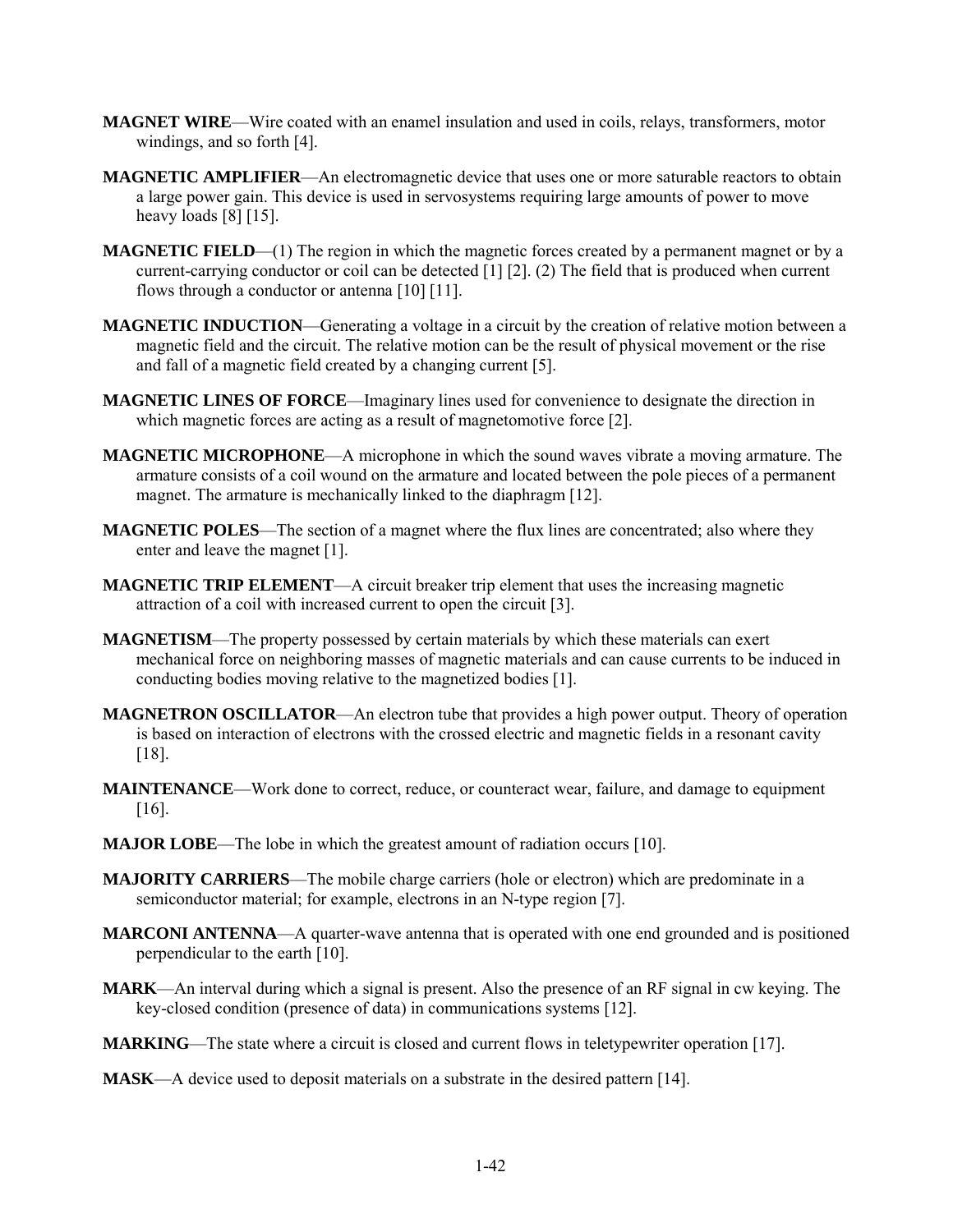- **MASTER OSCILLATOR—In a transmitter, the oscillator that establishes the carrier frequency of the** output [18].
- **MASTER OSCILLATOR POWER AMPLIFIER (MOPA)—A transmitter in which the oscillator is** isolated from the antenna by a power amplifier [12].
- **MATRIX**—In computers, a logic network in the form of an array of input leads and output leads with logic elements connected at some of their intersections [13].
- **MATTER**—Any physical entity that possesses mass [1].
- **MAXIMUM USABLE FREQUENCY—Maximum frequency that can be used for communications** between two locations for a given time of day and a given angle of incidence [10].
- **MEASURE (METROLOGY AUTOMATED SYSTEM FOR UNIFORM RECALL AND REPORTING**)—The Navy data processing system designed to provide a standardized system for the recall, scheduling, and documenting of test equipment into calibration facilities [16].
- **MECHANICAL-ROTATION FREQUENCY—The speed in revolutions per minute of armatures in** electric motors and engine-driven generators; blade speed in turbines [16].
- **MECHANICAL SCANNING—The reflector, its feed source, or the entire antenna is moved in a desired** pattern [18].
- **MECHANIZATION—Using electric or electro-mechanical switches to represent logic circuits (AND, OR,** NOT, NOR, NAND) [13].
- **MEDIUM**—The vehicle through which a wave travels from one point to the next. Air, water, and wood are examples [10].
- **MEDIUM ALTITUDE ORBIT—An orbit from 2,000 to 12,000 miles above the earth. The rotation rate of** the earth and satellite are quite different, and the satellite moves quickly across the sky [17].
- **MEDIUM FREQUENCY—The band of frequencies from 300 kHz to 3 MHz [17].**
- **MEGA**—A prefix meaning one million; also MEG [1].
- **MEGGER**—Common name for a megohmmeter [3] [16].
- **MEGOHMMETER**—A meter that measures very large values of resistance; usually used to check for insulation breakdown in wires [3].
- **METALLIC ARMOR—A** protective covering for wires or cables. Made as a woven wire braid, metal tape, or interlocking metal cover. Made from steel, copper, bronze, or aluminum [4].
- **METALLIC, INSULATOR—A** shorted quarter-wave section of transmission line [11].
- **METALLIC RECTIFIER—Also known as a DRY-DISC RECTIFIER. A metal-to-semiconductor, large**area, contact device in which a semiconductor is sandwiched between two metal plates. This asymmetrical construction permits current to flow more readily in one direction than the other [7].

## **METAL-OXIDE SEMICONDUCTOR FIELD-EFFECT TRANSISTOR—See MOSFET [7].**

**METER**—A device used to measure a specific quantity, such as current, voltage, or frequency [3].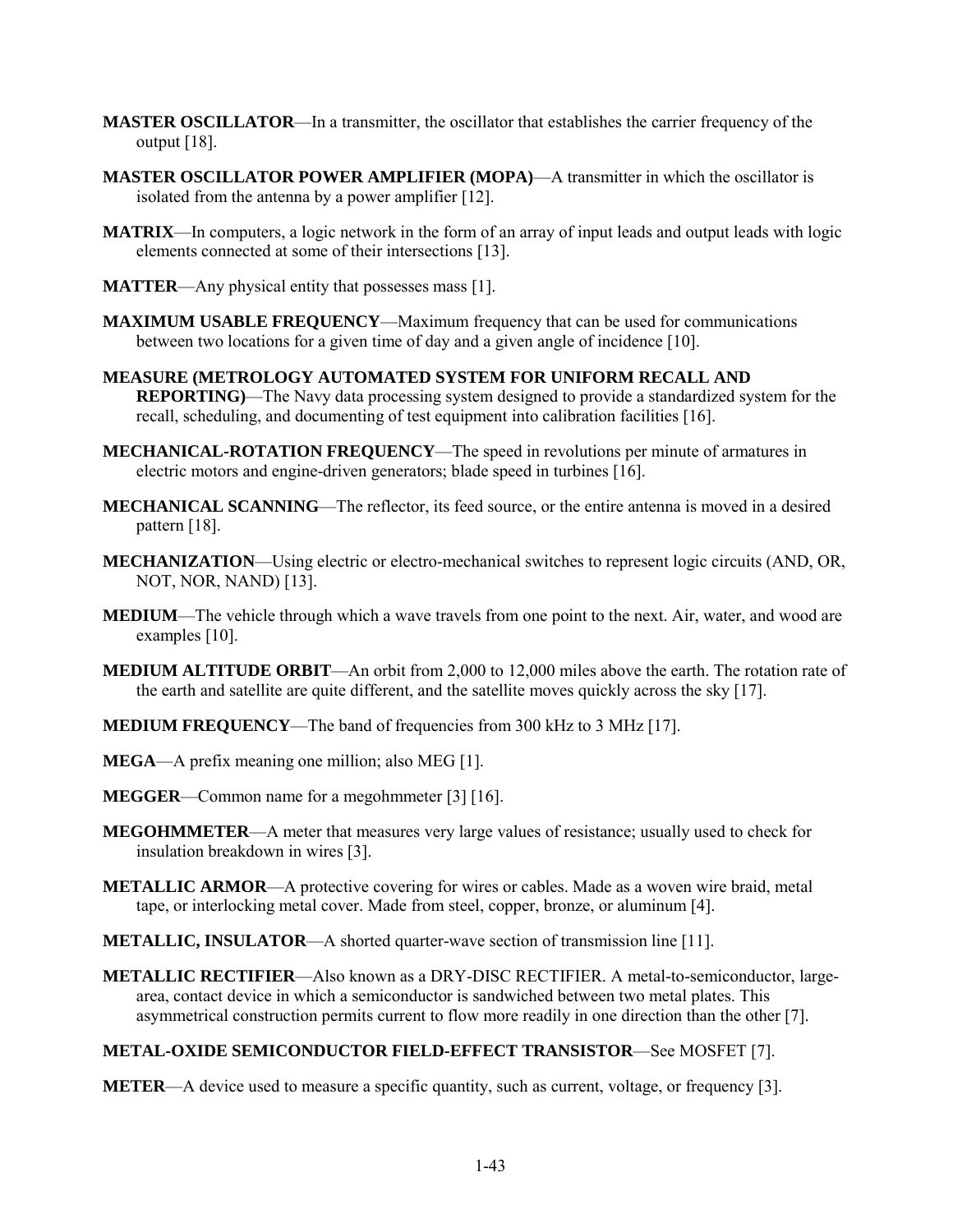**METER MOVEMENT—The part of the meter that moves to indicate some value [3] [16].** 

- **METER SHUNT**—A resistor placed in parallel with the meter terminals; used to provide increased range capability [16].
- **MHO**—Unit of conductance; the reciprocal of the ohm [1].
- **MICRO**—A prefix meaning one-millionth [1].
- **MICROCIRCUIT—A** small circuit having high equivalent-circuit-element density, which is considered as a single part composed of interconnected elements on or within a single substrate to perform an electronic-circuit function [14].
- **MICROCIRCUIT MODULE**—An assembly of microcircuits or a combination of microcircuits and discrete components that perform one or more distinct functions [14].
- **MICROELECTRONICS**—The solid-state concept of electronics in which compact semiconductor materials are designed to function as an entire circuit or subassembly rather than as circuit components [7] [14].
- **MICROPHONE**—An energy converter that changes sound energy into electrical energy [12].
- **MICROWAVE REGION—The portion of the electromagnetic spectrum from 1,000 MHz to 100,000 MHz** [11].
- **MIL**—The diameter of a conductor equal to  $1/1000$  (.001) inch [4].
- **MIL FOOT—A** unit of measurement for conductors (diameter of 1 mil, 1 foot in length.) [4].
- **MILITARY SPECIFICATIONS (MIL-SPEC)—Technical requirements and standards adopted by the** Department of Defense that must be met by vendors selling materials to DOD [4].
- **MILITARY STANDARDS (MILSTD)—Standards of performance for components or equipment that** must be met to be acceptable for military systems [14].
- **MILLI**—A prefix meaning one-thousandth [1].
- **MINIATURE ELECTRONICS—Modules, packages, pcbs, and so forth, composed exclusively of discrete** components [14].
- **MINIMUM DISCERNIBLE SIGNAL (MDS)—The weakest input signal that produces a usable signal at** the output of a receiver. The weaker the input signal, the more sensitive the receiver [18].
- **MINORITY CARRIERS**—Either electrons or holes, whichever is the less dominant carrier in a semiconductor device. In P-type semiconductors, electrons are the minority carriers; in N-type semiconductors, the holes are the minority carriers [7].
- **MINORITY CURRENT—A** very small current that passes through the base-to-collector junction when this junction is reverse biased [7].
- **MINOR LOBE**—The lobe in which the radiation intensity is less than that of a major lobe  $[10]$ .
- **MIXER**—In radar, a circuit that combines the received RF signal with a local-oscillator signal to effectively convert the received signal to a lower IF frequency signal [18].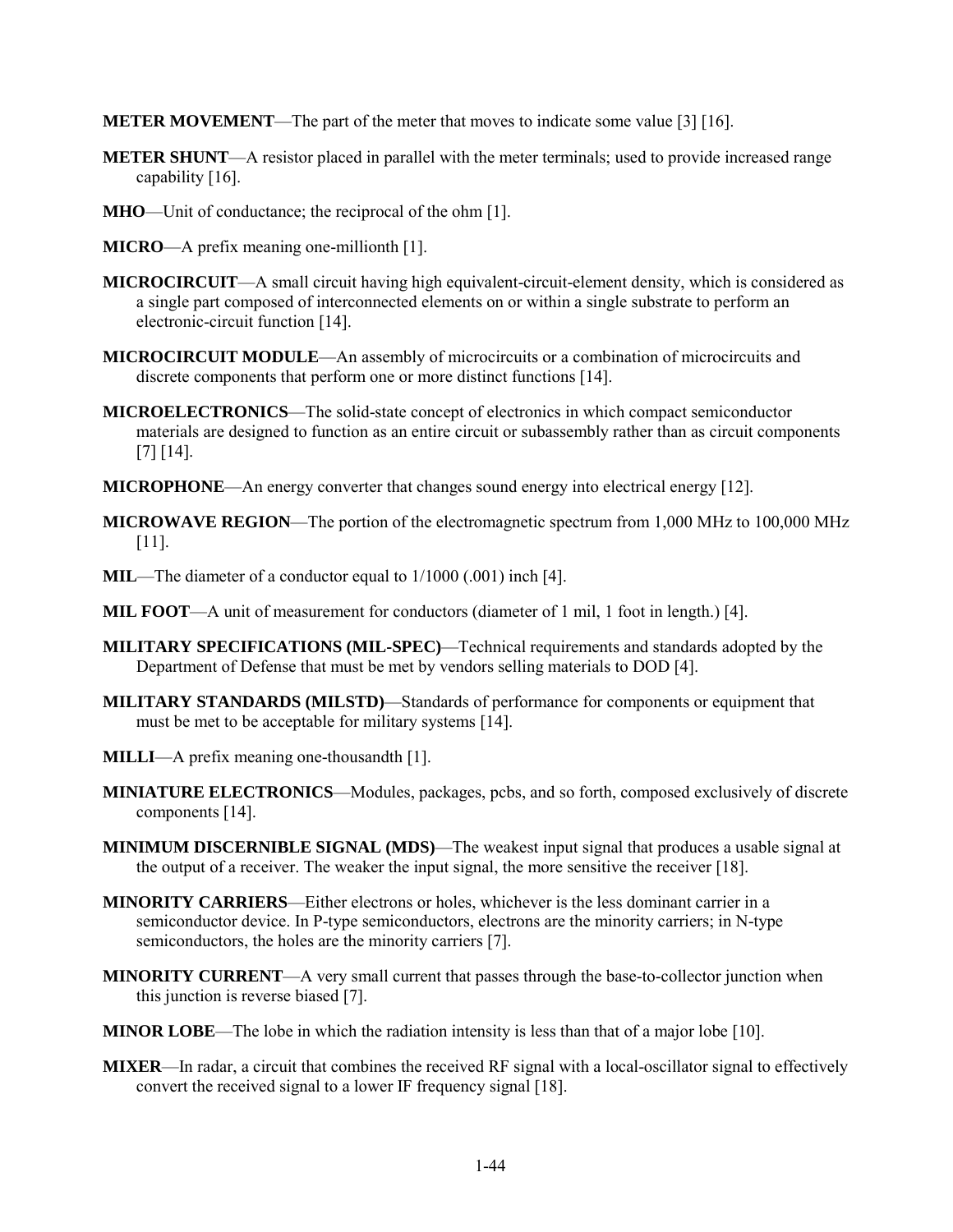- **MODE SHIFTING—In a magnetron, the inadvertent shifting from one mode to another during a pulse** [18].
- **MODE SKIPPING—Operation in which the magnetron fires randomly, rather than firing on each** successive pulse as desired [18].
- **MODIFIED TRANSISTOR OUTLINE (TO)—An IC package resembling a transistor [14].**
- **MODULAR CIRCUITRY—A** technique where printed circuit boards are stacked and connected together to form a module [7].
- **MODULAR PACKAGING—Circuit assemblies or subassemblies packaged to be easily removed for** maintenance or repair [14].
- **MODULATED WAVE—A** complex wave consisting of a carrier and a modulating wave that is transmitted through space [12].
- **MODULATING WAVE—An information wave representing intelligence [12].**
- **MODULATION—**The process of impressing intelligence upon a transmission medium, such as radio waves [12].
- **MODULATION FACTOR (M)—An indication of relative magnitudes of the RF carrier and the** modulating signal [12].
- **MODULATION INDEX—The ratio of frequency deviation to the frequency of the modulating signal [12].**
- **MODULATOR**<sup>(1)</sup> A device that produces modulation; that is, a device that varies the amplitude, frequency, or phase of an ac signal [11] [12]. (2) A circuit used in servosystems to convert a dc signal to an ac signal. The output ac signal is a sine wave at the frequency of the ac reference voltage. The amplitude of the output is directly related to the amplitude of the dc input. The circuit's function is opposite to that of a DEMODULATOR [15]. (3) In radar, it produces a high-voltage pulse that turns the transmitter on and off [18].
- **MODULATOR SWITCHING DEVICE—Controls the on (discharge) and off (charge) time of the** modulator [18].
- **MODULE**—A circuit or portion of a circuit packaged as a removable unit. A separable unit in a packaging scheme displaying regularity of dimensions [14].
- **MOISTURE LAPSE**—Abnormal variation of moisture content at different altitudes because of high moisture located just above large bodies of water [18].
- **MONOLITHIC CIRCUIT—A** circuit where all elements (resistors, transistors, and so forth) associated with the circuit are fabricated inseparably within a continuous piece of material (called the substrate), usually silicon [7].
- **MONOLITHIC IC—ICs that are formed completely within a semiconductor substrate. Silicon chips [14].**
- **MONOPULSE (SIMULTANEOUS) LOBING—A** radar receiving method using two or more (usually four) partially overlapping lobes. Sum and difference locate the target with aspect to the axis of the antenna [18].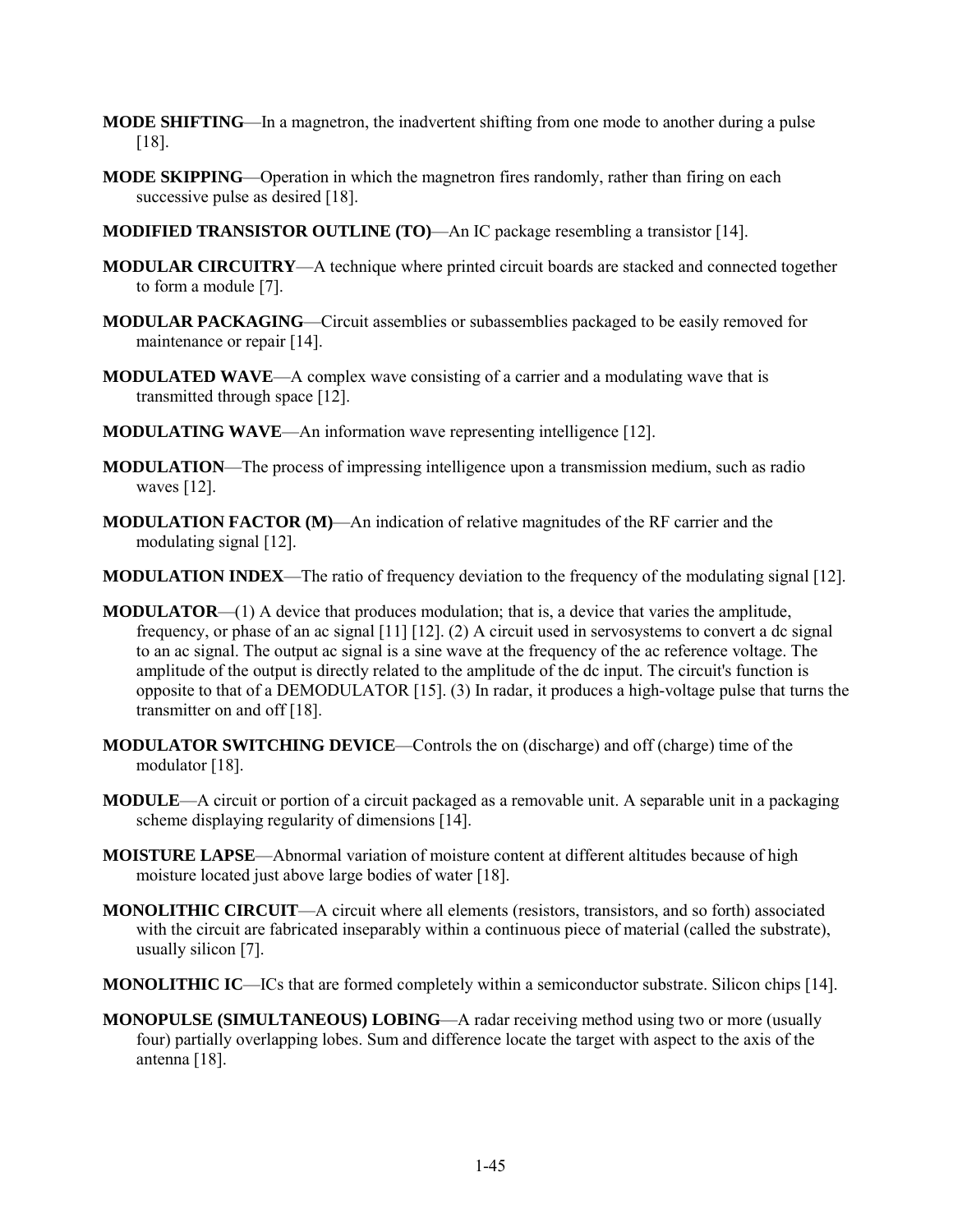- **MONOPULSE RADAR—A** radar that gets the range, bearing, and elevation position data of a target from a single pulse [18].
- **MONOPULSE RECEIVER—See MONOPULSE RADAR [18].**
- **MONOSTABLE MULTIVIBRATOR—A** multivibrator that has one steady state. A signal (trigger) must be applied to cause change of states [9].
- **MOSFET**—A semiconductor device that contains diffused source and drain regions on either side of a P- or N-channel area. Also contains a gate insulated from the channel area by silicon-oxide. Operates in either the depletion or the enhancement mode [7].
- **MOST SIGNIFICANT DIGIT (MSD)—The MSD is the digit whose position within a given number** expression has the greatest weighting power [13].
- **MOTOR—A** machine that converts electrical energy to mechanical energy. It is activated by ac or dc voltage, depending on the design [5].
- **MOTOR LOAD**—Any device driven by a motor. Typical loads are drills, saws, water pumps, rotating antennas, generators, and so forth. The speed and power capabilities of a motor must be matched to the speed and power capabilities of the motor load [5].
- **MOTOR REACTION—The force created by generator armature current that tends to oppose the normal** rotation of the armature [5].
- **MOTOR STARTERS**—Large resistive devices placed in series with dc motor armatures to prevent the armature from drawing excessive current until armature speed develops counter emf. The resistance is gradually removed from the circuit either automatically or manually as motor speed increases [5].
- **MOVING-IRON METER MOVEMENT—Same as MOVING-VANE METER MOVEMENT [3].**
- **MOVING TARGET INDICATOR—A** device that limits the display of radar information to moving targets [18].
- **MOVING-VANE METER MOVEMENT—A** meter movement that uses the magnetic repulsion of the like poles created in two iron vanes by current through a coil of wire; most commonly used movement for ac meters [3].
- **MSD**—See MOST SIGNIFICANT DIGIT [13].
- **MTDS**—An abbreviation for the marine tactical data system [17].
- **MU**—Symbol for amplification factor [6] [7].
- **MULTICONDUCTOR—More than one conductor, as in a cable [4].**
- **MULTICOUPLERS**—Couplers that patch receivers or transmitters to antennas. They also filter out harmonics and spurious responses and impedance-match the equipment [17].
- **MULTIELECTRODE TUBE—An electron tube normally classified according to its number of electrodes** (the multielectrode tube contains more than three electrodes) [6].
- **MULTIELEMENT ARRAY—An array that consists of one or more arrays and is classified as to** directivity [10].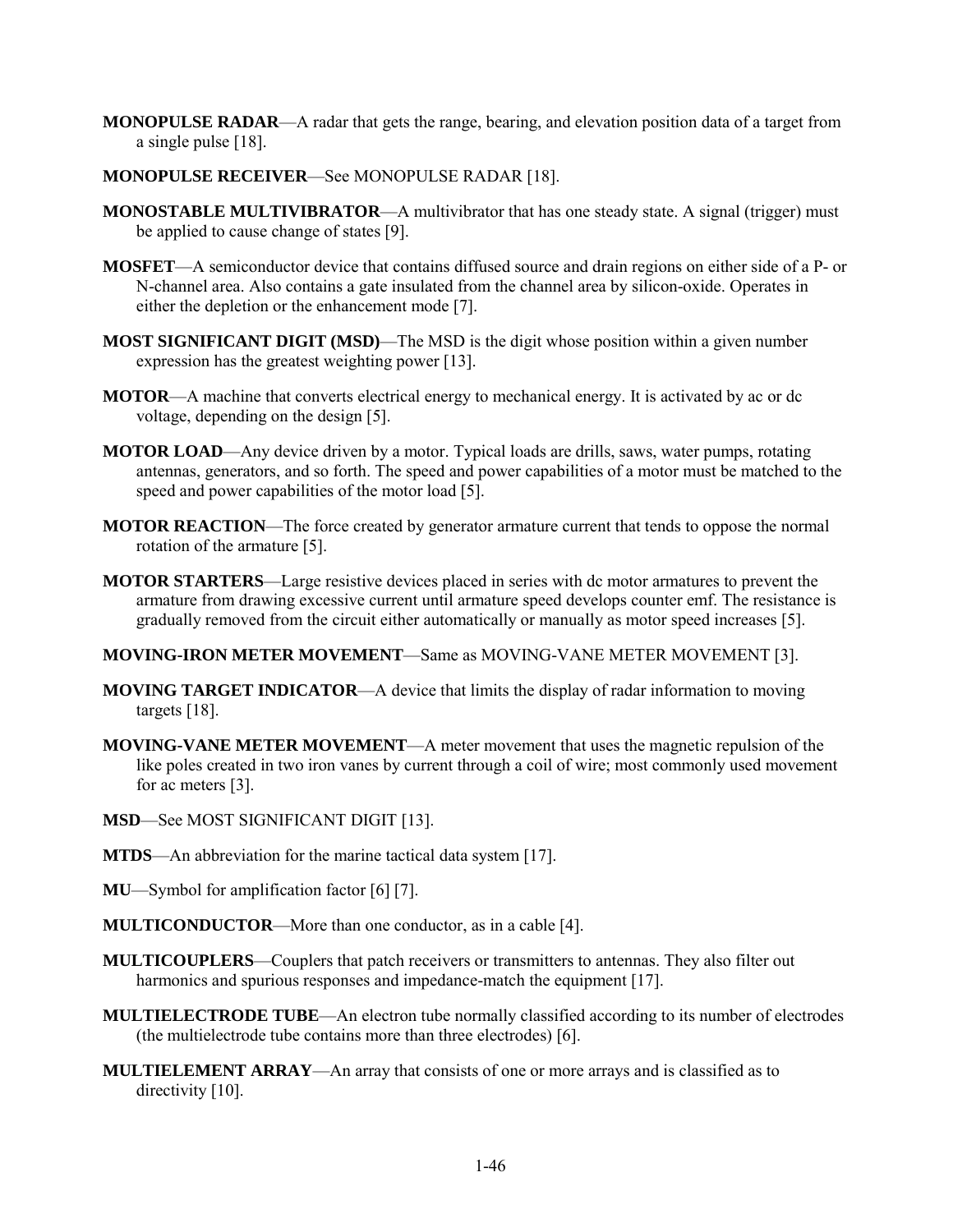- **MULTIELEMENT PARASITIC ARRAY—An array that contains two or more parasitic elements and a** driven element [10].
- **MULTILOOP SERVOSYSTEM—A** servosystem that contains more than one servo loop; each loop is designed to perform its own function [15].
- **MULTIMETER**—A single meter combining the functions of an ammeter, a voltmeter, and an ohmmeter [3].
- **MULTIPATH—**The multiple paths a radio wave may follow between transmitter and receiver [10].
- **MULTIPHASE**—See POLYPHASE [5].
- **MULTIPLICATION FACTOR—The number of times an input frequency is multiplied [12].**
- **MULTIPLEXING**—A method for simultaneous transmission of two or more signals over a common carrier wave [17].
- **MULTISPEED SYNCHRO SYSTEMS**—Systems that transmit data at different transmission speeds; for example, dual-speed and tri-speed synchro systems [15].
- **MULTIUNIT TUBE—An electron tube containing two or more units within the same envelope. The** multiunit tube is capable of operating as a single-unit tube, or each unit can operate as a separate tube [6].
- MULTIVIBRATOR-A form of relaxation oscillator which comprises two stages that are coupled so that the input of one is derived from the output of the other [9] [13].
- **MULTIVIBRATOR MODULATOR—An astable multivibrator used to provide frequency modulation.** The modulating af voltage is inserted in series with the base return of the multivibrator transistors to produce the frequency modulation [12].
- **MUTUAL FLUX—The total flux in the core of a transformer that is common to both the primary and** secondary windings. The flux links both windings [2].
- **MUTUAL INDUCTANCE**—A circuit property existing when the relative position of two inductors causes the magnetic lines of force from one to link with the turns of the other. The symbol for mutual inductance is M [2].
- **NAND**—A logic function of A and B that is true if either A or B is false [13].
- **NAND CIRCUIT**—A combination of a NOT function and an AND function in a binary circuit that has two or more inputs and one output. The output is logic 0 only if ALL inputs are logic 1; it is logic 1 if ANY input is logic 0 [13].
- **NATURAL FREQUENCY—See RESONANT FREQUENCY [9].**
- **NATURAL HORIZON—The line-of-sight horizon [10].**
- **NAUTICAL MILE**—The length of a minute of arc of a great circle of the earth  $(6,076 \text{ ft})$  [18].
- **NAUTICAL RADAR MILE—See RADAR MILE [18].**
- **NEAR SYNCHRONOUS ORBIT—An** orbit in which the satellite rotates close to but not exactly at the same speed as the earth [17].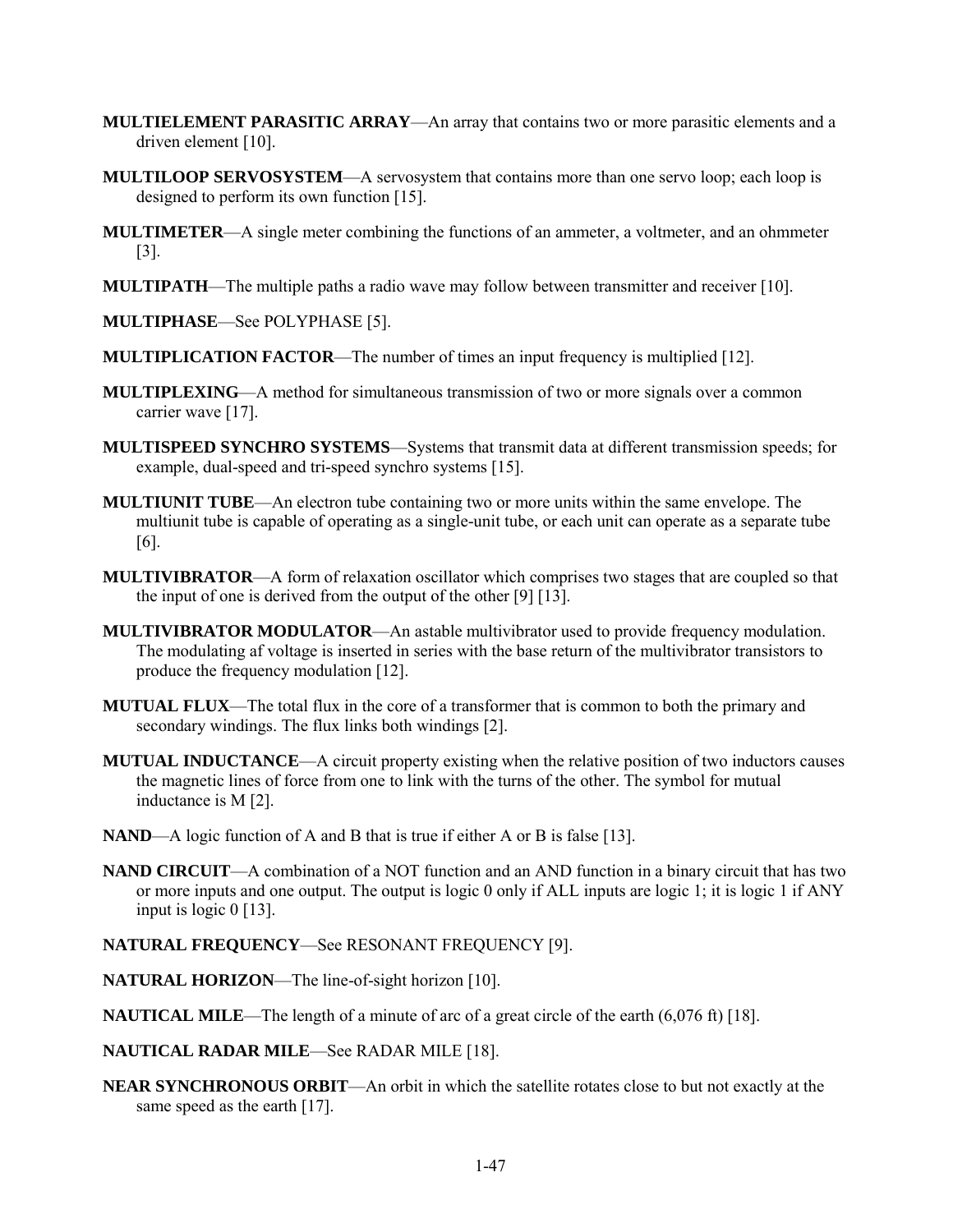**NEGATION**—The process of inverting the value of a function or variable [13].

- **NEGATIVE ALTERNATION—That part of a sine wave that is below the reference level [2] [10] [12].**
- **NEGATIVE CLAMPER—A** circuit that clamps the upper extremity of the output waveshape to a dc potential of 0 volts [9].
- **NEGATIVE ELECTRODE—A** terminal or electrode having more electrons than normal. Electrons flow out of the negative terminal of a voltage source [1].
- **NEGATIVE FEEDBACK—Feedback in which the feedback signal is out of phase with the input signal.** Also called DEGENERATIVE FEEDBACK [8].
- **NEGATIVE LOGIC—The form of logic in which the more positive voltage level represents a logic 0,** FALSE, or LOW and the more negative voltage represents a logic 1, TRUE, or HIGH [13].
- **NEGATIVE-RESISTANCE ELEMENT—A** component having an operating region in which an increase in the applied voltage increases the resistance and produces a proportional decrease in current. Examples include tunnel diodes and silicon unijunction transistors [11].
- **NEGATIVE TEMPERATURE COEFFICIENT—A characteristic of a semiconductor material, such as** silver sulfide, in which resistance to electrical current flow decreases as temperature increases [1] [4] [7].
- **NETWORK**—A combination of electrical components. In a parallel circuit it is composed of two or more branches [1].
- **NEUTRAL**—(1) In a normal condition, hence neither positive nor negative. A neutral object has a normal number of electrons (the same number as protons) [1]. (2) The teletypewriter operation where current flow represents a mark and no flow represents a space [17].
- **NEUTRALIZATION—The process of counteracting or "neutralizing" the effects of interelectrode** capacitance [8].
- **NEWTON'S SECOND LAW OF MOTION—If an unbalanced outside force acts on a body, the resulting** acceleration is directly proportional to the magnitude of the force, is in the direction of the force, and is inversely proportional to the mass of the body [15].
- **NODE**—The fixed minimum points of voltage or current on a standing wave or antenna [10].
- **NOISE**—(1) In reference to sound, an unwanted disturbance caused by spurious waves that originate from man-made or natural sources [10]. (2) In radar, erratic or random deflection or intensity of the indicator sweep that tends to mask small echo signals [18].
- **NOISE FIGURE**—The ratio of output noise to input noise in a receiver [18].
- **NOISE LIMITER—Circuit that clips the peaks of the noise spikes in a receiver [17].**
- **NOISE SILENCER**—See NOISE LIMITER [17].
- **NOISE SUPPRESSOR-See NOISE LIMITER [17].**
- NO-LOAD CONDITION—The condition that exists when an electrical source or secondary of a transformer is operated without an electrical load [2].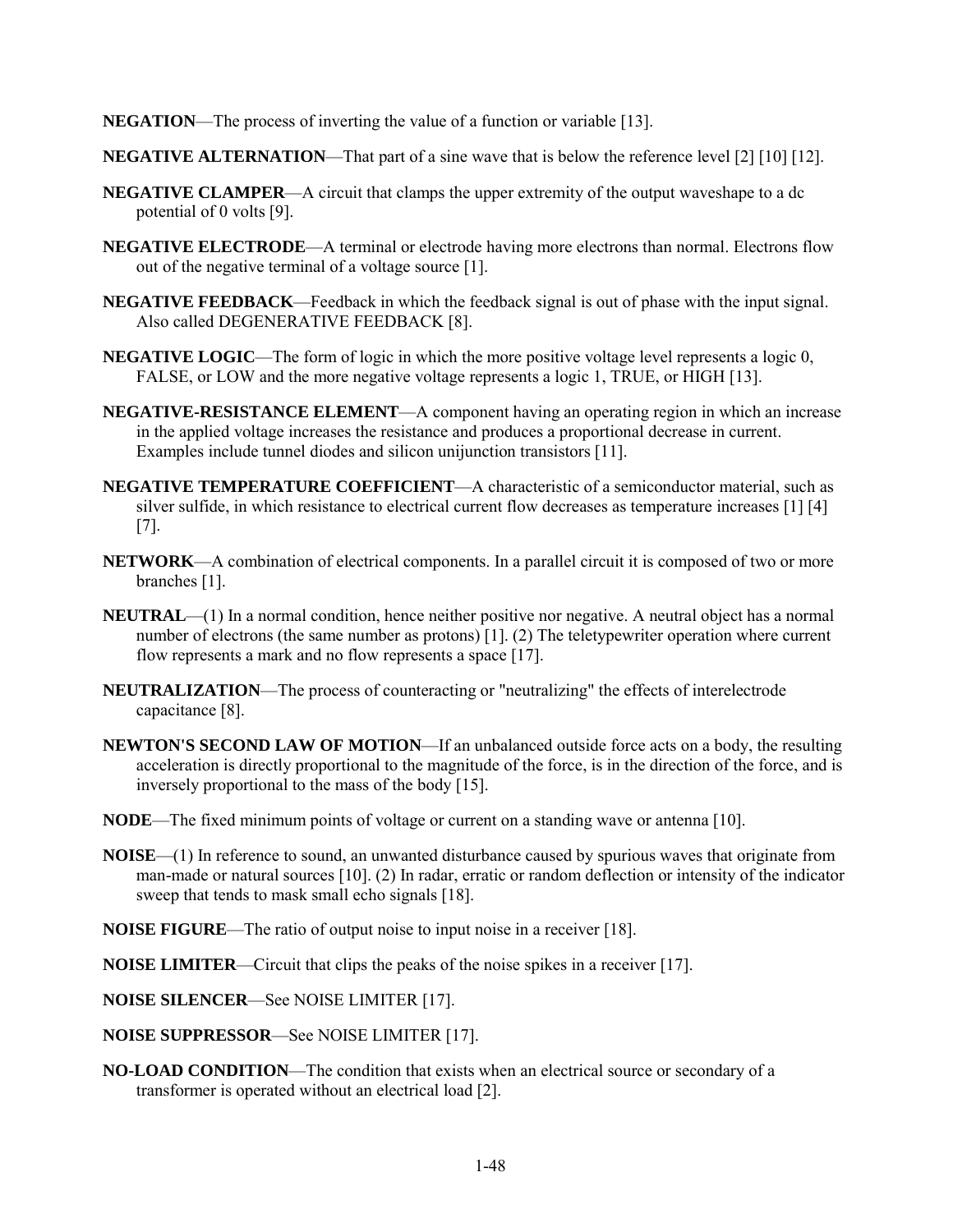- **NONDEGENERATIVE PARAMETRIC AMPLIFIER—A** parametric amplifier that uses a pump signal frequency that is higher than twice the frequency of the input signal [11].
- **NONDIRECTIONAL—See OMNIDIRECTIONAL [10].**
- **NONLINEAR DEVICE—A** device in which the output does not rise and fall in direct proportion to the input [6] [7] [12].
- **NONLINEAR IMPEDANCE—An** impedance in which the resulting current through the device is not proportional to the applied voltage [12].
- **NONLUMINOUS BODIES—Objects that either reflect or diffuse light that falls upon them [10].**
- **NONRESONANT LINE—A** transmission fine that has no standing waves of current or voltage [10].
- **NONTRIP-FREE CIRCUIT BREAKER—A** circuit breaker that can be held in the ON position during an overcurrent condition [3].
- **NOR**—A logic function of A and B that is true if both A and B are false [13].
- **NOR GATE—An** OR gate that is followed by an inverter to form a binary circuit in which the output is a logic 0 if ANY of the inputs is a logic 1 and the output is a logic 1 only if ALL the inputs are a logic 0 [13].
- **NORMAL—The imaginary line perpendicular to the point at which the incident wave strikes the reflecting** surface. Also called the perpendicular [10].
- **NOT CIRCUIT—A** binary circuit with a single output that is always the opposite of the input. Also called an INVERTER CIRCUIT [13].
- **NPN**—An NPN transistor is formed by introducing a thin region of P-type material between two regions of N-type material [7].
- **NULL**—On a polar-coordinate graph, the area that represents minimum or 0 radiation [10].
- **NUMBER** $(1)$  A mathematical entity that may indicate quantity or amount of units. (2) Loosely, a numeral. An abstract mathematical symbol for expressing a quantity. In this sense, the manner of representing the number is immaterial. Take 26, for example; this is its decimal form - but it could be expressed as a binary (base 2), octal (base 8), or hexadecimal (base 16) number [13].
- NUMBER REPRESENTATION—The representation of numbers by agreed sets of symbols according to agreed rules [13].
- NUMBER SYSTEM—Loosely, a number representation system. Any system for the representation of numbers (see POSITIONAL NOTATION) [13].
- **NUMERAL**—(1) A discrete representation of a number. For example, twelve, 12, XII, 1100<sub>2</sub> are four different numerals that represent the same number. (2) A numeric word that represents a number [13].
- **NUTATING—Moving an antenna feed point in a conical pattern so that the polarization of the beam does** not change [18].
- **OCTAL NUMBER SYSTEM—A** number system based on powers of eight. This system is used extensively in computer work [13].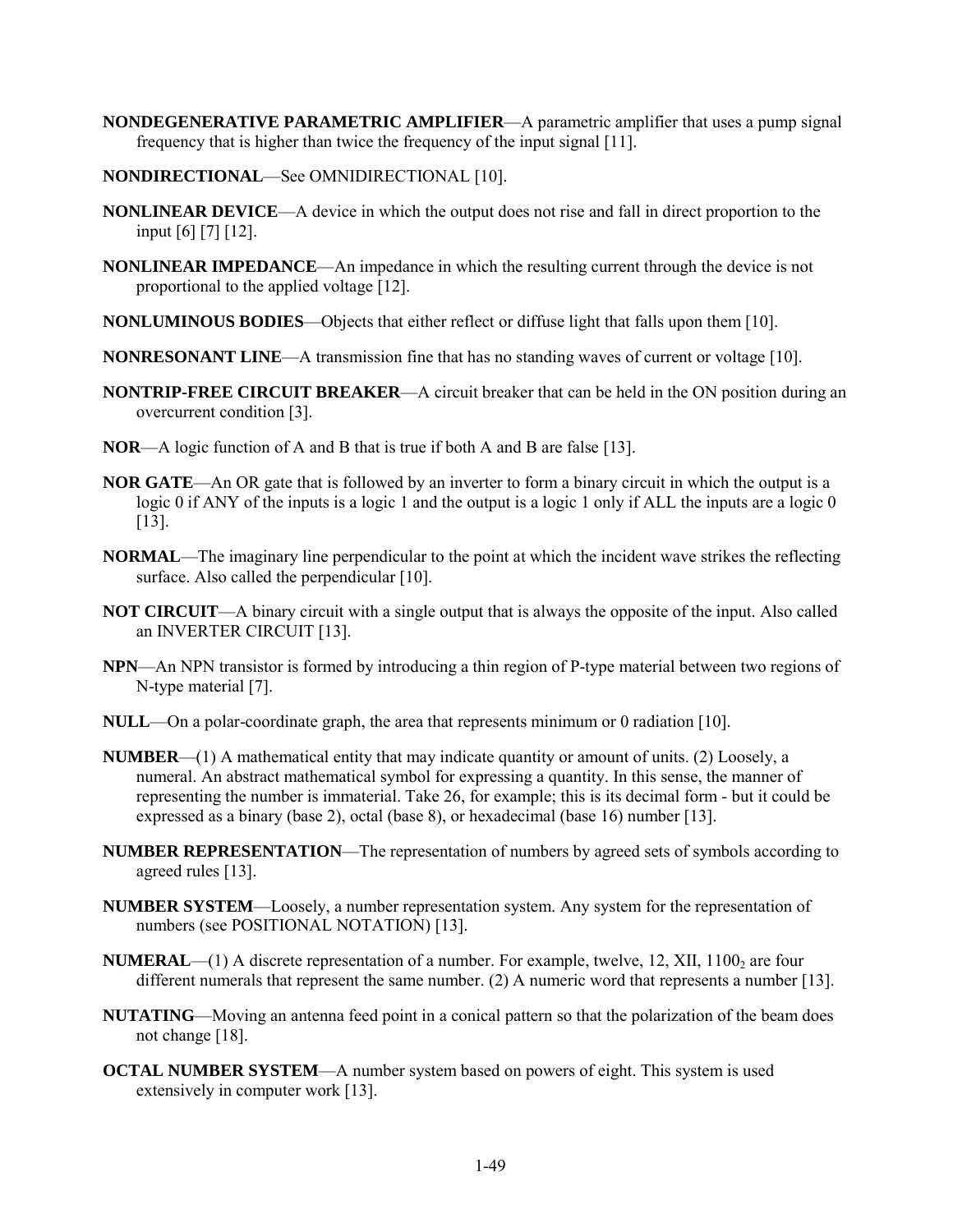- **OFF-LINE TEST EQUIPMENT—Equipment that tests and isolates faults in modules or assemblies** removed from systems [14].
- **OHM—The unit of electrical resistance. That value of electrical resistance through which a constant** potential difference of 1 volt across the resistance will maintain a current flow of 1 ampere through the resistance [1].
- **OHMIC VALUE—Resistance in ohms [1].**
- **OHMMETER**—A meter used to measure resistance [3] [16].
- **OHM'S LAW—The current in an electrical circuit is directly proportional to the electromotive force in the** circuit. The most common form of the law is  $E = IR$ , where E is the electromotive force or voltage across the circuit, I is the current flowing in the circuit, and R is the resistance of the circuit [1].
- **OHMS PER SQUARE**—The resistance of any square area of thin film resistive material as measured between two parallel sides [14].
- **OILCAN TUBE—A** type of planar tube, similar to the lighthouse tube, which has cooling fins. The oilcan tube is designed to handle large amounts of power at uhf frequencies [6].
- **OMNIDIRECTIONAL ANTENNA—An antenna that radiates and receives equally in all directions** (nondirectional) [10] [18].
- **ON-LINE TEST EQUIPMENT**—Continuously monitors the performance of electronic systems [14].
- **OPAQUE**—Those substances that do not transmit (pass) any light rays; that is, the light rays are either absorbed or reflected [10].
- **OPEN CIRCUIT** $(1)$  The condition of an electrical circuit caused by the breaking of continuity of one or more conductors of the circuit; usually an undesired condition. (2) A circuit that does not provide a complete path for the flow of current [1].
- **OPEN-ENDED LINE—A** transmission fine that has a terminating impedance that is infinitely large [10].
- **OPERATIONAL AMPLIFIER (OP AMP)—An amplifier designed to perform computing or transfer** operations and that has the following characteristics: (1) very high gain, (2) very high input impedance, and (3) very low output impedance [8].
- **OPTICAL COUPLER—A** coupler composed of an LED and a photodiode and contained in a lightconducting medium. Suitable for frequencies in the low-megahertz range [7].
- **OPTIMUM WORKING FREQUENCY—The most practical operating frequency that can be used with** the least amount of problems and is roughly 85 percent of the maximum usable frequency [10].
- **OPTOELECTRONIC DEVICES—Devices that either produce or use light in their operation [7].**
- **ORDER-WIRE CIRCUIT—A** circuit between operators used for operations control and coordination [17].
- **ORGANIZATIONAL-LEVEL MAINTENANCE (SM & R CODE O)—Responsibility of the user** organization [14].
- **OR GATE**—A gate that performs the logic OR function. It produces an output 1 whenever any or all of its inputs is/are 1 [13].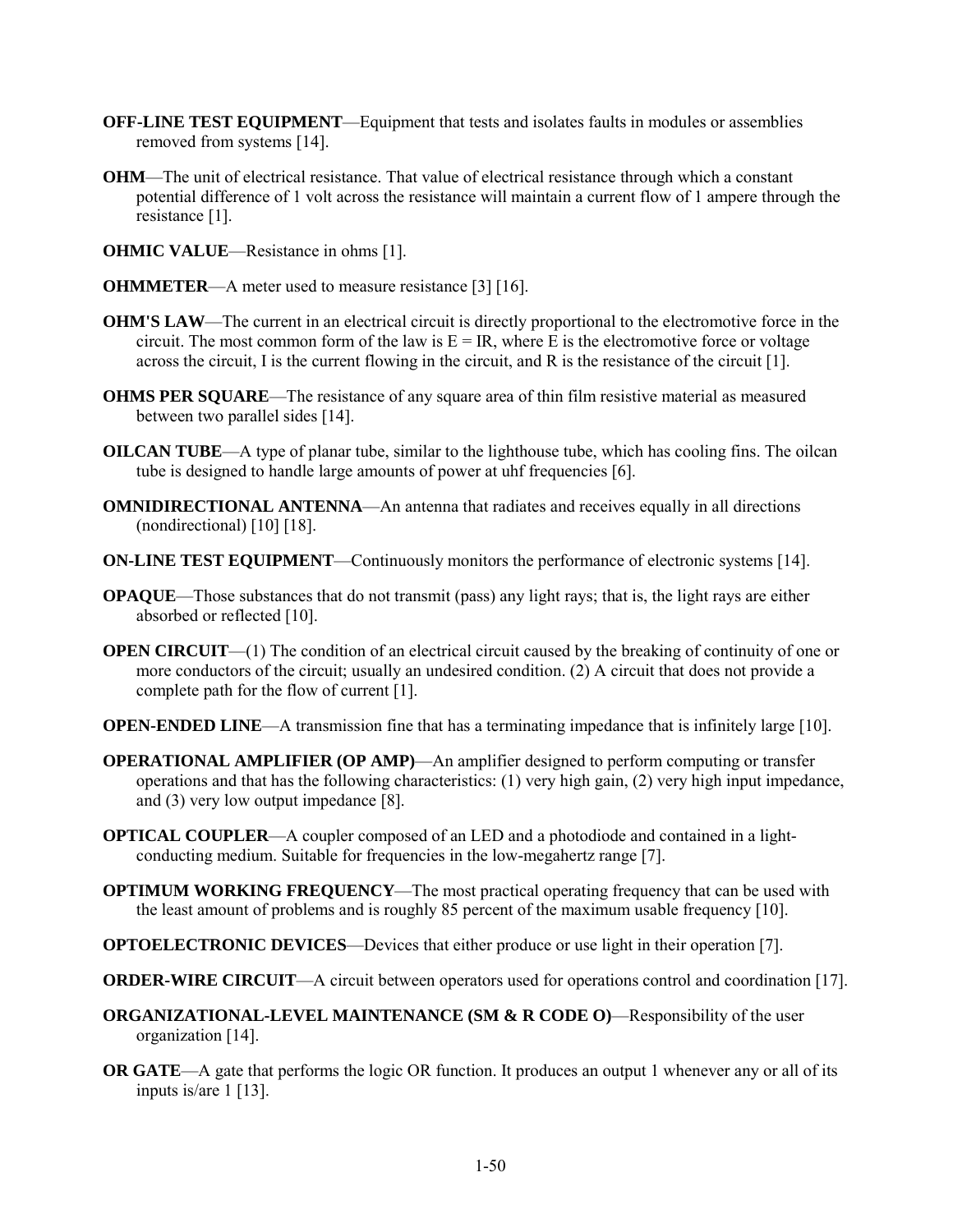**ORIGIN**—The point on a graph where the vertical and horizontal axes cross each other [10].

- **OSCILLATOR**—An oscillator is a nonrotating device that produces alternating current. The frequency is determined by the characteristics of the device [9].
- **OUT-OF-CIRCUIT METER—A** meter that is not permanently installed in a circuit. Usually portable and self-contained, these meters are used to check the operation of a circuit or to isolate troubles within a circuit [3].
- **OUTPUT END**—The end of a transmission line that is opposite the source; receiving end [10].
- **OUTPUT IMPEDANCE**—The impedance that is presented to the load by the transmission line and its source [10].
- **OVERDRIVEN—When the input signal amplitude is increased to the point that the transistor goes into** saturation and cutoff [7].
- **OVERMODULATION—A** condition that exists when the peaks of the modulating signal are limited [12].
- **PACKAGING LEVELS—A** system developed to assist maintenance personnel in determining the repairability of components, printed circuit boards, modules, and so forth [14].
- **PAGE PRINTER**—A high-speed printer that prints teletypewriter characters one at a time in a full-page format [17].
- **PARABOLIC REFLECTOR—An antenna reflector in the shape of a parabola. It converts spherical** wavefronts from the radiating element into plane wavefronts [18].
- **PARALLAX ERROR—**The error in meter readings that results when you look at a meter from some position other than directly in line with the pointer and meter face. A mirror mounted on the meter face aids in eliminating parallax error [3].
- **PARALLEL CIRCUIT—Two or more electrical devices connected to the same pair of terminals so** separate currents flow through each; electrons have more than one path to travel from the negative to the positive terminal [1].
- **PARALLEL-CONNECTED DUPLEXER—Configuration in which the tr spark gap is connected across** the two legs of the transmission line one-quarter wavelength from the T-junction [18].
- **PARALLEL LIMITER—A** resistor and diode, connected in series with the input signal, in which the output is taken across (parallel to) the diode [9].
- **PARALLEL-NEGATIVE LIMITER—A** resistor and diode, connected in series with the input signal, in which the output is taken across the diode and the negative alternation is eliminated [9]
- **PARALLEL-POSITIVE LIMITER—A** resistor and diode connected in series with the input signal, in which the output is taken across the diode and the positive alternation is eliminated [9].
- **PARALLEL-RESONANT CIRCUIT—A resonant circuit in which the source voltage is connected across** a parallel circuit (formed by a capacitor and an inductor) to furnish a high impedance to the frequency at which the circuit is resonant. Often referred to as a tank circuit [9] [10].
- **PARALLEL-WIRE—A** type of transmission line consisting of two parallel wires [10].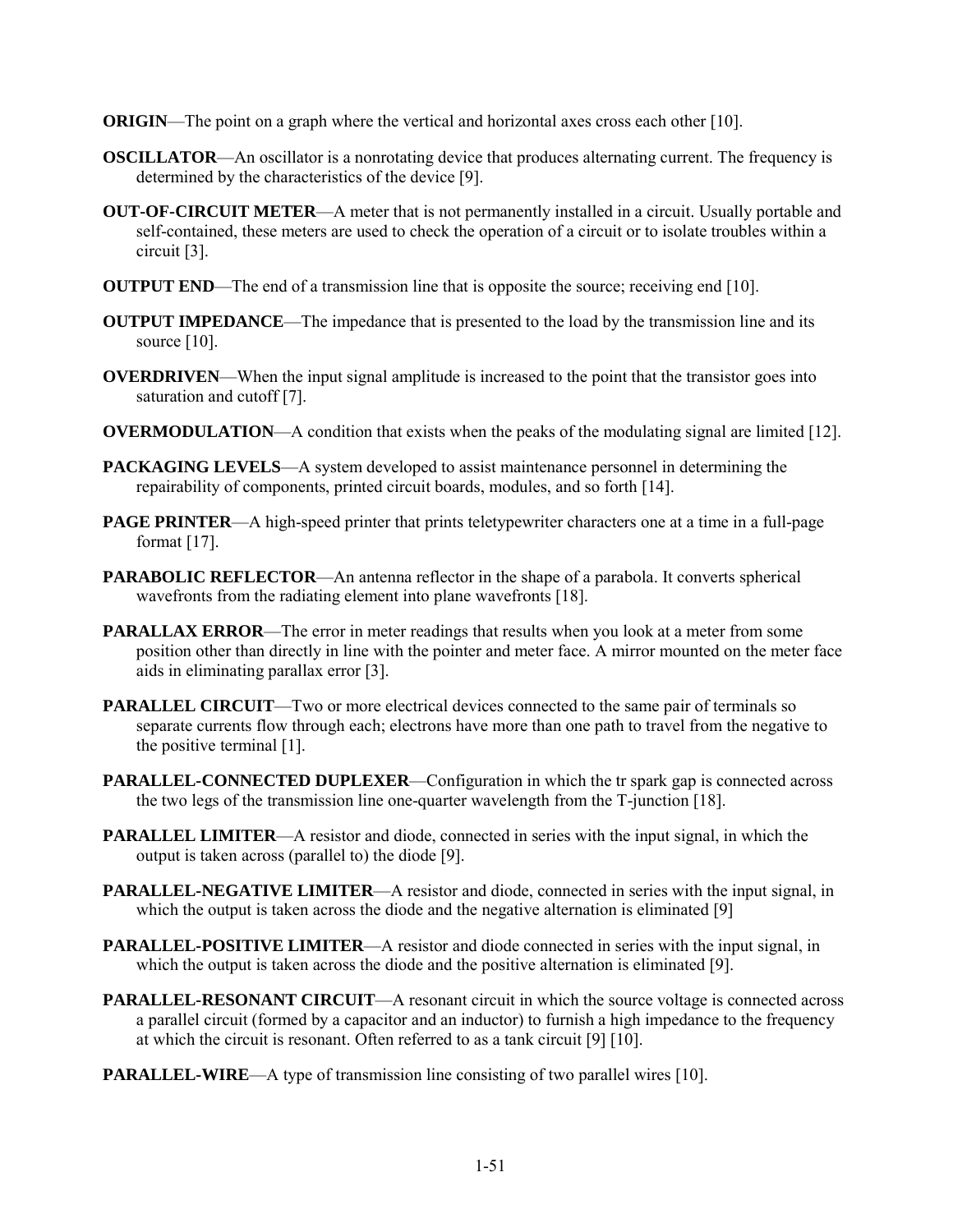- **PARASITIC ARRAY—An antenna array containing one or more elements not connected to the** transmission line [10] [18].
- **PARASITIC ELEMENT—**The passive element of an antenna array that is connected to neither the transmission line nor the driven element [10].
- **PART**—A part is one component or two or more components joined together. It is not normally subject to disassembly without destruction [17].
- **PASSIVE SATELLITE—A** satellite that reflects radio signals back to earth [17].
- **PATCH PANEL—A** panel used to tie a receiver or transmitter to its associated equipment [17].
- **PEAK AMPLITUDE—The maximum value above or below the reference line [12].**
- **PEAK CURRENT—The maximum current that flows during a complete cycle [6].**
- **PEAK DETECTION—Detection that uses the amplitude of pam or the duration of pdm to charge a holding** capacitor and restore the original waveform [12].
- **PEAKING COIL**—An inductor used in an amplifier to provide high-frequency compensation, which extends the high-frequency response of the amplifier [8].
- **PEAK POWER—The maximum value of the transmitted pulse [12].**
- **PEAK-REVERSE VOLTAGE—The peak ac voltage that a rectifier tube will withstand in the reverse** direction [6].
- **PEAK-TO-PEAK—The measure of absolute magnitude of an ac waveform, measured from the greatest** positive alternation to the greatest negative alternation [2].
- **PEAK VALUE**—The maximum instantaneous value of a varying current, voltage, or power. It is equal to 1.414 times the effective value of a sine wave [2].
- **PEAK VOLTAGE—The maximum value present in a varying or alternating voltage. This value may be** positive or negative [6].
- **PENTAVALENT IMPURITY—A** type of impurity that contains five valence electrons and donates one electron to the doped material. Also called DONOR IMPURITY [7].
- **PENTODE TUBE**—A five-electrode electron tube containing a plate, a cathode, a control grid, and two grids [6].
- **PERCENT OF MODULATION—The degree of modulation defined in terms of the maximum permissible** amount of modulation [12].
- **PERFORATOR—A** device that stores a teletypewriter message on a paper tape [17].
- **PERIGEE**—The point in the orbit of a satellite closest to the earth [17].
- **PERIOD TIME**—The time required to complete one cycle of a waveform [2] [10] [12].
- **PERIODIC WAVE—A** waveform that undergoes a pattern of changes, returns to its original pattern, and then repeats the same pattern of changes. Examples are square waves, rectangular waves, and sawtooth waves [9].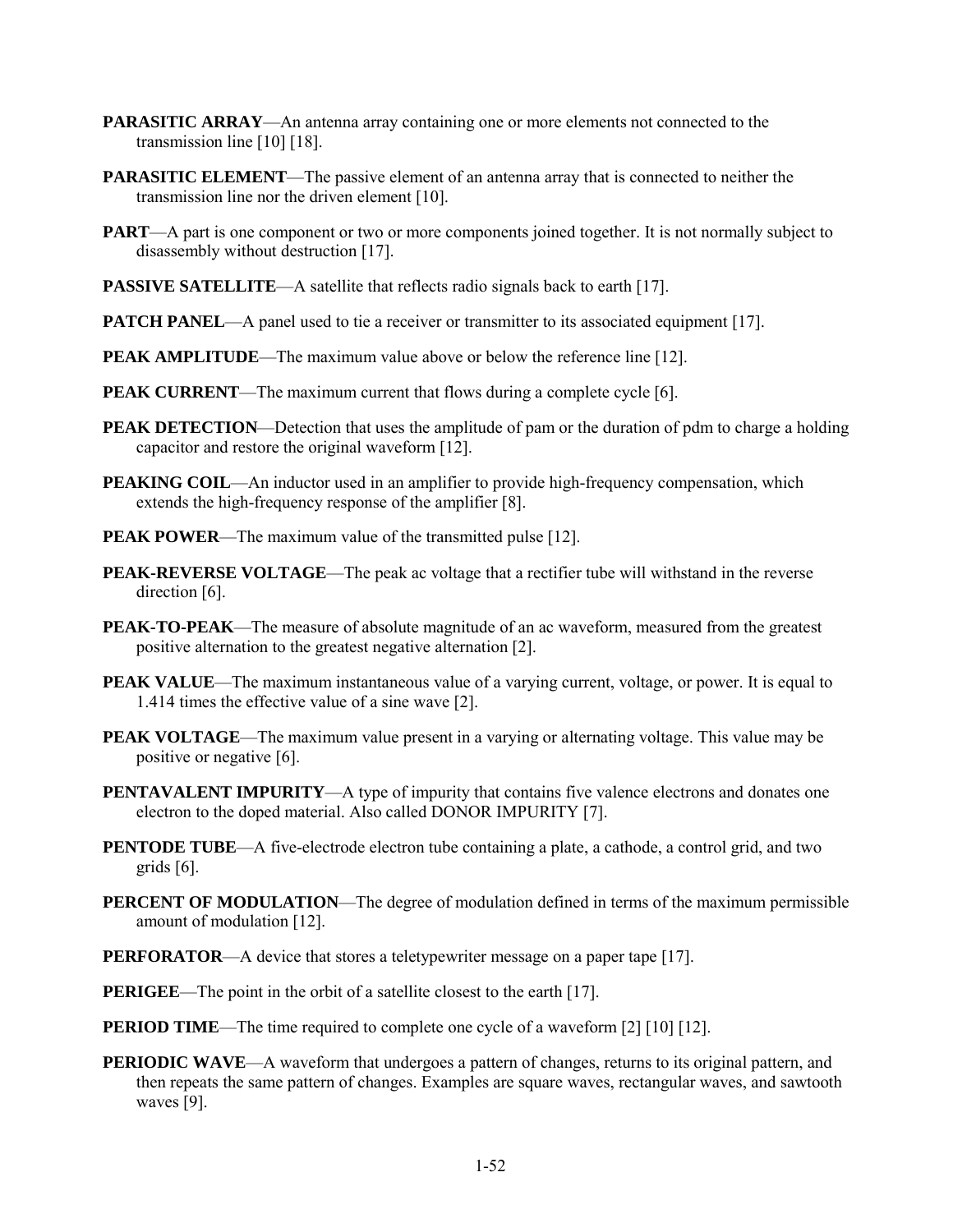- **PERMANENT MAGNET SPEAKER—A** speaker with a permanent magnet mounted on soft iron pole pieces [17].
- **PERMEABILITY—The measure of the ability of a material to act as a path for magnetic lines of force [1]** [8].
- **PERSISTENCE**—The length of time a phosphor dot glows on a CRT before disappearing [6] [18].
- **PHANTASTRON—A** variable-length sawtooth generator often used to produce a sweep on an A-scope [18].
- **PHASE**—The angular relationship between two alternating currents or voltages when the voltage or current is plotted as a function of time. When the two are in phase, the angle is zero; both reach their peak simultaneously. When out of phase, one will lead or lag the other; that is, at the instant when one is at its peak, the other will not be at peak value and (depending on the phase angle) may differ in polarity as well as magnitude [2].
- **PHASE ANGLE**—The number of electrical degrees of lead or lag between the voltage and current waveforms in an ac circuit [2] [12].
- **PHASE MODULATION (pm)—Angle modulation in which the phase of the carrier is controlled by the** modulating waveform. The amplitude of the modulating wave determines the amount of phase shift, and the frequency of the modulation determines how often the phase shifts [12].
- PHASE-SHIFT DISCRIMINATOR-See FOSTER-SEELEY DISCRIMINATOR [12].
- **PHASE SHIFTER—A** device used to change the phase relationship between two ac signals [11].
- **PHASE-SHIFT KEYING—Similar to ON-OFF cw keying in AM systems and frequency-shift keying in** FM systems. Each time a mark is received, the phase is reversed. No phase reversal takes place when a space is received [12].
- **PHASE SPLITTER—A** device that provides two output signals from a single input signal. The two output signals differ from each other in phase (usually by 180 degrees) [8].
- **PHOSPHOR**—The material used to convert the energy of electrons into visible light [6].
- **PHOTOCELL**—A light-controlled variable resistor which has a light-to-dark resistance ratio of 1:1000. Used in various types of control and timing circuits [7].
- **PHOTODIODE**—A light-controlled PN junction. Current flow increases when the PN junction is exposed to an external light source [7].
- **PHOTOELECTRIC VOLTAGE—A** voltage produced by light [1].
- **PHOTOETCHING—Chemical process of removing unwanted material in producing printed circuit boards** [14].
- **PHOTOTRANSISTOR**—An optoelectronic device that conducts current when exposed to light. Produces more current and is much more sensitive to light than the photodiode [7].
- **PHOTOVOLTAIC CELL (SOLAR CELL)—A device that acts much like a battery when exposed to** light and converts light energy into electrical energy [7].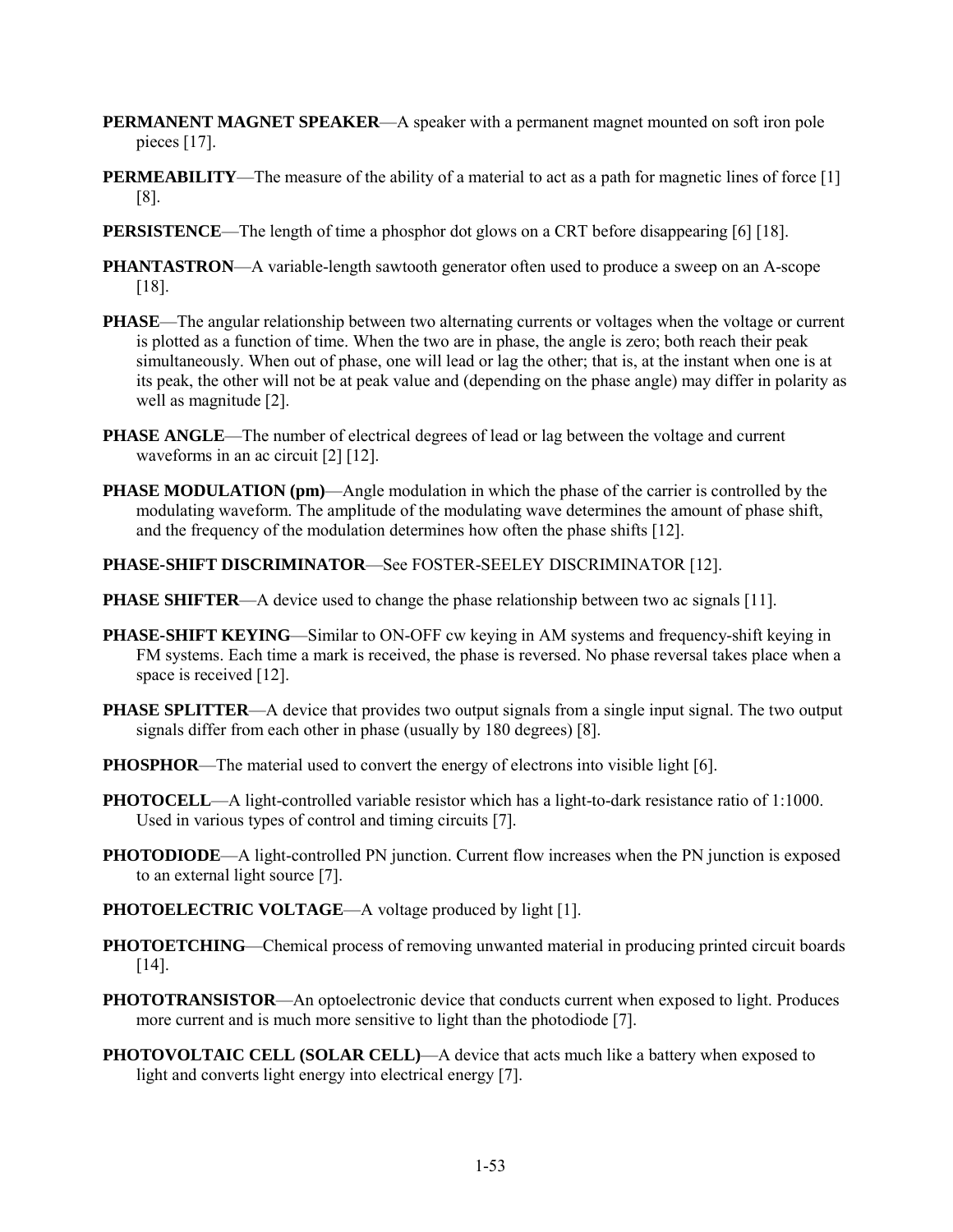- **PICO**—A prefix adopted by the National Bureau of Standards meaning  $10^{-12}$  [1].
- **PICTORIAL DIAGRAM—A** diagram showing actual pictorial sketches of the various parts of an equipment and the electrical connections between the parts [4].
- **PIEZOELECTRIC EFFECT—The effect of producing a voltage by placing a stress, either by** compression, expansion, or twisting, on a crystal and, conversely, producing a stress in a crystal by applying a voltage to it [1].
- **PIP (BLIP)—On a CRT display, a spot of light or a baseline irregularity representing the radar echo [18].**
- **PITCH**—A term used to describe the frequency of a sound heard by the human ear [10].
- **PLANAR TUBE—An electron tube, constructed with parallel electrodes and a ceramic envelope, that is** used at uhf frequencies. It is commonly referred to as a lighthouse tube [6].
- **PLANE OF POLARIZATION—The plane (vertical or horizontal), with respect to the earth, in which the** E field propagates [10].
- **PLANE WAVEFRONTS—Waves of energy that are flat, parallel planes and are perpendicular to the** direction of propagation [18].
- **PLANNED-POSITION INDICATOR—A** radar display in which range is indicated by the distance of a bright spot or pip from the center of the screen and the bearing is indicated by the radial angle of the spot [18].
- **PLATE** $(1)$  One of the electrodes in a storage battery [1]. (2) One of the electrodes in a capacitor [2]. (3) The principal electrode to which the electron stream is attracted in an electron tube [6].
- **PLATE DISSIPATION—The amount of power lost as heat in the plate of a vacuum tube [6].**
- **PLATE KEYING—A** keying system in which the plate supply is interrupted [12].
- **PLATE MODULATOR—An electron-tube modulator in which the modulating voltage is applied to the** plate circuit of the tube [12].
- **PLATE RESISTANCE**—The plate voltage change divided by the resultant plate current change in a vacuum tube, all other conditions being fixed [6].
- **POINT BENDER—A** tool used to adjust the contact spacing on a relay [3].
- **POINT-CONTACT DIODE—A** diode in which the end of a fine wire is pressed against a semiconductor. Used as a detector or mixer over the microwave region [7].
- **POINT OF ZERO DISPLACEMENT—See REFERENCE LINE [10].**
- **POINT-TO-POINT WIRING—Individual wires run from terminal to terminal to complete a circuit [14].**
- **POLAR**—The teletypewriter operation in which current flow of one polarity represents a mark, and current of the opposite polarity represents a space [17].
- **POLAR-COORDINATE GRAPH—A** graph with a pair of axes. One consists of a series of circles with a common center, and the other consists of a rotating radius extending from the center of the concentric circles [10].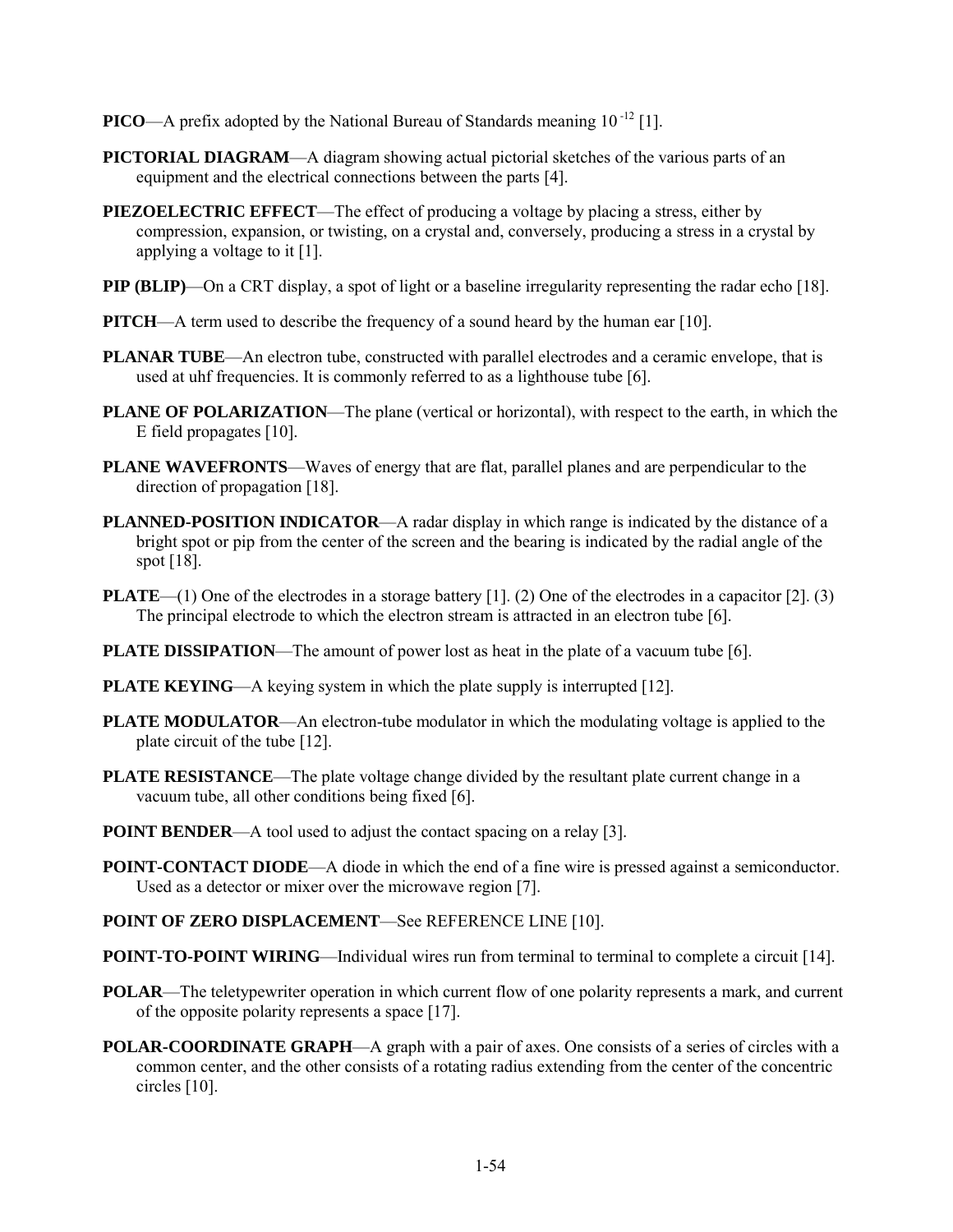- **POLARITY**—(1) The condition in an electrical circuit by which the direction of the flow of current can be determined. Usually applied to batteries and other direct voltage sources. (2) Two opposite charges, one positive and one negative. (3) A quality of having two opposite magnetic poles, one north and the other south [1] [13].
- **POLARIZATION**—(1) The effect of hydrogen surrounding the anode of a cell, which increases the internal resistance of the cell [1]. (2) The magnetic orientation of molecules in a magnetizable material in a magnetic field, whereby tiny internal magnets tend to line up in the field [2].
- **POLAR ORBIT**—An orbit that has an angle of inclination of or near 90 degrees [17].
- **POLE**<sup>(1)</sup> The number of points at which current can enter a switch; for example, single pole, double pole, and three pole [3]. (2) The sections of a field magnet where the flux lines are concentrated; also where they enter and leave the magnet [5].
- **POLE PIECE**—(1) A piece of ferromagnetic material used to control the distribution of magnetic lines of force; that is, it concentrates the lines of force in a particular place or evenly distributes the lines of force over a wide area [3]. (2) The shaped magnetic material upon which the stator windings of motors and generators are mounted or wound [5].
- **POLYMER FUME FEVER—A** flu-like condition caused by a person breathing the vapors of fluorocarbons when they are heated. Sometimes called FOUNDRYMAN'S FEVER [4].
- **POLYPHASE**—A term that describes systems or units of a system that are activated by or which generate separate out-of-phase voltages. Typical polyphase systems are 2-phase and 3-phase; their voltages are 90- and 120-degrees out of phase, respectively. This term means the same as MULTIPHASE [5].
- **POSITIONAL NOTATION**—A numbering system in which a number is represented by means of a stated set of symbols or digits, such that the value contributed by each symbol or digit depends upon its position as well as upon its value [13].
- **POSITIONAL WEIGHTING—The value given a digit based on the digit's position within a given number** [13].
- **POSITION SENSOR**—A component in a servosystem that measures position and converts the measurement into a form convenient for transmission as a feedback signal [15].
- **POSITION SERVOSYSTEM—A** servosystem whose end function is to control the position of the load it is driving [15].
- **POSITIVE ALTERNATION—The part of a sine wave that is above the reference line [2] [10] [12].**
- **POSITIVE CLAMPER—A** circuit that clamps the lower extremity of the output waveshape to a dc potential of 0 volts [9].
- **POSITIVE FEEDBACK—Feedback** in which the feedback signal is in phase with the input signal. Also called REGENERATIVE FEEDBACK [8].
- **POSITIVE LOGIC—The form of logic in which the more positive logic level represents 1 and the more** negative level represents 0 [13].
- **POSITIVE TEMPERATURE COEFFICIENT—The characteristic of a conductor in which the resistance** increases as temperature increases [7].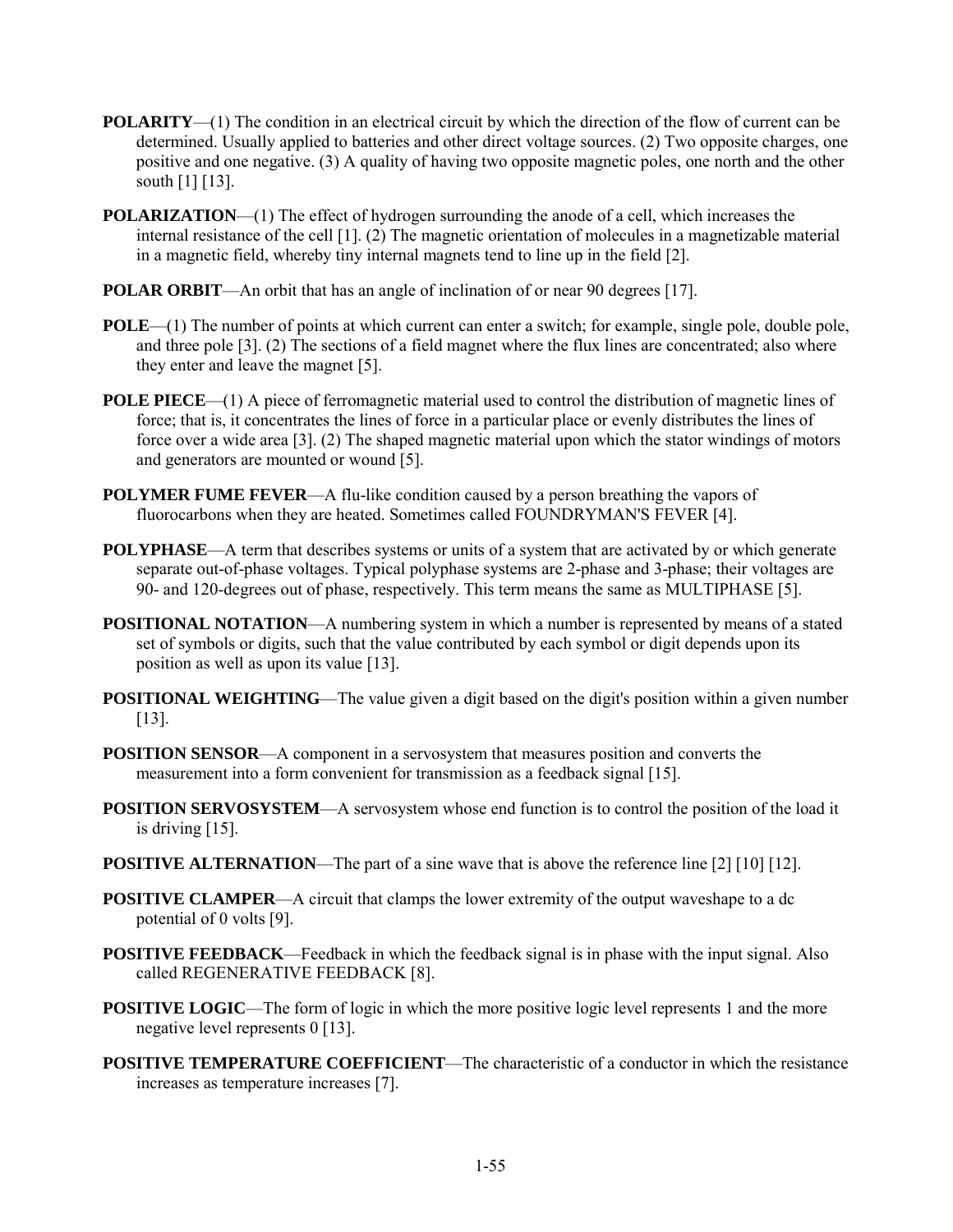- **POTENTIAL ENERGY—Energy caused by the position of one body with respect to another body or to** the relative parts of the same body [1].
- **POTENTIOMETER—A** variable resistor, used as a position sensor in servosystems, having a terminal connected to each end of a resistive element and a third terminal connected to a wiper contact. The output is a voltage that is variable depending upon the position of the wiper contact. The potentiometer is commonly referred to as a variable voltage divider. It, in effect, converts mechanical information into an electrical signal [1] [15].
- **POWER**—The rate of doing work or the rate of expending energy. The unit of electrical power is the watt  $\lceil 1 \rceil$ .
- **POWER AMPLIFIER—An amplifier in which the output-signal power is greater than the input-signal** power [8].
- **POWER-AMPLIFIER (CHAIN) TRANSMITTER—Transmitter that uses a series of power amplifiers to** create a high level of power [18].
- **POWER FACTOR—The ratio of the actual power of an alternating or pulsating current, as measured by a** wattmeter, to the apparent power, as indicated by ammeter and voltmeter readings. The power factor of an inductor, capacitor, or insulator is an expression of their losses [2] [16].
- **POWER GAIN—In an antenna, the ratio of its radiated power to that of a reference [11] [18].**
- **POWER LOSS**—(1) The electrical power, supplied to a circuit, that does no work and is usually dissipated as heat [2] [4]. (2) The heat loss in a conductor as current flows through it [10].
- **POWER PENTODE—A** special purpose tube used to provide high-current gain or power amplification. Each grid wire is directly in line with the one before and after it, a fact which allows more electrons to reach the plate [6].
- **POWER RATIO-See POWER GAIN [11].**
- **POWER STANDING-WAVE RATIO (PSWR)—The ratio of the square of the maximum and minimum** voltages of a transmission line [10].
- **POWER SUPPLY—A** unit that supplies electrical power to another unit. It changes ac to dc and maintains a constant voltage output within limits [6] [7].
- **PREAMPLIFIER (PREAMP)—An amplifier that raises the output of a low-level source for further** processing without appreciable degradation of the signal-to-noise ratio [18].
- **PRECESSION—The rotation of the spin axis of a gyro in response to an applied force. The direction of** precession is always perpendicular to the direction of applied force [15].
- **PRECESSION VECTOR—In a gyro, a vector representing the angular change of the spin axis when** torque is applied. The precession vector represents the axis about which precession occurs [15].
- **PRESTANDARD NAVY SYNCHROS**—Synchros that are designed to meet Navy, rather than servicewide, specifications [15].
- **PREVENTIVE MAINTENANCE—Visual, mechanical, electrical, and electronic checks that are made to** determine whether or not equipment is functioning properly [16].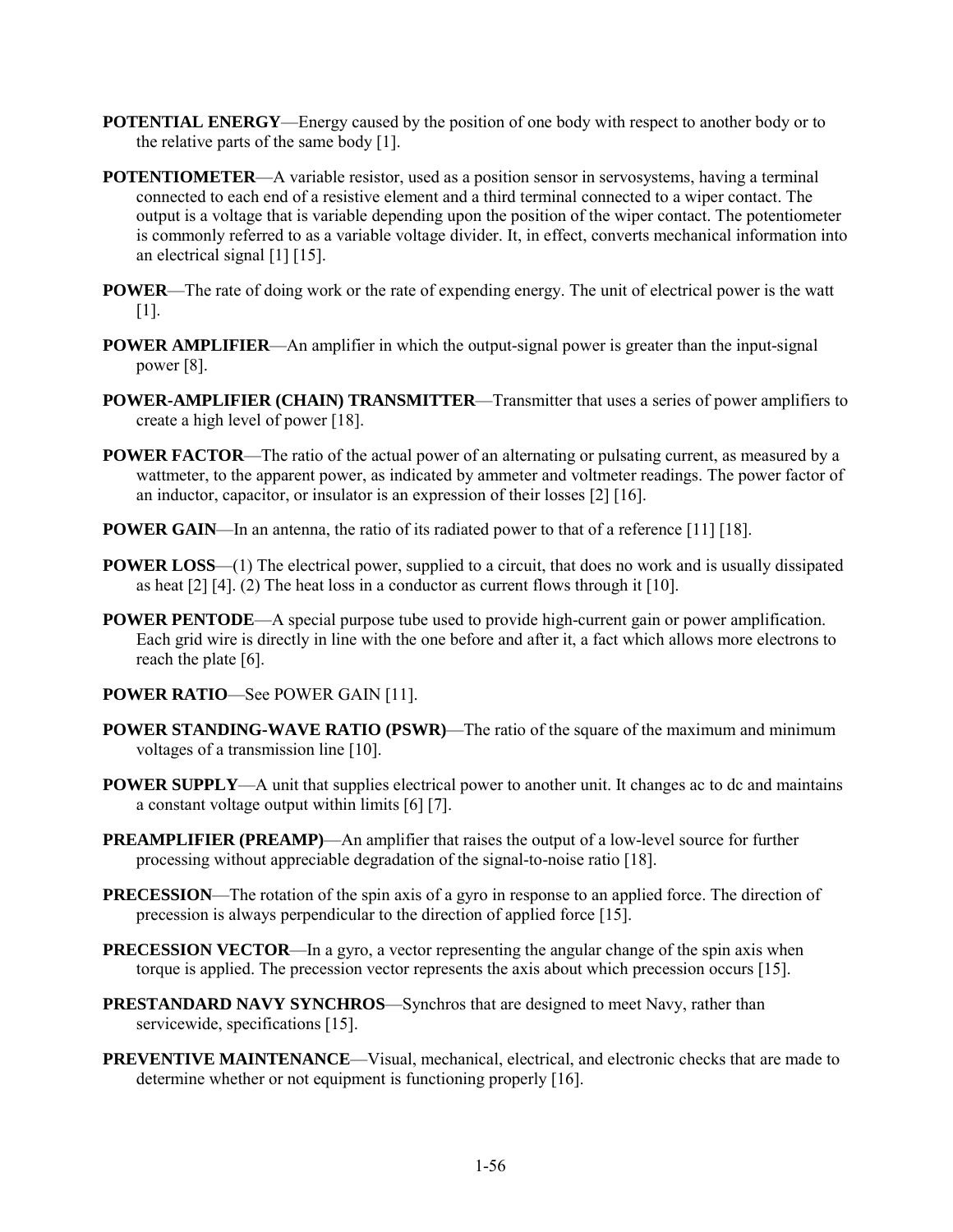- **PRIMARIES (OF LIGHT)—The three primary colors of light from which all other colors can be derived.** The colors are red, green, and blue [10].
- **PRIMARY CELL—An electrochemical cell in which the chemical action eats away one of the electrodes,** usually the negative electrode [1].
- **PRIMARY LOOP**—In a cooling system, the primary source of cooling for the distilled water [18].
- **PRIMARY WINDING—**The winding of a transformer connected to the electrical source [2].
- **PRIME MOVER**—The source of the turning force applied to the rotor of a generator. This may be an electric motor, a gasoline engine, a steam turbine, and so forth [5].
- **PRINTED CIRCUIT BOARD—A** flat, insulating surface upon which printed wiring and miniaturized components are connected in a predetermined design and attached to a common base [7] [14].
- **PRISM—A** triangular-shaped glass that refracts and disperses light waves into component wavelengths [10].
- **PROBE COUPLER—A** resonant conductor placed in a waveguide or cavity to insert or extract energy [18].
- **PROGRAMMED TRACKING—The method that uses known satellite orbital parameters to generate** antenna pointing angles [17].
- **PROPAGATION—Waves traveling through a medium [10].**
- **PULSE**—Signal characterized by a steep rise from and decay toward an initial level [9] [12].
- **PULSE-AMPLITUDE MODULATION (PAM)—Pulse modulation in which the amplitude of the pulses** is varied by the modulating signal [12].
- **PULSE-CODE MODULATION (PCM)—A modulation system in which the standard values of a** quantized wave are indicated by a series of coded pulses [12].
- **PULSE DURATION (PD)**—The period of time during which a pulse is present [12].
- PULSE-DURATION MODULATION (PDM)—Pulse modulation in which the time duration of the pulses is changed by the modulating signal [12].
- **PULSE-FORMING NETWORK (PFN)—An lc network that alternately stores and releases energy in an** approximately rectangular wave [12] [18].
- **PULSE-FREQUENCY MODULATION (PFM)—Pulse modulation in which the modulating voltage** varies the repetition rate of a pulse train [12].
- **PULSE MODULATION—A** form of modulation in which one of the characteristics of a pulse train is varied [12].
- **PULSE OSCILLATOR—A** sine-wave oscillator that is turned on and off at specific times. Also known as a ringing oscillator [9].
- **PULSE-POSITION MODULATION (PPM)—Pulse modulation in which the position of the pulses is** varied by the modulating voltage [12].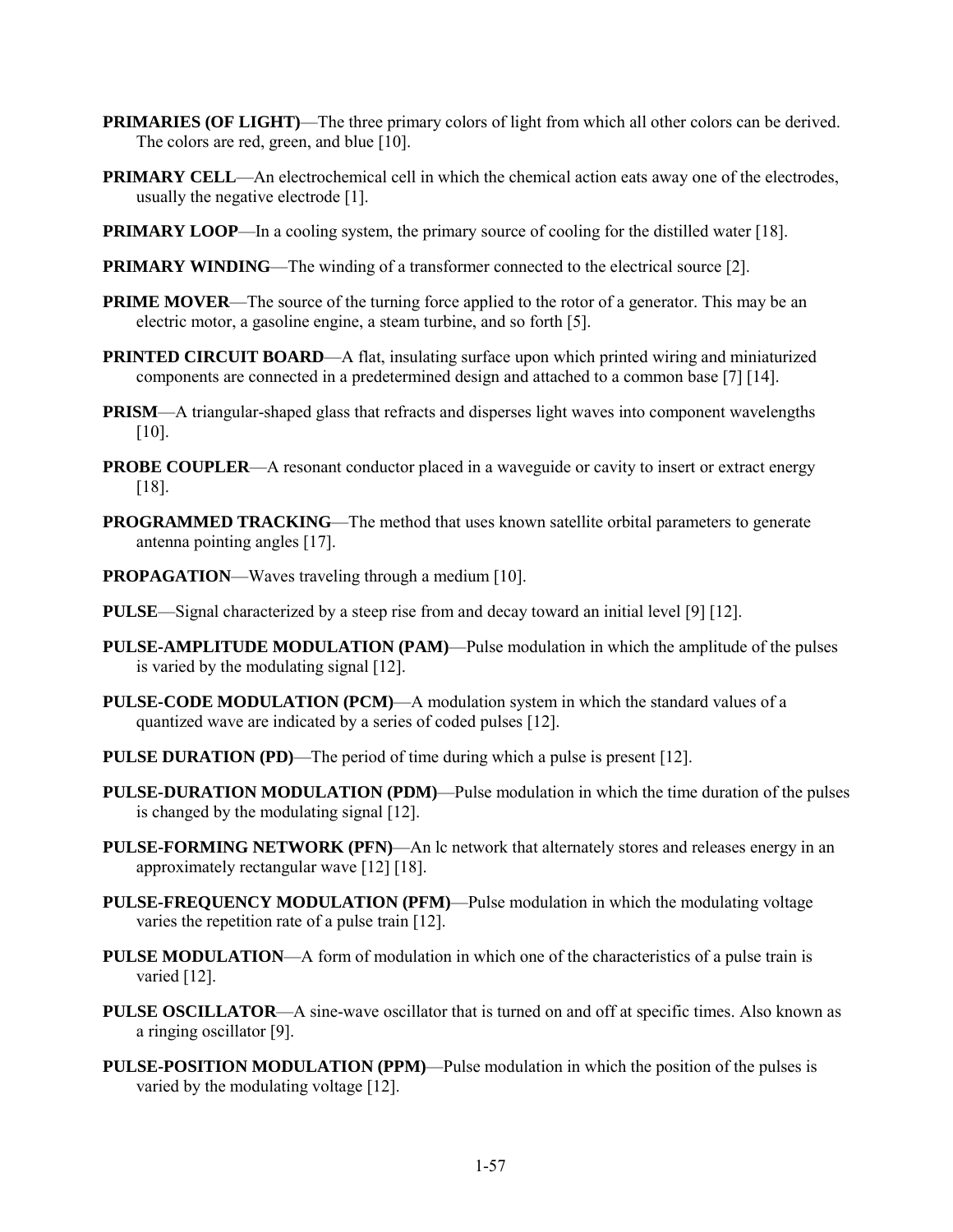- **PULSE-REPETITION FREQUENCY (PRF)—The rate, in pulses per second, at which the pulses occur** [9] [12] [18].
- **PULSE-REPETITION RATE (PRR)—Same as PULSE-REPETITION FREQUENCY (PRF) [9] [12]** [18].
- **PULSE-REPETITION TIME (PRT)—Interval between the start of one pulse and the start of the next** pulse; reciprocal of pulse-repetition frequency [18].
- **PULSE-TIME MODULATION (PTM)—Pulse modulation that varies one of the time characteristics of a** pulse train (pwm, pdm, ppm, or pfm) [12].
- **PULSE WIDTH**—Duration of time between the leading and trailing edges of a pulse [12] [18].
- **PULSE-WIDTH MODULATION (PWM)—Pulse modulation in which the duration of the pulses is** varied by the modulating voltage [12].
- **PULSING—Allowing oscillations to occur for a specific period of time only during selected intervals [12].**
- **PUMP**—Electrical source of the energy required to vary the capacitance of a parametric amplifier [11].
- **PUSH-PULL AMPLIFIER—An amplifier that uses two transistors (or electron tubes) whose output** signals are in phase opposition [8].
- **Q**—(1) Figure of merit of efficiency of a circuit or coil. (2) Ratio of inductive reactance to resistance in servos. (3) Relationship between stored energy (capacitance) and rate of dissipation in certain types of electric elements, structures, or materials [2] [9].
- **QUALITY (OF SOUND)—The factor that distinguishes tones of pitch and loudness [10].**
- **QUANTIZED WAVE—A** wave created by the arbitrary division of the entire range of amplitude (or frequency, or phase) values of an analog wave into a series of standard values. Each sample takes the standard value nearest its actual value when modulated [12].
- **QUANTIZING NOISE**—A distortion introduced by quantizing the signal [12].
- **QUANTUM-MECHANICAL TUNNELING—The action of an electron crossing a PN junction because** of tunnel effect [7].
- **QUARTER-WAVE ANTENNA—Same as the MARCONI ANTENNA [10].**
- **QUIESCENCE**—(1) The state of an amplifier with no signal applied. (2) The operating conditions that exist in a circuit when no input signal is applied to the circuit [6] [71 [13].
- **QUIESCENT STATE—The period during which a transistor, tube, or other circuit element is not** performing an active function in the circuit [9] [13].
- **RADAR**—An acronym for **RAdio Detecting And Ranging** [18].
- **RADAR ALTIMETER—Airborne radar that measures the distance of the aircraft above the ground [18].**
- **RADAR BEAM—The space in front of a radar antenna where a target can be effectively detected or** tracked. Defined by areas that contain half or more of the maximum power transmitted [18].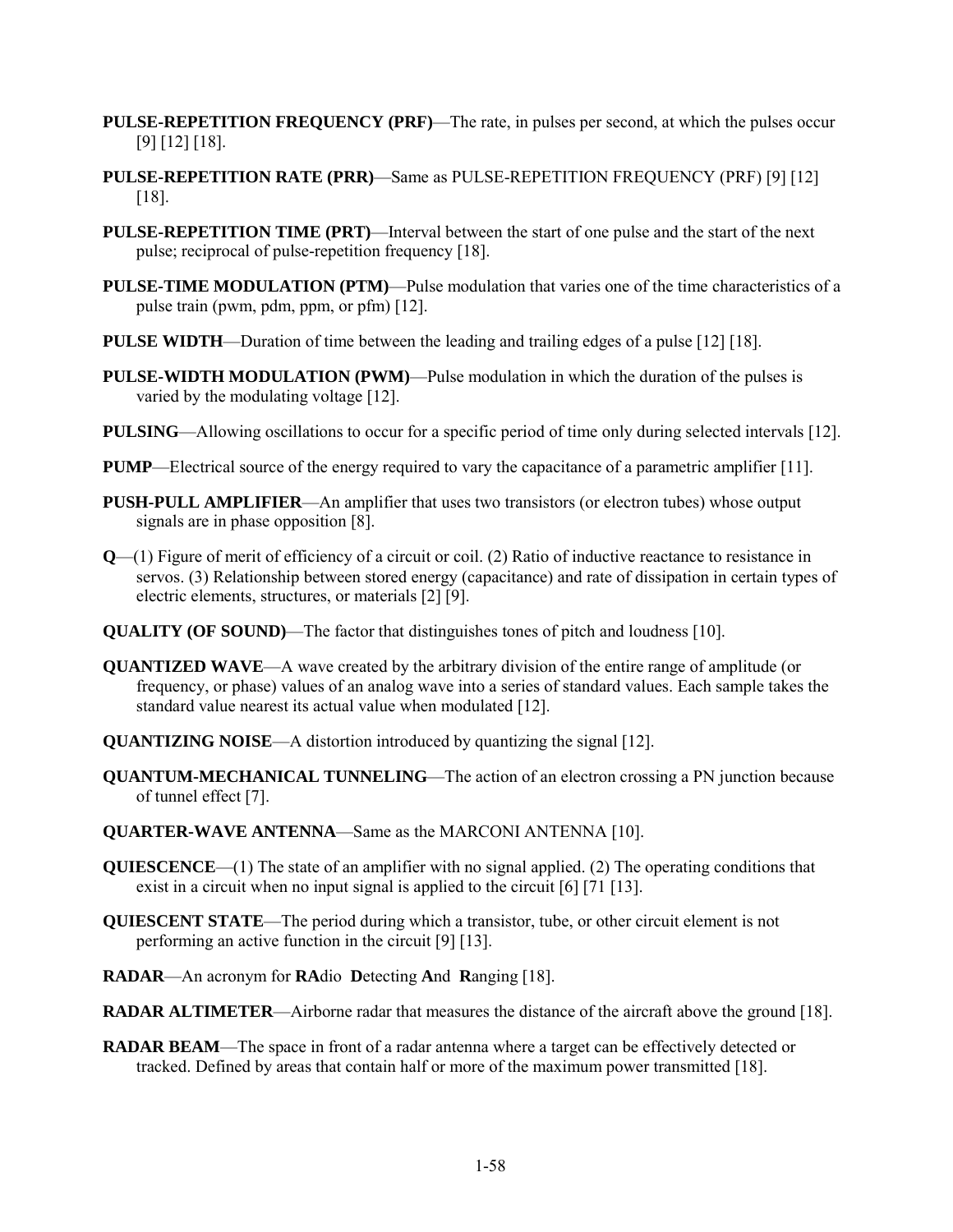- **RADAR DETECTOR—A** detector that, in its simplest form, only needs to be capable of producing an output when RF energy (reflected from a target) is present at its input [12].
- **RADAR DISTRIBUTION SWITCHBOARD—An electrical switching panel used to connect inputs from** any of several radars to repeaters (indicators) [18].
- **RADAR MILE**—Time interval (12.36 microseconds) for RF energy to travel out from a radar to a target and back to the radar; radar nautical mile [18].
- **RADAR TEST SET—A** combination of several test circuits and equipment used to test various characteristics of a radar [18].
- **RADIATION FIELD**—The electromagnetic field that radiates from an antenna and travels through space [10].
- **RADIATION LOSSES—The losses that occur when magnetic lines of force about a conductor are** projected into space as radiation and are not returned to the conductor as the cycle alternates [10].
- **RADIATION PATTERN—A** plot of the radiated energy from an antenna [10].
- **RADIATION RESISTANCE**—The resistance that if inserted in place of the antenna would consume the same amount of power as that radiated by the antenna [10].
- **RADIO COMMUNICATIONS**—The term describing teletypewriter, voice, telegraphic, and facsimile communications. [17].
- **RADIO FREQUENCY (RF)—(1)** Any frequency of electromagnetic energy capable of propagation into space [2]. (2) The frequencies that fall between 3 kilohertz and 300 gigahertz used for radio communications [10].
- **RADIO FREQUENCY CARRIER SHIFT—The system that uses a keyer to shift a radio frequency signal** above or below an assigned frequency. These shifts correspond to marks and spaces [17].
- **RADIO HORIZON—The boundary beyond the natural horizon in which radio waves cannot be propagated** over the earth's surface [10].
- **RADIO SET CONTROL UNIT—Equipment used to remotely control certain transmitter and receiver** functions [17].
- **RADIO WAVES**—(1) A form of radiant energy that can neither be seen nor felt. (2) An electromagnetic wave that is generated by a transmitter [10].
- **RADIX**—Also called the base. The number of distinct symbols used in a number system. For example, since the decimal number system uses ten symbols  $(0, 1, 2, 3, 4, 5, 6, 7, 8, 9)$ , the radix is 10. In the binary number system, the radix is 2 because it uses only two symbols (0, 1) [13].
- **RADIX POINT**—Also called BINARY POINT, OCTAL POINT, DECIMAL POINT, and so forth, depending on the number system [13].
- **RANGE**—The length of a straight line between a radar set and a target [11] [18].
- **RANGE-GATE—A** movable gate used to select radar echoes from a very short range interval [18].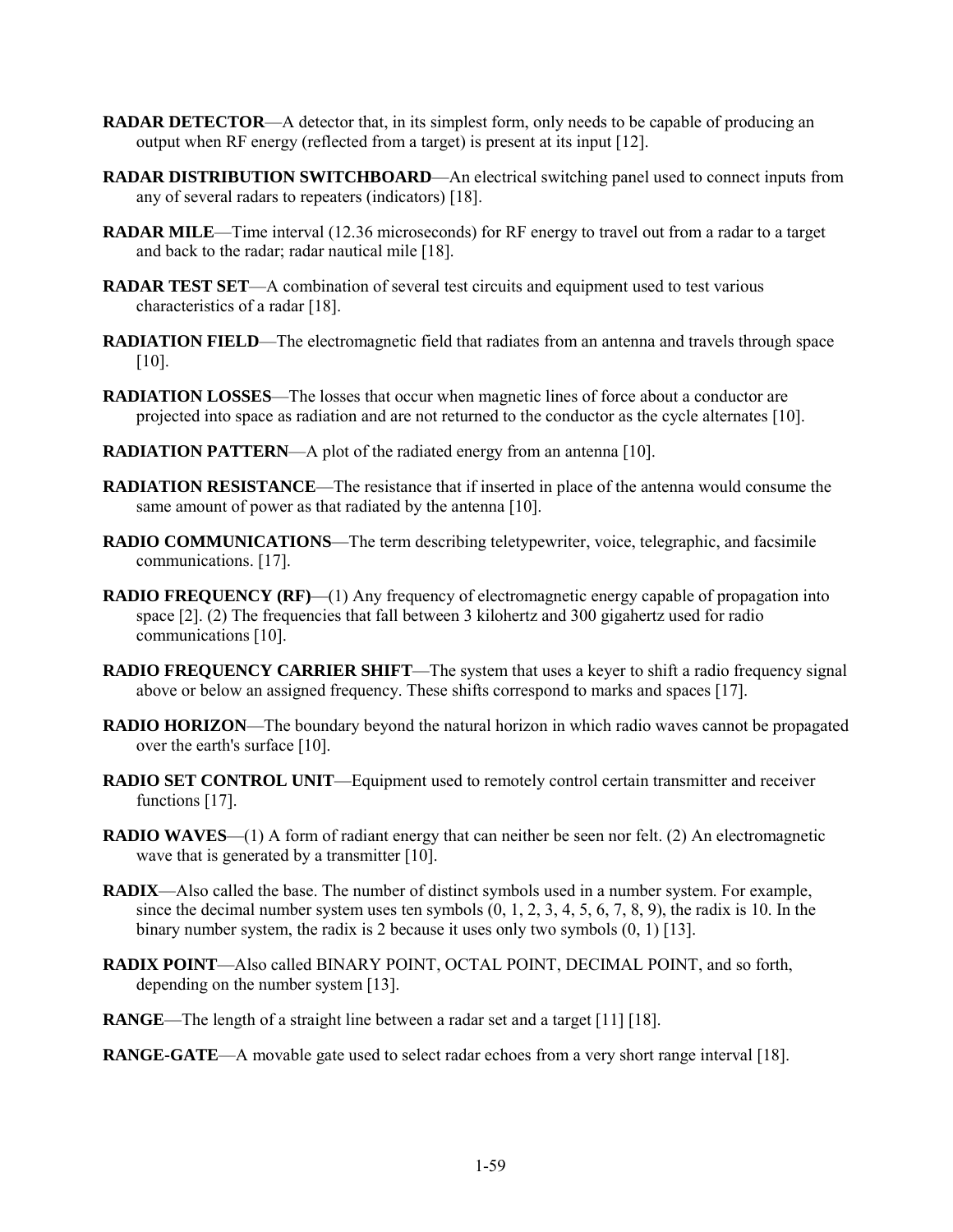- **RANGE-HEIGHT INDICATOR—A** radar display on which slant range is shown along the X axis and height along the Y axis [18].
- **RANGE MARKER**—A movable vertical pulse on an A-scope or a ring on a PPI scope used to measure the range of an echo or to calibrate the range scale [18].
- **RANGE RESOLUTION—Ability of a radar to distinguish between targets that are close together [18].**
- **RANGES**—The several upper limits a meter will measure as selectable by a switch or by jacks; for example, a voltmeter may have ranges of 1 volt, 2.5 volts, 10 volts, 25 volts, and 100 volts [3].
- **RANGE STEP**—On an A-scope sweep, a vertical displacement used to measure the range of an echo [18].
- **RAREFIED WAVE—A** longitudinal wave that has been expanded or rarefied (made less dense) as it moves away from the source [10].
- **RATE GYRO**—A gyro used to detect and measure angular rates of change [15].
- **RATIO**—The value obtained when one number is divided by another. This value indicates the relative proportions of the two numbers [2].
- **RATIO DETECTOR—A** detector that uses a double-tuned transformer to convert the instantaneous frequency variations of the FM input signal to instantaneous amplitude variations [12].
- **RATIO OF TRANSMITTED POWERS—The power ratio (FSK versus AM) that expresses the overall** improvement of FSK transmission when compared to AM under rapid-fading and high-noise conditions [12].
- **RC CONSTANT—Time constant of a resistor-capacitor circuit; equal in seconds to the resistance value in** ohms multiplied by the capacitance value in farads [2] [9].
- **RC DIFFERENTIATOR—An RC circuit in which the output is taken from the resistor [9].**
- **RC FILTER**—A filter used in applications where load current is low and constant, and voltage regulation is not necessary [7].
- **RC INTEGRATOR—An RC circuit in which the output is taken from the capacitor [9].**
- **RC NETWORK**—A circuit containing resistance and capacitance arranged in a particular manner to perform a specific function [9].
- **RC OSCILLATOR**—An oscillator in which the frequency is determined by resistive and capacitive elements [9].
- **REACTANCE**—The opposition offered to the flow of an alternating current by the inductance, capacitance, or both, in any circuit [2].
- **REACTANCE AMPLIFIER**—A low-noise amplifier that uses a nonlinear variable reactance as the active element instead of a variable resistance. Also called a parametric amplifier [11].
- **REACTANCE TUBE—A** tube connected in parallel with the tank circuit of an oscillator. Provides a signal that will either lag or lead the signal produced by the tank [12].
- **REACTANCE-TUBE MODULATOR—An FM modulator that uses a reactance tube in parallel with the** oscillator tank circuit [12].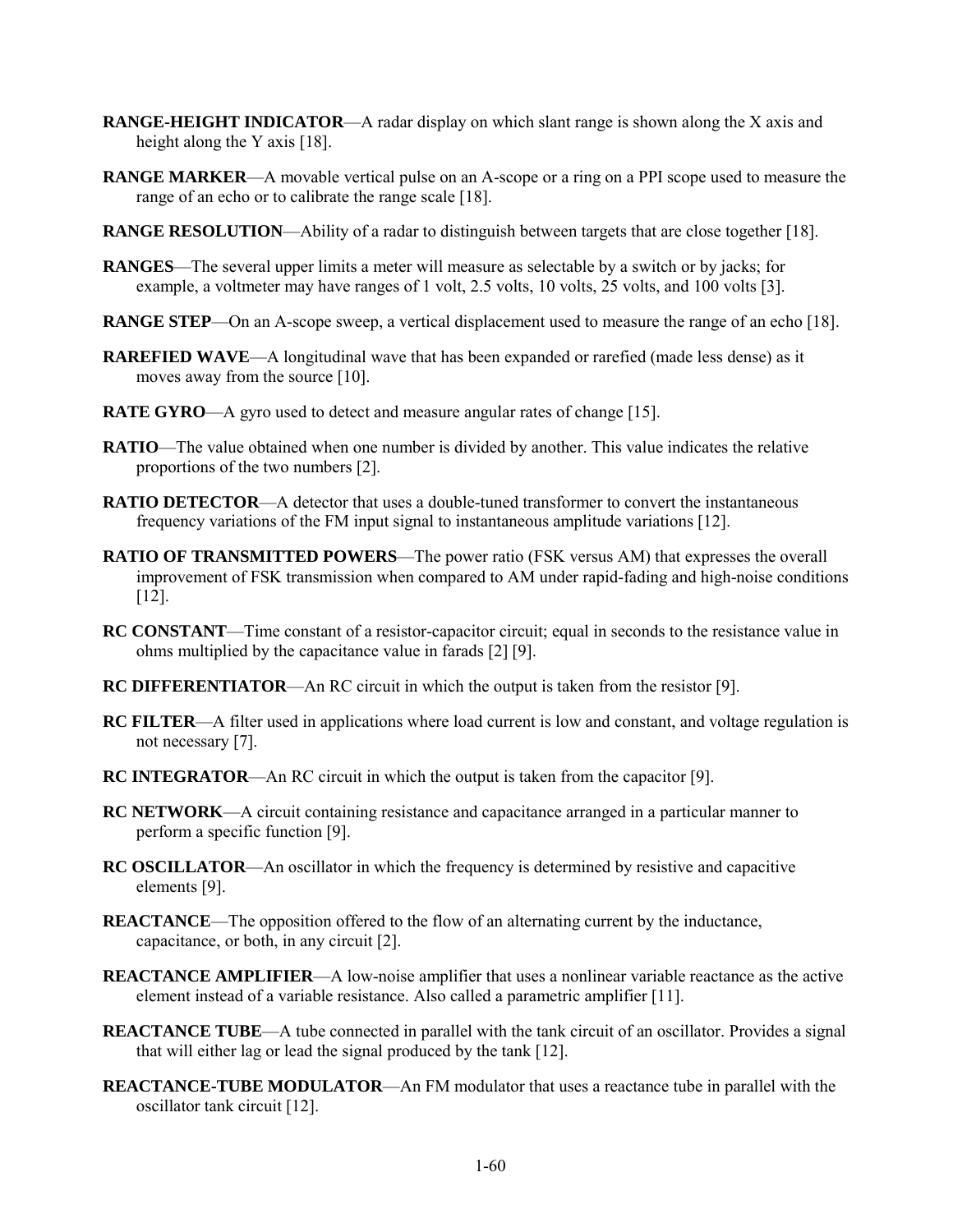- **RECEIVER**—(1) The object that responds to the wave or disturbance. Same as DETECTOR [10]. (2) Equipment that converts electromagnetic energy into a visible or an audible form [17]. (3) In radar, a unit that converts RF echoes to video and/or audio signals [18].
- **RECEIVER SENSITIVITY**—(1) The degree to which a receiver can usefully detect a weak signal. (2) The lower limit of useful signal input to the receiver [18].
- **RECEIVER TRANSFER SWITCHBOARD—Equipment used to transfer receiver audio outputs to** remote control station audio circuits [17].
- **RECEIVING ANTENNA**—The device used to pick up the RF signal from space [10].
- **RECEIVING END**—See OUTPUT END [10].
- **RECEPTION**—The instant when an electromagnetic wave passes through a receiver antenna and induces a voltage in that antenna [17].
- **RECIPROCAL (OF A QUANTITY)—The value obtained by dividing the number 1 by that quantity [1].**
- **RECIPROCITY**—The property of interchangeability of the same antenna for transmitting and receiving  $[10] [11]$ .
- **RECOVERY TIME**—In a radar, the time interval between the end of the transmitted pulse and the time when echo signals are no longer attenuated by the tr gap [18].
- **RECTIFIER**—A device used to convert ac to pulsating dc [3] [6] [7].
- **RECTANGULAR-COORDINATE GRAPH—A graph in which straight-line axes (horizontal and** vertical) are perpendicular [10].
- **RED**—The reference color of equipment that passes classified information. It normally refers to patch panels [17].
- **REFERENCE LINE—The position of zero displacement in a wave [10].**
- **REFERENCE POINT**—A point in a circuit to which all other points in the circuit are compared [1].
- **REFLECTED WAVE—(1)** The wave that reflects back from a medium. (2) The wave moving back to the source from the termination of a transmission line after reflection has occurred [10].
- **REFLECTING OBJECT**—In radar a air or surface contact that provides an echo [18].
- **REFLECTION WAVES—Waves that are neither transmitted nor absorbed, but are reflected from the** surface of the medium they encounter [10].
- **REFLECTOR**—The parasitic element of an array that causes maximum energy radiation in a direction toward the driven element [10].
- **REFLEX KLYSTRON—A** klystron with a reflector (repeller) electrode in the place of a second resonant cavity used to redirect the velocity-modulated electrons back through the cavity that produced the modulation [11]. (2) A microwave oscillator that is tuned by changing the repealer voltage [18].
- **REFRACTION—The changing of direction of a wave as it leaves one medium and enters another medium** of a different density [10] [18].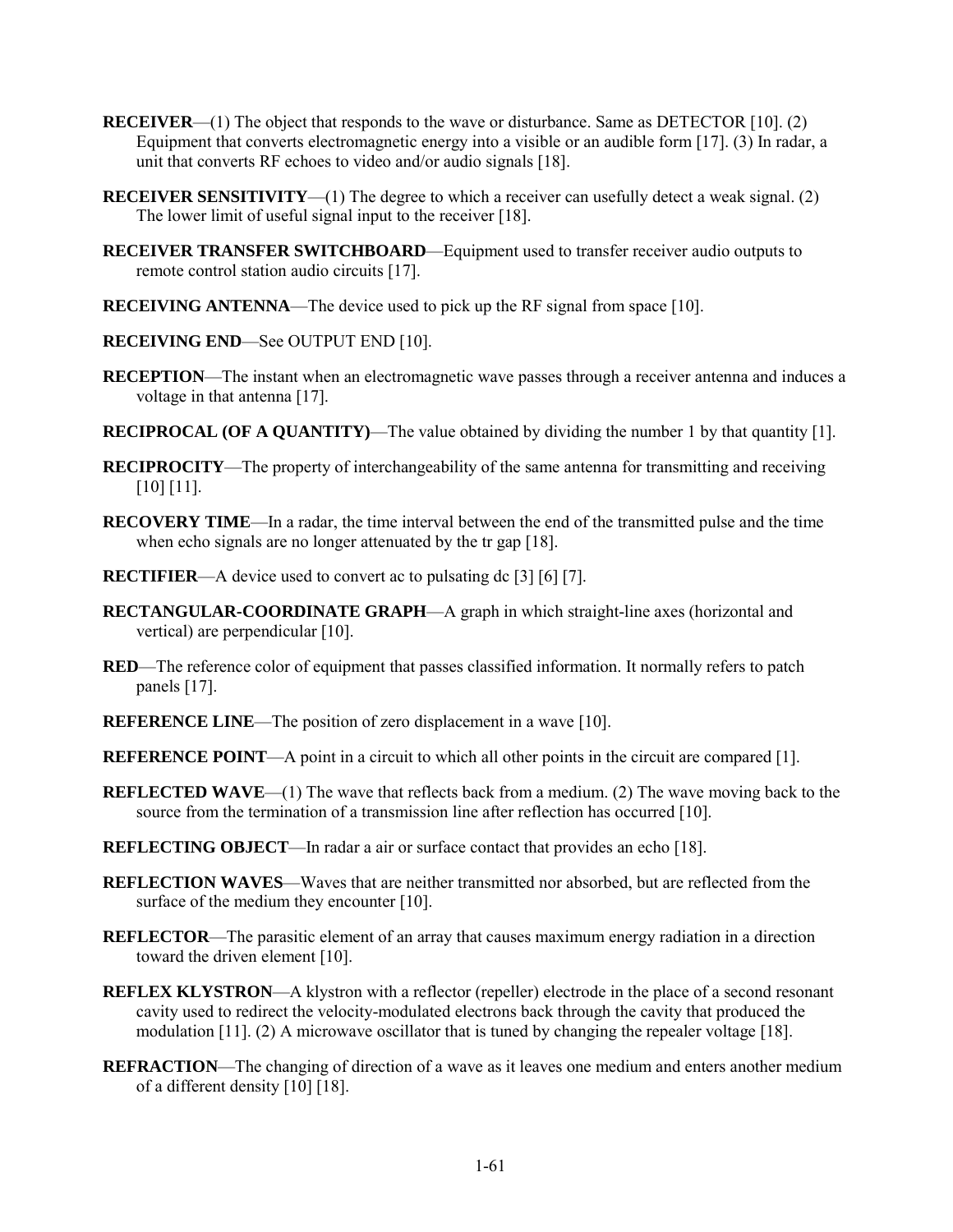- **REFRACTIVE INDEX—In a wave-transmission medium, the ratio between the phase velocity in free** space and in the medium [11] [18].
- **REGENERATION—See FEEDBACK [18].**
- **REGENERATIVE DETECTOR—A** detector circuit that produces its own oscillations, heterodynes them with an incoming signal, and deflects them [12].
- **REGENERATIVE FEEDBACK—The process by which a portion of the output signal of an amplifying** device is fed back in phase to reinforce the input. Also called POSITIVE FEEDBACK [8] [9].
- **REGULATOR**—The section in a basic power supply that maintains the output of the power supply at a constant level in spite of large changes in load current or input line voltage [6] [7].
- **RELATIVE BEARING**—Bearing of a target measured in a clockwise direction from "dead ahead" of a ship or plane [18].
- **RELAY**—An electromagnetic device with one or more sets of contacts that change position by the magnetic attraction of a coil to an armature [3].
- **RELUCTANCE**—A measure of the opposition that a material offers to magnetic lines of force [1].
- **REMOTE-CUTOFF TUBE**—An electron tube in which the control grid wires are farther apart at the centers than at the ends. This arrangement allows the tube to amplify large signals without being driven into cutoff. This tube is also called a VARIABLE-MU TUBE [6].
- **REPEATER** $(1)$  Another name for an active satellite [17]. (2) Also, a common name for remote radar indicators.
- **REPELLER**—Sometimes called a REFLECTOR. An electrode in a reflex klystron with the primary purpose of reversing the direction of the electron beam [11].
- **REPERFORATOR—Equipment that converts the incoming TTY signal and stores it on paper tape [17].**
- **REPRODUCTION—The process of converting electrical signals to sound waves. This sound is speech,** music, and so on [17].
- **REPULSION**—The mechanical force tending to separate bodies having like electrical charges or like magnetic polarity [1].
- **RERADIATION—**The reception and retransmission of radio waves that is caused by turbulence in the troposphere [10].
- **RESIDUAL MAGNETISM—Magnetism remaining in a substance after removal of the magnetizing force** [1].
- **RESISTANCE**—(1) The opposition a device or material offers to the flow of current. The effect of resistance is to raise the temperature of the material or device carrying the current. (2) A circuit element designed to offer a predetermined resistance to current flow. A resistance of 1 ohm will allow a current of 1 ampere to flow through it when a potential of 1 volt is applied. [1].

**RESISTIVITY—See SPECIFIC RESISTANCE. The reciprocal of conductivity [4].**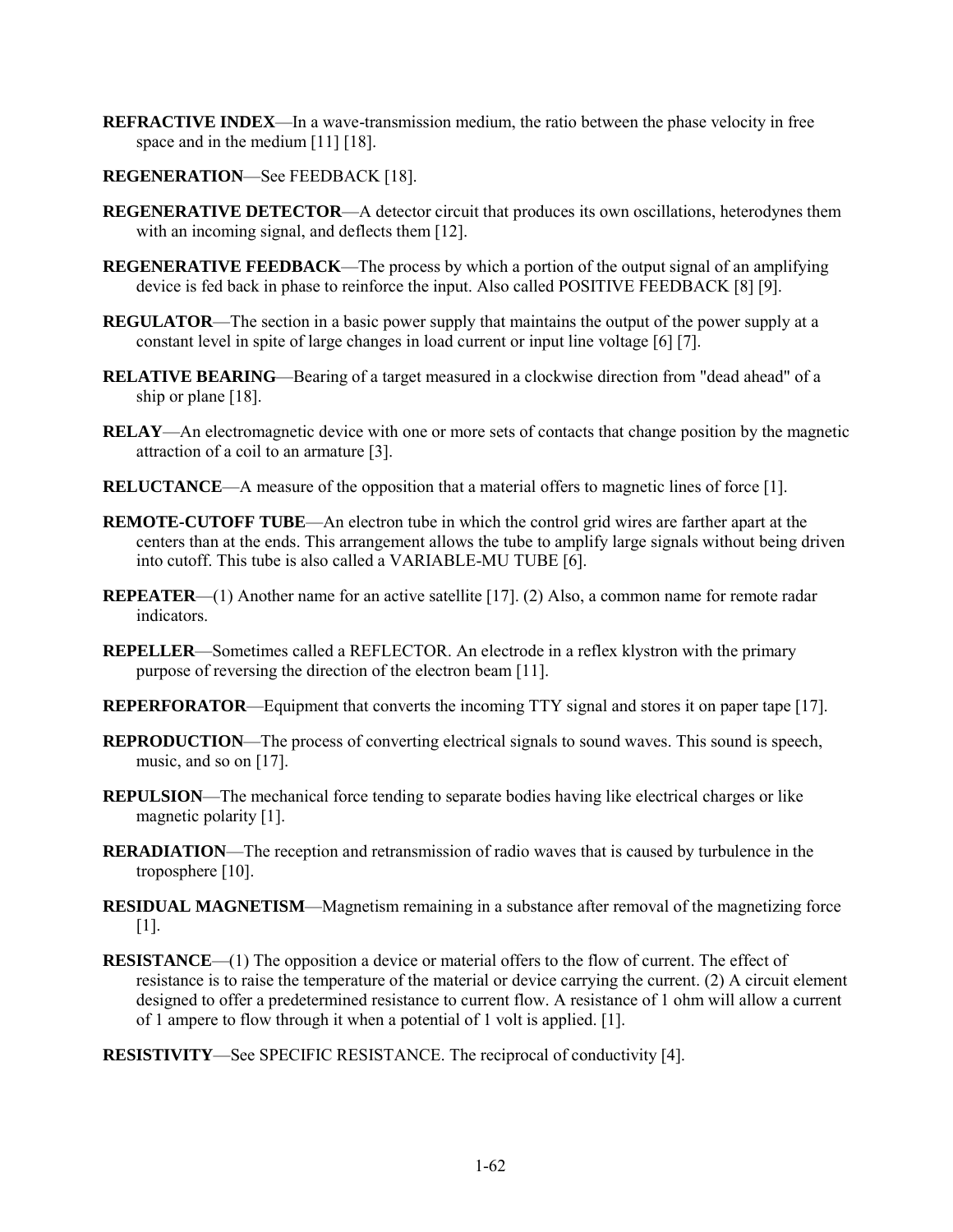- **RESISTOR**—The electrical component that offers resistance to the flow of current. It may be a coil of fine wire or a composition rod [1].
- **RESOLVER**—A rotary, electromechanical device used to perform trigonometric computations by varying the magnetic couplings between its primary and secondary windings. It is generally used in circuits that solve vector problems, such as analog computers and conversion equipment. The resolver solves three different type problems: (1) Resolution - separating a vector into two mutually perpendicular components; (2) Composition - combining two components of a vector to produce a vector sum; and (3) Combination - the process of resolution and composition taking place simultaneously [15].
- **RESONANCE**—The condition in a circuit containing inductance and capacitance in which the inductive reactance is equal and opposite to the capacitive reactance. This condition occurs at only one frequency and the circuit in that condition is said to be in resonance [2] [9] [10].
- **RESONANCE CHAMBER—See ECHO BOX [18].**
- **RESONANT CIRCUIT—A** circuit that contains both inductance and capacitance and is resonant at one frequency  $(X_L = X_C)$  [9].
- **RESONANT FREQUENCY—That frequency in a given resonant circuit at which the inductive and** capacitive reactance values are equal and cancel each other [9].
- **RESONANT LINE—A** transmission line that has standing waves of current and voltage [10].
- **REST FREQUENCY—The carrier frequency during the constant-amplitude portions of a phase** modulation signal [12].
- **REST POSITION—See REFERENCE LINE [10].**
- **REST TIME (RT)—The time when there is no pulse; nonpulse time [12].**
- **RESULTANT MAGNETIC FIELD—The magnetic field produced in a synchro by the combined effects** of the three stator magnetic fields [15].
- **RETENTIVITY—The ability of a material to retain its magnetism [1].**
- **RETURN—The RF** signal reflected back from a radar target; echo [18].
- **REVERBERATION—The multiple reflections of sound waves [10].**
- **REVERSE AGC—The type of AGC that causes an amplifier to be driven toward cut-off [17].**
- **REVERSE BIAS—An external voltage applied to a diode or semiconductor junction to reduce the flow of** electrons across the junction. Also called BACK BIAS [7] [13].
- **RF RADIATION HAZARD**—A health hazard caused by exposure to electromagnetic radiation or highenergy particles (ions). Abbreviated RADHAZ [18].
- **RF (RADIO FREQUENCY) AMPLIFIER—An amplifier designed to amplify signals with frequencies** between 10 kilohertz (10 kHz) and 100,000 megahertz (100,000 MHz) [8].
- **RF (RADIO FREQUENCY) TRANSFORMER—A transformer specially designed for use with RF (radio** frequencies). An RF transformer is wound onto a tube of nonmagnetic material and has a core of either powdered iron or air [8].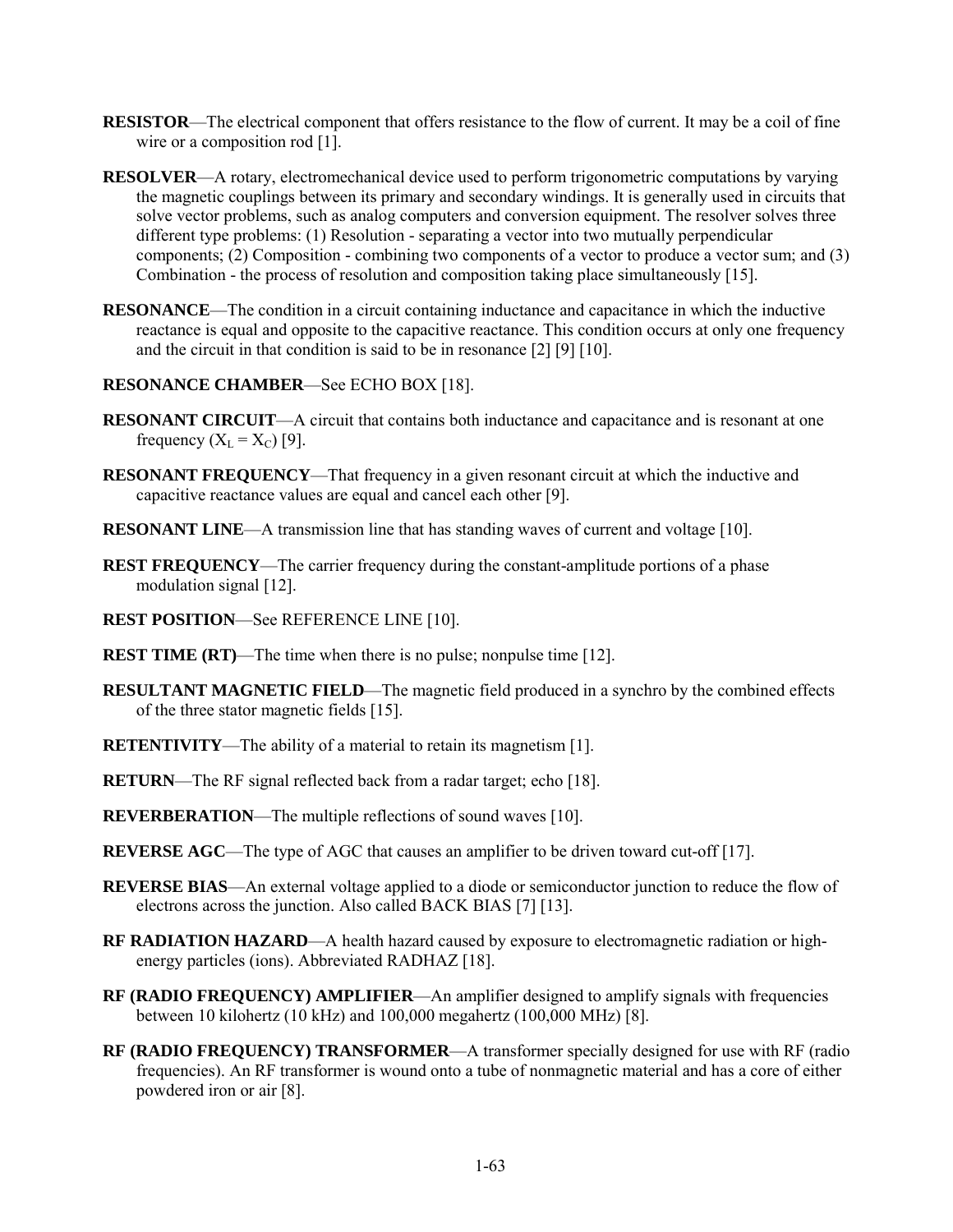- **RGK**—The symbol used to express the resistance between the grid and the cathode of an electron tube [6].
- **RHEOSTAT—A** variable resistor used for the purpose of adjusting the current in a circuit [1] [4].
- **RHO**—Greek letter "rho" (ρ). Used in the field of electricity and electronics to represent the specific resistance of a substance [4].
- **RHOMBIC ANTENNA**—A diamond-shaped antenna used widely for long-distance, high-frequency transmission and reception [10].
- **RIGID COAXIAL LINE—A** coaxial line consisting of a central insulated wire (inner conductor) mounted inside of a tubular outer conductor [10].
- **RIGIDITY**—The tendency of the spin axis of a gyro wheel to remain in a fixed direction in space if no force is applied to it [15].
- **RINGING**—RF oscillations caused by shock excitation of a resonant circuit or cavity [18].
- **RING TIME**—In radar, the time during which the output of an echo box remains above a specified level [18].
- **RIPPLE FREQUENCY—The frequency of the ripple current. In a full-wave rectifier it is twice the input**line frequency [6].
- **RIPPLE VOLTAGE—The alternating component of unidirectional voltage. (This component is small** compared to the direct component.) [6]
- **RLC CIRCUIT—An** electrical circuit that has the properties of resistance, inductance, and capacitance [2].
- **RL DIFFERENTIATOR—An RL circuit in which the output is taken from the inductor [9].**
- **RL INTEGRATOR**—An RL circuit in which the output is taken from the resistor [9].
- **RMS**—Abbreviation of root mean square [2].
- **ROOT MEAN SQUARE (RMS)—The equivalent heating value of an alternating current or voltage, as** compared to a direct current or voltage. It is 0.707 times the peak value of a sine wave [2].
- **ROTARY CAP—A** spark gap, similar to a mechanically driven rotary switch, used to discharge a pulseforming network [12].
- **ROTARY SWITCH**—A multicontact switch with contacts arranged in a circular or semicircular manner [3].
- **ROTATING FIELD—The magnetic field in a multiphase ac motor that is the result of field windings being** energized by out-of-phase currents. In effect, the magnetic field is made to rotate electrically rather than mechanically [5].
- **ROTATING JOINT**—A joint that permits one section of a transmission line or waveguide to rotate continuously with respect to another while passing energy through the joint. Also called a rotary coupler [11].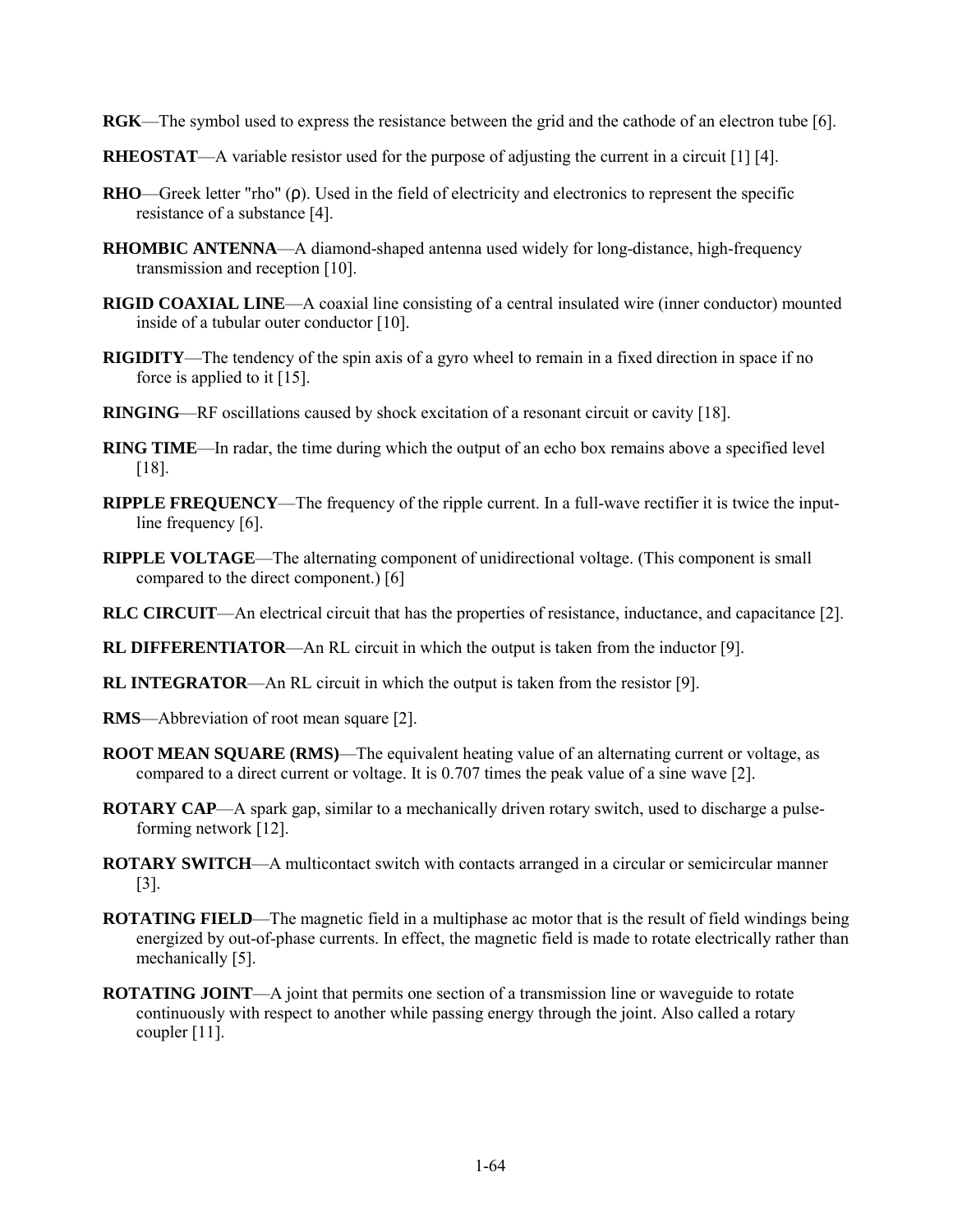- **ROTOR** $(1)$  The revolving part of a rotating electrical machine. The rotor may be either the field or the armature, depending on the design of the machine [5]. (2) The rotating member of a synchro that consists of one or more coils of wire wound on a laminated core. Depending on the type of synchro, the rotor functions similarly to the primary or secondary winding of a transformer [15].
- **RPK**—The symbol used to represent the resistance between the cathode and plate of a tube [6].
- **RUNNING OPEN—The teletypewriter condition where the type hammer constantly strikes the type box** but does not print or move across the page [17].
- **SATELLITE ECLIPSE**—An eclipse where the rays of the sun do not reach the satellite. This prevents recharging of the solar cells of the satellite and decreases the power to the transmitter [17].
- **SATELLITE-SUN CONJUNCTION—A** period when the satellite and sun are close together and the noise from the sun prevents or hampers communications [17].
- **SATURABLE-CORE REACTOR—A** coil in which the reactance is controlled by changing the permeability of the core [8].
- **SATURATION**—(1) The condition existing in any circuit in which an increase in the input signal produces no further change in the output [13]. (2) The operating point of a vacuum tube or transistor at which a further increase in grid or base current no longer produces an increase in plate or collector current [6] [7]. (3) In a magnetic core, the condition in which a magnetic material has reached a maximum flux density and the permeability has decreased to a value of (approximately) 1 [8].
- **SCALING FACTOR—The term used to describe the use of unequal resistors in a servo's summing** network to compensate for differences between input and output signal levels [15].
- **SCANNING**—(1) The process of subdividing a picture in an orderly manner into segments. This is used in facsimile transmission [17]. (2) Systematic movement of a radar beam to cover a definite pattern or area in space [18].
- **SCAT CODE—A** four-digit subcategory code used to identify the functional measurement parameters that can be satisfied by any one of many pieces of test equipment [16].
- **SCATTER ANGLE**—The angle at which the receiving antenna must be aimed to capture the scattered energy of tropospheric scatter [10].
- **SCHEMATIC**—A diagram which shows, by means of graphic symbols, the electrical connections and functions of a specific circuit arrangement [1] [4].
- **SCHEMATIC SYMBOLS—A** letter, abbreviation, or design used to represent specific characteristics or components on a schematic diagram [1].
- **SCINTILLATION—Apparent change in target reflectivity. Motion of the target causes successive radar** pulses to bounce off different parts of the target, such as fuselage and wingtip [18].
- **SCREEN GRID**—A grid placed between a control grid and the plate and usually maintained at a fixed positive potential [6].
- **SCREENING**—Process of applying nonconductive or semiconductive materials to a substrate to form thick film components [14].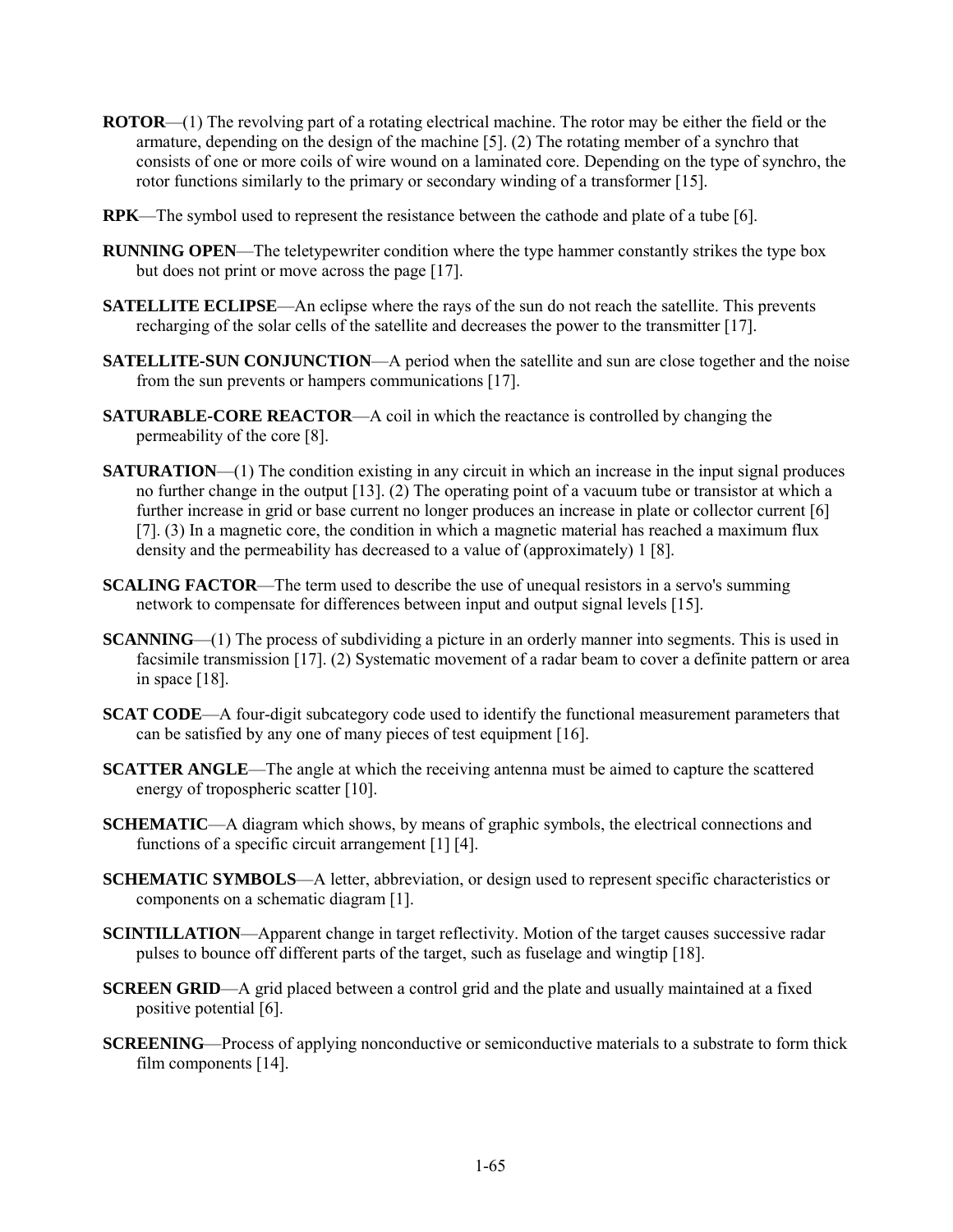- **SEA CLUTTER—Unwanted echoes from the irregular surface of the sea that appear on a radar indicator** [18].
- **SEARCH RADAR SYSTEM—An early-warning device that searches a fixed volume of space [18].**
- **SECAS (SHIP EQUIPMENT CONFIGURATION ACCOUNTING SYSTEM)—The Navy system that** keeps track of the configuration of equipment in the fleet [16].
- **SECONDARY**—The output coil of a transformer [2].
- **SECONDARY CELL**—A cell that can be recharged by a current being passed through the cell in a direction opposite to the discharge current [1].
- **SECONDARY EMISSION—The liberation of electrons from an element, other than the cathode, as a** result of being struck by other high-velocity electrons [6].
- **SECONDARY LOOP—In a cooling system, the loop that transfers the heat from the heat source, such as** electronic equipment, to the primary loop; usually distilled water [18].
- **SECOND DETECTOR (DEMODULATOR)—The part of the receiver that separates the audio or video** component from the modulated intermediate frequency [18].
- **SECOND-SWEEP ECHOES—See AMBIGUOUS RETURNS [18].**
- **SELECTIVITY—The ability of a receiver to select the desired signal and reject unwanted signals [9] [17].**
- **SELENIUM**—A chemical element with light-sensitive properties that makes it useful as a semiconductor material in metallic rectifiers [7].
- **SELF-BIAS**—In a vacuum tube circuit, the voltage developed by the flow of current through a resistor in the grid or cathode leads [6].
- **SELF-EXCITED GENERATORS**—DC generators in which the generator output is fed to the field to produce field excitation [5].
- **SELF-EXCITED METER—A** term used to describe meters that operate from their own power sources [16].
- **SELF-INDUCTION**—(1) The production of a counterelectromotive force in a conductor when its own magnetic field collapses or expands with a change in current in the conductor [2]. (2) The phenomenon caused by the expanding and collapsing fields of an electron that encircle other electrons and retard the movement of the encircled electrons [10].
- **SELF-LUMINOUS BODIES**—Objects that produce their own light [10].
- **SELF-SYNCHRONIZED RADAR—A** type of radar in which the timing pulses are generated within the transmitter [18].
- **SENDING END**—See INPUT END [10].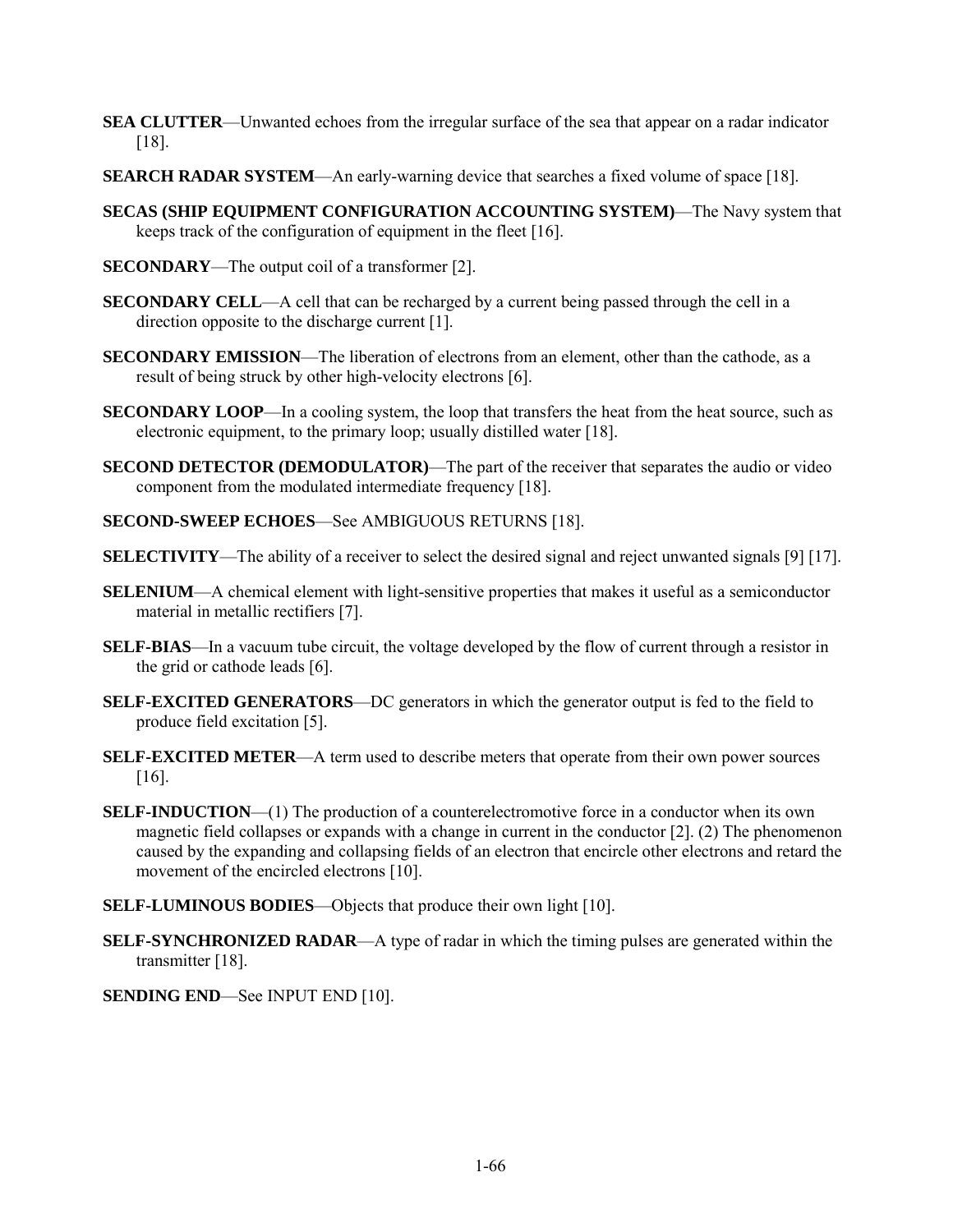- **SENSITIVITY** $(-1)$  For an ammeter, the amount of current that will cause full-scale deflection of the meter. (2) For a voltmeter, the ratio of the voltmeter resistance divided by the full-scale reading of the meter; expressed in ohms per volt [3] [16]. (3) The ability of a receiver to reproduce very weak signals. The greater the receiver sensitivity, the weaker the signal that can be reproduced [17]. (4) Efficiency of a microphone. Describes microphone power delivered to a matched-impedance load as compared to the sound level being converted. Usually expressed in terms of the electrical power level [12].
- **SENSITIVITY TIME CONTROL (STC)—A circuit that varies the gain of a receiver as a function of time** [18].
- **SERIES CIRCUIT—An arrangement where electrical devices are connected so that the total current must** flow through all the devices; electrons have one path to travel from the negative terminal to the positive terminal [1].
- **SERIES-CONNECTED DUPLEXER—A** configuration in which the tr spark gap is connected in series in one leg of the transmission line one-half wavelength away from the T-junction [18].
- **SERIES-DIODE DETECTOR—The semiconductor diode in series with the input voltage and the load** impedance. Sometimes called a VOLTAGE-DIODE DETECTOR [12].
- **SERIES-FED OSCILLATOR—An oscillator in which dc power is supplied to the amplifier through the** tank circuit or a portion of the tank circuit [9].
- **SERIES LIMITER—A** diode connected in series with the output, in which the output is taken across the resistor. Either the positive or negative alternation of the input wave is eliminated [9].
- **SERIES-NEGATIVE LIMITER—A** diode connected in series with the output, in which the output is taken across the resistor. It eliminates the negative alternation of the input wave [9].
- **SERIES-PARALLEL CIRCUIT—A** circuit that consists of both series and parallel networks [1] [9].
- **SERIES PEAKING—A** technique used to improve high-frequency response in which a peaking coil is placed in series with the output signal path [8].
- **SERIES-POSITIVE LIMITER—A** diode connected in series with the output, in which the output is taken across a resistor. It eliminates the positive alternation of the input wave [9].
- **SERIES-RESONANT CIRCUIT—A resonant circuit in which the source voltage is connected in series** with a capacitor and an inductor (also in series) to furnish a low impedance at the frequency at which the circuit is resonant [9] [10].
- **SERIES VOLTAGE REGULATOR—A** regulator with a regulating device that is in series with the load resistance [7].
- **SERIES-WOUND MOTORS AND GENERATORS—Machines in which the armature and field** windings are connected in series with each other [5].
- **SERVOAMPLIFIER—Either ac or dc amplifiers used in servosystems to build up signal strength. These** amplifiers usually have relatively flat gain versus frequency response, minimum phase shift, low output impedance, and low noise level [15].
- **SERVOMOTOR**—An ac or dc motor used in servosystems to move a load to a desired position or at a desired speed. The ac motor is usually used to drive light loads at a constant speed, while the dc motor is used to drive heavy loads at varying speeds [15].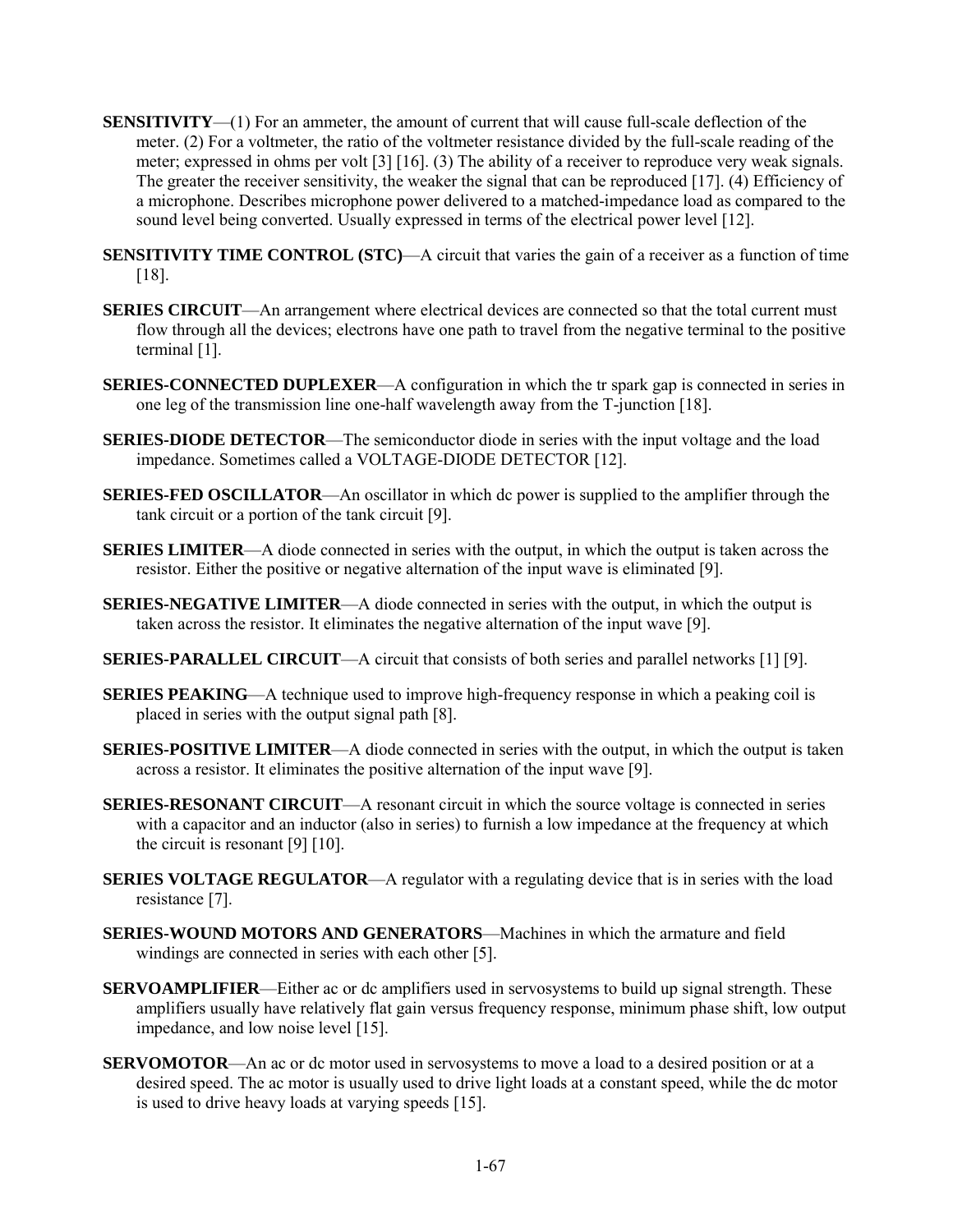- **SERVOSYSTEM—An automatic feedback control system that compares a required condition (desired** value, position, and so forth) with an actual condition and uses the difference to drive a control device to achieve the required condition [15].
- **SET**—A unit or units and the assemblies, subassemblies, and parts connected or associated together to perform a specific function [17].
- **SEXADECIMAL—Same as HEXADECIMAL [13].**
- **SHADOW**—A dead spot (minimum radiation) caused by the physical obstruction of transmitted waves by a feed horn [18].
- **SHAPING CIRCUIT—A** circuit that alters the shapes of input waveforms [9].
- **SHARP-CUTOFF TUBE—The opposite of a remote-cutoff tube. An electron tube that has evenly spaced** grid wires. The amplification of the sharp-cutoff tube is limited by the bias voltage and tube characteristics [6].
- **SHELF LIFE—The period of time that a cell or battery may be stored and still be useful [1].**
- **SHIELDED PAIR**—A line consisting of parallel conductors separated from each other and surrounded by a solid dielectric [10].
- **SHIELDING** $\left(1\right)$  A metallic covering used to prevent magnetic or electromagnetic fields from affecting an object [1]. (2) Technique designed to minimize internal and external interference [14].
- **SHORT CIRCUIT**—An unintentional current path between two components in a circuit or between a component and ground; usually caused by a circuit malfunction [1] [3] [16].
- **SHORT-CIRCUITED LINE—A** transmission line that has a terminating impedance equal to 0 [10].
- **SHUNT**—A resistive device placed in parallel with another component. Appreciable current may flow through it and an appreciable voltage may exist across it [12].
- **SHUNT-DIODE DETECTOR—A** diode detector in which the diode is in parallel with the input voltage and the load impedance. Also known as a current detector because it operates with smaller input levels [12].
- **SHUNT-FED OSCILLATOR—An oscillator that receives its dc power for the transistor or tube through a** path both separate from and parallel to the tank circuit [9].
- **SHUNT PEAKING**—A technique used to improve high-frequency response in which a peaking coil is placed in parallel (shunt) with the output signal path [8].
- **SHUNT RESISTOR—A** resistor in parallel. In an ammeter, shunt resistors are used to provide multiple ranges [3].
- **SHUNT VOLTAGE REGULATOR—A** regulator whose regulating device is in parallel with the load resistance [7].
- **SHUNT-WOUND MOTORS AND GENERATORS—Machines in which the armature and field** windings are connected in parallel (shunt) with each other [5].
- **SIEMENS**—The new and preferred term for MHO [1].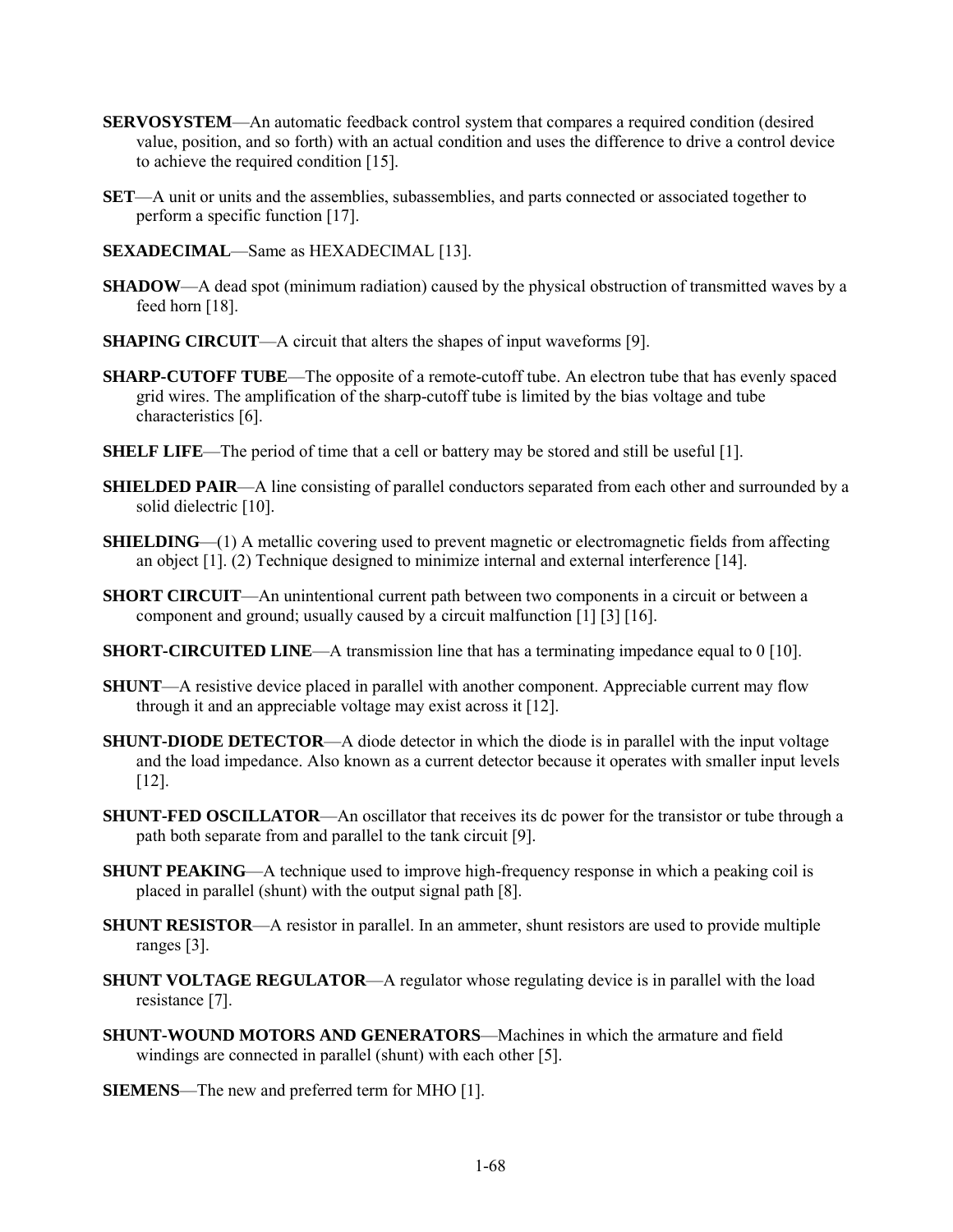- **SIGNAL**—A general term used to describe any ac or dc of interest in a circuit; for example, input signal [8] [15].
- **SIGNAL DISTORTION—Any unwanted change to the signal [12].**
- **SIGNIFICANT SIDEBANDS**—Those sidebands with significantly large amplitude [12].
- **SILICON**—A metallic element which, in its pure state, is used as a semiconductor [7].
- **SILICON-CONTROLLED RECTIFIER (SCR)—A semiconductor device that functions as an** electrically controlled switch [7].
- **SINE WAVE** $\rightarrow$ (1) The curve traced by the projection on a uniform time scale of the end of a rotating arm, or vector. Also known as a sinusoidal wave [2]. (2) The basic synchronous alternating waveform for all complex waveforms [12].
- **SINGLE-ENDED MIXER—See UNBALANCED CRYSTAL MIXER [18].**
- **SINGLE LINE DIAGRAM—A** diagram which shows, by means of single lines and graphic symbols, the course of an electric circuit or system of circuits and the component devices or parts used therein [4].
- **SINGLE, STATIONARY-LOBE SCANNING SYSTEM—Antenna (with a single, stationary beam) that** is rotated to obtain 360-degree coverage [18].
- **SINK**—See OUTPUT END [10].
- **SKIN EFFECT—The tendency for alternating current to concentrate in the surface layer of a conductor.** The effect increases with frequency and serves to increase the effective resistance of the conductor [10] [11].
- **SKIP DISTANCE**—The distance from a transmitter to the point where the sky wave is first returned to earth [10].
- **SKIP ZONE**—A zone of silence between the point where the ground wave becomes too weak for reception and the sky wave is first returned to earth [10].
- **SKY WAVES—Radio waves reflected back to earth from the ionosphere [10].**

**SLANT RANGE—See RANGE [18].** 

- **SLIP**—The difference between rotor speed and synchronous speed in an ac induction motor [5].
- **SLIP RINGS**—Contacts that are mounted on the shaft of a motor or generator to which the rotor windings are connected and against which the brushes ride [5]. Devices for making electric connections between stationary and rotating contacts.
- **SLOPE DETECTOR—A** tank circuit tuned to a frequency, either slightly above or below an FM carrier frequency, that is used to detect intelligence [12].
- **SLOT**—Narrow opening in a waveguide wall used to couple energy in or out of the waveguide. Also called an aperture or a window [11].
- **SNAP-ACTING—Changing position quickly with the aid of a spring [3].**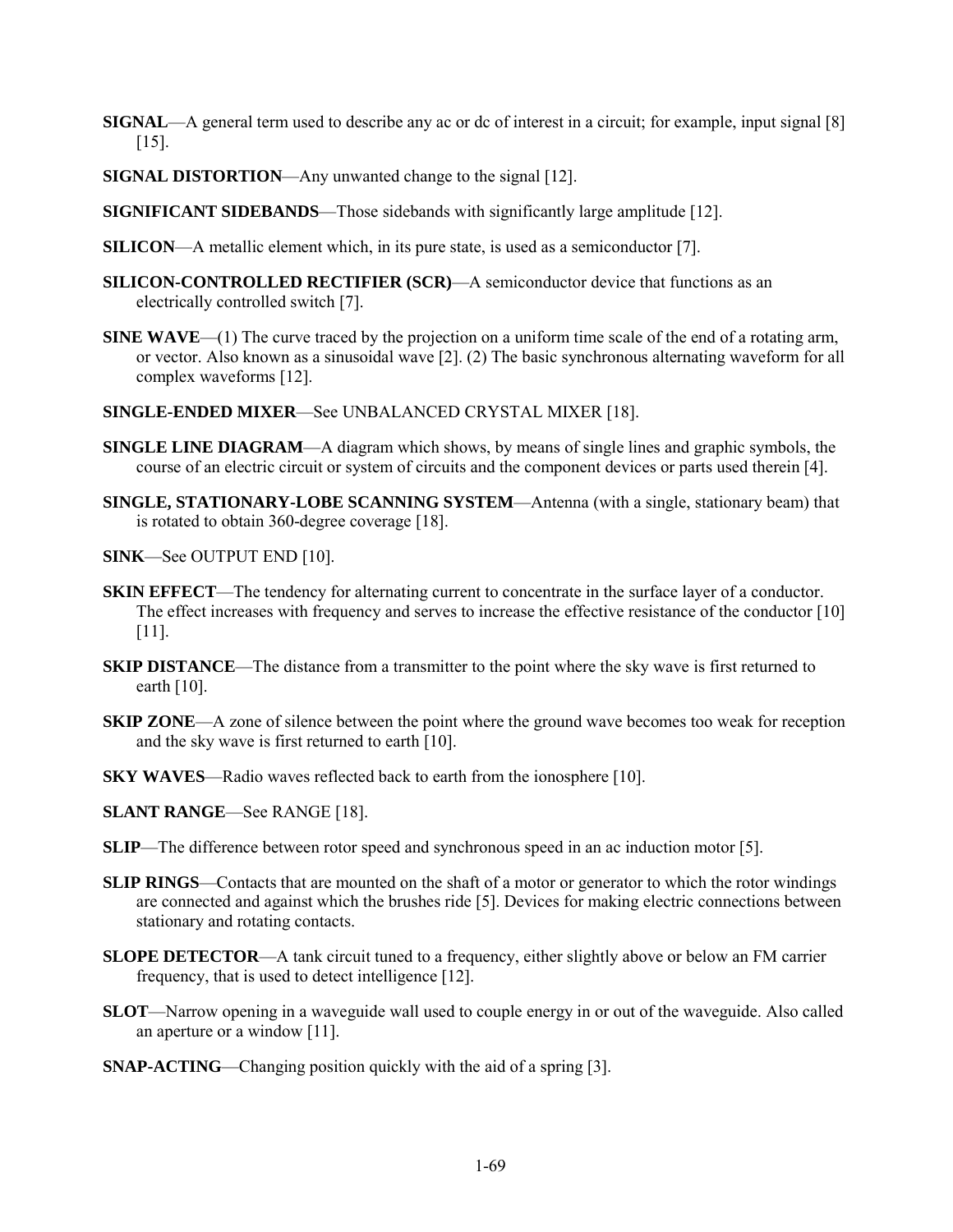- **SOLENOID**—An electromagnetic device that changes electrical energy into mechanical motion; based upon the attraction of a movable iron plunger to the core of an electromagnet [3].
- **SOLID**—One of the three states of matter; it has definite volume and shape (ice is a solid) [1].
- **SOLID-STATE DEVICE—An electronic device that operates by the movement of elections within a solid** piece of semiconductor material [7].
- **SONIC**—Pertaining to sounds capable of being heard by the human ear [10].
- **SOURCE**—(1) The object that produces the waves or disturbance. (2) The name given to them end of a two-wire transmission line that is connected to a source [10]. (3) The device which furnishes the electrical energy used by a load [1].
- **SOURCE, MAINTENANCE, AND RECOVERABILITY CODE (SM & R CODE)—Specifies** maintenance level for repair of components or assemblies [14].
- **SPACE**—Absence of an RF signal in cw keying. Key-open condition or lack of data in communications systems. Also a period of no signal [12].
- **SPACE CHARGE**—An electrical charge distributed throughout a volume or space [6].
- **SPACE DIVERSITY—Reception of radio waves by two or more antennas spaced some distance apart** [10].
- **SPACE WAVE—Radio waves that travel directly from the transmitter to the receiver and remain in the** troposphere [10].
- **SPACING**—The condition in teletypewriter operation where a circuit is open and no current flows [17].
- **SPARK-GAP MODULATOR—A** modulator that consists of a circuit for storing energy, a circuit for rapidly discharging the storage circuit (spark gap), a pulse transformer, and a power source [12].
- **SPECIAL PURPOSE ELECTRONIC TEST EQUIPMENT (SPETE)—Test equipment that is** specifically designed to generate, modify, or measure a range of electronic functions of a specific or peculiar nature on a single system or equipment [16].
- **SPECIFIC GRAVITY—The ratio between the density of a substance and that of pure water at a given** temperature [1].
- **SPECIFIC RESISTANCE—The resistance measured in ohms of a unit volume of a substance to the flow** of electric current. (The unit volume used is generally the circular mil-foot.) [4]
- **SPECTRUM** $(1)$  The entire range of electromagnetic waves arranged in order of their frequencies. (2) The range of frequencies considered in a system [10].
- **SPECTRUM ANALYSIS**—The display of electromagnetic energy arranged according to wavelength or frequency [12].
- **SPECTRUM ANALYZER—A** test instrument that provides a visual display of the frequency distribution of an RF signal such as a transmitter output [18].
- **SPIN VECTOR**—In a gyro, a vector representing the angular velocity of the gyro rotor. The spin vector lies along the spin axis of the rotor [15].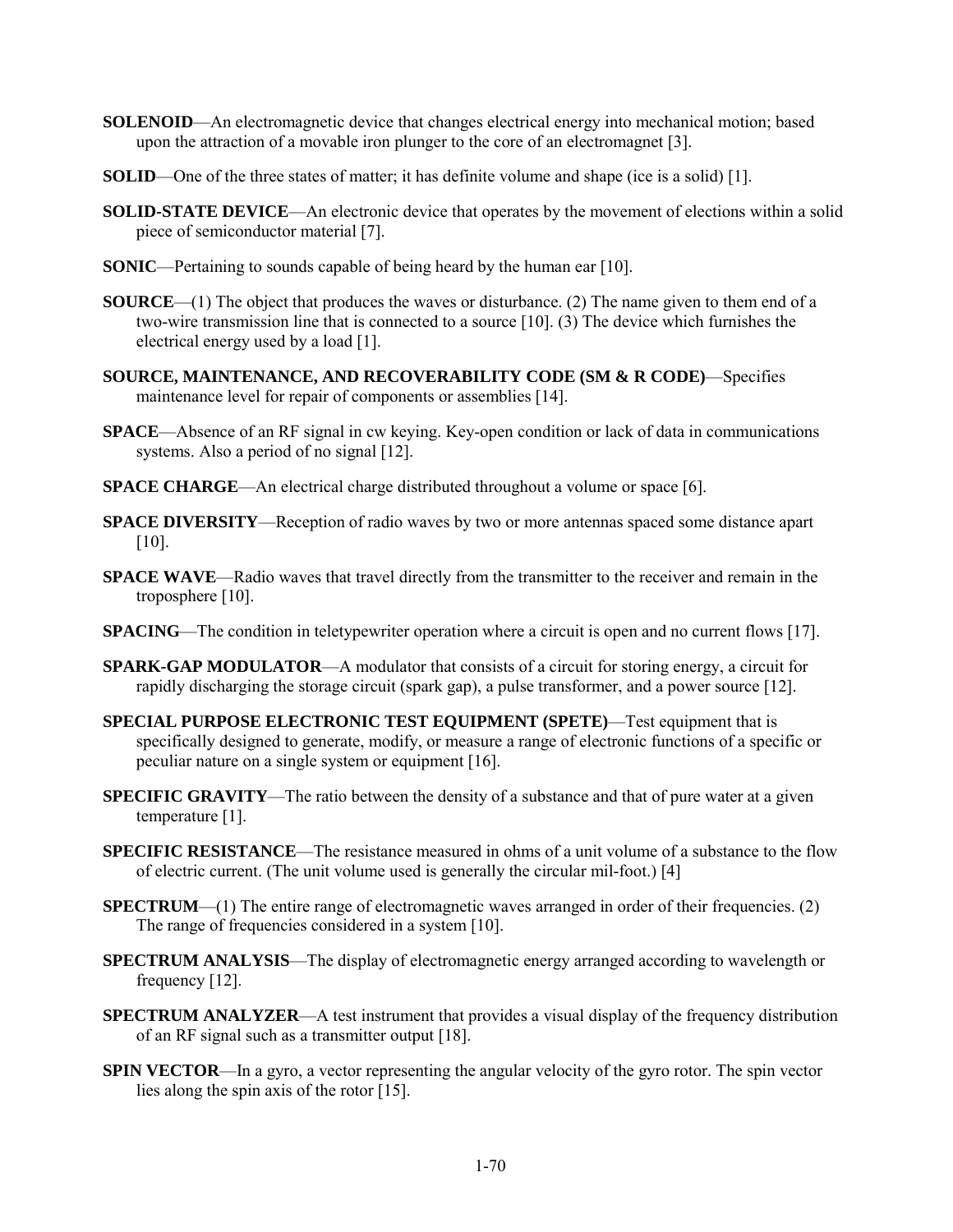**SPHERICAL WAVEFRONTS—Waves of energy that spread out in concentric circles [18].** 

- **SPLATTER—Unwanted sideband frequencies that are generated from overmodulation [12].**
- **SPLICE**—A joint formed by the connecting of two or more conductors [4].
- **SPORADIC E LAYER—Irregular, cloud-like patches of unusually high ionization. Often forms at heights** near the normal E layer [10].
- **SPREADER**—Insulator used with transmission lines and antennas to keep the parallel wires separated [10].
- **SPROCKET TUNER—A** mechanical tuning device for magnetron tubes that changes the frequency of the cavities by changing the inductance. Also called a CROWN-OF-THORNS TUNER [11].
- **SOUARE MIL**—The area of a square, the sides of which are each equal to 1 mil. One square mil is equal to 1.2732 circular mils [4].
- **SQUELCH**—A circuit that cuts off the output of a receiver when there is no input [17].
- **SQUIRREL-CAGE WINDINGS**—A type of rotor winding in which heavy conductors are imbedded in the rotor body. The conductors are shorted together at the ends by continuous rings. It is widely applied in ac induction motors. Physically, it appears as a rotating squirrel-cage, thus the name [5].
- **STABILITY**—In a magnetron, the ability to maintain normal operating characteristics [18].
- **STAGE**—One of a series of circuits within a single device; for example, first stage of amplification [8].
- **STAGGER TUNING—A** method of klystron tuning in which the resonant cavities are tuned to slightly different frequencies to increase the bandwidth of the amplifier [11].
- **STANDING WAVE—The distribution of voltage and current, formed by the incident and reflected waves,** that has minimum and maximum points on a resultant wave that appear to stand still [10].
- **STANDING-WAVE RATIO (SWR)—The ratio of the maximum (voltage, current) to the minimum** (voltage, current) points of a transmission line. Indicates the impedance matching quality of the termination of the line [10] [11].
- **START**—The first unit of a teletypewriter signal. It is always a space [17].
- **STATIC** $-(1)$  A fixed nonvarying condition, without motion [13]. (2) Atmospheric noise, as in a receiver.
- **STATIC ELECTRICITY—Stationary electricity that is in the form of a charge. The accumulated electric** charge on an object [1].
- **STATOR**<sup>(1)</sup> The stationary part of a rotating electrical machine. The stator may be either the field or the armature, depending on the design of the machine [5]. (2) The stationary member of a synchro that consists of a cylindrical structure of slotted laminations on which three Y-connected coils are wound with their axes 120 degrees apart. Depending on the type of synchro, the stator's functions are similar to the primary or secondary windings of a transformer  $[15]$ .

## **STATUTE MILE—**5,280 feet [18].

**STEP-BY-STEP COUNTER—A** counter that provides an output for each cycle of the input in one-step increments [9].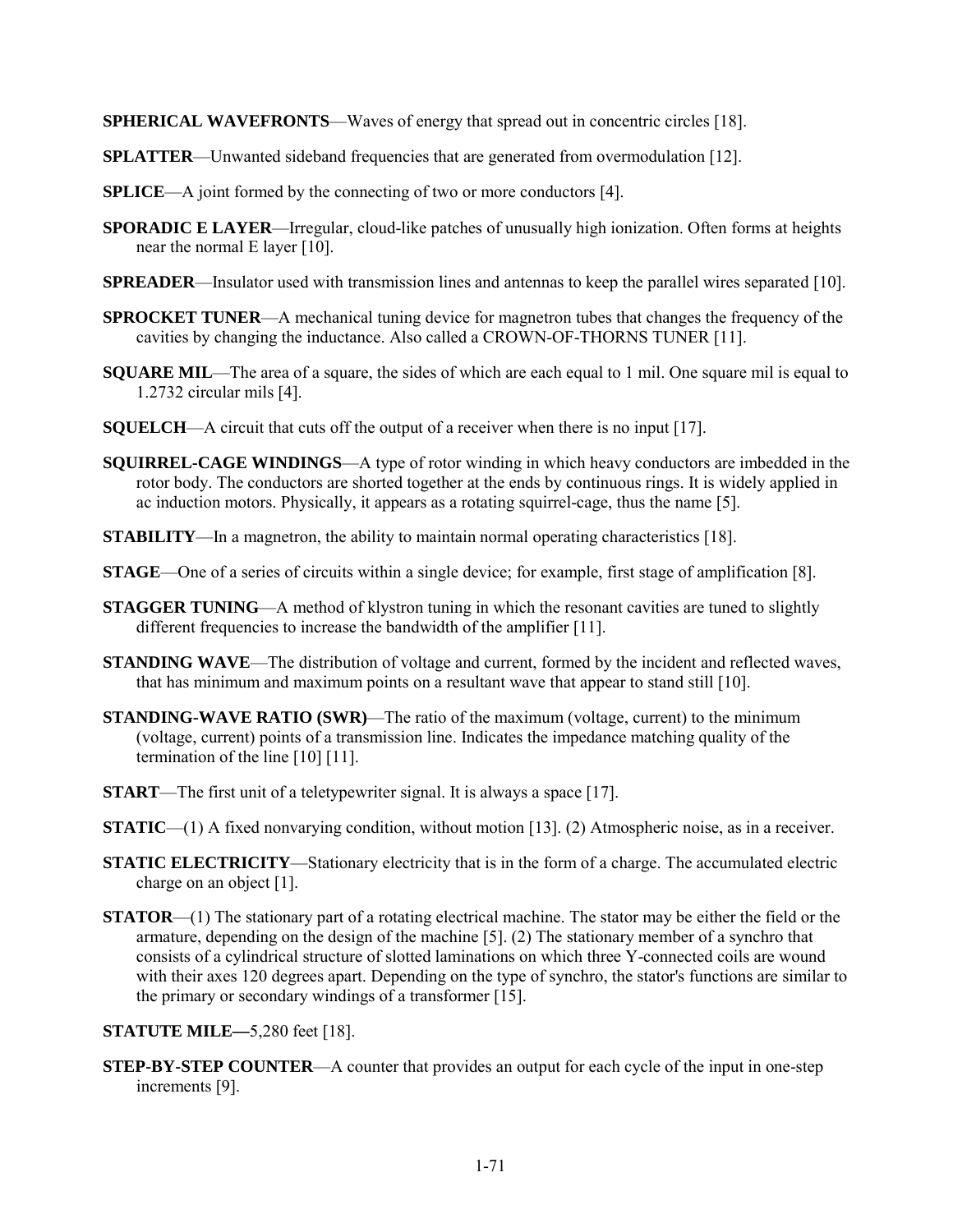- **STEP-TRANSMISSION SYSTEM—A** data transmission system that operates on direct current. It consists of a step transmitter (rotary switch) and a step motor interconnected to transmit data (information) between remote locations [15].
- **STICKOFF VOLTAGE**—A low voltage used in multispeed synchrosystems to prevent false synchronizations [15].
- **STOP**—The last unit of a teletypewriter signal. It is always a mark [17].
- **STRANDED CONDUCTOR—A** conductor composed of a group of wires. The wires in a stranded conductor are usually twisted together and not insulated from each other [4].
- **STRANDS**—Fine metallic filaments twisted together to form a single wire [4].
- **STRATOSPHERE**—Located between the troposphere and the ionosphere; it has little effect on radio waves [10].
- **STROBOSCOPE**—An instrument that allows viewing of rotating or reciprocating objects by producing the optical effect of a slowing down or stopping motion [16].
- **STUB**—Short section of a transmission line used to match the impedance of a transmission line to an antenna. Can also be used to produce desired phase relationships between connected elements of an antenna [10] [18].
- **SUBASSEMBLY—Consists of two or more parts that form a portion of an assembly or a unit [17].**
- **SUBHARMONIC—An exact submultiple of the fundamental frequency. Even subharmonics are one-half,** one-quarter, and so on. Odd subharmonics are one-third, one-fifth, and so on of the fundamental frequency [17].
- **SUBSTRATE—Mounting surface for integrated circuits. May be semiconductor or insulator material** depending on type of IC [14].
- **SUDDEN IONOSPHERIC DISTURBANCE**—An irregular ionospheric disturbance that can totally blank out hf radio communications [10].
- **SUMMING NETWORK—A** combination of two or more parallel resistors used in servosystems as an error detector. The output of the network is the algebraic sum of the inputs [15].
- **SUPERHETERODYNE RECEIVER—A** type of receiver that uses a mixer to convert the RF echo to an IF signal for amplification [18].
- **SUPERHIGH FREQUENCY—The band of frequencies from 3 gigahertz to 30 gigahertz [17].**
- **SUPERSONIC**—(1) Speed greater than the speed of sound [10]. (2) Ultrasonic.
- **SUPPORT SYSTEM—For a radar, a system that provides an auxiliary input, such as dry air, electrical** power, or liquid cooling [18].
- **SUPPRESSION**—The process of eliminating an undesired portion of a signal [17].
- **SURFACE WAVE—Radio waves that travel along the contours of the earth, thereby being highly** attenuated [10].
- **SWAMPING RESISTOR—A** resistor used to increase or "broaden" the bandwidth of a circuit [8].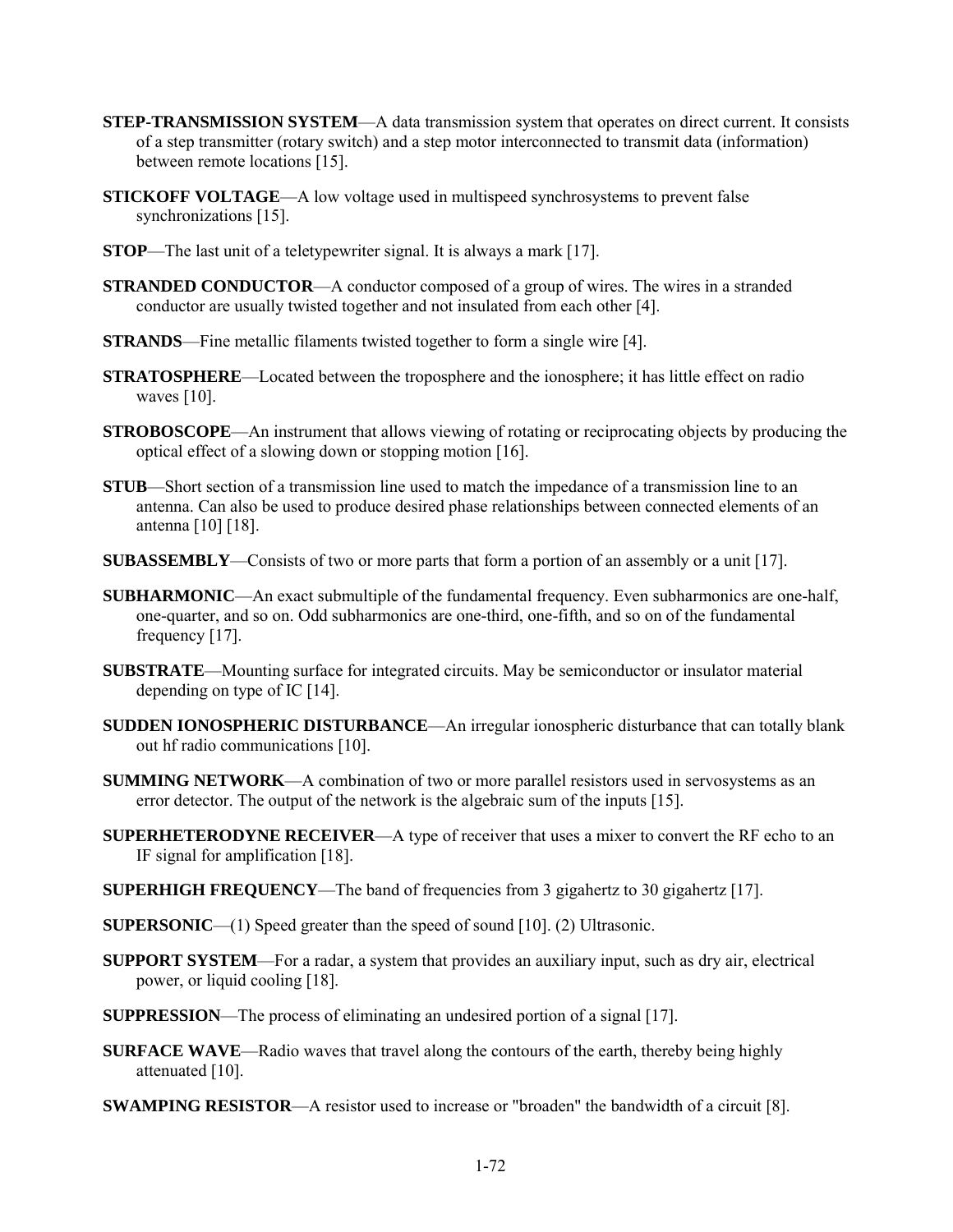- **SWITCH**—(1) A device used to connect, disconnect, or change the connections in an electrical circuit [1]. (2) A device used to open or close a circuit [3].
- **SYMMETRICAL MULTIVIBRATOR—A** circuit that generates square waves [18].
- **SYMPTOM ELABORATION—Using built-in indicating instruments or other aids to define equipment** malfunction [16].
- **SYMPTOM RECOGNITION—Recognition of a situation in equipment operation that is not normal [16].**
- **SYNCHRO**—A small motorlike analog device that operates like a variable transformer and is used primarily for the rapid and accurate transmission of data among equipments and stations [15].
- **SYNCHRO CAPACITOR—A** unit containing three delta-connected capacitors. The synchro capacitor is used in synchro systems to increase the system's accuracy by cancelling or reducing the phase shift introduced by synchro inductance [15].
- **SYNCHRONIZER—A** circuit that supplies timing signals to other radar components [18].
- **SYNCHRONIZING NETWORK—A** circuit, also called a crossover or switching network, used in servosystems to sense how far the load is from the point of correspondence; it then functions to switch the appropriate signal into control [15].
- **SYNCHRONOUS—A** type of teletypewriter operation where both transmitter and receiver operate continuously [17].
- **SYNCHRONOUS MOTOR—An ac motor whose rotor is activated by dc. It is characterized by constant** speed and requires squirrel-cage windings or some other method to be self-starting [5].
- **SYNCHRONOUS ORBIT—An** orbit in which the satellite moves or rotates at the same speed as the earth  $[17]$ .
- **SYNCHRONOUS SPEED**—The speed at which the rotating field in an ac motor revolves. This speed is a function of the number of poles in the field and the frequency of the applied voltage [5].
- **SYNCHRONOUS TUNING—In a klystron amplifier, a method of tuning that tunes all the resonant** cavities to the same frequency. High gain is achieved, but the bandwidth is narrow [11].
- **SYNCHRO SYSTEM—Two or more synchros interconnected electrically. The system is used to transmit** data among equipments and stations [15].
- **SYNCHRO TESTER—A** synchro receiver with a calibrated dial. This receiver is used primarily for locating defective synchros. It can also be used for zeroing synchros [15].
- **SYSTEM**—A combination of sets, units, assemblies, subassemblies, and parts joined together to form a specific operational function or several functions [17].
- **TACHOMETER** $(1)$  A small ac or dc generator, sometimes referred to as a rate generator, that converts its shaft speed into an electrical output. The tachometer is frequently used in servosystems to sense the velocity of a load [15]. (2) An instrument that measures the rate at which a shaft is turning [16].
- **TANK CIRCUIT—A** tuned circuit used to temporarily store energy. Also referred to as a parallel-resonant circuit [9].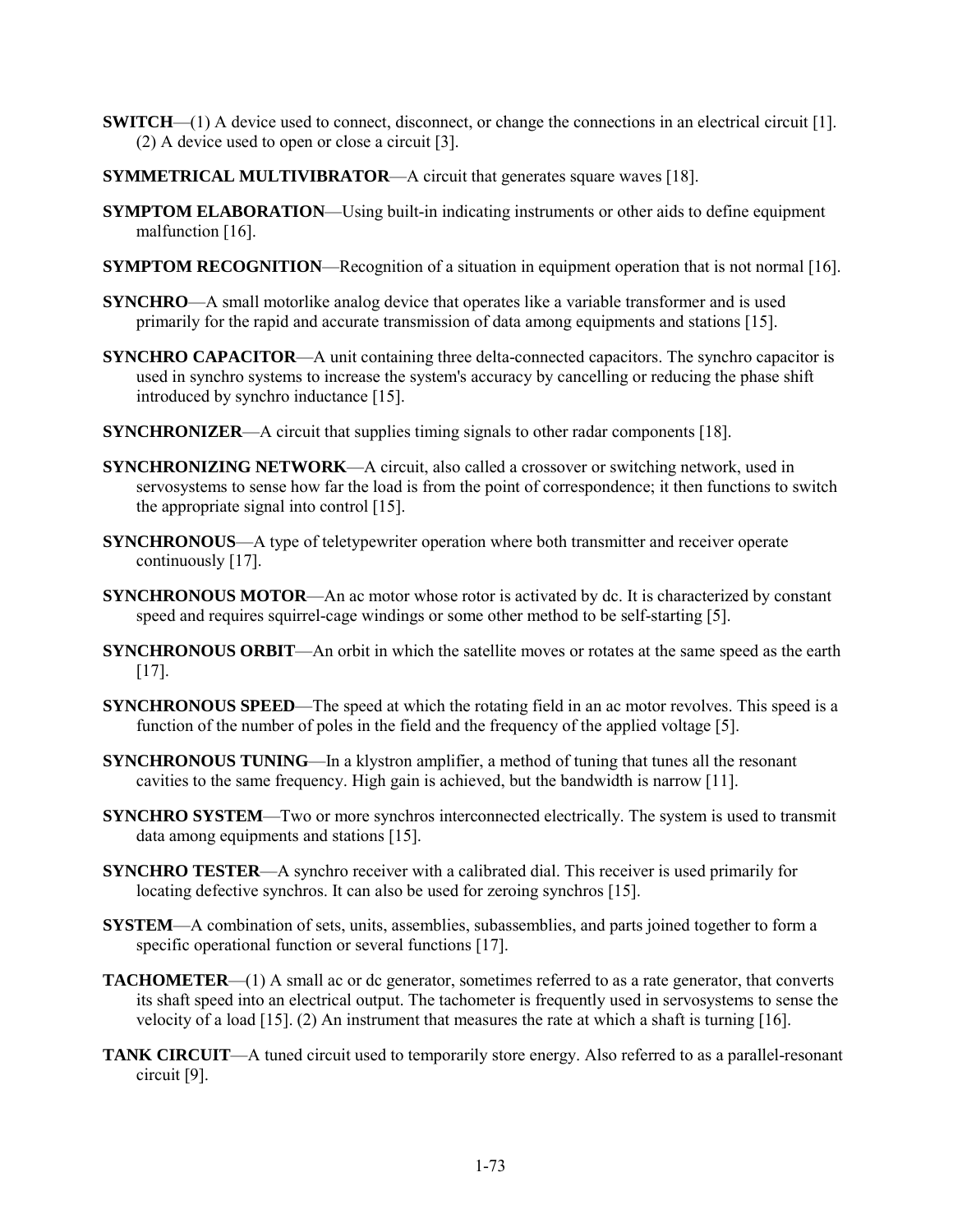- **TAPPED RESISTOR—A** wire-wound, fixed resistor having one or more additional terminals along its length, generally for voltage-divider applications [1].
- **TARGET**—In radar, a specific object of radar search or detection [18].
- **TARGET RESOLUTION—The ability of a radar to distinguish between two or more targets that are close** to each other [18].
- **TELECOMMUNICATIONS—The transmission, emission, or reception of signs, signals, writings,** images, or sounds. This is done by visual, oral, wire, radio, or other means [17].
- TELETYPEWRITER—A machine that can transmit and/or receive letters, numbers, or symbols. It may have a keyboard similar to a typewriter [17].
- **TEMPERATURE COEFFICIENT—The amount of change of resistance in a material per unit change in** temperature [1] [4].
- **TEMPERATURE INVERSION—The condition in which warm air is formed above a layer of cool air that** is near the earth's surface [10].
- **TEMPEST**—A term normally used to describe compromising emanations. These emanations are unintentionally radiated signals that could disclose classified information [17].
- **TENSILE STRENGTH—The greatest stress a substance can withstand along its length without tearing** apart [4].
- **TERMINAL**—An electrical connection [1] [4].
- **TERMINAL BOARD—Also called a terminal strip. An insulating base or slab equipped with terminals for** connecting wiring [4].
- **TERMINAL DIAGRAM—A** diagram of a switch, relay, terminal board, or other component showing the connections to the equipment [4].
- **TERMINAL LUG**—A device attached to a conductor to permit connection to a terminal [4].
- **TEST EQUIPMENT—A** general term applied to devices used to test electrical and electronic circuits [3].
- **TEST EQUIPMENT INDEX—The Navy guide used to assist in identifying portable electrical/ electronic** test equipment required for support of prime electrical/electronic, IC, weapons, and reactor instrumentation systems [16].
- **TEST POINTS—Locations in equipment that are accessible to the technician's test probes where operating** voltages or signals can be monitored [16].
- **TETRODE TUBE**—A four-electrode electron tube containing a plate, a cathode, a control grid, and a screen grid [6].
- **THERMAL INERTIA—The capacity of a soldering iron to generate and maintain a satisfactory soldering** temperature while giving up heat to the material being soldered [4].
- **THERMAL-MAGNETIC TRIP ELEMENT**—A single circuit breaker trip element that combines the action of a thermal and a magnetic trip element [3].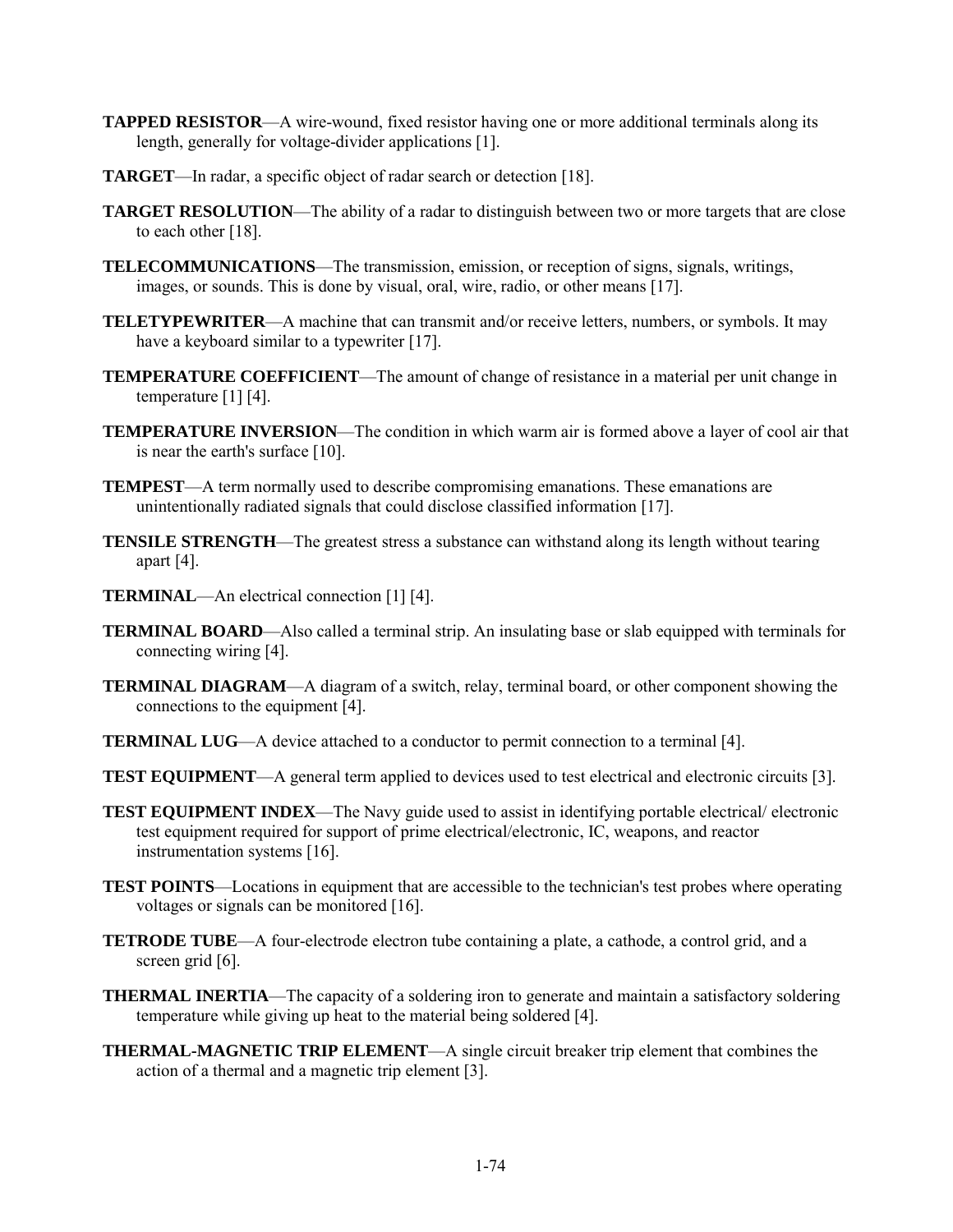- **THERMAL RUNAWAY—A** conduction that exists when heat causes more electron-hole pairs to be generated, which, in turn, causes more heat and which may eventually cause diode destruction [7].
- **THERMAL TRIP ELEMENT—A** circuit breaker trip element that uses the increased bending of a bimetallic strip caused by increased current to open a circuit [3].
- **THERMIONIC EMISSION—Emission of electrons from a solid body as a result of elevated temperature** [6].
- **THERMISTOR**<sup>(1)</sup> A semiconductor device whose resistance varies with temperature [4]. (2) A type of bolometer characterized by a decrease in resistance as the dissipated power increases [16].
- **THERMOCOUPLE—A** junction of two dissimilar metals that produces a voltage when heated [1].
- **THERMOCOUPLE METER MOVEMENT**—A meter movement that uses the current induced in a thermocouple by the heating of a resistive element to measure the current in a circuit; used to measure ac or dc [3].
- **THERMOPLASTIC—A** synthetic mixture of rosins that is flexible and used as an insulting material. Generally used as an insulator for low- and medium-range voltages [4].
- **THETA—The Greek letter (** $\theta$ **) used to represent phase angle [2].**
- **THICK FILM COMPONENTS—Passive circuit components (resistors and capacitors) having a thickness** of 0.001 centimeter [14].
- **THIN FILM COMPONENTS—Passive circuit elements (resistors and capacitors) deposited on a substrate** to a thickness of 0.0001 centimeter [14].
- **THREE-ELEMENT ARRAY—An array with two parasitic elements (reflector and director) and a driven** element [10].
- **THREE-DIMENSIONAL RADAR (3D)—A radar set that measures the range, bearing and altitudes of a** target [18].
- **THROW**—In a switch, the number of different circuits each pole can control; for example, single throw and double throw [3].
- **THYRATRON—A** gas tube used as a modulator switching device [18].
- **THYRATRON TUBE—A** gas-filled triode in which a sufficiently large positive pulse applied to the control grid ionizes the gas and causes the tube to conduct, after which the control grid has no effect in conduction [6] [12].
- **TICKLER COIL—A** small coil connected in series with the collector or plate circuit of a transistor or tube and inductively coupled to the base or grid-circuit coil to establish feedback (regeneration) [9].
- **TIME CONSTANT**—Time required for an exponential quantity to change by an amount equal to 63.2 percent of the total change that can occur [2] [9].
- **TIME-DIVISION MULTIPLEXING—The process that periodically samples the full 360 degrees of each** sine wave. The sample can be of a received signal or of a signal to be transmitted [17].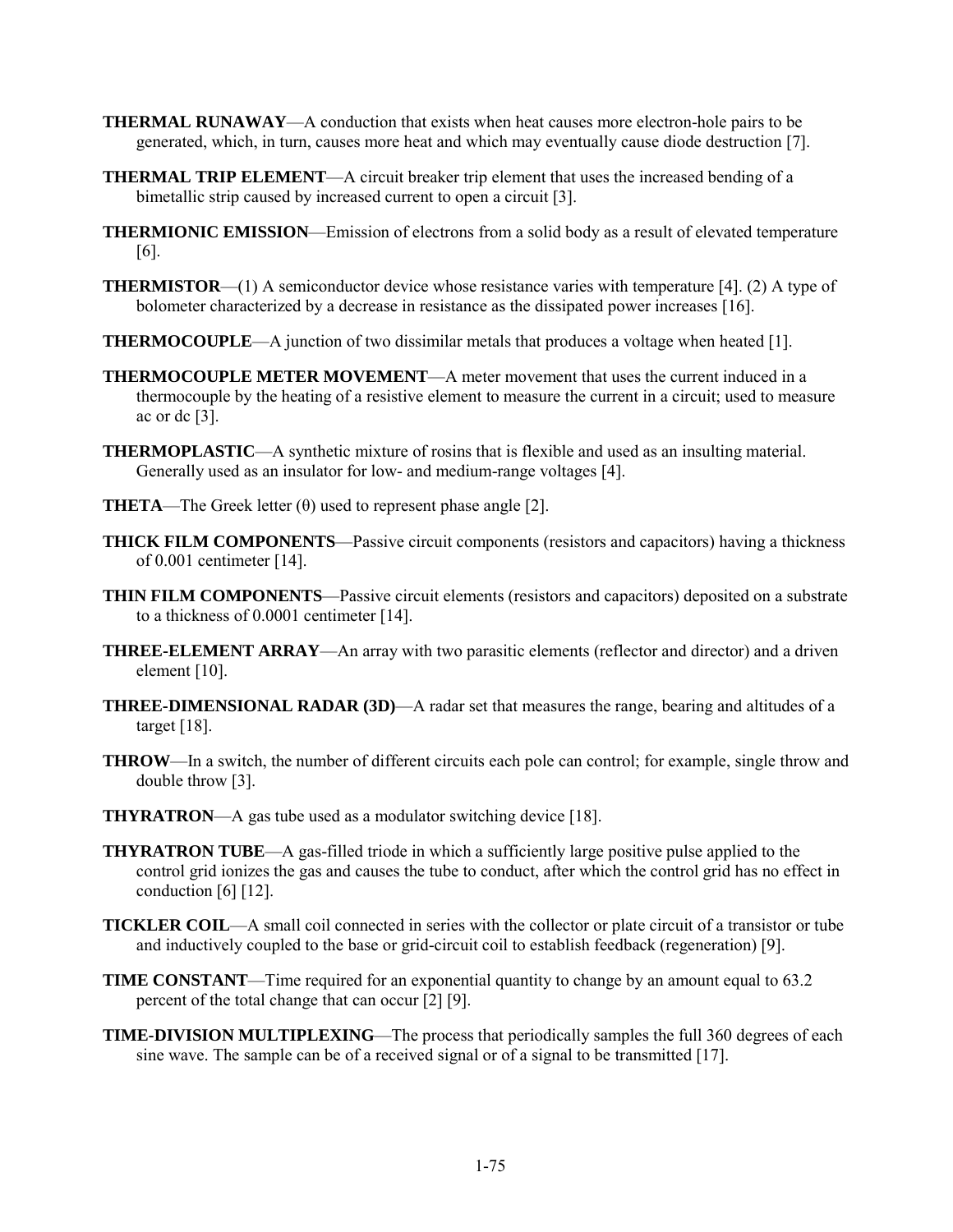- **TIME LAG—The delay in a servosystem between the application of the input signal and the actual** movement of the load [15].
- **TIMER**—See SYNCHRONIZER [18].
- **TINNING**—The process of applying a thin coat of solder to materials prior to their being soldered; for example, application of a light coat of solder to the filaments of a conductor to hold the filaments in place prior to soldering of the conductor [4].
- **TOLERANCE** (1) The maximum permissible error or variation from the standard in a measuring instrument. (2) A maximum electrical or mechanical variation of specifications that can be tolerated without impairing the operation of a device [1].
- **TONES**—Musical sounds [10].
- **TONE-TERMINAL SET—Equipment that converts TTY dc pulses into audio tones for modulation of a** transmitter in audio-frequency-tone shift transmissions [17].
- **TOP-HAT—An antenna that is center-fed and capacitively loaded [17].**
- **TORQUE**—A measure of how much load a machine can turn. This measurement is expressed either in ounce-inches for torque synchro systems or in pound-feet for heavy machinery [15].
- **TORQUE DIFFERENTIAL RECEIVER (TDR)—A type of differential synchro that takes two electrical** inputs, one to the rotor and one to the stator, and produces a mechanical output. The output is the angular position of the rotor that represents the algebraic sum or difference of the two electrical inputs [15].
- **TORQUE DIFFERENTIAL SYNCHRO SYSTEM—A** synchro system containing either a TDX or a TDR. This system is used in applications where it is necessary to compare two signals, add or subtract the signals, and furnish an output proportional to the sum or difference between the two signals [15].
- **TORQUE DIFFERENTIAL TRANSMITTER (TDX)—This type of synchro is functionally the same as** the CDX, except that it is used in torque systems rather than control systems [15].
- **TORQUE GRADIENT—A** term used in the rating of torque synchros. It is expressed in the number of inch-ounces of torque required to pull a specific synchro 1 degree away from its normal position; for example, 0.4 inch-ounce per degree [15].
- **TORQUE RECEIVER (TR)—A type of synchro that converts the electrical input supplied to its stator** back to a mechanical angular output through the movement of its rotor [15].
- **TORQUE SYNCHRO SYSTEM—A** synchro system that uses torque synchros to move light loads such as dials, pointers, and other similar devices [15].
- **TORQUE TRANSMITTER (TX)—This type of synchro is functionally the same as the CX, except that it** is used in torque synchro systems [15].
- **TORQUE VECTOR—In a gyro, a vector representing the rotary motion applied to change the direction of** the rotor axis. The torque vector represents the axis about which the applied force is felt [15].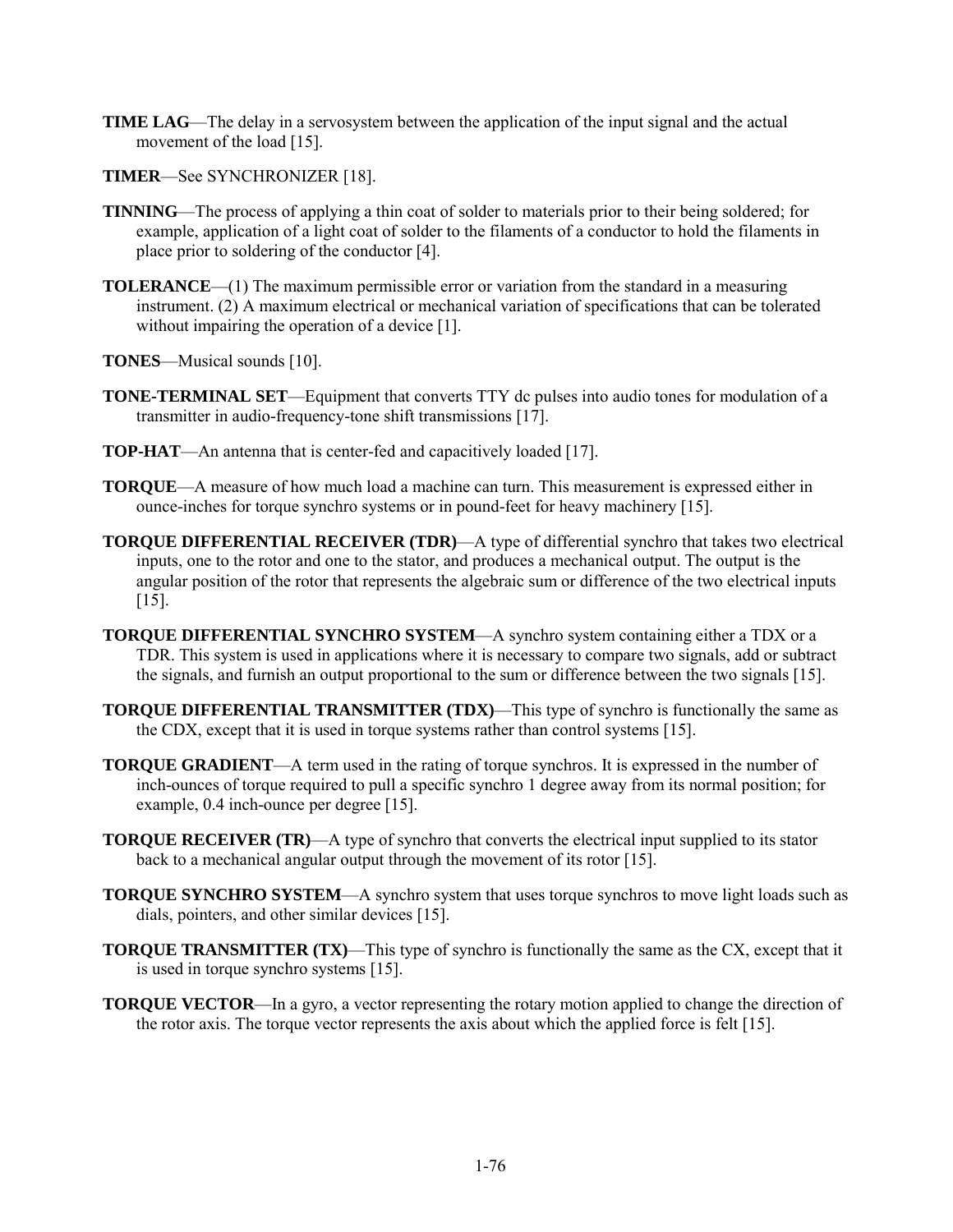**TOTAL RESISTANCE**—(R<sub>T</sub>) The equivalent resistance of an entire circuit. For a series circuit:  $R_T = R_1 +$  $R_2 + R_3$  ... $R_n$ . For parallel circuits:

$$
\frac{1}{R_{\rm T}} = \frac{1}{R_1} + \frac{1}{R_2} + \frac{1}{R_3} + \dots \frac{1}{R_{\rm n}} \quad [1]
$$

- **TOXIC VAPORS**—Vapors emitted by a substance that can do bodily harm [4].
- **TR RECOVERY TIME**—Time required for a fired tr or atr tube to deionize to a normal level of conductance [18].
- **TRACK**—Operational phase of a fire-control or track radar during which the radar beam is kept on the target [18].
- **TRACK RADAR**—Radar that provides continuous range, bearing, and elevation data by keeping the RF beam on the target [18].
- **TRANSCONDUCTANCE**—Transconductance is a ratio of the change in plate current to a change in grid voltage with the plate voltage held constant. Transconductance  $(g_m)$  is usually expressed in micromhos or millimhos. Mathematically,

$$
g_m = \frac{1_p}{E_g} \left[ 6 \right] [16].
$$

- **TRANSFORMER**—A device composed of two or more coils, linked by magnetic lines of force, used to transfer energy from one circuit to another [2].
- **TRANSFORMER EFFICIENCY—The ratio of output power to input power, generally expressed as a** percentage.

Efficiency = 
$$
\frac{P_{out}}{P_{in}} \times 100
$$
 [2].

- **TRANSFORMER, STEP-DOWN—A transformer so constructed that the number of turns in the** secondary winding is less than the number of turns in the primary winding. This construction will provide less voltage in the secondary circuit than in the primary circuit [2].
- **TRANSFORMER, STEP-UP—A transformer so constructed that the number of turns in the secondary** winding is more than the number of turns in the primary winding. This construction will provide more voltage in the secondary circuit than in the primary circuit [2].
- **TRANSISTOR**—A semiconductor device with three or more elements [7].
- **TRANSITION—The time it takes to shift from a mark to a space condition or from a space to a mark** condition [17].
- **TRANSIT TIME**—The time an electron takes to cross the distance between the cathode and the plate [6] [11].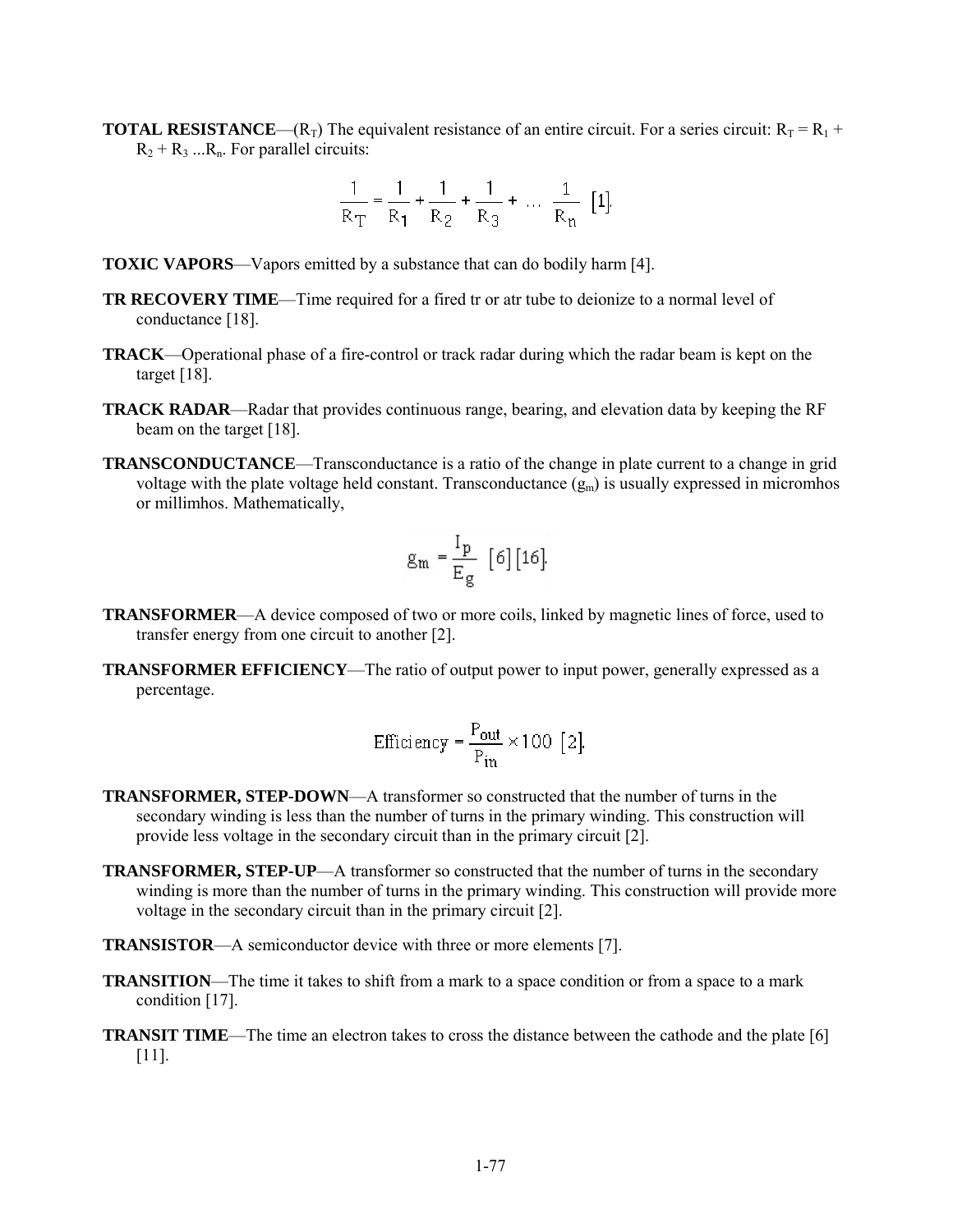- **TRANSLATION—I**n a gyro, a force acting through the center of gravity of the gyro that causes no torque on the gyro rotor. Translation forces do not change the angle of the plane of rotation but move the gyroscope as a unit [15].
- **TRANSLUCENT**—Those substances, such as frosted glass, through which some light rays can pass but through which objects cannot be seen clearly [10].
- **TRANSMISSION LINE—A** device designed to guide electrical or electromagnetic energy from one point to another [10].
- **TRANSMISSION MEDIUM—A** means of transferring intelligence from point to point; includes light, smoke, sound, wire lines, and radio-frequency waves [10] [12].
- **TRANSMIT-RECEIVE TUBE (TR)—A gas-filled RF switch that is used as a duplexer [18].**
- **TRANSMITTER**—Equipment that generates and amplifies an RF carrier, modulates the RF carrier with intelligence, and radiates the signal into space [17] [18].
- **TRANSMITTER DISTRIBUTOR—A** device that reads Baudot code from paper tape and allows a message to be printed on a page printer [17].
- **TRANSMITTER END**—See INPUT END [10].
- **TRANSMITTER FREQUENCY (CARRIER FREQUENCY)—The frequency of the unmodulated** output of a transmitter [18].
- **TRANSMITTER TRANSFER SWITCHBOARD—Equipment that selectively transfers remote station** functions and signals to transmitters [17].
- **TRANSMITTING ANTENNA—**The device used to send the transmitted signal energy into space [10].
- **TRANSPARENT—Those substances, such as glass, that pass almost all of the light waves falling upon** them [10].
- **TRANSVERSE ELECTRIC MODE—A** waveguide mode in which the entire electric field is perpendicular to the wide dimension and the magnetic field is parallel to the length. Also called the TE mode [11].
- **TRANSVERSE MAGNETIC MODE—A** waveguide mode in which the entire magnetic field is perpendicular to the wide dimension and some portion of the electric field is parallel to the length. Also called the TM mode [11].
- **TRANSVERSE WAVE MOTION—The up and down motion of a wave as the wave moves outward [10].**
- **TRAVERSE (BEARING) SIGNAL—In a monopulse radar system, the combination of individual lobe** signals that represents target-offset direction and amplitude from the antenna axis [18].
- **TREMENDOUSLY HIGH FREQUENCY—The band of frequencies from 300 gigahertz to 3,000** gigahertz.
- **TRIAC**—A three-terminal device that is similar to two SCRs back to back with a common gate and common terminals. Although similar in construction and operation to the SCR, the triac controls and conducts current flow during both alternations of an ac cycle [7].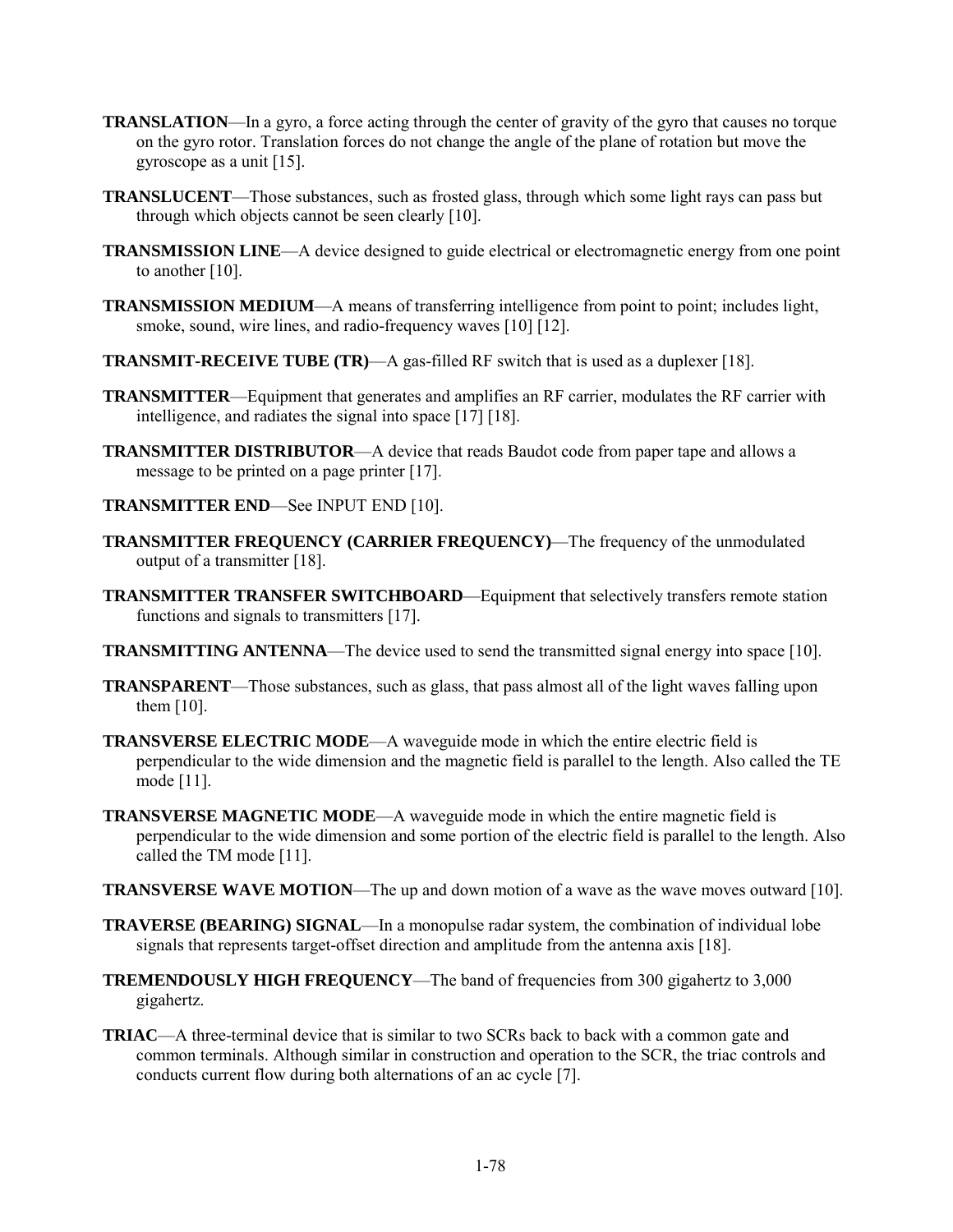**TRIATIC—A** special type of monopole antenna array [17].

- **TRIGGER**—A short pulse, either positive or negative, that can be used to cause an electronic function to take place [9].
- **TRIGGER GENERATOR—See SYNCHRONIZER [18].**
- **TRIGGER PULSES**—In radar, pulses that are used to initiate specific events [18].
- **TRIODE TUBE**—A three-electrode electron tube containing a plate, a cathode, and a control grid [6].
- **TRIP-ELEMENT—The part of a circuit breaker that senses any overload condition and causes the circuit** breaker to open the circuit [3].
- **TRIP-FREE CIRCUIT BREAKER—A** circuit breaker that will open a circuit even if the operating mechanism is held in the ON position [3].
- **TRIVALENT IMPURITY—Acceptor impurities containing only three valence electrons [7].**
- **TROPOSPHERE**—The portion of the atmosphere, closest to the earth's surface, where all weather phenomena take place [10].
- **TROPOSPHERIC SCATTER—**The propagation of radio waves in the troposphere by means of scatter [10].
- **TROUBLE INDICATORS**—Signal lights used to aid maintenance personnel in locating troubles quickly [15].
- **TROUBLESHOOTING—The process of locating and diagnosing faults in equipment by means of** systematic checking or analysis [3] [15] [16].
- **TROUBLE TABLES—Tables of trouble symptoms and probable causes, furnished by many manufacturers** to help technicians isolate problems [15].
- **TROUGH (BOTTOM)—The peak of the negative alternation (maximum value below the line) of a sine** wave [10].
- **TRUE BEARING—Angle between a target and true north measured clockwise in the horizontal plane [18].**
- **TRUE NORTH—Geographic north [18].**
- **TRUE POWER—The power dissipated in the resistance of the circuit, or the power actually used in the** circuit [2].
- **TRUNCATED PARABOLOID—A** paraboloid reflector that has been cut away at the top and bottom to increase beam width in the vertical plane [18].
- **TRUTH TABLE—A** table that describes a logic function by listing all possible combinations of input values and indicating, for each combination, the true output values [13].
- **TUBE DYNAMIC CONDITION—Refers to the testing condition in which a vacuum tube is actually** performing its function [16].
- **TUBE STATIC CONDITION—Refers to the testing condition in which a tube has certain voltages applied** but is not in its normal operating condition [16].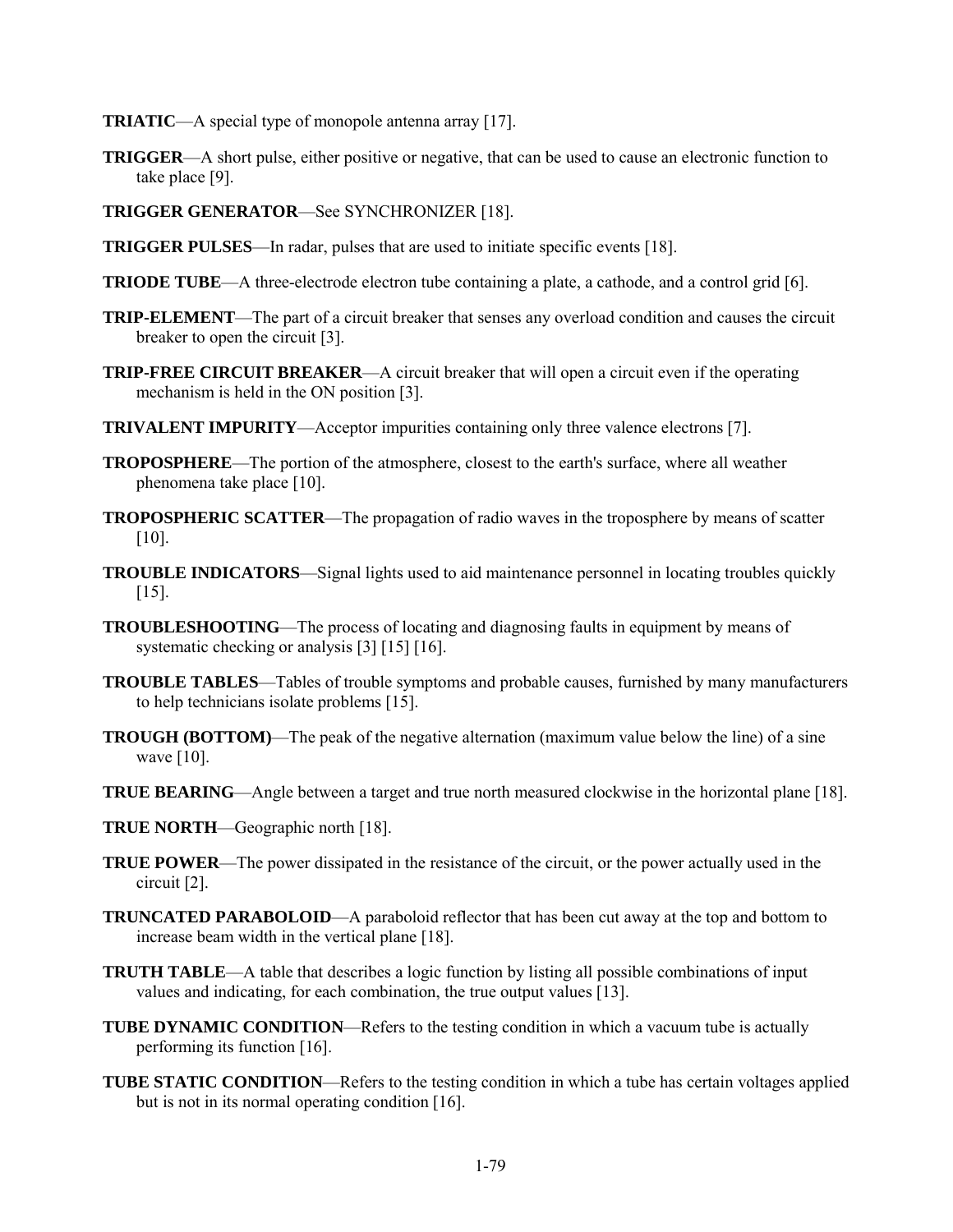- **TUNED CIRCUIT**—(1) A circuit consisting of inductance and capacitance that can be adjusted for resonance at a desired frequency [9]. (2) A circuit that is used as a filter which passes or rejects specific frequecies [16]. (3) An LC circuit used as a frequency-determining device [8].
- **TUNED LINE**—Another name for the resonant line. This line uses tuning devices to eliminate the reactance and transfer maximum power from the source to the line [10].
- **TUNNEL DIODE—A** heavily doped semiconductor device that has high gain and fast switching capabilities [7]. See NEGATIVE-RESISTANCE ELEMENT [11].
- **TUNNELING**—The piercing of a potential barrier in a semiconductor by a particle (current carrier) that does not have sufficient energy to go over the barrier [11].
- **TURN**—One complete loop of a conductor about a core [2].
- **TURNS RATIO**—The ratio of the number of turns in the primary winding to the number of turns in the secondary winding of a transformer [2].
- **TURNSTILE ANTENNA—A** type of antenna used in vhf communications that is omnidirectional and consists of two horizontal half-wave antennas mounted at right angles to each other in the horizontal plane [10].
- **TWISTED PAIR—A** line consisting of two insulated wires twisted together to form a flexible line without the use of spacers [10].
- **TWO-DIMENSIONAL RADAR (2D)—Measures the range and bearing to a target [18].**
- **TWO-M (2M)—Miniature/microminiature repair program [14].**
- **TWO-WIRE OPEN LINE—A** parallel line consisting of two wires that are generally spaced from 2 to 6 inches apart by insulating spacers [10].
- **TWO-WIRE RIBBON (TWIN LEAD)—A parallel two-wire line in which uniform spacing is assured by** two wires imbedded in a low-loss dielectric [10].
- **ULTRAHIGH FREQUENCY—The band of frequencies from 300 megahertz to 3 gigahertz [17].**
- **ULTRASONIC** $-$ (1) Sounds above 20,000 hertz [10]. (2) Supersonic.
- **UNBALANCED CRYSTAL MIXER—A** circuit consisting of a section of coaxial transmission line one-half wavelength long that is tuned to the difference (intermediate) frequency between the local oscillator and RF echo signals [18].
- **UNIDIRECTIONAL**—In one direction only [1].
- **UNIDIRECTIONAL ARRAY—An antenna array that radiates in only one general direction [10].**
- **UNIJUNCTION TRANSISTOR (UJT)—A three-terminal, semiconductor device with a negative** resistance characteristic that is used in switching circuits, oscillators, and wave-shaping circuits [7].
- UNIT—(1) An assembly or any combination of parts, subassemblies, and assemblies mounted together. Normally capable of independent operation [17]. (2) A single object or thing [13].
- **UNIT SIZE**—The standards adopted to make comparisons between things of like value (for example, the unit size for conductors is the mil-foot) [4].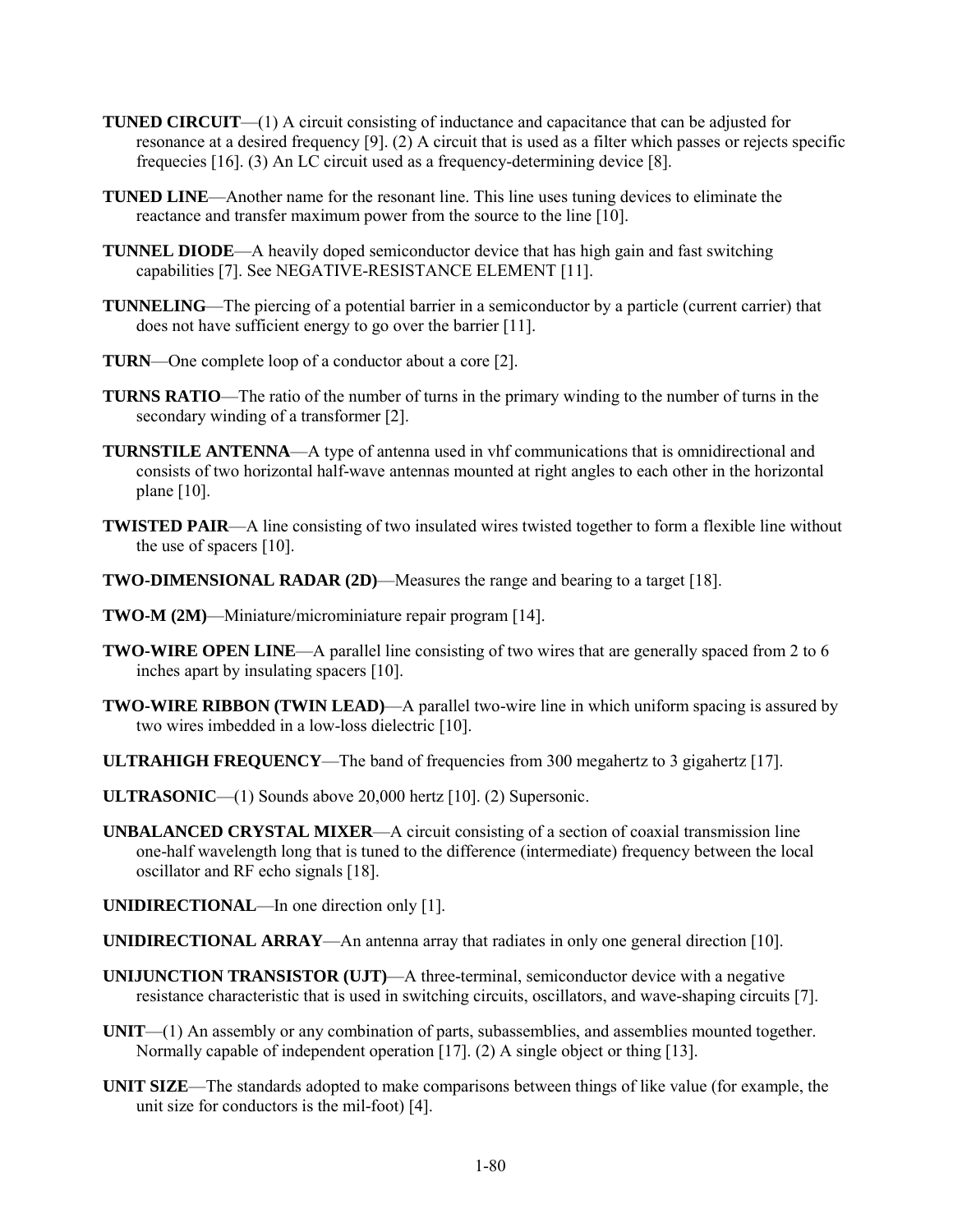- **UNIVERSAL TIME CONSTANT CHART—A** chart used to find the time constant of a circuit if the impressed voltage and the values of R and C or R and L are known [2].
- **UNTUNED LINE—Another name for the flat or nonresonant line [10].**
- **UP LINK**—The frequency used to transmit a signal from earth to a satellite  $[17]$ .
- **UPPER-FREQUENCY CUTOFF—The highest frequency a circuit can pass [9].**
- **UPPER SIDEBAND—All of the sum frequencies above the carrier [12].**
- **VACUUM EVAPORATION—Process of producing thin film components [14].**
- **VALENCE**—The measure of the extent to which an atom is able to combine directly with other atoms. It generally depends on the number and arrangement of the electrons in the outermost shell of the atom [1].
- **VALENCE SHELL**—The electrons that form the outermost shell of an atom [1].
- **V ANTENNA—A** bidirectional antenna, shaped like a V, which is widely used for communications [10].
- **VAR**—Abbreviation for volt-amperes reactive [2].
- **VARACTOR**—A PN junction semiconductor, designed for microwave frequencies, in which the capacitance varies with the applied voltage [7] [11] [12].
- **VARACTOR FM MODULATOR—An FM modulator that uses a voltage-variable capacitor (varactor)** [12].
- **VARIABLE**—A representative symbol that can assume any of a given set of values [13].
- **VARIABLE ATTENUATOR—An attenuator for reducing the strength of an ac signal either continuously** or in steps, without causing signal distortion [11].
- VARIABLE-MU-TUBE-Same as REMOTE-CUTOFF TUBE [6].
- **VARIABLE RESISTOR—A** wire-wound or composition resistor, the value of which may be changed over a designed range [1].
- **VARNISHED CAMBRIC**—Cotton cloth coated with insulation varnish. An insulation used on highvoltage conductors [4].
- **VECTOR**—A line used to represent both direction and magnitude [2] [12].
- **VEITCH DIAGRAM—A** diagram consisting of joined squares, which is used to give a graphic representation of basic logic relations [13].
- **VELOCITY**—The rate at which a disturbance travels through a medium [10].
- **VELOCITY MODULATION—Modification of the velocity of an electron beam by the alternate** acceleration and deceleration of electrons [11].
- **VELOCITY SERVOSYSTEM—A** servosystem which controls the speed of the load it is driving [15].
- **VERTICAL AXIS**—On a graph, the straight line axis that is plotted from bottom to top [10].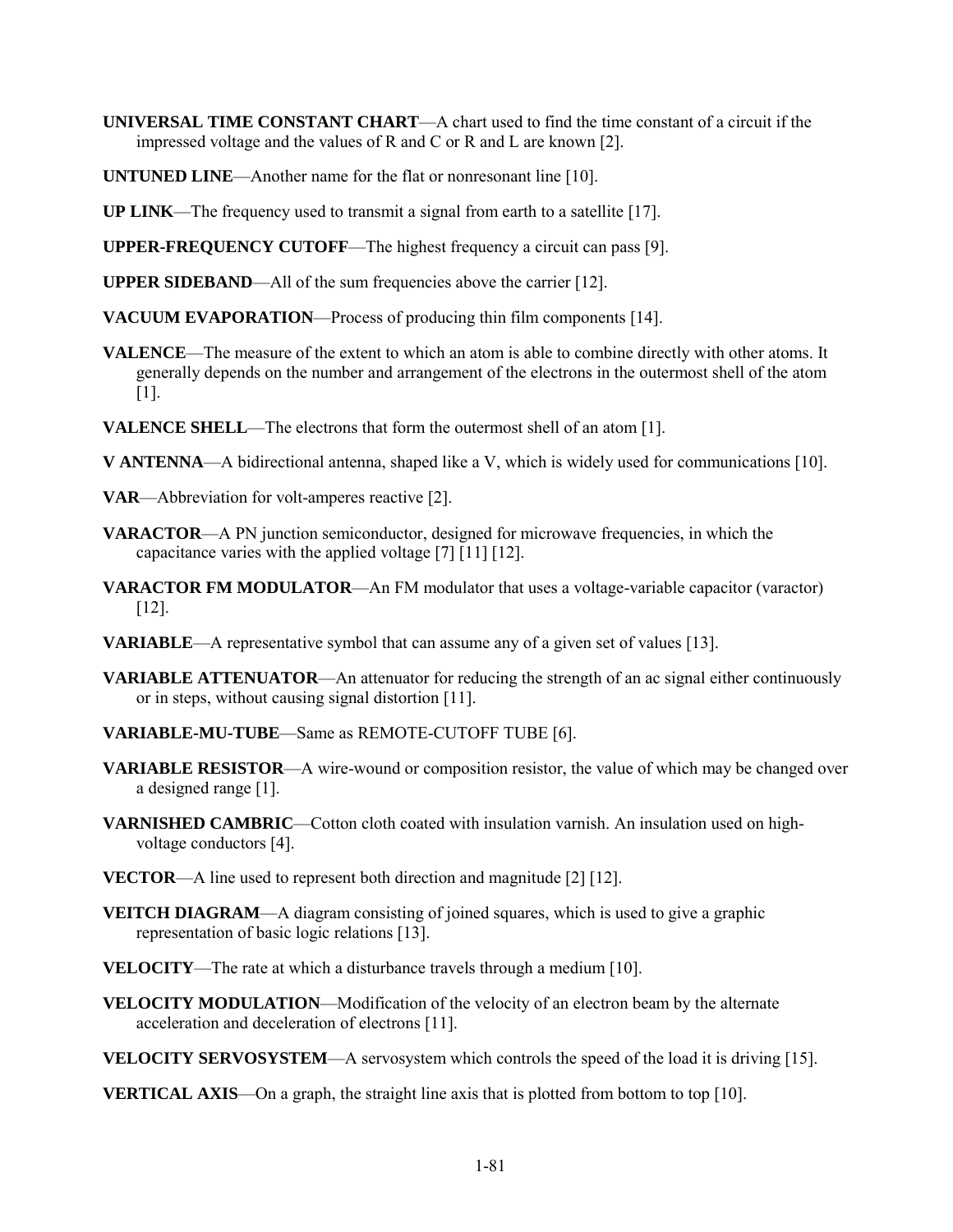- **VERTICAL DEFLECTION PLATES—A** pair of parallel electrodes in a CRT that moves the electron beam up and down [6].
- **VERTICAL PATTERN—**The part of a radiation pattern that is radiated in the vertical plane [10].
- **VERTICAL PLANE—An imaginary plane that is perpendicular to the horizontal plane [11] [18].**
- **VERTICALLY POLARIZED—Waves that are radiated with the E field component perpendicular to the** earth's surface [10].
- **VERY HIGH FREQUENCY—The band of frequencies from 30 megahertz to 300 megahertz [17].**
- **VERY LARGE SCALE INTEGRATION (vlsi)—An integrated circuit containing over 2,000 logic gates** or 64,000 bits of memory [14].
- **VERY LOW FREQUENCY—The band of frequencies from 3 kilohertz to 30 kilohertz [17].**
- **VIDEO AMPLIFIER**—An amplifier designed to amplify the entire band of frequencies from 10 hertz (10) Hz) to 6 megahertz (6 MHz). Also called a WIDE-BAND AMPLIFIER [8].
- **VIDEO ENHANCEMENT FEATURES—See ANTIJAMMING CIRCUITS [18].**
- **VINCULA—Plural of vinculum (see below) [13].**
- **VINCULUM**—A straight horizontal line placed over one or more members of a compound logic expression to negate or complement. Also, used to join two or more members together [13].
- **VIRTUAL GROUND**—A point in a circuit that is at ground potential  $(0 V)$  but is not connected to ground [8].
- **VOLT—The unit of electromotive force or electrical pressure. One volt is the pressure required to send 1** ampere of current through a resistance of 1 ohm [1].
- **VOLTAGE**—(1) The term used to signify electrical pressure. Voltage is a force that causes current to flow through an electrical conductor. (2) The voltage of a circuit is the greatest effective difference of potential between any two conductors of the circuit [1].
- **VOLTAGE AMPLIFIER—An amplifier in which the output-signal voltage is greater than the input-signal** voltage [8].
- **VOLTAGE-DIODE DETECTOR—A** series-diode detector in which the diode is in series with the input voltage and the load impedance [12].
- **VOLTAGE DIVIDER—A** series network in which desired portions of the source voltage may be tapped off for use in the circuit [1].
- **VOLTAGE DROP—The difference in voltage between two points. It is the result of the loss of electrical** pressure as a current flows through a resistance [1] [4].
- **VOLTAGE-FEED METHOD-Same as END-FEED METHOD [10].**
- **VOLTAGE GAIN—The ratio of output voltage to input voltage in an amplifier [6].**
- **VOLTAGE MULTIPLIERS—Methods of increasing voltages; used primarily where low current is** required [7].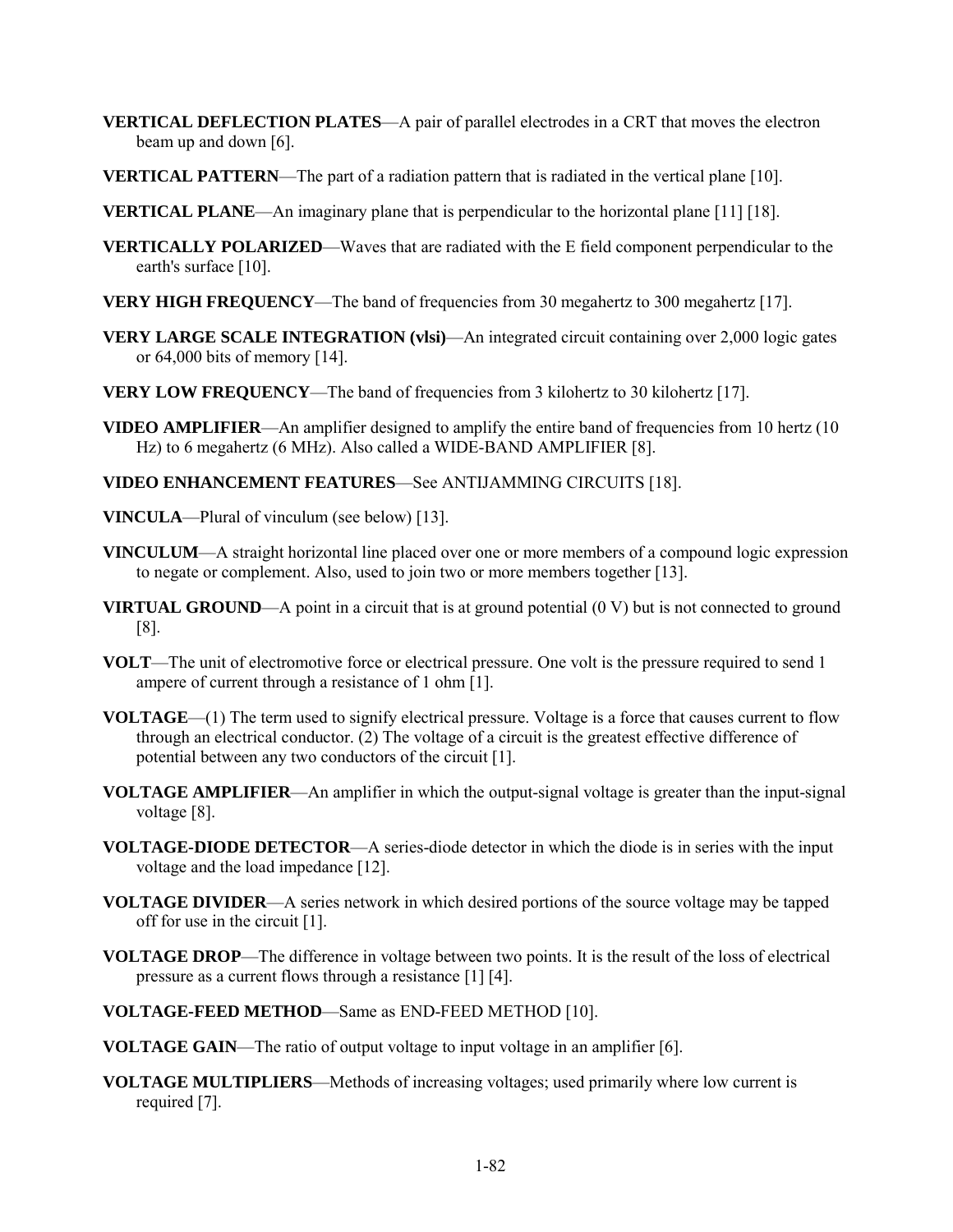- **VOLTAGE REGULATION—A** measure of the ability of a generator or power supply to maintain a constant output voltage from no-load to full-load operation. Expressed as a percentage of full-load voltage; the better the regulation, the lower the percent [5].
- **VOLTAGE STANDING WAVE RATIO (VSWR)—In a waveguide, the ratio of the electric field** (voltage) at a maximum point to that of an adjacent minimum point [10] [18].
- **VOLTMETER—A** meter used to measure voltage [3] [16].
- **WAFER**—A slice of semiconductor material upon which monolithic ICs are produced [14].
- **WAFER SWITCH—A** rotary switch in which the contacts are arranged on levels. Each level (wafer) is electrically independent but mechanically connected by the shaft of the switch [3].
- **WATT**—The unit of electrical power that is the product of voltage and current [16].
- **WATTAGE RATING—A** rating expressing the maximum power that a device can safely handle [1].
- **WATT-HOUR—A** practical unit of electrical energy equal to one watt of power for one hour [1].
- **WATT-HOUR METER—A** meter used to measure electrical energy [3].
- **WATTMETER—A** meter used to measure electrical power [3] [16].
- **WAVE ANTENNA—Same as BEVERAGE ANTENNA [10].**
- **WAVEFORM**—The shape of the wave obtained when instantaneous values of an ac quantity are plotted against time in rectangular coordinates [2].
- **WAVEFORM ANALYSIS**—Observation displays of voltage and current variations with respect to time or by harmonic analysis of complex signals [16].
- **WAVEFRONT—A** small section of an expanding sphere of electromagnetic radiation that is perpendicular to the direction of travel of the energy [10].
- WAVEGUIDE—A rectangular, circular, or elliptical metal pipe designed to transport electromagnetic waves through its interior [10] [11].
- **WAVEGUIDE DUPLEXER—TR** and atr tubes housed in a resonant cavity attached to a waveguide system.
- **WAVEGUIDE MODE OF OPERATION—Any particular field configuration in a waveguide that** satisfies the boundary conditions. Usually divided into two broad types: the transverse electric (TE) and the transverse magnetic (TM) modes [11].
- **WAVEGUIDE POST—A** rod of conductive material used as impedance changing devices in waveguides [11].
- **WAVEGUIDE SCREW—A** screw that projects into a waveguide for the purpose of changing the impedance [11].
- **WAVELENGTH**—The distance, usually expressed in meters, traveled by a wave during the time interval of one complete cycle. It is equal to the velocity divided by the frequency [2] [10] [12].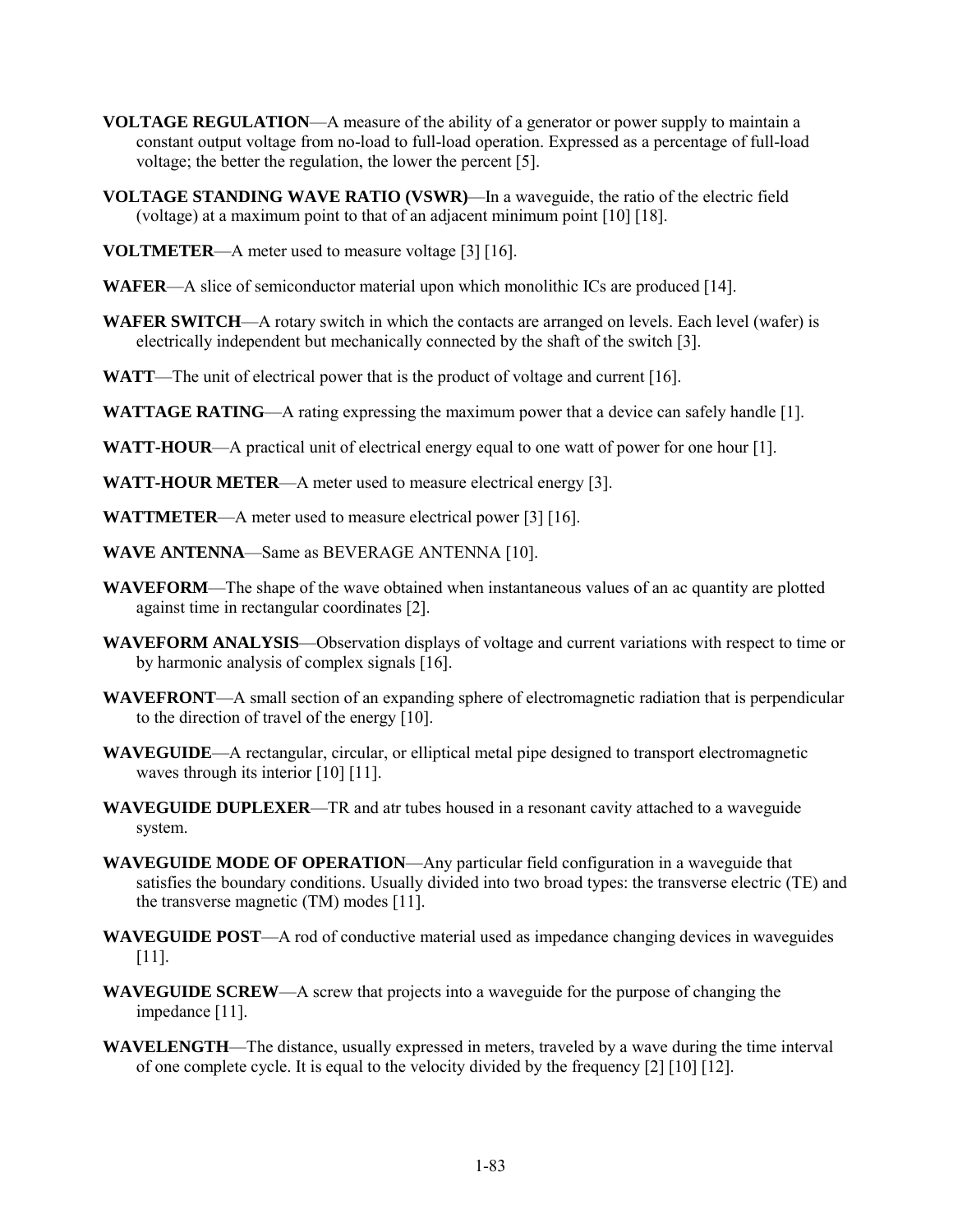- **WAVEMETERS**—Calibrated resonant circuits that are used to measure frequency [16]. An instrument for measuring the wavelength of an RF wave [18].
- **WAVE MOTION—A** recurring disturbance advancing through space with or without the use of a physical medium [10].
- **WAVE TRAIN**—A continuous series of waves with the same amplitude and wavelength [10].
- **WAVE WINDING**—An armature winding in which the two ends of each coil are connected to commutator segments separated by the distance between poles [5].
- **WEBER'S THEORY—A** theory of magnetism which assumes that all magnetic material is composed of many tiny magnets. A piece of magnetic material that is magnetized has all of the tiny magnets aligned so that the north pole of each magnet points in one direction [1].
- **WHEATSTONE BRIDGE—An ac bridge circuit used to measure unknown values of resistance,** inductance, or capacitance [16].
- **WIDE-BAND AMPLIFIER—**An amplifier designed to pass an extremely wide band of frequencies, such as a video amplifier [8].

**WINDOW**—See SLOT [11].

- **WIRE**—An insulated conductor, with low resistance to current flow, that is either solid or stranded  $[1]$  [4].
- **WIRING DIAGRAM—A** diagram that shows the connections of an equipment or its component devices or parts. It may cover internal or external connections, or both, and contains such detail as is needed to make or trace connections that are involved [4].
- **WOBBLE FREQUENCY—The frequency at which an electron wobbles on its axis under the influence of** an external magnetic field of a given strength [11].
- **WORDS-PER-MINUTE**—An approximate rate of speed. It means the number of five letter words with a space between them that can be transmitted or received in a one-minute period [17].
- **WORK**—The product of force and motion [1].
- **WORKING VOLTAGE**—The maximum voltage that a capacitor may operate at without the risk of damage [2].
- **WYE (Y)** $-A$  3-phase connection in which one end of each phase winding is connected to a common point. Each free end is connected to a separate phase wire. The diagram of this connection often resembles the letter Y [5].
- **X-AXIS**—In a gyro, the spin axis of the gyro  $[15]$ .
- **X-RAY EMISSION—Penetrating radiation similar to light, but with shorter wavelength, that can penetrate** human tissue [18].
- YAGI ANTENNA—A multielement parasitic array. The elements lie in the same plane as those of the endfire array [10].
- **Y-AXIS**—In a gyro, an axis through the center of gravity and perpendicular to the spin axis [15].